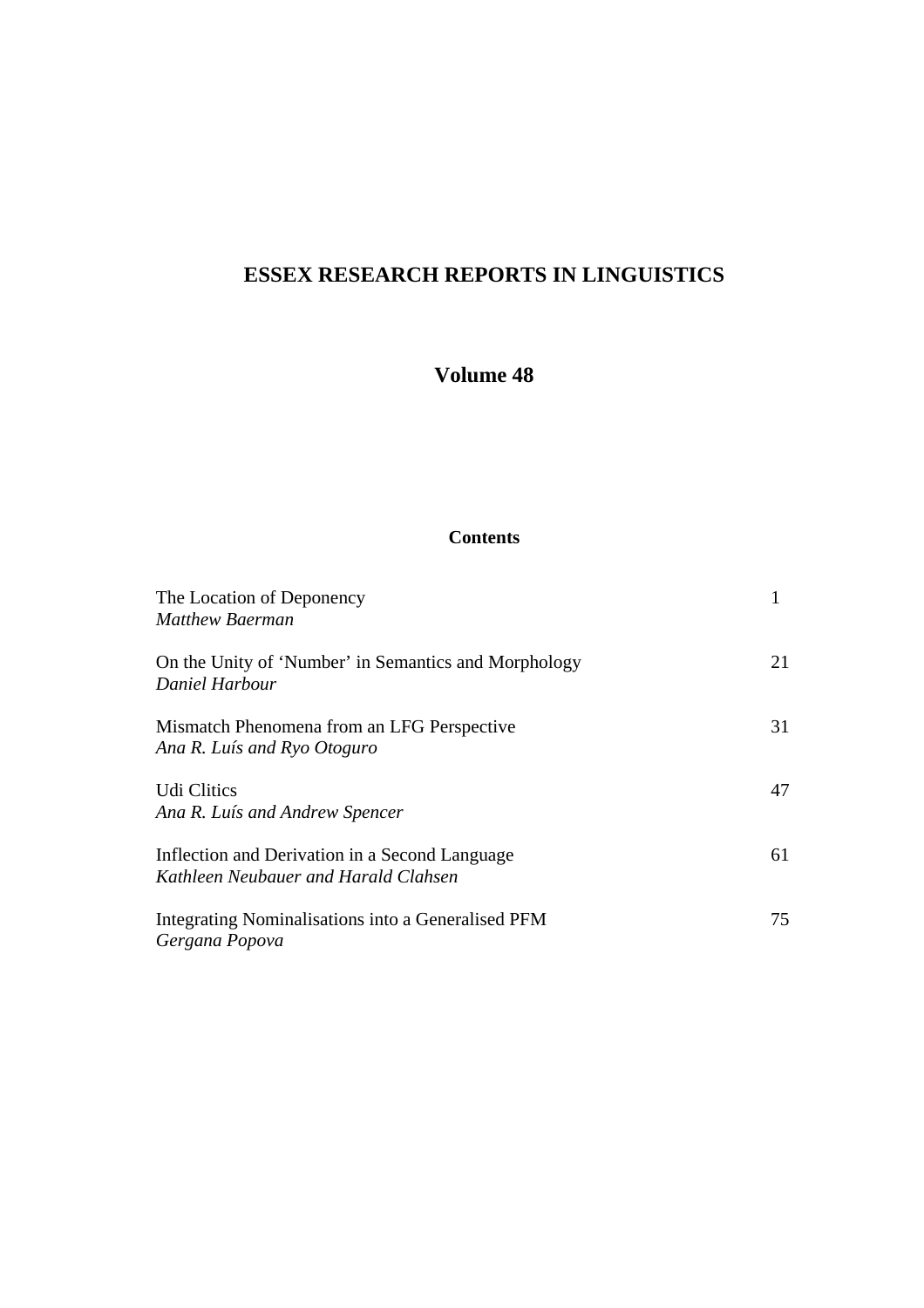### **EDITORIAL NOTE**

The papers collected in this volume were presented at the Second York-Essex Morphology Meeting (YEMM2) which was held on 27-28 November 2004 in the Department of Language and Linguistics, University of Essex.

YEMM2 was made possible through the financial and material support of the Department of Language and Linguistics at the University of Essex and the Linguistics Association of Great Britain (LAGB). We would like to express our gratitude to both these institutions for their generosity.

We would also like to thank Professor Martin Atkinson, head of the Department of Language and Linguistics, for his encouragement and help in organizing YEMM2, as well as Dr Sonja Eisenbeiss, series editor of the *Essex Research Reports in Linguistics* for her help with the publication of this volume.

Finally, YEMM2 would not have become such a valuable and enjoyable event without the efforts and enthusiasm of all the participants and contributors in the workshop.

Ryo Otoguro Gergana Popova Andrew Spencer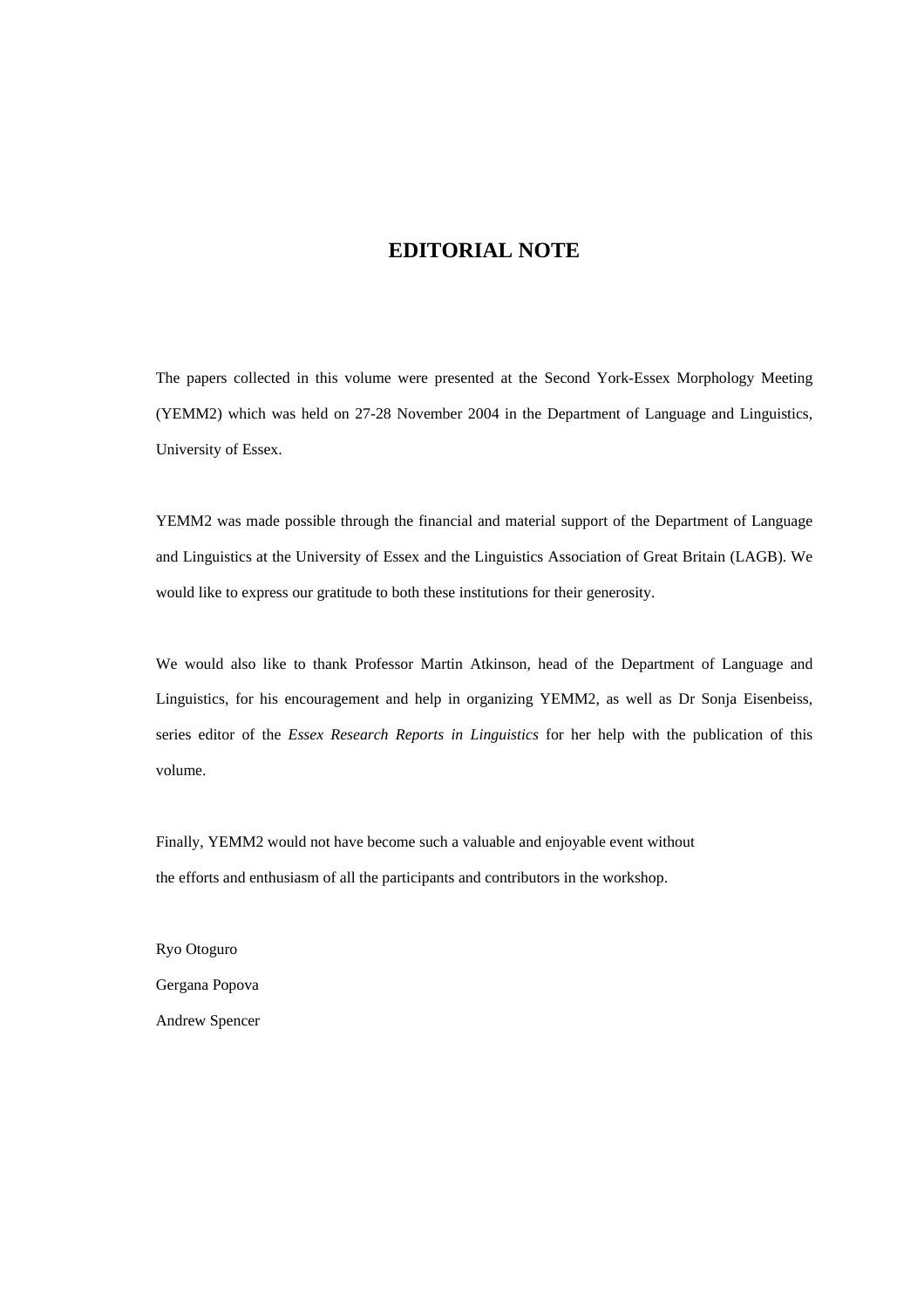## **ESSEX RESEARCH REPORTS IN LINGUISTICS**

*Essex Research Reports in Linguistics* present ongoing research activities of the members of the Department of Language and Linguistics. The main purpose of the reports is to provide a quick publication outlet. The reports have pre-publication status. The contents, form and distribution of the reports lie in the hands of the authors, and copyright remains with the author(s) of the reports as well. Most of the reports will subsequently appear in revised form as research articles in professional journals or in edited books.

We are happy to exchange Essex Research Reports in Linguistics for working papers (or other publications) in linguistics and related disciplines. If you require extra copies of earlier issues of ERRL, please contact one of the author(s) directly.

Sonja Eisenbeiss Department of Language & Linguistics University of Essex Wivenhoe Park Colchester C04, 3SQ UK

Email: *seisen@essex.ac.uk*

URL: *http://www.essex.ac.uk/linguistics/wkpaps*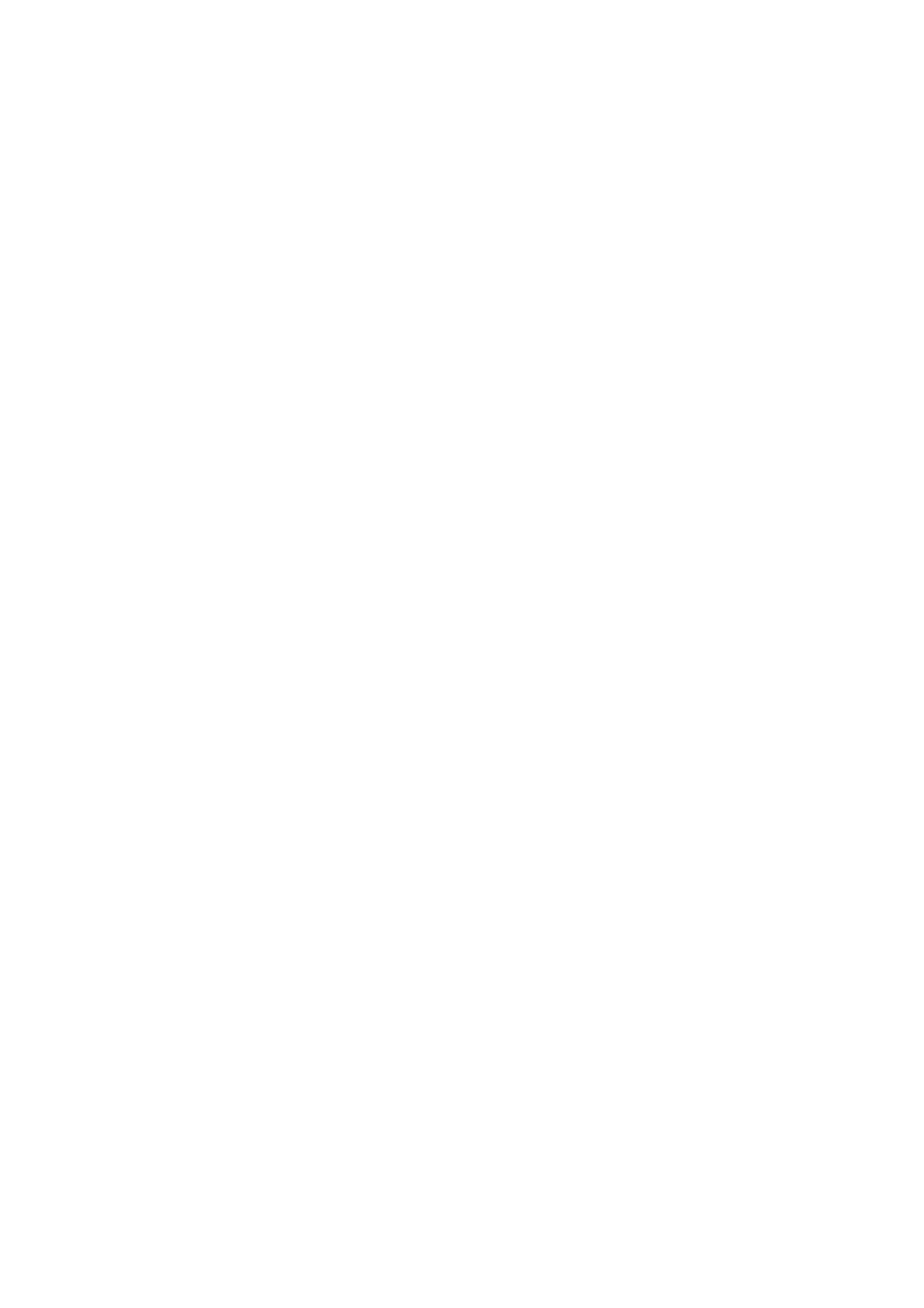Matthew Baerman (Surrey Morphology Group, University of Surrey)

# **1.1 Introduction**

Deponency is a mismatch between morphosyntactic values and morphological form which was first described for Latin. The *deponents* of Latin are verbs which are morphologically passive but nevertheless behave syntactically as active verbs. For example, contrast the normal verb *amant*/*amantur* in (1) with the deponent verb *hortantur* in (2).

- (1) quae which.N.PL from self.ABL born.ACC.PL thus love.3PL to certain.ACC.SG time.ACC.SG ex se natos ita amant ad quoddam tempus et ab eis and from them.ABL this love.3PL.PASSIVE ita amantur '...which [animals] thus love their offspring for a certain time and thus are loved by them.' (Cicero, *De Amicitia*, Chapter VIII)
- (2) me=que me. Acc=and exhort. 3PL that great. ABL. SG spirit. ABL. SG be. 1 SG. SUBJ hortantur ut magno animo sim '...and they exhort me to be of good courage' (Cicero, Epistulae ad Atticum, book 11, letter  $6$ <sup>1</sup>

In (1) the verb 'love' illustrates the regular alternation between the active form *amant* and the passive form *amantur*. In (2), the verb 'exhort', *hortantur*, has the same ending as the passive *amantur*, but is active (and transitive at that). The alternation in (1) is productive, available to any transitive verb, while deponent verbs such as *hortor* are an exceptional, lexically-specified class. This presents an obvious challenge to morphological description: passive morphology has a clear function for the majority of verbs, but in some cases it has the opposite function (or alternatively, no function). Further, since Latin passive morphologically is highly heterogeneous (varying for person, tense-aspect-mood, etc.) this mismatch must be systematic, and cannot be attributed to the quirky behaviour of a single affix. But in spite of the fact that deponency has been a familiar notion since Classical times, it is only recently that

<sup>\*</sup>Thanks to Greville Corbett, Dunstan Brown and Andrew Hippisley for helpful discussion, as well as the audience at the second YEMM meeting. This work has been supported by the Economic and Social Research Council under grant number RES-000-23-0375.

<sup>&</sup>lt;sup>1</sup>This example was found using the Perseus Lookup Tool via http://www.perseus.tufts.edu

*Essex Research Reports in Linguistics* 47, 1–19.

Ryo Otoguro, Gergana Popova and Andrew Spencer (eds.).

Department of Language and Linguistics, University of Essex,

Colchester, United Kingdom.

c 2006, Matthew Baerman.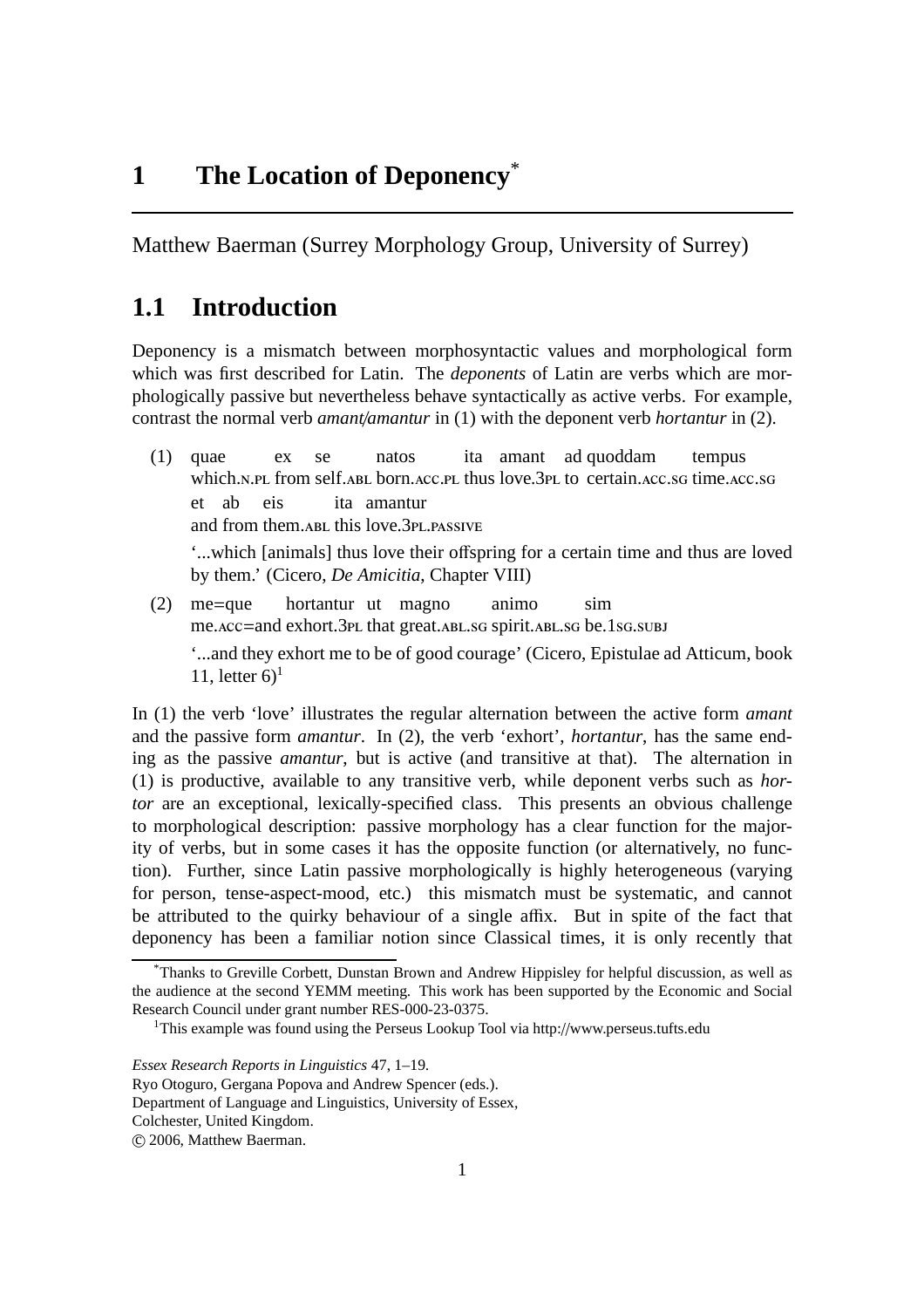its ramifications for our model of morphology have been seriously considered (e.g. Börjars *et al.* 1996, Corbett 1999, Embick 2000, Sadler and Spencer 2001, Stump 2002, Kiparsky 2005, Bobaljik and Branigan forthcoming. As yet there is no consensus on what the correct formal representation of deponency should look like. In this paper, I consider the question of how deponency is defined in a lexical entry: in terms of morphosyntactic values, or in terms of forms? To this end I look at some aspects of the familiar Latin paradigm, focussing particularly on semi-deponents, where deponency is restricted to one portion of the paradigm. I then look at comparable phenomena from other languages to see if they resolve the unanswered questions.

# **1.2 The Latin Paradigm**

An abridged synopsis of the Latin verbal paradigm is given in (3). Only third singular and/or masculine nominative singular forms are given, and only one conjugation class is considered (the third). Nevertheless, this brief sketch is sufficient to make the necessary points.

| 'rule' |                    |                 |                               | 'follow'         |                |
|--------|--------------------|-----------------|-------------------------------|------------------|----------------|
|        |                    | active          | passive                       | active form      | passive form   |
| A      | PRES IND           | reg-it          | $\overline{\text{reg}}$ -itur |                  | sequ-itur      |
|        | <b>IMPERF IND</b>  | reg-ēbat        | reg-ēbatur                    |                  | sequ-ēbatur    |
|        | FUT IND            | reg-et          | reg-ētur                      |                  | sequ-ētur      |
|        | PRES SUBJ          | reg-at          | reg-ātur                      |                  | sequ-ātur      |
|        | <b>IMPERF SUBJ</b> | reg-eret        | reg-erētur                    |                  | sequ-erētur    |
|        | <b>IMP PRES</b>    | reg-e           | reg-ere                       |                  | sequ-ere       |
|        | <b>IMP FUT</b>     | reg-itō         | reg-itor                      |                  | sequ-itor      |
|        | <b>INF PRES</b>    | reg-ere         | $reg-1$                       |                  | sequī          |
|        |                    |                 |                               |                  |                |
| B      | PERF IND           | rēx-it          | rēct-us est                   |                  | secūt-us est   |
|        | PLUPERF IND        | rēx-erat        | rēct-us erat                  |                  | secūt-us erat  |
|        | <b>FUT PERF</b>    | rēx-erit        | rēct-us erit                  |                  | secūt-us erit  |
|        | <b>PERF SUBJ</b>   | rēx-erit        | rēct-us sit                   |                  | secūt-us sit   |
|        | PLUPERF SUBJ       | rēx-isset       | rēct-us esset                 |                  | secūt-us esset |
|        | <b>INF PERF</b>    | rēx-isee        | rēct-us esse                  |                  | secūt-us esse  |
|        |                    |                 |                               |                  |                |
|        | <b>PART PERF</b>   |                 | rēct-us                       |                  | secūt-us       |
|        |                    |                 |                               |                  |                |
| D      | <b>SUPINE</b>      | rēct-um         |                               | secūt-um         |                |
|        | <b>INF FUT</b>     | rēct-ūr-us esse |                               | secūt-ūr-us esse |                |
|        | <b>PART FUT</b>    | rēct-ūr-us      |                               | secūt-ūr-us      |                |
|        | <b>PART PRES</b>   | reg-ēn-s        |                               | sequ-en-s        |                |
|        | <b>GERUND</b>      | $reg-end-1$     |                               | sequ-end-ī       |                |
|        |                    |                 |                               |                  |                |

(3) Normal verb 'rule' and deponent verb 'follow'

I have divided the paradigm into four sections (from 4A to 4D) according to the distribution of forms between active and passive.

(4) A. Active and passive are synthetic, and both formed from the present stem.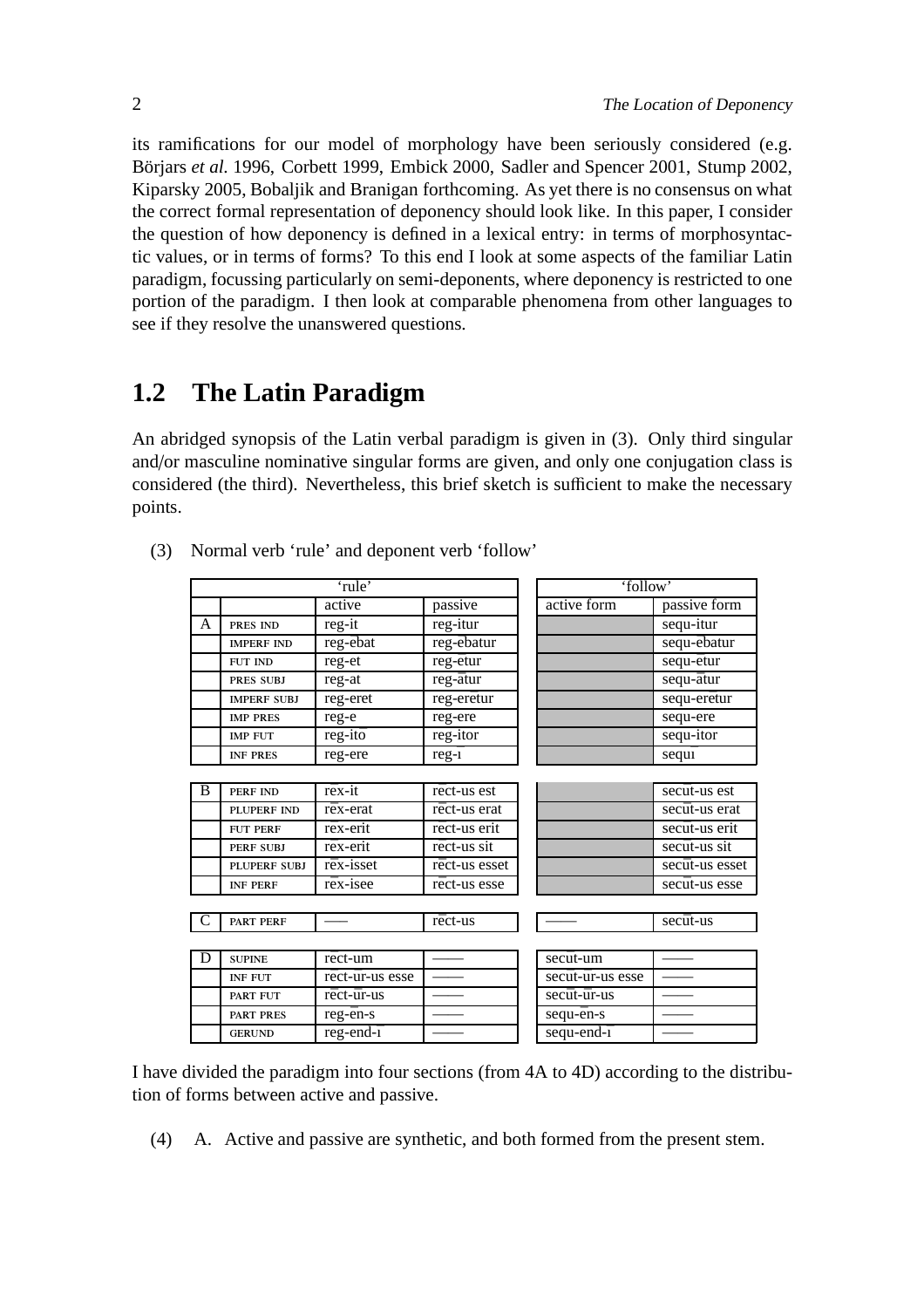- B. The active is synthetic, formed from the perfect stem, while the passive is periphrastic, consisting of the perfect participle (based on the supine stem) plus the copula/auxiliary 'be'.
- C. There is only a passive form (the perfect participle).<sup>2</sup>
- D. There are only active forms (based on the supine<sup>3</sup> or present stem).

Deponent verbs have only passive forms, where these are available (4A, 4B, 4C); otherwise, they have active forms (4D).

## **1.3 Analyses: rules versus underspecification**

Two approaches have been taken to the description of deponency, treating it either as the result of a rule (Sadler and Spencer 2001, Stump 2002) or as the reflex of the static lexical specification of stems and affixes (Embick 2000, Kiparsky 2005).

The rule-based approaches depend on the distinction between a syntactic paradigm and a morphological paradigm; i.e. the paradigm of morphosyntactic values (the syntactic paradigm) and the paradigm of inflected forms (the morphological paradigm) are construed separately. By default, the two paradigms are congruent, but mismatches are possible, and deponency is a kind of mismatch. Sadler and Spencer (2001:91) express this through the rule of referral shown in  $(5)$ :<sup>4</sup>

(5) If a lexeme L is marked [Class: Deponent] then for all feature sets  $\sigma$ , if  $[Class:Deponent:Full] \subset \sigma$  then  $[m-Voice: Active] \Rightarrow [m-Voice:Passive]$ 

That is, for deponent verbs, the active cells of the morphological paradigm take their form from the corresponding cells in the passive morphological paradigm. Stump (2002:173) expresses the mismatch in terms of paradigm linkage shown in (6):

(6) **Deponent**:  $[If L:[Primary root = R]$ and MPF<sub>Latin</sub> $\langle R, \sigma \rangle$ {passive}> $) = \langle W, \sigma \rangle$ {passive}>, then  $SPF_{Latin}() =$ 

That is, the active values in a lexeme's syntactic paradigm are exceptionally linked to the corresponding passive cells in its morphological paradigm. Although the two proposals are technically distinct (Sadler and Spencer's (2001) rule involves the relationship between two morphological paradigms, while Stump's (2002) rule involves the link between a syntactic paradigm and a morphological paradigm), they are in the same spirit, based on the assumption that morphology is autonomous, and that the relationship between meaning and form must be stipulated.

<sup>&</sup>lt;sup>2</sup>In a few verbs, the perfect participle has an active sense: *adolēsco* 'grow up', *cēno* 'dine', *placeo* 'please', *prandeo* 'have breakfast/lunch', *pōto* 'drink', and, optionally, *jūro* 'swear' (Bennet 1942:78)

 $38y$  default, the future active participle (and the future infinitive which is formed from it) is based on the supine stem. In a few verbs, though, it has a distinct stem, e.g. the supine stems of *lavāre* 'wash' and *parere* 'bring forth, bear' are *laut*- and *part*-, but their future active participles have the stems *lavāt-ūr*- and *parit-ūr-* (Bennet 1942:82).

<sup>4</sup>This is an abbreviated version of the rule they give, omitting reference to the semi-deponents, which are instead discussed below.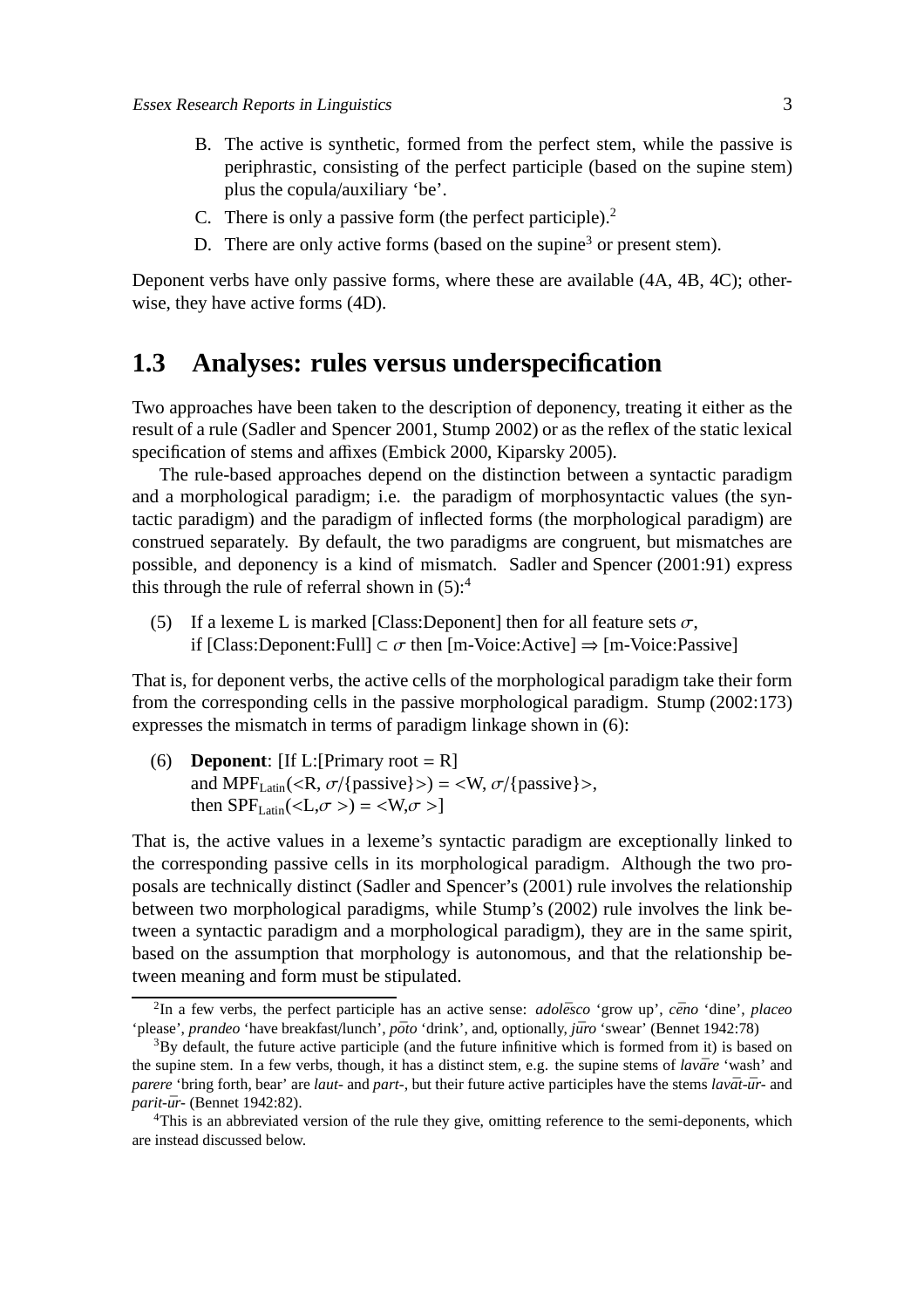In reaction to such proposals, Kiparsky (2005) offers an alternative analysis based on the rejection of manipulative devices such as rules of referral or of paradigm linkage. In this model (in the framework of Lexical Morphology), the inflectional paradigm is construed as that which falls out from the compilation of the static lexical properties of stems and affixes, and deponency is seen as a by-product of underspecification. Kiparsky proposes that both verb stems and endings may be marked for the feature [±passive]. Specification for this feature must be compatible between stem and ending. The stem of a normal verb is underspecified for this feature, and so is compatible with both [+passive] and [−passive] endings. This is said to account for the distribution of forms in most of the paradigm (Kiparsky's examples are drawn from sections labelled A, B and D in (3). Kiparsky's account is summarized in (7):

- (7) A. There are both [−passive] endings and [+passive] endings, yielding the opposition between active and passive forms.
	- B. There are [−passive] endings, which yield active forms. The periphrastic passive forms, by contrast, are underlyingly unmarked for [±passive], being associated both with underspecified endings and with an underspecified auxiliary. Thus, they could, in principle, function both in active and passive contexts. However, by the principle of ECONOMY (i.e., a morphologically simple form prevails over morphologically complex form), the synthetic forms with the [−passive] endings block the periphrastic forms in active contexts, so the underspecified periphrastic forms are restricted to passive contexts.
	- C. The endings are unmarked for  $[\pm$  passive]; the whole form is thus underspecified, and functions as active by default.

Deponent verbs, by contrast, are lexically specified as [+passive], and so combine only with [+passive] or underspecified endings. This accounts for the absence of active forms in A and B on the one hand, and on the other hand for the acceptability of active forms in D, since these endings are underspecified.

However, this model fails to account for the whole paradigm. There are two problems.<sup>5</sup> First, the assumptions underlying the account of B and D are not compatible. In

<sup>&</sup>lt;sup>5</sup>There are two more problems which, though they do not relate directly to the issue at hand, do cast doubt on the putative advantages of Kiparsky's (2005) analysis.

First, Kiparsky asserts that his model of feature values accounts for the gap in the perfect passive paradigm. That is, it *explains* why the perfect passive uses periphrastic forms (which fill in the gap), while an approach such as Sadler and Spencer's (2001) or Stump's (2002) merely stipulates that this portion of the paradigm uses periphrastic forms. On the assumption that the value 'perfect' is a composite of the values 'present' and 'past', he argues

If the 'periphrastic' perfect is a semantically complex category, then it follows that the morphologically simple synthetic perfect is a portmanteau which folds those categories together. And that makes immediate sense of the gap in the morphological paradigm in (14) [the missing perfect passive forms; MB]: the missing synthetic perfect passive ending would express the three features PRESENT, PAST, and PASSIVE, which would have made it the only *triple* portmanteau in (14). As is well-known, morphological complexity is one of the factors that typically determine the distribution of gaps in paradigms. A synthetic perfect passive is obviously not impossible, but *if* there is a gap in the paradigm, this is a likely place for it to occur. (Kiparsky 2005:126)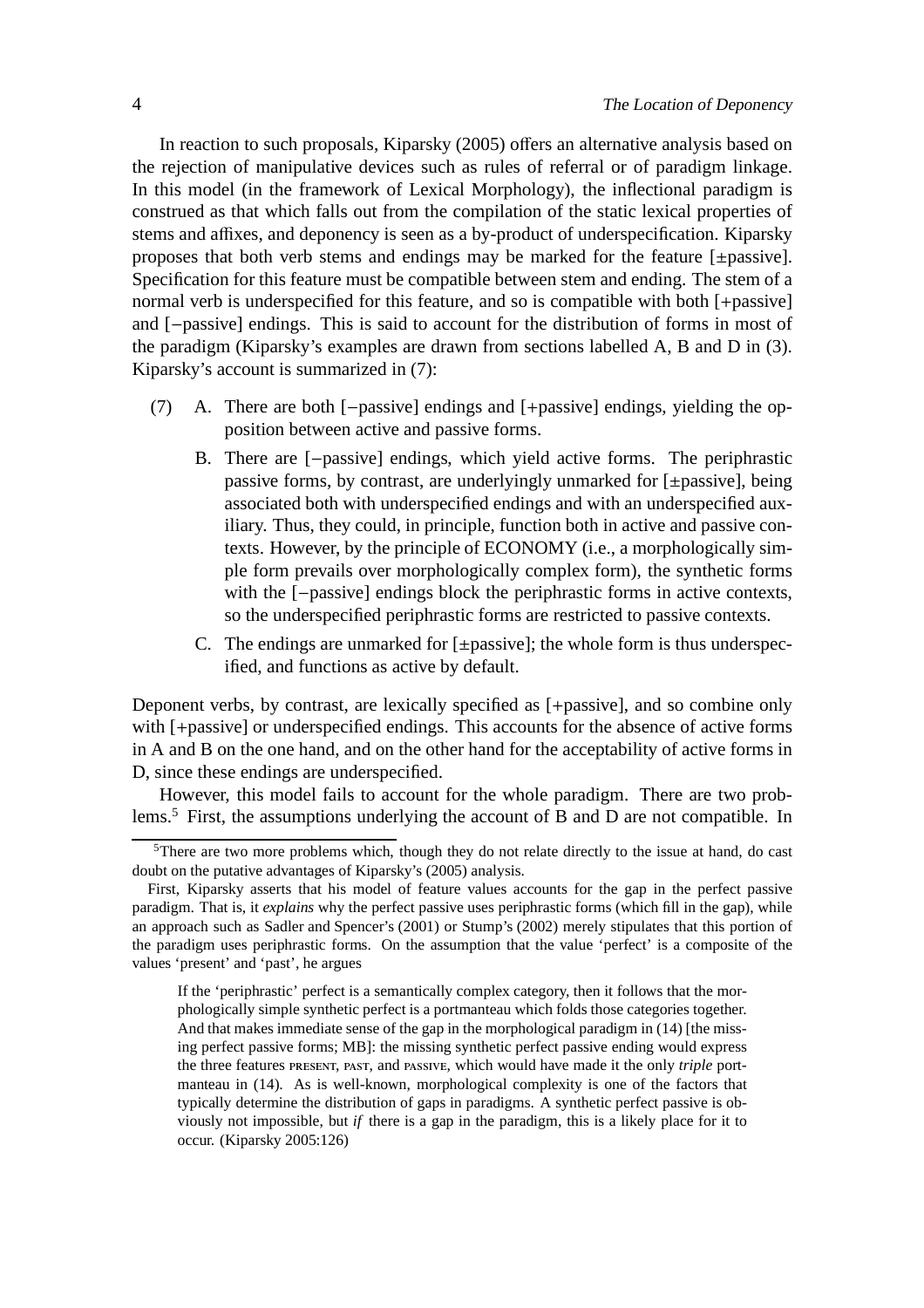the account of B, it is assumed that an underspecified form can range over active and passive functions; the fact that the underspecified forms are restricted to the passive is due to blocking. But the forms in D are also construed as underspecified, and so should likewise range across both active and passive contexts. Instead, they are restricted to active contexts.

Second, nothing in this model explains the behaviour of C, the passive participle. This is the same form which serves as a component of the periphrastic forms in B, and so must be construed as underspecified for [±passive]. But it is restricted to passive contexts, just as the forms in B are. While in the case of B, this restriction was attributed to blocking by the synthetic forms, this does not hold for C, as there is no corresponding [+passive] form to block it. This second point is especially problematic for Kiparsky's model. The only readily available way to describe this behaviour is by some sort of rule, as described above: normally it is passive, but in deponent verbs it is active.<sup>6</sup> If a rule-based account is permitted in one portion of the paradigm, there is no obvious reason to exclude it from the rest of the paradigm.

It seems, then, that a rule-based approach is preferable. However, the perfect participle causes some difficulties here too. Both Sadler and Spencer (2001) and Stump (2002) propose that rules take the normal active paradigm and link its cells to the passive paradigm. But since there is no perfect participle form in the active paradigm, we have to assume that there is a cell (more precisely, a group of cells) with the value PERFECT ACTIVE PARTICIPLE in the syntactic paradigm of all verbs. But this cell has a formal realization only in the case of deponent verbs. That is, the majority of Latin verbs are defective for this value.

While this is a possible analysis, it is unfortunate that it depends on the accidental intersection of two deviations, defectiveness and deponency. That is, on the one hand, there are verbs which are defective for the perfect active participle. On the other hand, there are deponent verbs which, coincidentally, happen *not* to be defective for this value. But intuitively, the two facts are connected: the perfect active participle is itself a result of

This argument appears to be based on the assumption that the pefect active only expresses two values, presumably PRESENT and PAST, with the ACTIVE unspecified (as indeed Kiparsky assumes for the forms in (D). But this does not conform to Kiparsky's own analysis of the perfect active forms, whose endings are overtly specified as [−passive]; indeed, the fact that they are marked for the feature [±passive] is crucial to the blocking analysis. Therefore, the active forms must be triple portmanteau as well, and thus no less complex morphologically than passive forms would be, which obviates the claim that the location of the gap has been accounted for.

The second problem is connected with the existence of a few passiva tantum verbs, i.e. defectives that are only passive (Flobert 1975:409ff.), such as *plector* 'be punished', *conflictor* 'be afflicted'. Morphologically, these are distinguished from deponents by their lack of active forms (the 'D' forms in (3)). Intuitively, it seems that what one wants to say about such verbs is that they are inherently passive. But if having [+passive] as part of a verb's lexical specification precludes its functioning as a passive, how are passiva tantum to be represented?

<sup>6</sup>Alternatively, one might maintain the Lexical Morphology account by dispensing with the blocking analysis of B, i.e. by assuming that the perfect participle form contained some affix marked [+passive]. In that case, the behaviour of B and C would be parallel to A, and blocking would not need to be invoked. The problem here is the existence of the supine in D, which is active only, but which is formally identical to the perfect participle (specifically, the neuter singular). This entails the assumption of two homophonous affixes, a [+passive] perfect participle affix and an underspecified or [−passive] supine affix. While this seems a possible analysis, the use of such covert distinctions would appear to belie the point of Kiparsky's model, namely that function is transparently derivable from form.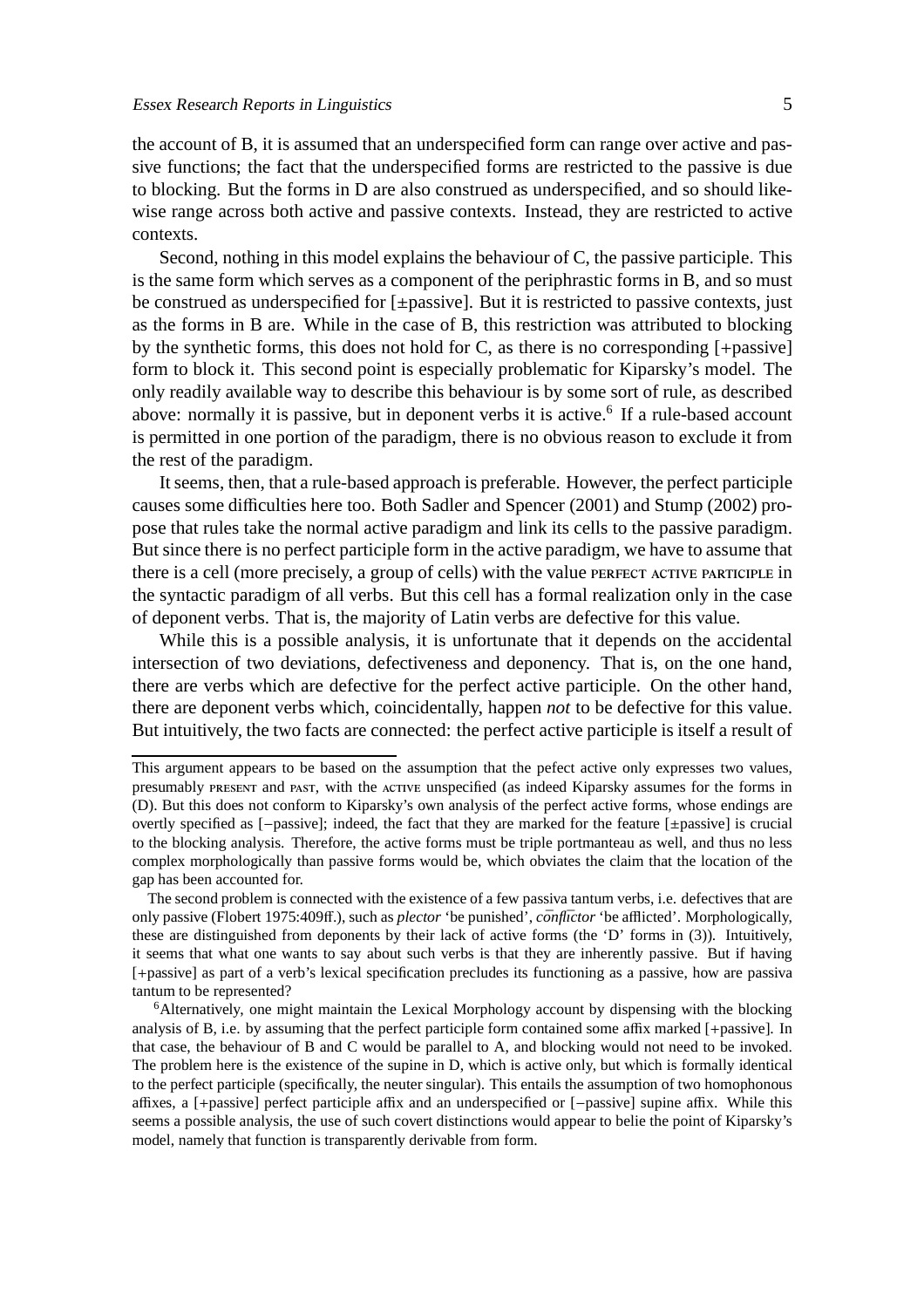deponency. That is, deponent verbs are characterized by the conversion of passive values to active ones, even where the corresponding active value does not otherwise exist. This intuition can be incorporated into the rule by reversing its directionality. For example, Stump's rule in (6) states that the active cells of the syntactic paradigm are exceptionally linked to the passive cells of the morphological paradigm. By reversing this, we instead say that the passive cells of the morphological paradigm are exceptionally linked to the active cells of the syntactic paradigm. In Stump's formalism this might be modelled as in (8).

(8) Revised rule of paradigm linkage **Deponent**:  $[If L:[Primary root = R]$ and SPF<sub>Latin</sub>(<L,  $\sigma$  >) = <W,  $\sigma$  >, then MPF<sub>Latin</sub>(<R,  $\sigma$ /passive>) = <W, $\sigma$  >]

Seen in these terms, the *active* value of the perfect participle is a by-product of the rule of paradigm linkage responsible for deponent verbs, and need not be assumed as underlyingly present in normal verbs.

# **1.4 Semi-deponents in Latin**

Latin semi-deponents introduce a further complication into the analysis. The semideponents are a small class which is deponent only in the perfect forms, as shown in (9):

|                     | active form    | passive form |
|---------------------|----------------|--------------|
| PRES IND            | aud-et         |              |
| <b>IMPERF IND</b>   | aud-ēbat       |              |
| <b>FUT IND</b>      | aud-ēbit       |              |
| PRES SUBJ           | aud-eat        |              |
| <b>IMPERF SUBJ</b>  | aud-ēret       |              |
| <b>IMP PRES</b>     | aud-ē          |              |
| <b>IMP FUT</b>      | aud-ētō        |              |
| <b>INF PRES</b>     | aud-ēre        |              |
| <b>PERF IND</b>     |                | aus-us est   |
| <b>PLUPERF IND</b>  |                | aus-us erat  |
| <b>FUT PERF</b>     |                | aus-us erit  |
| PERF SUBJ           |                | aus-us sit   |
| <b>PLUPERF SUBJ</b> |                | aus-us esset |
| <b>INF PERF</b>     |                | aus-us esse  |
| <b>PART PERF</b>    |                | aus-us       |
| <b>SUPINE</b>       | aus-um         |              |
| <b>INF FUT</b>      | aus-ūr-us esse |              |
| <b>PART FUT</b>     | aus-ūr-us      |              |
| <b>PART PRES</b>    | aud-ēn-s       |              |
| <b>GERUND</b>       | aud-end-ī      |              |

(9) Semi-deponent 'dare'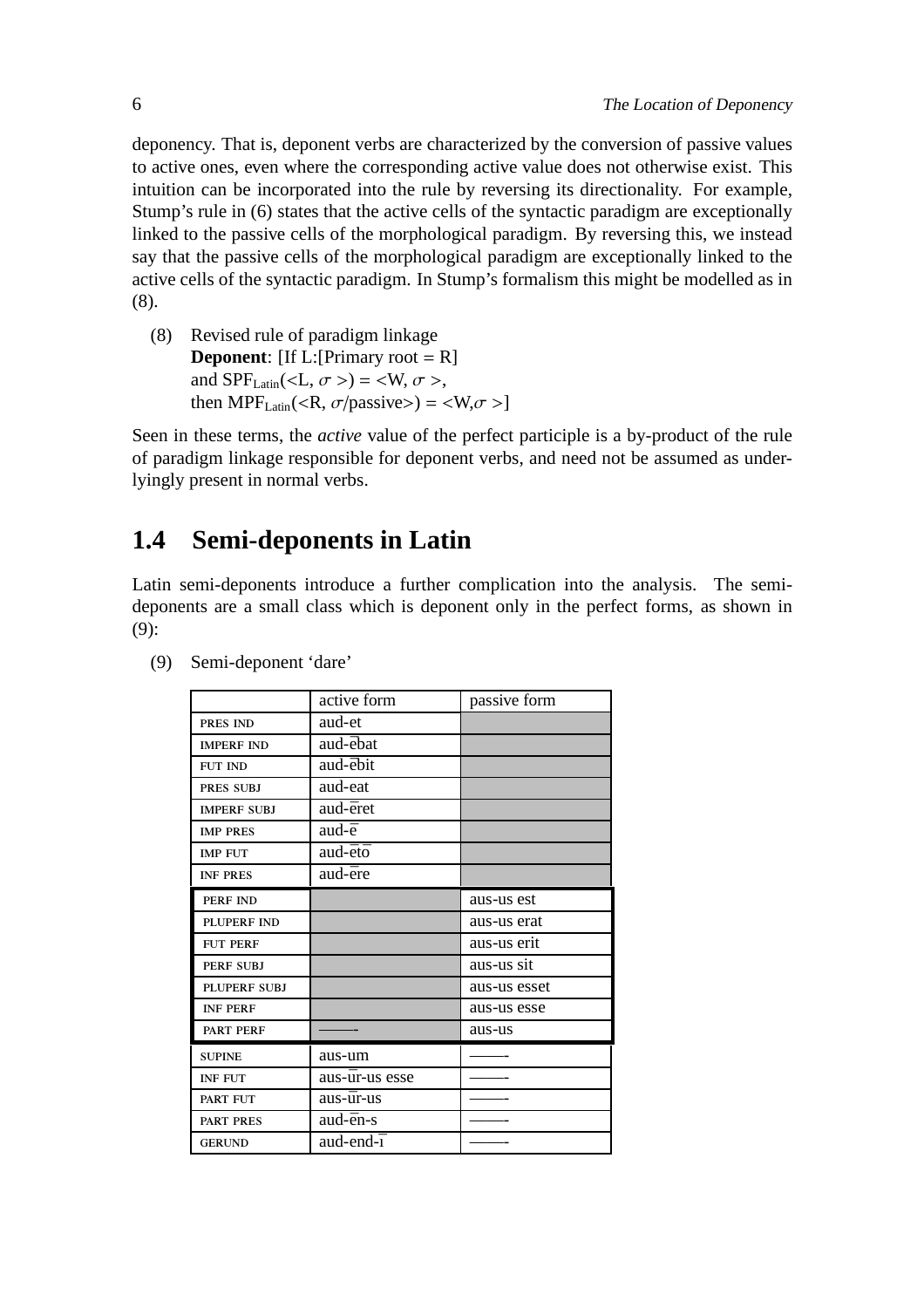In Sadler and Spencer's (2001) and Stump's (2002) models, semi-deponency is a particular instance of deponency, restricted to extensions of the value 'perfect'. For example, Stump (2002) offers the rule in (10):

(10) **Semideponent**: [If L:[Primary root = R],  $\sigma$  is an extension of perfective, and  $MPF_{\text{Latin}}(\langle R, \sigma/\{\text{passive}\}\rangle) = \langle W, \sigma/\{\text{passive}\}\rangle$ , then  $SPF_{\text{Latin}}(\langle L, \sigma \rangle) = \langle W, \sigma \rangle$ 

The crucial point here is that the domain of deponency within the lexeme is expressed in terms of a morphosyntactic value. But things are different if we think in terms of the revised model offered above in (8). Recall that, on this view, deponency is defined in terms of the morphological form, not the value. This suggests that semi-deponency should also be defined in terms of the form. In this case, that would mean delimiting the domain of semi-deponency in terms of the stem rather than the morphosyntactic value, i.e. 'passive forms based on the supine stem are linked to cells in the active syntactic paradigm', provisionally represented in (11). (Note that this rule has no effect on the supine, which is linked to active cells in any case.)

(11) Revised rule for semi-deponents (taking liberties with Stump's notation) **Semideponent**: [If L: [Supine stem = X] and  $SPF_{Latin}(\langle L, \sigma \rangle) = \langle W, \sigma \rangle$ , then MPF<sub>Latin</sub>(<X,  $\sigma$ /passive>) = <W,  $\sigma$  >]

As far as the Latin data go, the difference between (10) and (11) is immaterial: the domain of semi-deponency coincides both with a morphosyntactic value and a stem. But they make different predictions. The rule in (10) suggests we might find deponency which affects only certain values, but does not correspond to a distinct stem, while the rule in (11) suggests we might find deponency which affects a definable stem that does not correspond to a morphosyntactic value. In the following section I look at some examples from other languages that are similar to Latin semi-deponents, in order to see if either of these predictions is born out. None of them involve quite the same morphosyntactic values as in Latin, but we can think of deponency in more general terms, as a kind of morphological mismatch between the expected and the actual grammatical properties of a particular morphological form. That is, the form is one which would typically be interpreted as having the property 'X, not Y', but in this particular instance has the property 'Y, not X'.

## **1.5 Case studies**

### **1.5.1 Takelma**

The following description is based on Sapir (1922). The morphological opposition which concerns us in Takelma involves the distinction between intransitive and transitive verbs.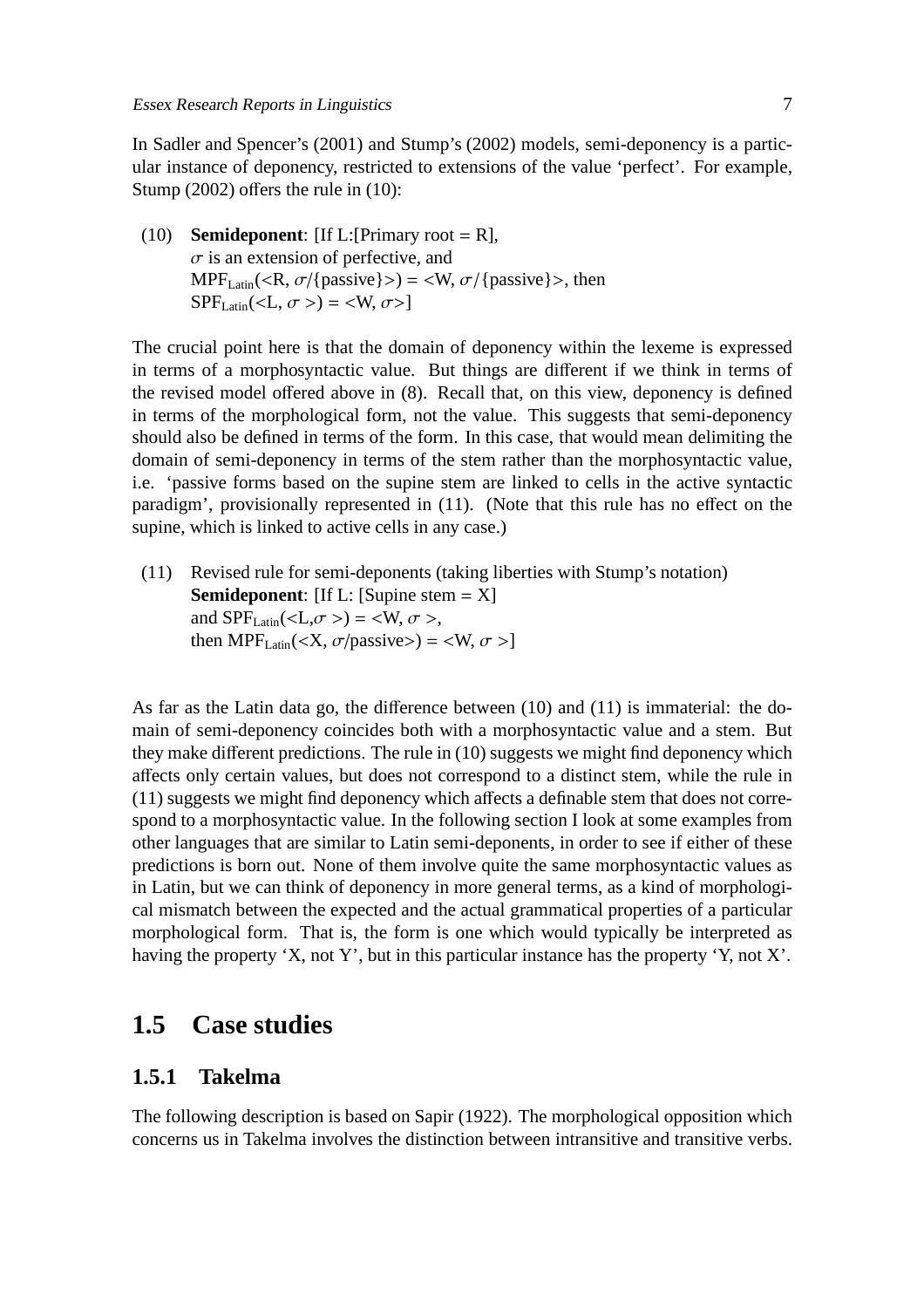Morphologically, the difference between these classes is reflected in their distinct personnumber endings; the most salient differences are shown in  $(12)$  and  $(13)$ .<sup>7</sup> Classes I and II are intransitive (12), whereby class I verbs usually describe actions, and class II verbs (typically derived from transitives) describe states or processes. Class III comprises transitives  $(13)$ .

|                 | class I 'run'                      |                                | class II 'stop'             |                                       |  |
|-----------------|------------------------------------|--------------------------------|-----------------------------|---------------------------------------|--|
|                 | aorist                             | future                         | aorist                      | future                                |  |
| $1_{SG}$        | yowò-t <sup>h</sup> e?             | $y\hat{u}$ -t <sup>h</sup> e:  | $han\grave{a}$ ?s-de?       | $h\$ {an} 2s-de:                      |  |
| 1PL             | yowoy-ik <sup>h</sup>              | yu-gàm                         | hanà?s-i $k^{\overline{h}}$ | hàn?s-igam                            |  |
| 2sG             | yowó-t <sup>h</sup>                | yu-dà?                         | hanà?s-dam                  | $\overline{\text{h}}\text{an}$ ?s-da? |  |
| 2PL             | yowó-t <sup>h</sup> p <sup>h</sup> | $y\hat{u}$ -t <sup>h</sup> ba? | hanà?s-daph                 | hàn?s-daba?                           |  |
| 1 <sub>SG</sub> | $yow\^o-?$                         | $y\hat{u}$ - $7t^h$            | hanà?s                      | hàn?s-da:                             |  |

(12) Intransitive forms (Sapir 1922:161-166)

*Note: t<sup>h</sup>*∼*d and k<sup>h</sup>*∼*g represent allophonic variation (fortis*∼*lenis).*

(13) Transitive forms (Sapir 1922:170-171)

|             | class III 'kill'                      |                            |
|-------------|---------------------------------------|----------------------------|
|             | aorist                                | future                     |
| $1$ sg $>3$ | t'omom-à?n                            | do:m-àn                    |
| $1$ sg $>3$ | t'omom-anàk                           | do:m-anagàm                |
| 2sG > 3     | t'omom-áth                            | do:m-adà?                  |
| 2PL > 3     | t'omom-át <sup>h</sup> p <sup>h</sup> | $do: m-\hat{a}t^hba$ ?     |
| 3 > 3       | t'omom                                | $do: m\text{-}\hat{a}nk^h$ |

*Note: only forms with a third person object are shown; forms with a first or second person object are not relevant for the present discussion.*

Note also that there is a stem alternation between the aorist stem (used for the aorist) and the basic stem, used elsewhere (future, potential, inferential and imperative). Stem formation is quite diverse: Sapir lists 16 types of aorist-basic stem relationships (p. 96). Typically the aorist stem is an enlargement of the basic stem.

Deponency in Takelma involves the use of transitive person-number endings (with an implied third person object) by intransitive verbs. One type involves what we may call full deponency, i.e. the lexeme is deponent in all its forms, and so falls beyond the range of what concerns us at the moment, though it makes sense to consider it first: Sapir observes that the verb 'think' is intransitive, but takes class III endings, e.g. *gel-hewèha?n* 'I think'; note that this contrasts with the genuinely transitive *gel-hewèhiwi?n* 'I think of him' (p. 179).<sup>8</sup>

The remaining paradigms are those for the inferential and present imperative, which are the same for all verb classes, and the future imperative, where class III patterns with I or II, depending in the person of the object. The potential is formed from the basic stem + aorist endings. Presumably, the various phenomena which affect the aorist do not affect the potential, bur Sapir is not explicit on this point.

 ${}^8$ Sapir mentions two other verbs which he says belong to this type (p. 183, n. 1). These are in fact suppletive stems, discussed below in (17).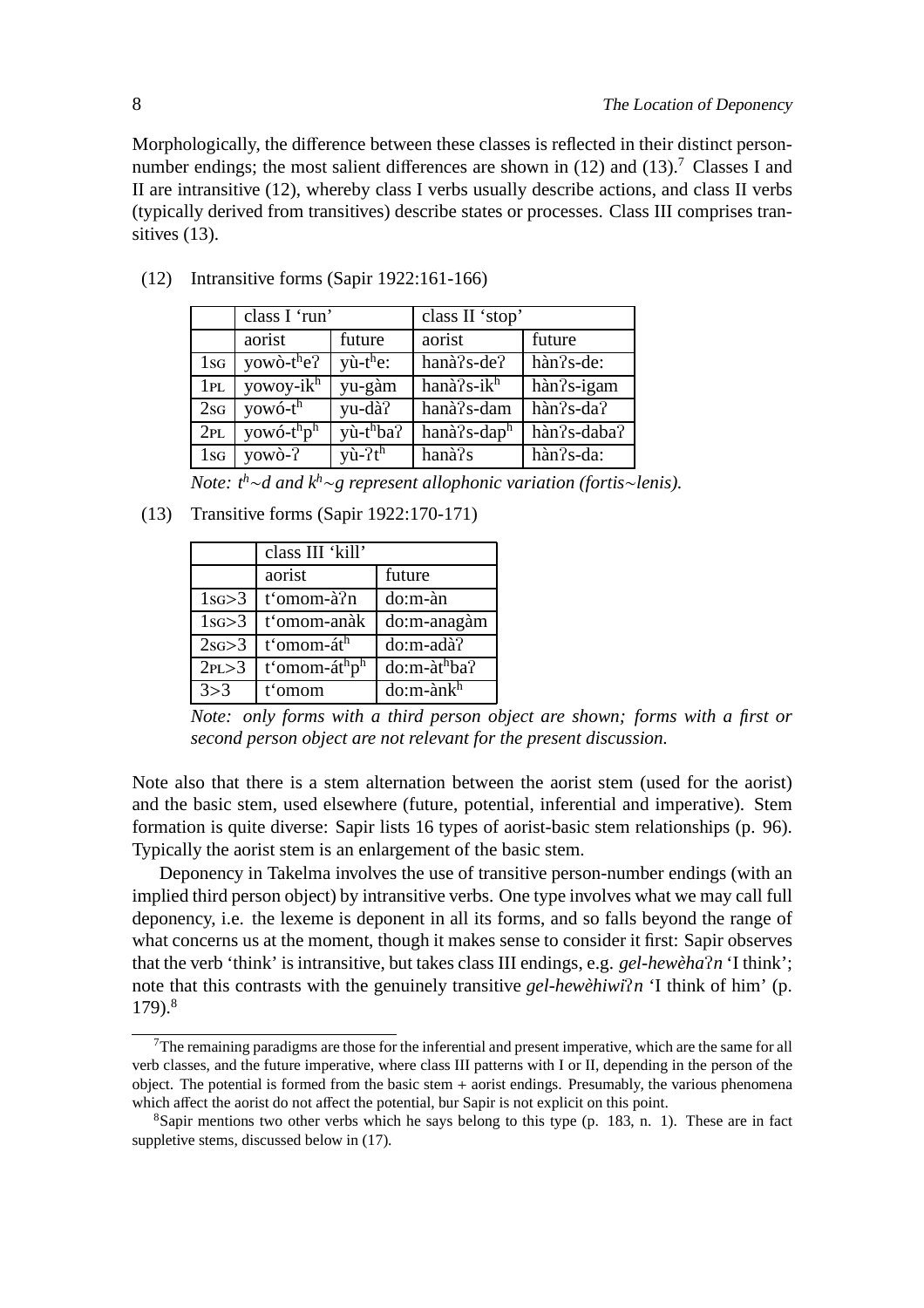Essex Research Reports in Linguistics 9

Otherwise, Takelma exhibits a wide variety of semi-deponent types. First, there is a set of intransitive verbs which extend the stem with *-n-* in the first person forms, and these extended forms take class III endings; elsewhere, intransitive (class II) endings are found:

|                 | aorist                         | future                                    |
|-----------------|--------------------------------|-------------------------------------------|
| $1$ SG          | hegwèhak <sup>hw</sup> -n-a?n  | $he^e$ gwà $k^{hw}$ -n-an                 |
| 1PL             | hegwèhak <sup>hw</sup> -n-anàk | $he^e$ gwà $k^{hw}$ -n-anagam             |
| 2s <sub>G</sub> | hegwèhak <sup>hw</sup> -dam    | $he^e$ gwà $k^{hw}$ -da?                  |
| 2PL             | hegwèhakhw-daph                | he <sup>e</sup> gwàk <sup>hw</sup> -daba? |
| $\sqrt{3}$      | hegwèhakhw                     | റ                                         |

(14) 'work' (Sapir 1922:182)

*Note: no form is attested for the third person future of this verb.*

Second, there are verbs which behave like those in  $(14)$ , but only in the aorist:

(15) 'be lean in one's rump', 1sq  $(Sapir 1922:182)$ 

| aorist                              | future |
|-------------------------------------|--------|
| $di:-k'alàs-n-a?n   di:-k'àlsi-de:$ |        |

Some verbs waver between this and normal intransitive endings (e.g. the alternative aorist form *di:-k'alàs-de*<sup>P</sup> 'I am lean in my rump').

Third, there are verbs which have class III endings throughout the aorist, but take intransitive endings elsewhere:

 $(16)$  'listen', 1sq (Sapir 1922:183)

| aorist                            | future |
|-----------------------------------|--------|
| da:-sgek'iy-à?n   da:-sgek'i-the: |        |

Fourth, a few intransitive verbs have a distinct plural stem, where the singular stem takes intransitive endings, and the plural stem takes class III endings:

(17) 'come to a stand', aorist (Sapir 1922:95-96)

| 1SG aorist | 1PL aorist                             |
|------------|----------------------------------------|
|            | $ba:-sa:sàs-de?   ba:-sal-xòxigi-nakh$ |

This stem alternation is optional; where it does not occur, normal intransitive endings are used throughout:

(18) 'be seated' (Sapir 1922:95-96)

| 1SG | 1PL                                                                                   |
|-----|---------------------------------------------------------------------------------------|
|     | $\mathbf{\check{s}}$ u?wili:-t <sup>h</sup> e?   al- <b>xali:ya</b> -nàk <sup>h</sup> |
|     | or šu?wili: $p$ -ik $^h$                                                              |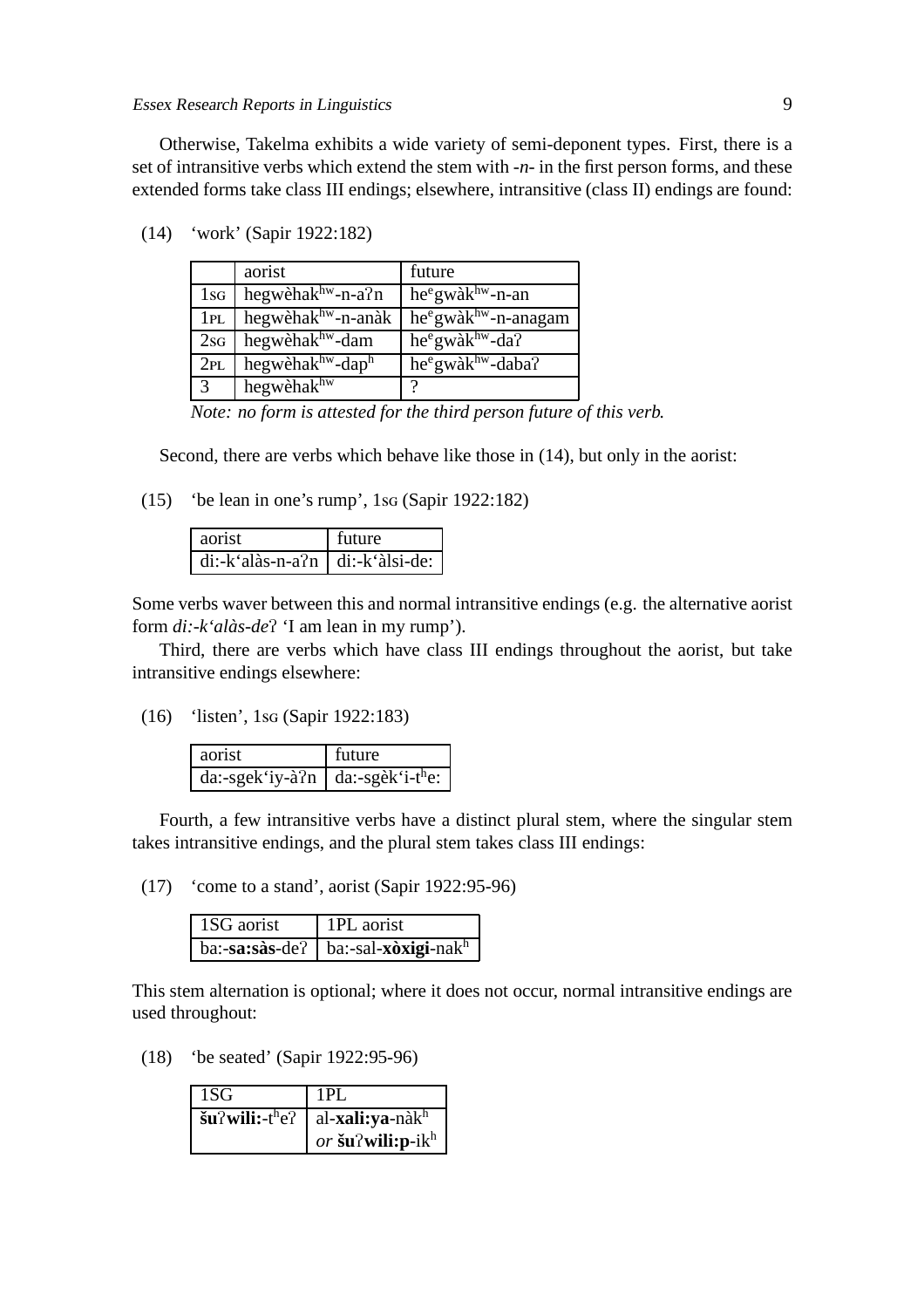There is also a possible fifth type which is not lexically restricted, but rather occurs with any verbal lexeme. This involves an additional future tense form, namely a periphrastic future involving an auxiliary which is inflected as a transitive (viz. with class III endings). The periphrastic future is functionally distinct from the synthetic future, having a less rigid tone, and slightly greater intentive force, so we can provisionally give it a distinct name, 'future 2'. It is formed with the aorist stem of *gulug<sup>w</sup> -* 'intend, desire', which takes transitive subject suffixes, plus the main verb stem, which takes the object suffixes, if any:

(19) 'I shall kill him' (Sapir 1922:185)

|              | synthetic ('future 1')   periphrastic ('future 2') |
|--------------|----------------------------------------------------|
| $\log m$ -àn | $\log$ do:m gulugw-à?n                             |

Significantly, this construction takes class III endings with all verbs, including intransitives. Unfortunately, none of Sapir's examples illustrate this unambiguously, though he does give examples (pp. 185-186) of 'passives' ( $\approx$  impersonals) formed from decidedly non-agentive intransitives, e.g. *wè:giau gulugw-àn* 'it will be shined (= it was going to be daylight)', where *-an* is the passive suffix. These are significant because the passive is typically formed only from transitives; passive intransitives occur only in the periphrastic future, i.e. where intransitives have transitive morphology.

In summary, Takelma exhibits a number of different types of semi-deponency, and in every case the domain of deponency corresponds both to a morphosyntactic value and to a distinct stem, as outlined in (20).

| type | value        | stem                                              |
|------|--------------|---------------------------------------------------|
|      | first person | stem with -n extension                            |
| 2    |              | first person aorist aorist stem with -n extension |
| 3    | aorist       | aorist stem                                       |
|      | plural       | plural stem                                       |
|      | future 2     | auxiliary $guluw$ -                               |

Thus, the situation is as ambiguous as in Latin: it could be either the morphosyntactic value or the stem which licenses deponency.

### **1.5.2 Chamorro**

In Chamorro, what concerns us is a mismatch involving the morphological distinction between transitive verbs with a definite object and those with an indefinite object in actor voice construction. The morphological differences between actor voice forms are shown in (21) based on Topping (1973). Intransitive verbs fall into two lexically-specified classes, here provisionally called '1' and '2'. Class 1 verbs take *-um-* infixation with singular subjects, while class 2 verbs take the prefix *ma-* throughout their paradigm. Transitive verbs distinguish between definite and indefinite object forms; in turn, there are two sets of definite object forms, one for main clauses and one for subordinate clauses.<sup>9</sup>

<sup>9</sup>The distinction between main and subordinate clause follows Donohue and Maclachlan (1999). Topping (1973) instead distinguishes between neutral focus (Donohue and Maclachlan's (1999) actor voice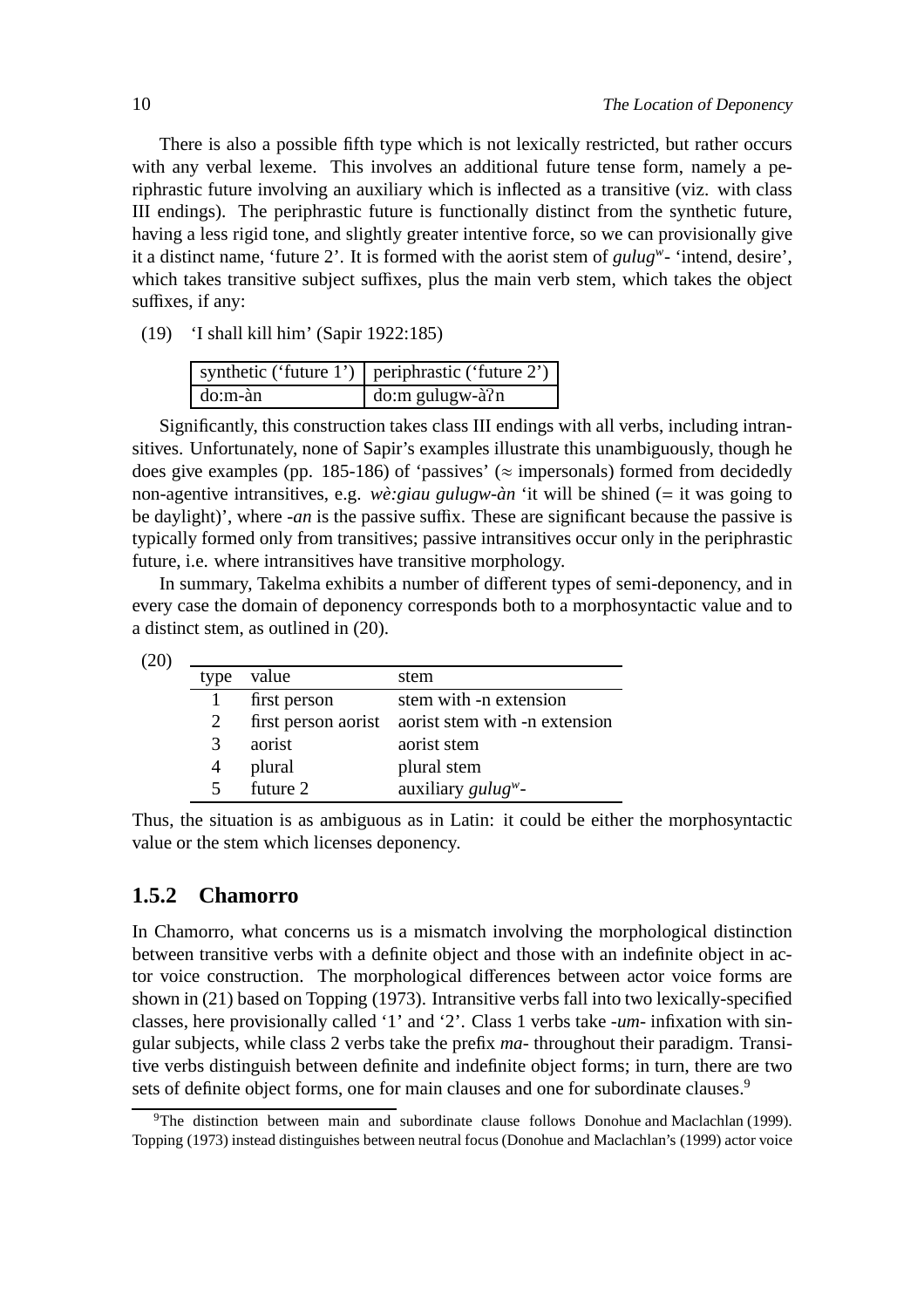#### (21) Chamorro actor focus affixes

|                    |                | intransitive                |         | transitive        |                 |
|--------------------|----------------|-----------------------------|---------|-------------------|-----------------|
|                    |                | class 1                     | class 2 | indefinite object | definite object |
| main clause        | <b>SG SUBJ</b> | $\langle \text{um} \rangle$ | ma-     | man-              | ERG pronominal- |
|                    | PL SUBJ        | man-                        | man-ma- | man-man-          | ERG pronominal- |
| subordinate clause | <b>SG SUBJ</b> | (um)                        | ma-     | man-              | (um)            |
|                    | PL SUBJ        | man-                        | man-ma- | man-man-          | (um)            |

Some illustrations of these oppositions are given below:

| (22) | Intransitive verb, class 1<br>singular subject<br>a.<br>$G \langle \text{um} \rangle$ upu yo'.<br>$\text{flew} \langle \text{ACTOR} \rangle$ I.ABS<br>$\lq$ flew.' | b. <i>plural subject</i><br>Mang-gupu<br>siha.<br>INDEF.OBJ-flew<br>they. ABS<br>'They flew.' | (Topping 1973: 83)                       |
|------|--------------------------------------------------------------------------------------------------------------------------------------------------------------------|-----------------------------------------------------------------------------------------------|------------------------------------------|
| (23) | Intransitive verb, class 2<br>singular subject<br>a.<br>Ma-makmata yo'.<br>$INTR-Woke.up$ $I.ABS$<br>'I woke up.'                                                  | b. <i>plural subject</i><br>Man-ma-makmata<br>PL-INTR-WOKe.up<br>'They woke up.'              | siha.<br>they. ABS<br>(Topping 1973: 83) |
| (24) | Transitive verb, indefinite object                                                                                                                                 |                                                                                               |                                          |
|      | Man-li'e' yo' guma'<br><b>INDEF.OBJ-SAW I.ABS house</b>                                                                                                            |                                                                                               |                                          |
|      | 'I saw a house.'                                                                                                                                                   |                                                                                               | (Topping 1973: 233)                      |
| (25) | Transitive verb, definite object, main clause                                                                                                                      |                                                                                               |                                          |
|      | Hu-li'e' i palao'an<br>1s <sub>G</sub> , ERG-saw the woman                                                                                                         |                                                                                               |                                          |

in main clauses) and actor focus (Donohue and Maclachlan's (1999) actor voice in subordinate clauses). Donohue and Maclachlan (1999) discuss two subordinate clause contexts:

| infinitive complements:<br>$\bullet$ |        |                                     |          |              |         |      |                                |              |         |
|--------------------------------------|--------|-------------------------------------|----------|--------------|---------|------|--------------------------------|--------------|---------|
| Hu-tanga                             |        | $l \langle \text{um} \rangle i' e'$ | Hawaii.  |              |         |      |                                |              |         |
| 1sg. ERG-desire see (ACTOR) H.       |        |                                     |          |              |         |      |                                |              |         |
| 'I desire to see Hawaii.'            |        |                                     |          |              |         |      |                                |              |         |
| (Cited from Topping 1973, 94)        |        |                                     |          |              |         |      |                                |              |         |
| Wh-questions<br>$\bullet$            |        |                                     |          |              |         |      |                                |              |         |
| singular subject                     |        |                                     |          |              |         |      | plural subject                 |              |         |
| Ha-                                  | fahan  | $\mathbf{1}$                        | palao'an | $\mathbf{i}$ | chotda. | Hayi | f(um)ahan                      | $\mathbf{1}$ | chotda. |
| $3sG.ERG-$                           | bought | the                                 | woman    | the          | banana  | who  | $bought \langle ACTOR \rangle$ | the          | banana  |
| 'The woman bought the banana.'       |        |                                     |          |              |         |      | 'Who bought the banana?'       |              |         |
| (Cited from Chung 1994)              |        |                                     |          |              |         |      |                                |              |         |

They argue that verbs in Wh-questions can be construed as subordinate if Wh-questions are treated as clefts (with zero copula; thus 'Who is it who bought the banana?'). The third type, as represented by sentences such as (26) below, is not analyzed by them. However, given the paraphrase that Topping suggests for such sentences ('I am the one who saw the woman.'), the cleft analysis would presumably obtain for them too.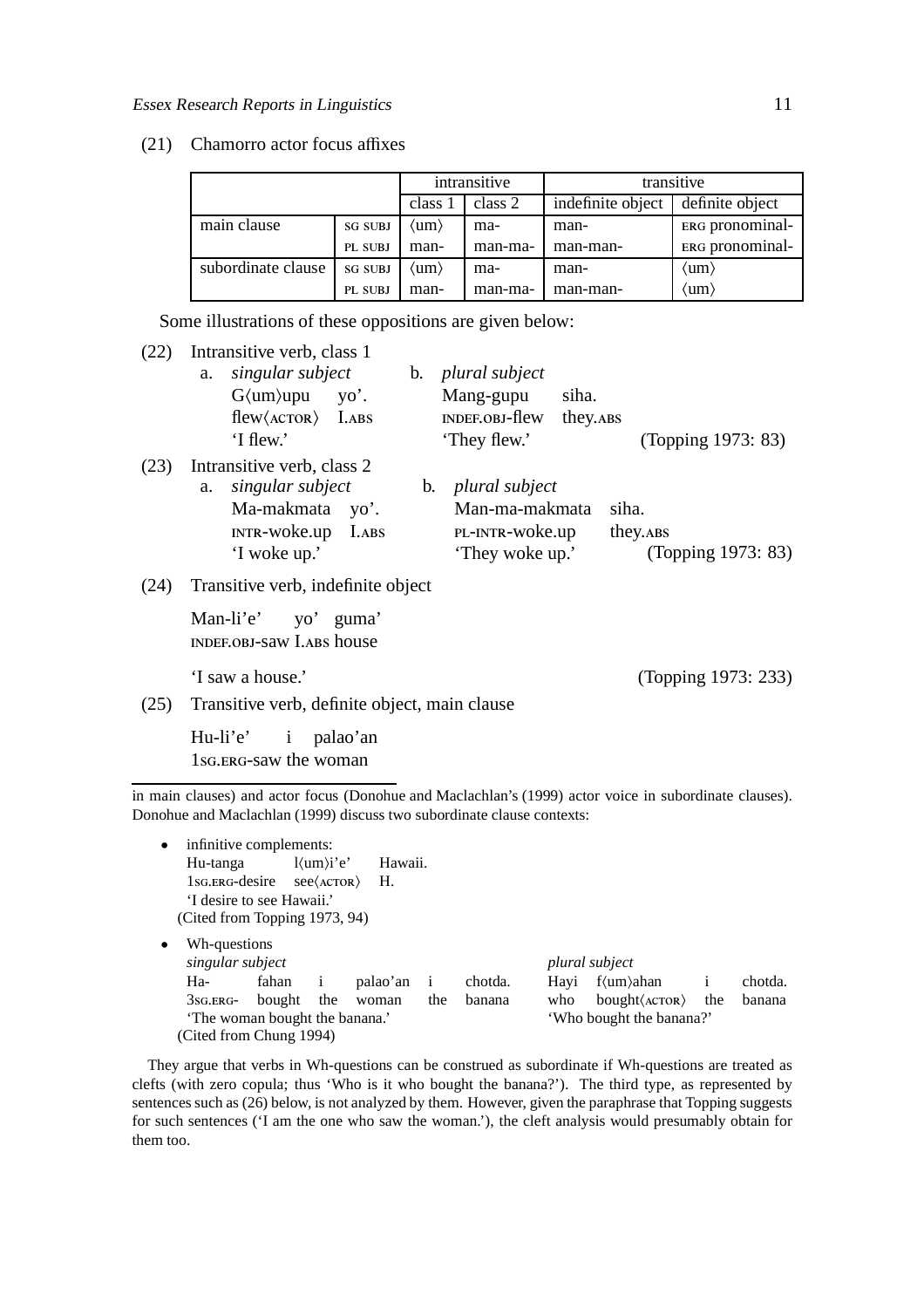'I saw the woman.' (Topping 1973: 243)

(26) Transitive verb, definite object, subordinate clause

Guahu I. EMPHATIC SAW (ACTOR) the woman  $l \langle \text{um} \rangle i' e'$ i palao'an 'I saw the woman.'

'I am the one who saw the woman.' (Topping 1973: 243)

The main clause indefinite object form of the transitive verb *kanno'* 'eat' shows a deviation from this pattern. Instead of being formed by prefixation of *man*- (sq) or *man-man-*(), the suppletive root *chocho* is used instead. This behaves just as an intransitive verb, taking the infix  $\langle \text{um} \rangle$  in the sungular and *man*- in the plural (yielding *mañocho*). This is apparently the only lexeme that behaves this way (Topping 1973:241).

- (27) 'eat', definite object (normal behaviour) Hu- kanno' i mansana 1s<sub>G</sub>. exc. ate the apple 'I ate the apple.' (28) 'eat', indefinite object, main clause (deponent behaviour)
- $Ch\langle um \rangle$ ocho yo' mansana  $ate$  Actor I apple 'I ate the apple.'

Thus, we can say that the verb 'eat' is deponent in that it is a transitive which displays the morphological behaviour of an intransitive (singular *-um-* infixation), and semi-deponent in that this behaviour is restricted to context where the object is indefinite. However, this coincides with the domain of the suppletive stem *chocho*. Again, the data are ambiguous. What is it that exactly licenses this behaviour: is it the value 'indefinite object' or is it the suppletive stem *chocho*?

## **1.5.3 Nimboran**

The following discussion is based on Anceaux (1965). In Nimboran, what concerns us is the object marking on the verb. Person-number marking distinguishes between masculine object, plural object, and unspecified object; the last serves for all other object types, as well as for intransitives. This is illustrated in (29), using present tense forms. What will interest us are the masculine object forms, so the masculine object suffix (*-ra-*  $\sim$  *-re-*) has been isolated in the paradigm. Note also that stems in Nimboran potentially display alternations according to number (here *ŋgeduo-* sINGULAR/MINIMAL, *ŋgedou-* DUAL/AUGMENTED,  $n$ *gedoi*- PLURAL).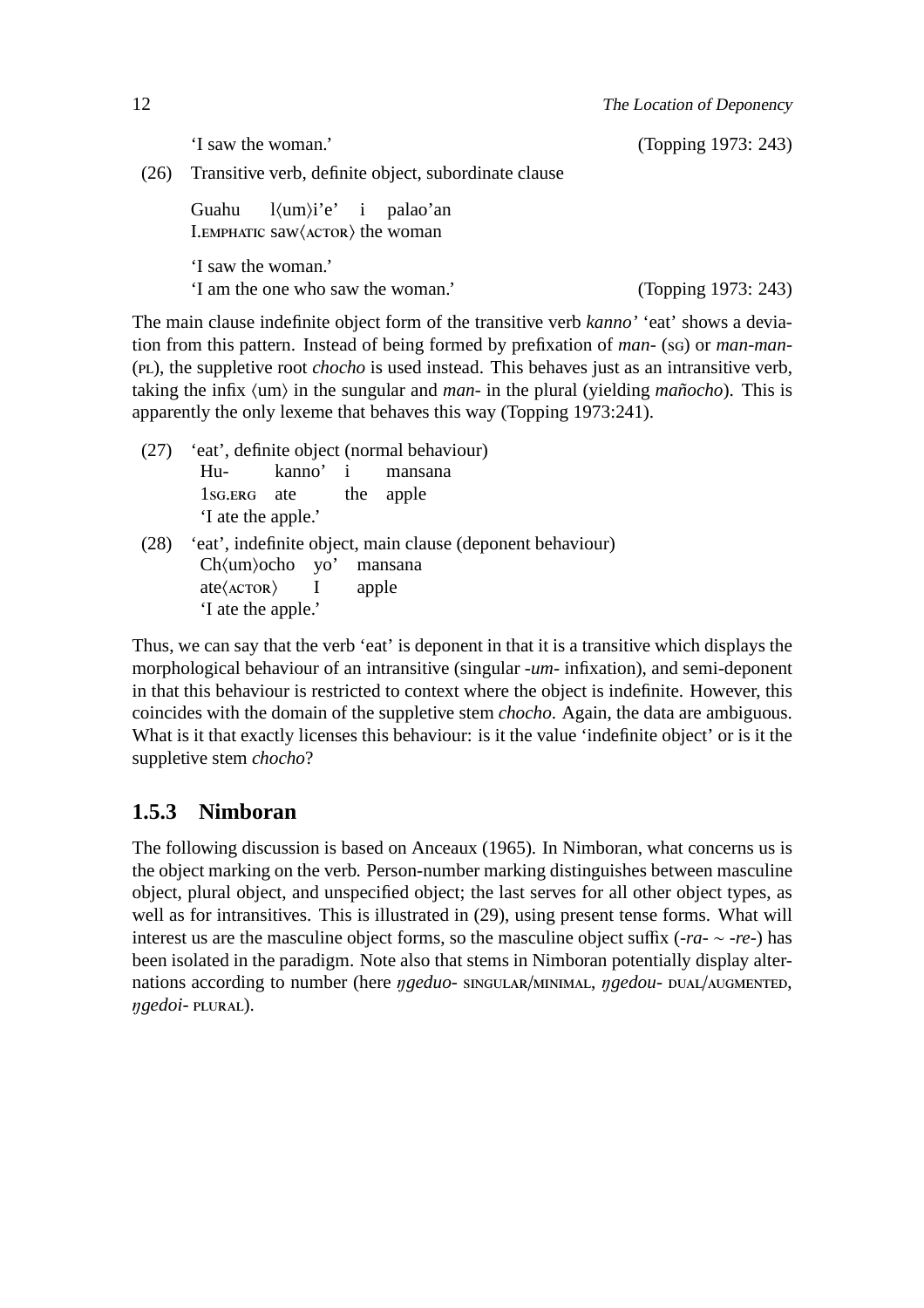|                 | unspecified object | masculine object | plural object  |
|-----------------|--------------------|------------------|----------------|
| $1_{SG}$        | ngeduotu           | ngeduo-ra-tu     | ngedoudatu     |
| 2s <sub>G</sub> | ngeduote           | ngeduo-ra-te     | ngedoudate     |
| $3N$ SG         | ngeduotum          | ngeduo-ra-tum    | ngedoudatum    |
| $3M$ SG         | ngeduotam          | ngeduo-ra-tam    | ngedoudatam    |
| 1 INCL MIN      | ngeduomantam       | ngeduo-re-mantam | ngedoudemantam |
| $1_{\rm DU}$    | ngedouketu         | ngedouk-ra-tu    | ngedoidiatu    |
| $2$ DU/PL       | ngedouketé         | ngedouk-ra-te    | ngedoidiate    |
| $3N$ DU         | ngedouketum        | ngedouk-ra-tum   | ngedoidiatum   |
| $3M$ DU         | ngedouketam        | ngedouk-ra-tam   | ngedoidiatam   |
| 1 INCL          | ngedouketam        | ngedouk-ra-tam   | ngedoidiatam   |
| 1PL             | ngedoitiu          | ngedoi-ra-tu     | $= 1 du$       |
| 3PL             | ngedoitiam         | ngedoi-ra-tam    | $= 3du$        |

(29) 'draw', present tense

Deponency consists in the fact that a number of verbs use the masculine object form where the unspecified object form would be expected (Anceaux 1965:127-129), as in *krendiyara-tum* 'it becomes entangled' (p. 127).<sup>10</sup>

- (a) Both display the same morphological alternation, *-re-* in the penultimate position, *-ra-* elsewhere, and it seems to cause a following future marker *-d-* to be realized as *-r-*, e.g. ŋ*gedúo-d-u* 'I will draw' versus ŋ*gedúo-rá-r-u* 'I will draw him' (Anceaux 1965:186, 202). Inkelas proposed that both share the underlying form *-rar-*, and that the variant forms are due to phonological rules (pp. 570-571). The catalyst for these rules is the final *-r*, which is never realized overtly, but
	- (i) causes deletion of a preceding *-a-* in prepenultimate syllables, and is subsequently deleted (through degemination?), with epenthetic *-e-* then inserted, and
	- (ii) assimilates the following *-d-* of the future marker, followed by degemination. If a purely phonological explanation for the variant forms is accepted, this makes it more plausible that there are two accidentally homophonous affixes. However, these rules are phonologically aberrant, and in part overlap with already established morphlogical alternations. In the case of 'i', while *e*-epenthesis is generally attested in Nimboran, there is no direct evidence for the other rules (resulting in pre-prenultimate *ar*-deletion). In the case of 'ii', there are a number of other affixes which induce the alternation *-d-* ∼ *-r-* in the future, and Inkelas assumes that this is a morphological process, not a phonological one (pp. 573-574). It seems just as plausible then to attribute the range of alternations to purely morphological rules.
- (b) There are typological parallels from other languages that have intransitives with aberrant objectmarking morphology, e.g. Kiowa (Watkins 1984:145), Amele (Roberts 1987:281-284), Basque (Hualde and de Urbina 2003:240-241), Mawng (Singer 2003) and Tiwi (Lee 1987:173).

<sup>10</sup>Anceaux (1965) explicitly treats these verbs as identical to masculine object forms. Inkelas (1993:570, 574-576) implicitly treats this as an instance of accidental homophony between the masculine object marker and a particle (particles are, roughly speaking, semantically empty derivational elements — Anceaux simply refers to them as *elements* — that many verb roots select for). However, there is no obvious reason to reject Anceaux's (1965) original equation of the two. Two points argue in its favour: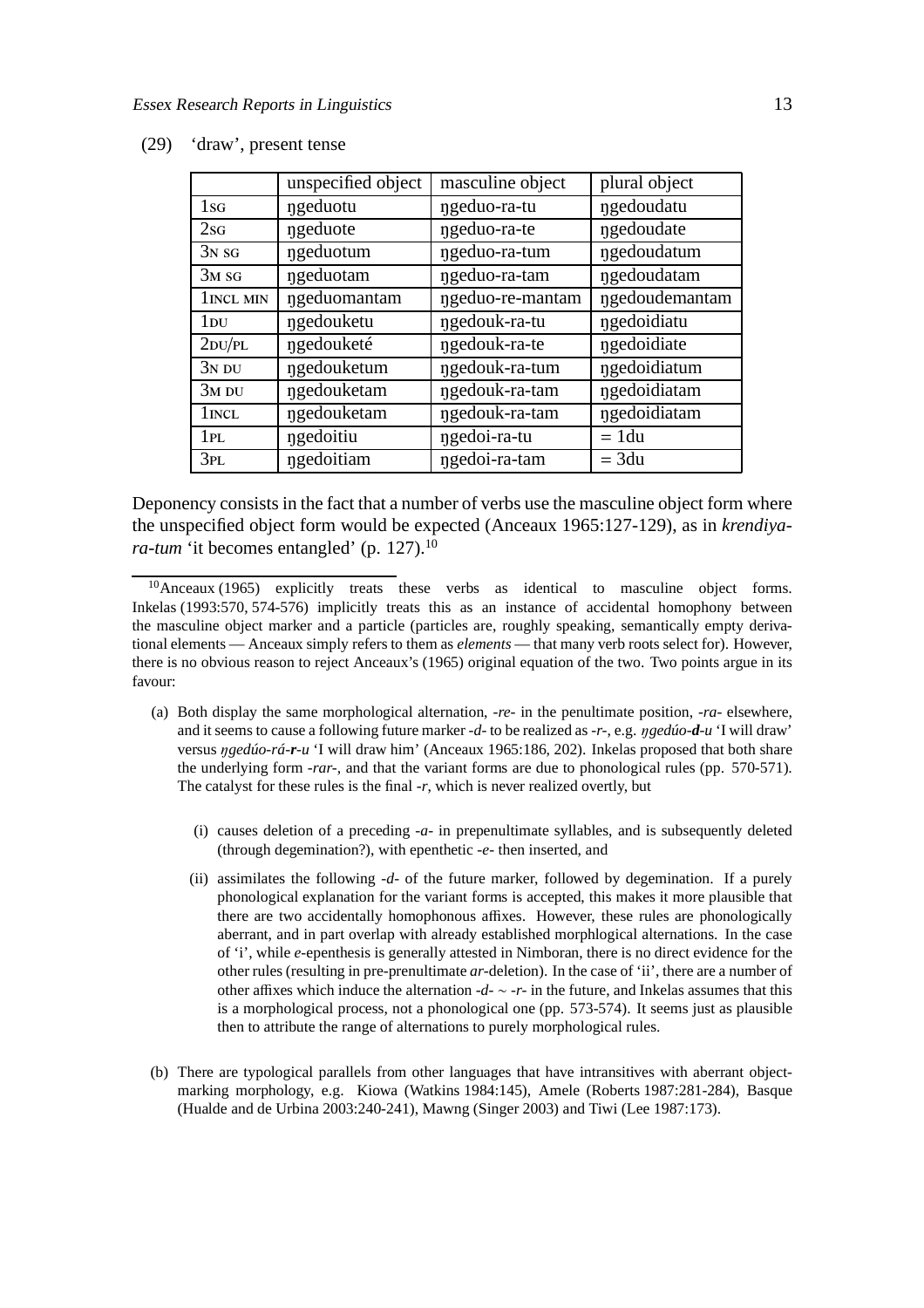Most of the examples are intransitive verbs, and presumably are unable to take an object ('go', 'die', 'tremble', 'swim', 'hold a pig-feast', 'laugh' etc.).<sup>11</sup>

In a number of verbs this behaviour is restricted to a portion of the total paradigm, i.e. they are semi-deponent. As Anceaux does not give complete paradigms, the following is based on his (quite detailed) description of the combinatory possibilities of the various morphological components; complete forms that *are* given by Anceaux are shown in boldface in the discussion below. Note also that 'unspecified object' and 'masculine object' are simply morphological labels in the paradigms below: all the forms are functionally unspecified object forms.

The verb 'come' seems to have spurious masculine object marking in the singular and dual (p.  $128$ ):<sup>12</sup>

|                 | unspecified object | masculine object |
|-----------------|--------------------|------------------|
| 1 <sub>SG</sub> |                    | puraru           |
| 2s <sub>G</sub> |                    | purare           |
| $3N$ SG         |                    | purarum          |
| $3M$ sg         |                    | puraram          |
| 1 INCL MIN      |                    | puremandam       |
| $1_{\rm DU}$    |                    | punkraru         |
| $2$ DU/PL       | punkedé (PL)       | punkrare (DU)    |
| $3N$ DU         |                    | punkrarum        |
| $3M$ DU         |                    | punkraram        |
| 1 INCL AUG      |                    | punkraram        |
| 1 pl.           | puindiu            |                  |
| 3PL             | puindiam           |                  |

(30) 'come', future tense

This example has the same ambiguity as those in the previous sections: the domain of deponency coincides with that of a value (plural) and that of a stem (the plural stem *puin*-). (Note that, as a consequence of this distribution, second person has distinct dual and plural forms; typically the two are syncretic in Nimboran.)

The root *kri-* 'build' shows free variation between unusual and expected forms when there is no directional-locational suffix<sup>13</sup> (e.g. *krik-ra-ru* or *krikedu* 'build.1DU.FUT'); otherwise the expected unspecified object forms are found, e.g. *krike-ba-ru* 'build above.1bu. FUTURE', *krike-na-ru* 'build below.1DU.FUTURE', *krike-sa-ru* 'build there.1DU.FUTURE', *krike-na-ru* 'build far away.1DU.FUTURE' etc. (p. 128). Here, the domain of deponency corresponds to a value (Anceaux translates the forms lacking a directional-locational suffix as 'here') and to a stem, in as much as an unsuffixed stem is distinct from a suffixed stem.

 $11$ On the other hand, some appear to be transitive ('tell', 'build'), whereby presumably the masculine object form is found even where the object is feminine or neuter in the singular or dual (i.e. the contexts where the unspecified object form is normally used). It is not clear from Anceaux's description what would happen in the case of a plural object.

<sup>12</sup>The *-r-* does not alternate with *-d-* in the future, which is otherwise typical of the masculine object marker, so it may well be that the *-ra-* in this verb should not be equated with the masculine object marker.

<sup>13</sup>'Directional-locational' is Inkelas's term (1993:571); **?** uses the term 'position class'.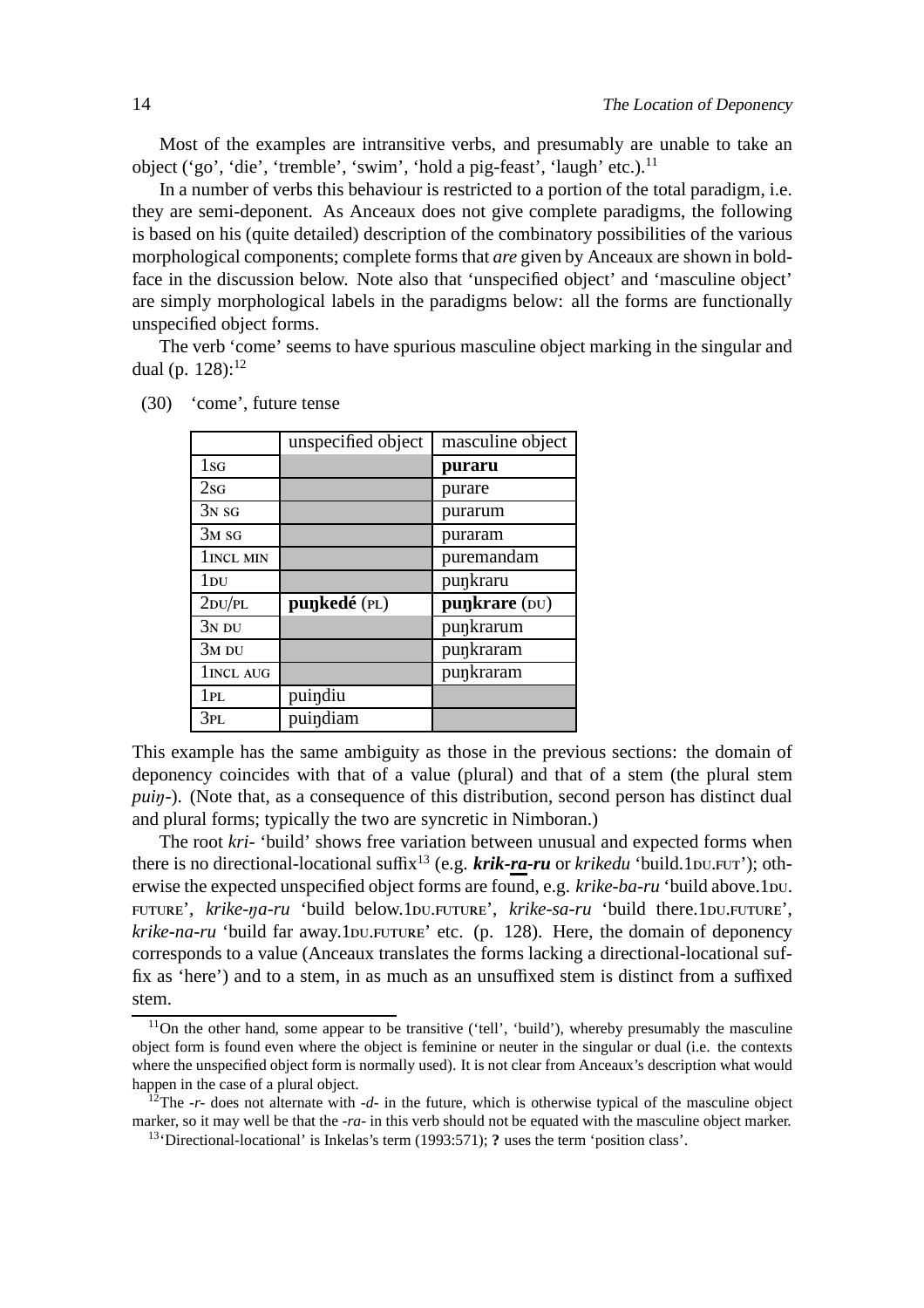Two verbs take spurious masculine object marking in the iterative only (p. 129). The iterative has a distinct stem form, in as much as it is formed with an affix which Inkelas (1993:572-273) models as *-*ŋ*kat-*, which is suffixed to the verb root or to the verb root + directional-locational suffix (if present). Curiously, both verbs have suppletive roots, one in the iterative and one elsewhere, and one of those roots is ∅. But in the case of one verb ('hear'), it is the  $\emptyset$  root which is normal, and in the case of the other ('laugh') the  $\emptyset$  root is deponent (31):

(31) distribution of suppletive  $\emptyset$  roots

|         |      | unspecified object masculine object form |
|---------|------|------------------------------------------|
| 'hear'  |      | tv-                                      |
| 'laugh' | kia- |                                          |

The root *ty-* shows further peculiarities, discussed below.

Some  $\emptyset$  roots in fact form a class of their own with respect to semi-deponency (Nimboran is notorious for having, according to Anceaux (1965:184), twelve verbs with a Ø root). Three ∅ roots, 'dream', 'bring' and the iterative of 'laugh' (discussed above) are sensitive to the presence of certain sets of the 16 directional-locational suffixes (p. 129); for convenience, following Anceaux (1965) and Inkelas (1993), we can refer to these suffixes simply by the labels '1' to '16'.<sup>14</sup> Deponent behaviour of  $\emptyset$  roots is associated with suffixes 1-5 or with 6-16: with 'dream' and 'laugh' it is the forms with suffixes 1-5 which have spurious masculine object marking, while with 'bring' it is the forms with suffixes 6-16 that have spurious object marking (32).

#### (32) classification within  $\emptyset$  roots

|                   |                     | unspecified object masculine object form |
|-------------------|---------------------|------------------------------------------|
| 'dream'           | with suffixes 6-16  | with suffixes 1-5                        |
| 'laugh.ITERATIVE' |                     |                                          |
| 'bring'           | with suffixes $1-5$ | with suffixes 6-16                       |

<sup>14</sup>Inkelas (1993) gives the suffixes as:

| 1  | none       | (default)                                  |
|----|------------|--------------------------------------------|
| 2  | -ba-       | 'above'                                    |
| 3  | $-na-$     | 'below'                                    |
| 4  | $-sa-$     | 'there'                                    |
| 5  | -na-       | 'far away'                                 |
| 6  | -ba-       | 'from here to above'                       |
| 7  | $-$ se $-$ | 'from here to there'                       |
| 8  | $-sa-$     | 'from here to below'                       |
| 9  | -na-       | 'from here to far away'                    |
| 10 | -kaN-      | 'from above/far away to here'              |
| 11 | -baN-      | 'from below to here'                       |
| 12 | -saN-      | 'from there to here'                       |
| 13 | -bena-     | 'from below/there/far away to above'       |
| 14 | -sena-     | 'from below to there'                      |
| 15 | -kana-     | 'from above/below/there to far away'       |
| 16 | -sana-     | 'from there/above/far away to below/there' |
|    |            |                                            |

Suffixes 6, 8-10, 15 and 16 are also associated with vowel ablaut.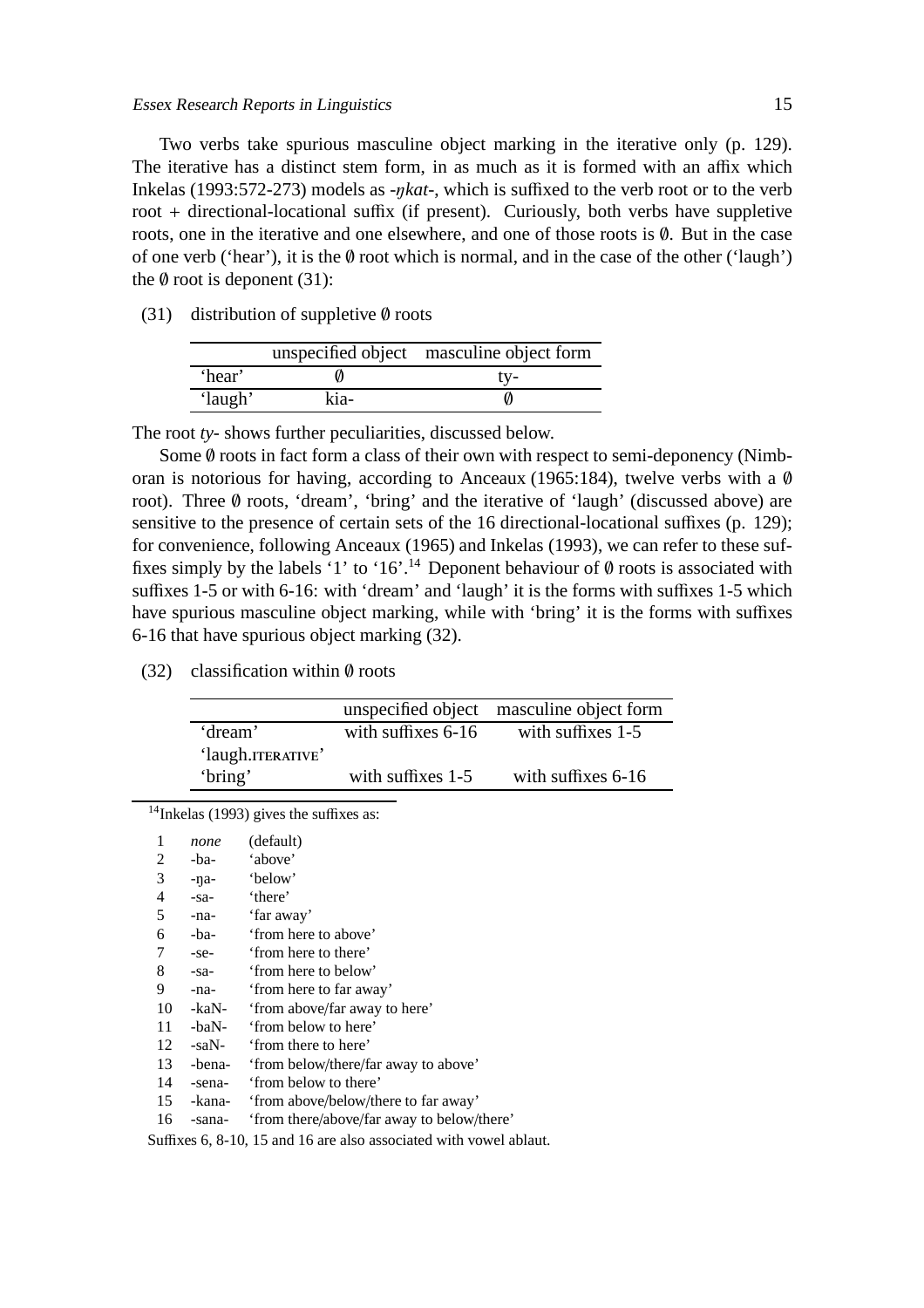The iterative *ty-* root of 'hear' (discussed above (32)), does not in fact display spurious masculine object marking in all its forms. Along with a few other verbs, it takes an additional element which Anceaux gives as *-man*- in the 1 mcL augmented and the first plural (pp. 158-160). These forms lack spurious masculine object marking in 'hear' (33).

|              | unspecified object form | masculine object form |
|--------------|-------------------------|-----------------------|
| $1_{SG}$     |                         | ty-re-katu            |
| $2$ sg       |                         | ty-re-kate            |
| $3N$ SG      |                         | ty-re-katum           |
| $3M$ SG      |                         | ty-re-katam           |
| 1 INCL MIN   |                         | ty-re-man-katam       |
| $1_{\rm DU}$ |                         | tyk-re-katu           |
| $2$ DU/PL    |                         | tyk-re-kate           |
| $3N$ DU      |                         | tyk-re-katum          |
| $3M$ DU      |                         | tyk-re-katam          |
| 1 INCL AUG   | tyke-maŋ-katam          |                       |
| 1PL          | tyi-man-katu            |                       |
| 3PL          |                         | tyi-re-katam          |

(33) 'hear', future tense

Here the restriction on the range of deponency can be seen as corresponding to a value (first plural/augmented). Whether it corresponds to a stem is less clear. On the one hand there is a clear interaction between the additional element *-ma*ŋ*-* and spurious masculine object marking, the two being mutually exclusive.<sup>15</sup> However, as far as can be gleaned from Anceaux's material, *-ma*ŋ*-* is identical to the suffix found in the 1INCL minimal (which Inkelas (1993) renders as *-maN-* (e.g. p. 565), *N* being an underspecified nasal), which does not prevent masculine object marking.<sup>16</sup>

The final example is one where the domain of deponency can only be described in terms of the morphosyntactic values. In the root *iii-* 'divide' the deponent forms coexist alongside the expected ones in the dual, while in the first person plural only the expected forms are found (p. 128):

<sup>15</sup>But note that the ∅ roots 'dream' and 'laugh', discussed in (31) and (32), also take *-ma*ŋ*-* in the same contexts, and Anceaux's description (p. 129) suggests they retain spurious masculine object marking in all their forms (he does not cite relevant examples, though).

<sup>&</sup>lt;sup>16</sup>Note further that an element which Anceaux identifies as *-man*- is also used with a small number of verb roots to distinguish the otherwise syncretic  $2PL$  from  $2DU$  (pp. 165-166).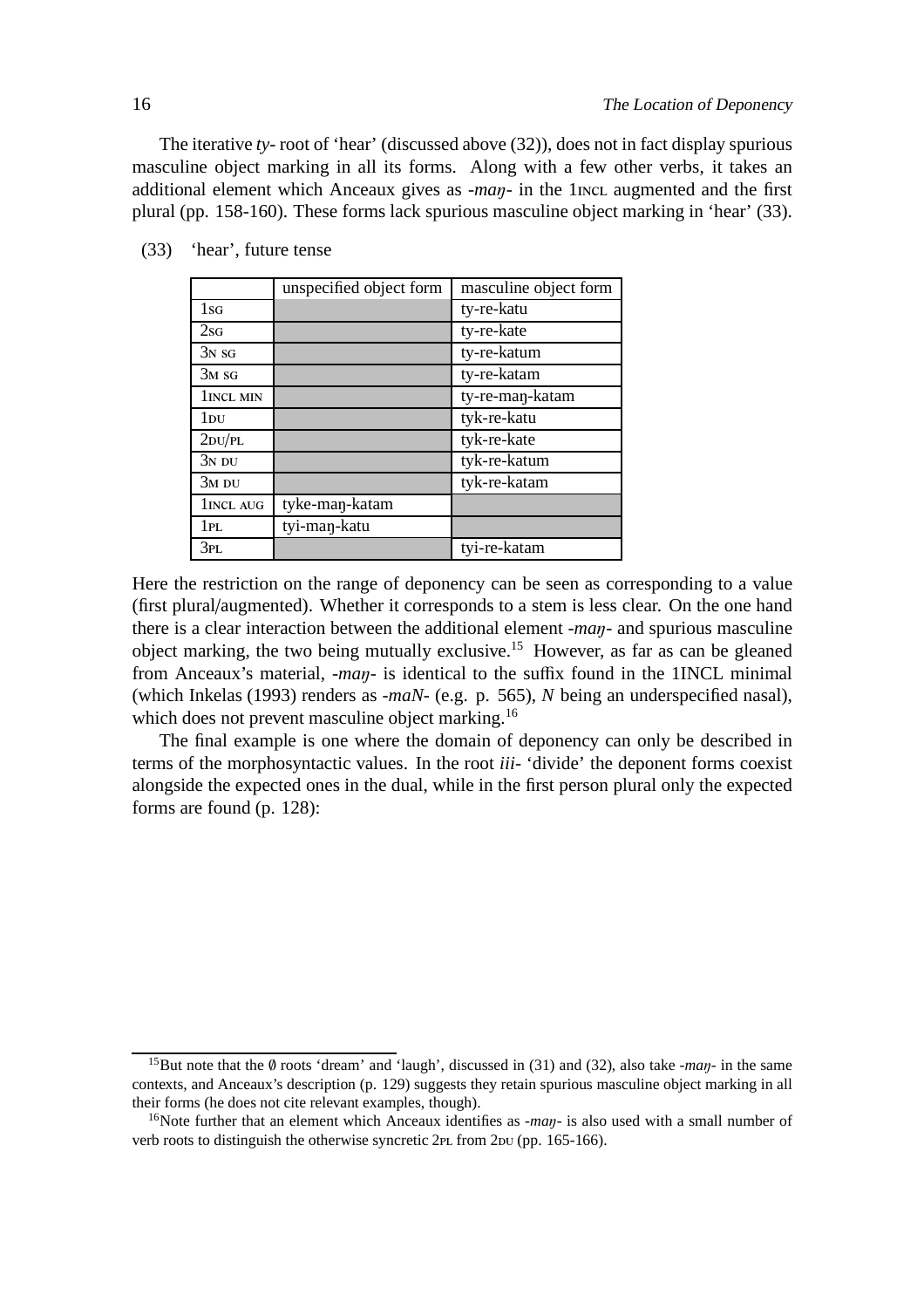|                   | unspecified object form | masculine object form |
|-------------------|-------------------------|-----------------------|
| 1s <sub>G</sub>   |                         | iii-ra-ru             |
| 2sf               |                         | iii-ra-re             |
| $3N$ SG           |                         | iii-ra-rum            |
| 3 <sub>M</sub> sg |                         | iii-ra-ram            |
| 1 INCL MIN        |                         | iii-re-mandam         |
| $1_{\rm DU}$      | iii-ke-du               | iii-k-ra-ru           |
| $2$ DU/PL         | iii-ke-dé               | iii-k-ra-re           |
| $3N$ DU           | iii-ke-dum              | iii-k-ra-rum          |
| $3M$ DU           | iii-ke-dam              | iii-k-ra-ram          |
| 1 INCL AUG        | iii-ke-dam              | iii-k-ra-ram          |
| 1PL               | iii-diu                 |                       |
| 3pl.              |                         | .<br>iii-ra-ram       |

(34) 'divide', future tense

This unusual behaviour can only be described in terms of the values involved, and does not correspond to any independently identifiable form or class of forms.

In sum, the role that can be attributed to stems in defining semi-deponency in Nimboran is variable. The examples described above range from (30), where deponency coincides with the plural stem of 'come', to (34), where the form of the stem clearly plays no role.

## **1.6 Conclusion**

What do the examples in Section 1.5 tell us about thep location of deponency? Whatever their inherent interest, they are mostly as uninformative as the semi-deponents of Latin, with deponency restricted to particular stems, which themselves correspond to discrete morphosyntactic values. Of course, this is hardly surprising: while quirky stem alternations are certainly possible (as with Aronoff's 'morphomes'), they do tend to be realizations of discrete morphosyntactic values (e.g. for number, tense). Statistically, then, we should expect most examples to be ambiguous. The one apparently unambiguous example is Nimboran 'divide' (34), which points to semi-deponency defined in terms of the morphosyntactic values and *not* the stem. Is this sufficient to resolve the question? Probably not, being only a single lexical item from a single language. Clearly, more examples are needed.

## **Bibliography**

ANCEAUX, J. C. 1965. *The Nimboran Language*. 'S-Gravenhage: Martinus Nijhoff.

BENNET, CHARLES E. 1942. *New Latin Grammar*. Boston: Allyn and Bacon.

BOBALJIK, JONATHAN D., and PHIL BRANIGAN. forthcoming. Eccentric agreement and multiple case checking. In *Ergativity*, ed. by Alana Johns, Diane Massam, and Juvenal Ndayiragije. Dordrecht: Springer.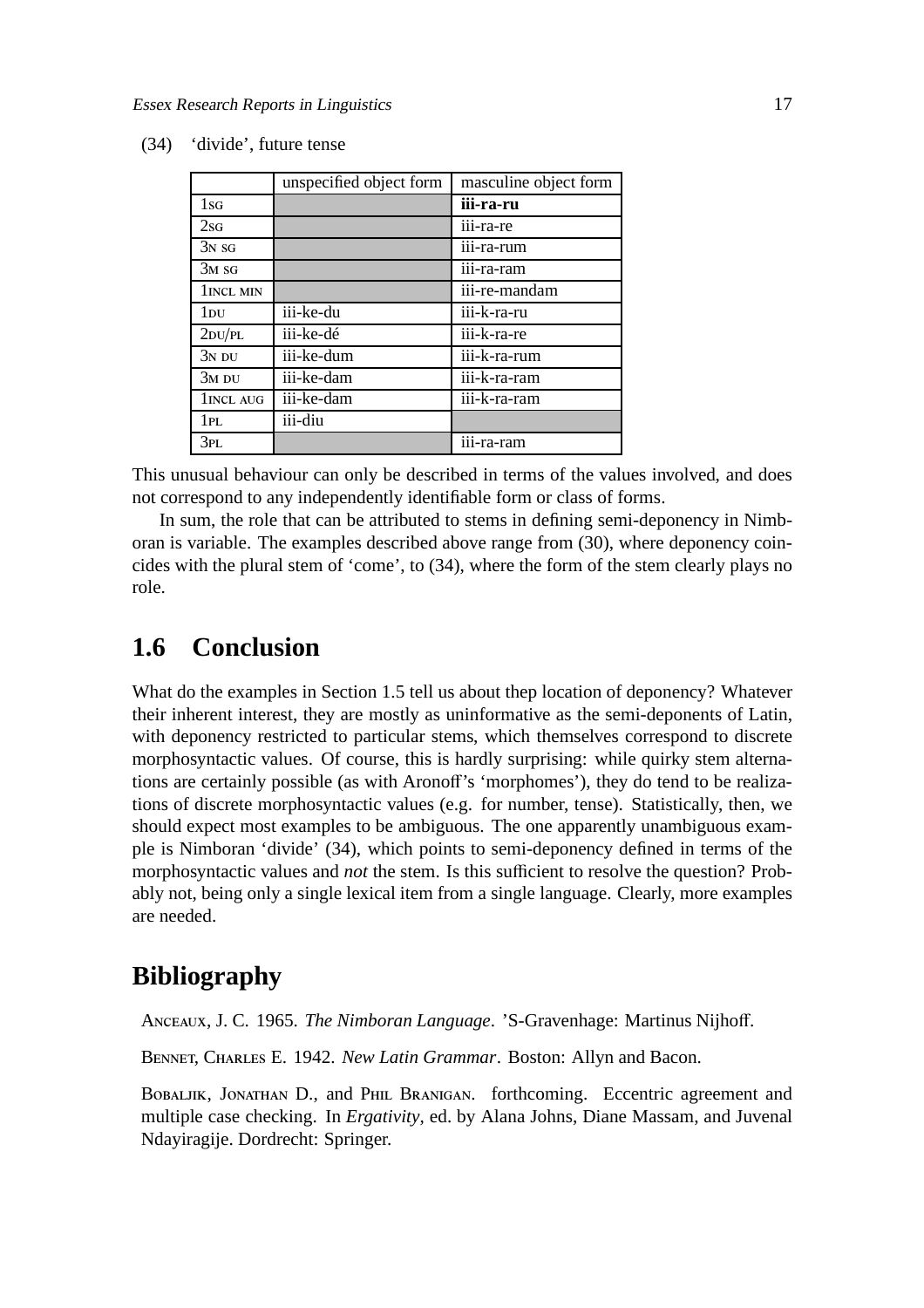BÖRJARS, KERSTY, NIGEL VINCENT, and CAROL CHAPMAN. 1996. Paradigms, periphrases and pronominal inflection: a feature-based account. In *Yearbook of Morphology 1996*, ed. by Geert Booij and Jaap van Marle, 155–180. Dordrecht: Kluwer.

CHUNG, SANDRA. 1994. Wh-Agreement and 'referentiality' in Chamorro. *Linguistic Inquiry* 25.1–44.

CORBETT, GREVILLE G., 1999. Defectiveness, syncretism, suppletion, 'deponency': four dimensions for a typology of inflectional systems. Guest lecture at The Second Mediterranean Meeting of Morphology, September 1999, Lija, Malta.

DONOHUE, MARK, and ANNA MACLACHLAN. 1999. What agreement in Chamorro? In *Proceedings of the Austronesian Formal Linguistics Association VI (Toronto Working Papers in Linguistics 16.2)*, ed. by Carolyn Smallwood and Catherine Kitto, 121–132, Toronto. Department of Linguistics, University of Toronto.

EMBICK, DAVID. 2000. Features, syntax and categories in the latin perfect. *Linguistic Inquiry* 31.185–230.

FLOBERT, PIERRE. 1975. *Les verbes déponents latins des origines à Charlemagne*. Paris: Société d'Édition "Les Belles Lettres".

HUALDE, JOSÉ IGNACIO, and JON ORTIZ DE URBINA. 2003. A grammar of Basque. Berlin: Mouton de Gruyter.

INKELAS, SHARON. 1993. Nimboran position class morphology. Natural Language and *Linguistic Theory* 11.559–624.

KIPARSKY, PAUL. 2005. Blocking and periphrasis in inflectional paradigms. In *Yearbook of Morphology 2004*, ed. by Geert Booij and Jaap van Marle, 113–136. Dordrecht: Kluwer.

LEE, JENNIFER. 1987. Tiwi today: a study of language change in a contact situation. *Pacific Linguistics* C-96.

ROBERTS, JOHN R. 1987. *Amele*. London, New York and Sydney: Croom Helm.

SADLER, LOUISA, and ANDREW SPENCER. 2001. Syntax as an exponent of morphological features. In *Yearbook of Morphology 2000*, ed. by Geert Booij and Jaap van Marle, 71–96. Dordrecht: Kluwer.

SAPIR, EDWARD. 1922. The Takelma language of southwestern Oregon. In *Handbook of American Indian Languages*, ed. by Franz Boas, volume 2, 1–296. Washington, DC: Government Printing Office.

SINGER, RUTH, 2003. Restricted agreement (section of Confirmation report). Manuscript, University of Melbourne.

STUMP, GREGORY. 2002. Morphological and syntactic paradigms: Arguments for a theory of paradigm linkage. In *Yearbook of Morphology 2001*, ed. by Geert Booij and Jaap van Marle, 147–180. Dordrecht: Kluwer Academic Publishers.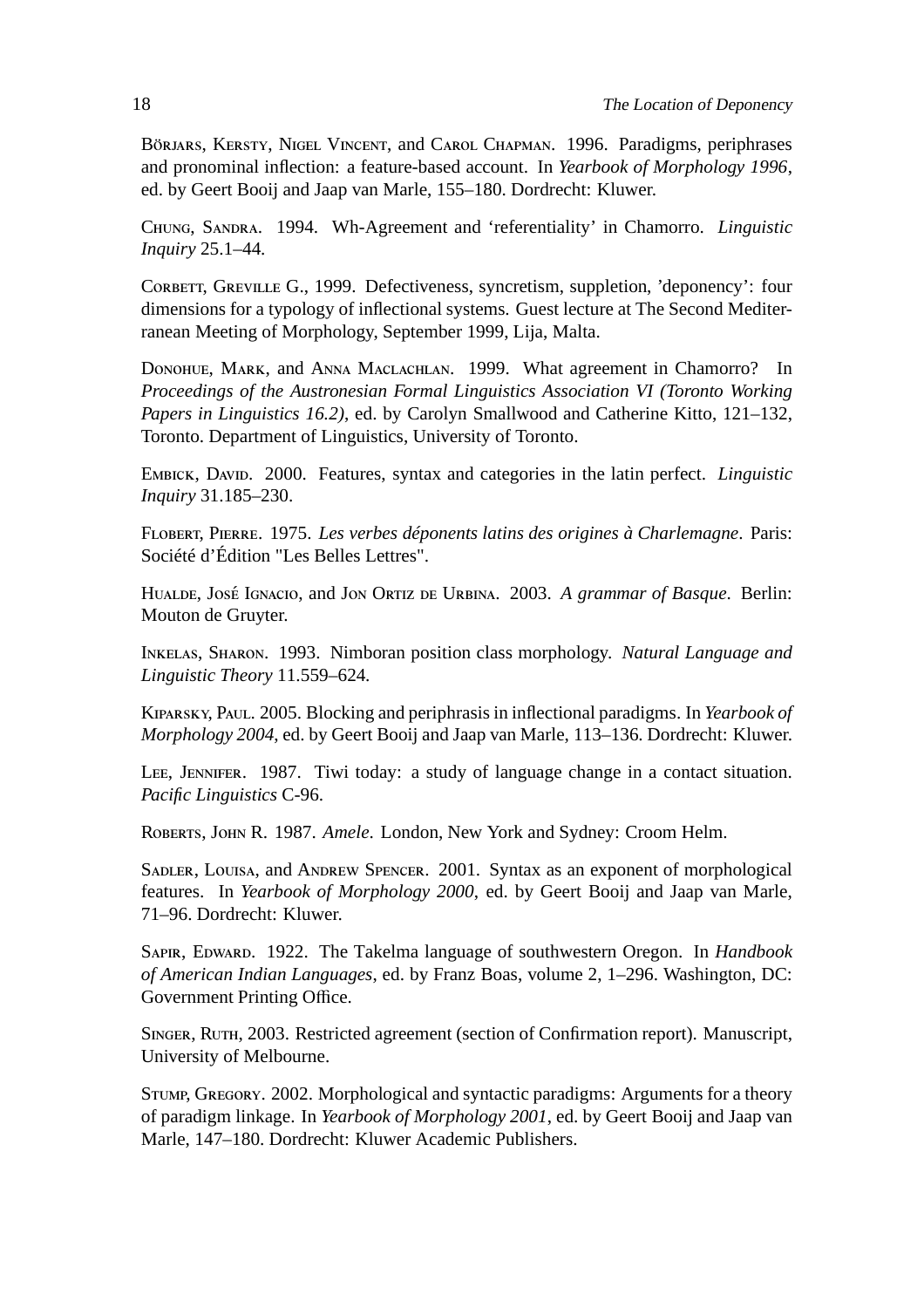TOPPING, DONALD M. 1973. *Chamorro reference grammar*. Honolulu: The University Press at Hawaii.

WATKINS, LAUREL J. 1984. A grammar of Kiowa. Lincoln and London: University of Nebraska Press.

Matthew Baerman Surrey Morphology Group University of Surrey Guildford, GU2 7XH, UK m.baerman@surrey.ac.uk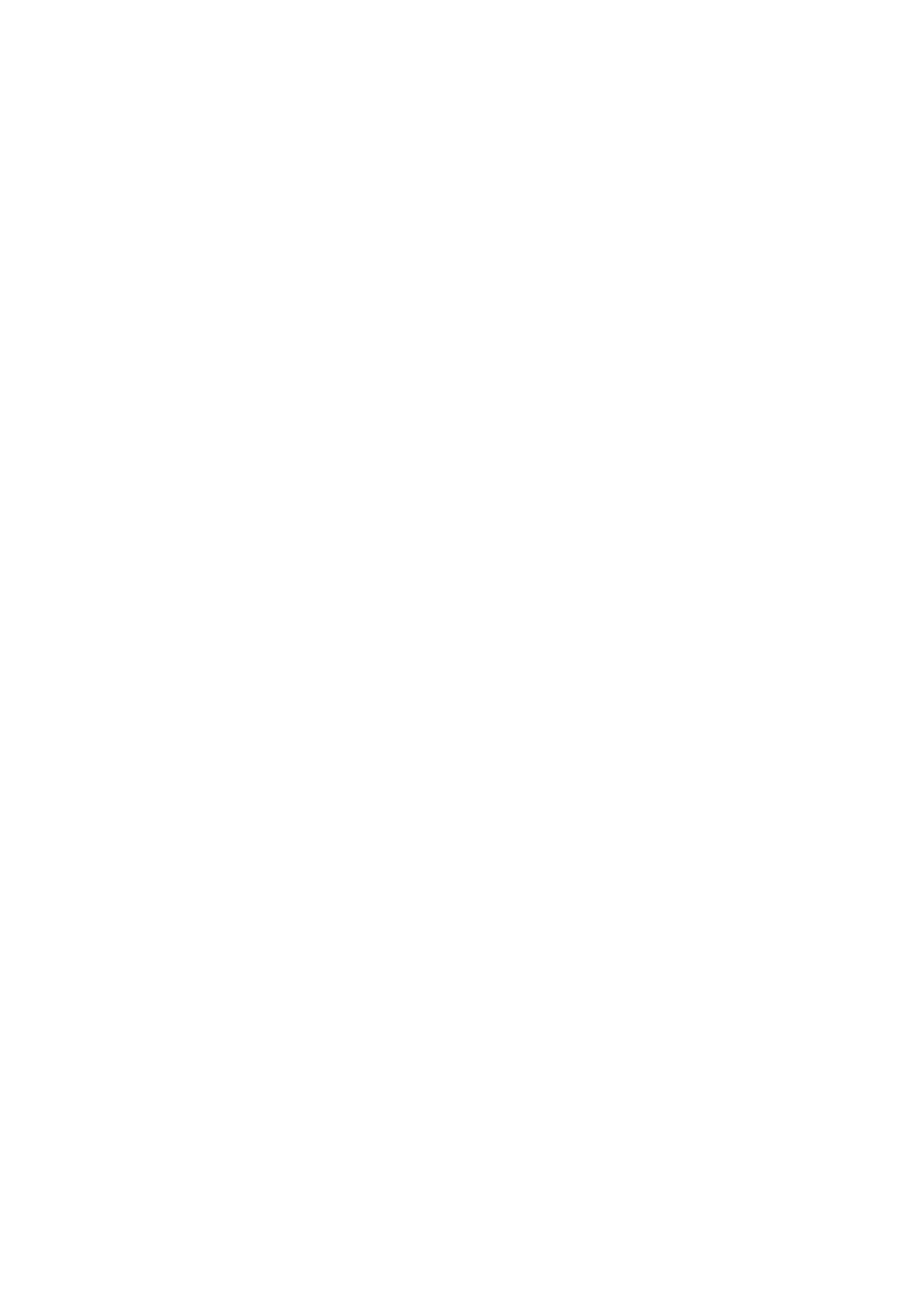# **2 On the Unity of 'Number' in Semantics and Morphology**\*

Daniel Harbour (Queen Mary, University of London)

## **2.1 Introduction**

In an extended study of the relationship between morphologically complex agreement and semantically based noun classification (Harbour 2003a), I argued that the status quo in number theory—namely, that morphologists and semanticists concentrate on disjoint bodies of fact and develop correspondingly disjoint theories—is untenable: linguistics requires a unified morphosemantic theory of number. The current paper advances this case by observing that morphologists and semanticists have, despite divergent concerns, converged on a single discovery: the morphological notion of augmentation (Noyer 1992, Harbour 2003b) and the semantic notion of strict cumulativity (Krifka 1992) are near logical equivalents.

(1) a. A predicate, P, is **augmented**, Aug(P), if and only if  $\exists x \exists y [P(x) \land P(y) \land x \sqsupset y]$ (*i.e.*, it is satisfied by two individuals,<sup>1</sup> one containing the other).

b. A predicate, P, is **strictly cumulative**, Cum(P), if and only if  $\forall x \forall y [[P(x) \land P(y)] \rightarrow P(x \sqcup y)] \land \exists x \exists y [P(x) \land P(y) \land x \neq y]$ (*i.e.*, it is satisfied by the join of any individuals, minimally two, that satisfy it).

After outlining the quite disparate development and use of these concepts in morphology (section 2.2) and semantics (section 2.3), I demonstrate their near equivalence (section 2.4), as formulated in (2) and (3):

- (2) a. A predicate, P, is **additive**, Add(P), if and only if  $\forall x \forall y [[P(x) \land P(y)] \rightarrow P(x \sqcup y)]$ (*i.e.*, it is satisfied by the join of any individuals that satisfy it).
	- b. A predicate, P, is **augmented\***, Aug\*(P), if and only if  $Add(P) \wedge Aug(P)$

 $1$ An individual is an atom or set of atoms, or, equivalently, a lattice point.

<sup>\*</sup>Thanks are due to Christian List, to David Adger, Susana Béjar and Philippe Schlenker, and to the organisers and audience of the York Essex Morphology Meeting.

*Essex Research Reports in Linguistics* 47, 21–29.

Ryo Otoguro, Gergana Popova and Andrew Spencer (eds.).

Department of Language and Linguistics, University of Essex,

Colchester, United Kingdom.

c 2006, Daniel Harbour.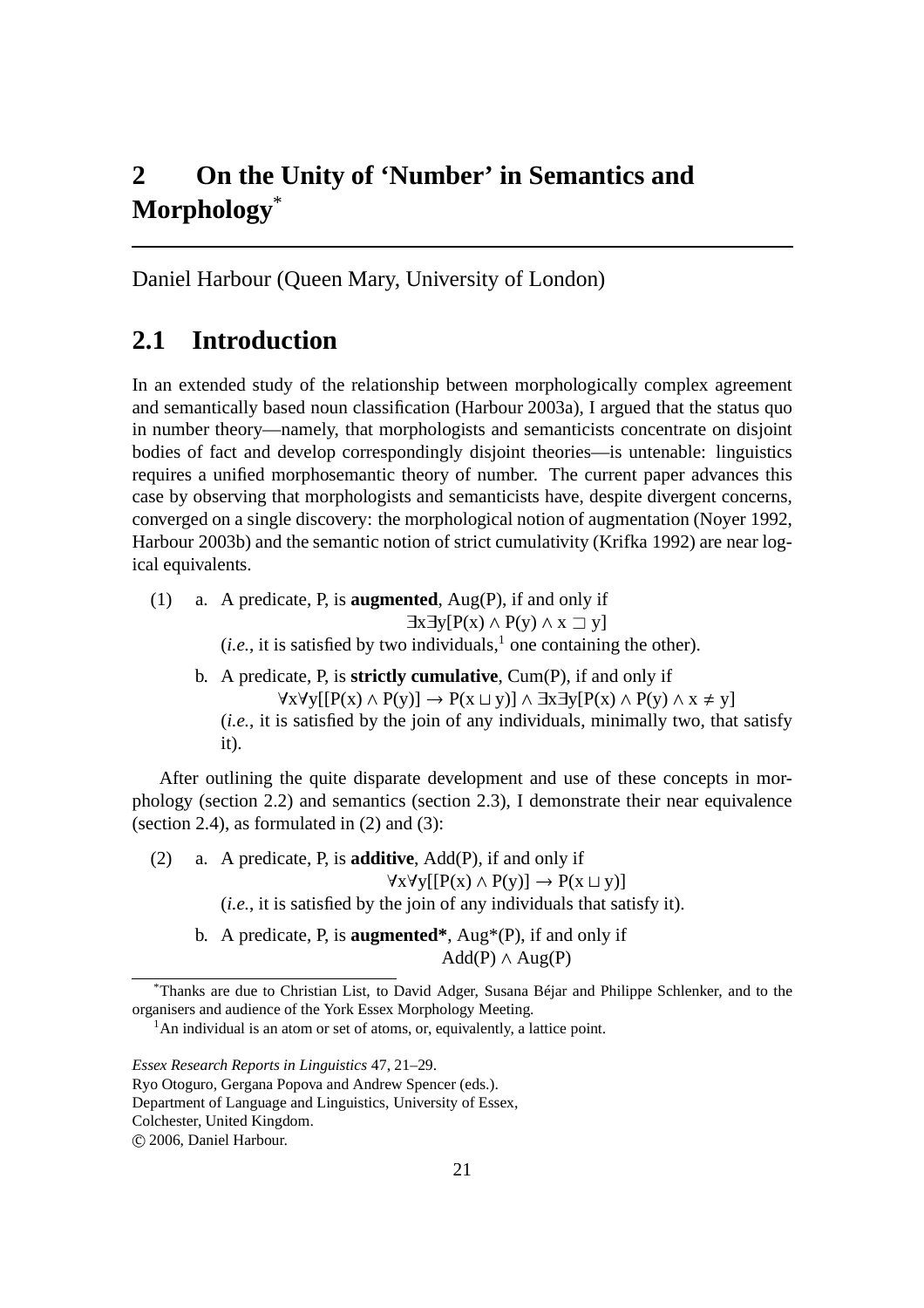- (3) a. Augmentation entails additivity (for non-cardinality predicates, in morphologically relevant models).
	- b. Augmentation\* entails strict cumulativity (in all models).
	- c. Strict cumulativity entails augmentation\* (in all models).

Section 2.5 discusses the theoretical and practical significance of (3) for semantics and morphology, suggesting not only that we need a unified morphosemantic theory of number, but that some topics are immediately relevant to both semantic and morphological research. It also provides a new feature classification of agreement and pronominal categories, incorporating 'unit augmented' and 'paucal', and a typology of number systems, suggesting that traditional feature geometry is superfluous.

## **2.2 Augmentation**

Augmentation originates in descriptions of pronominal and agreement systems found in languages of the Philippines and of Australia's Arnhem Land (Corbett 2000, whose exposition, pp. 166–169, is followed here). Its motivation lies in the rather odd view of such systems that results from use of the traditional descriptive categories 'singular', 'dual', 'plural', and so on. This was first noted by Thomas (1955) for Ilocano.

(4) **Table 1**

Ilocano pronominal forms (traditional categorization)

| Person           | Singular Dual Plural |                          |
|------------------|----------------------|--------------------------|
| 1 inclusive      |                      | -ta -tayo                |
| 1 exclusive - ko |                      | $\ldots$ - $mi$ $\ldots$ |
| 2                | -mo                  | $\ldots$ -yo $\ldots$ .  |
| $\mathcal{R}$    | -na                  | . -da                    |

Observe that there is only one specifically dual form. As this is for the first person inclusive 'you and I', the dual is to some extent 'forced' on the language—a singular inclusive is impossible. Yet, by adopting [±augmented], one can avoid positing this defective, semantically predictable dual:

(5) **Table 2**

Ilocano pronominal forms (revised categorization)

| Person           |     | [-augmented] [+augmented] |
|------------------|-----|---------------------------|
| 1 inclusive      | -ta | -tayo                     |
| 1 exclusive - ko |     | $-m1$                     |
| $\mathcal{D}$    | -mo | $-yO$                     |
| $\mathcal{R}$    | -na | -da                       |

By way of illustration, consider the top two rows. For the first person inclusive, let us take P to be the predicate 'includes "I" and includes "you"'. Then, for *-tayo*, [1 inclusive +augmented],  $\exists x \exists y [P(x) \land P(y) \land x \sqsupset y]$  means that the model has two individuals,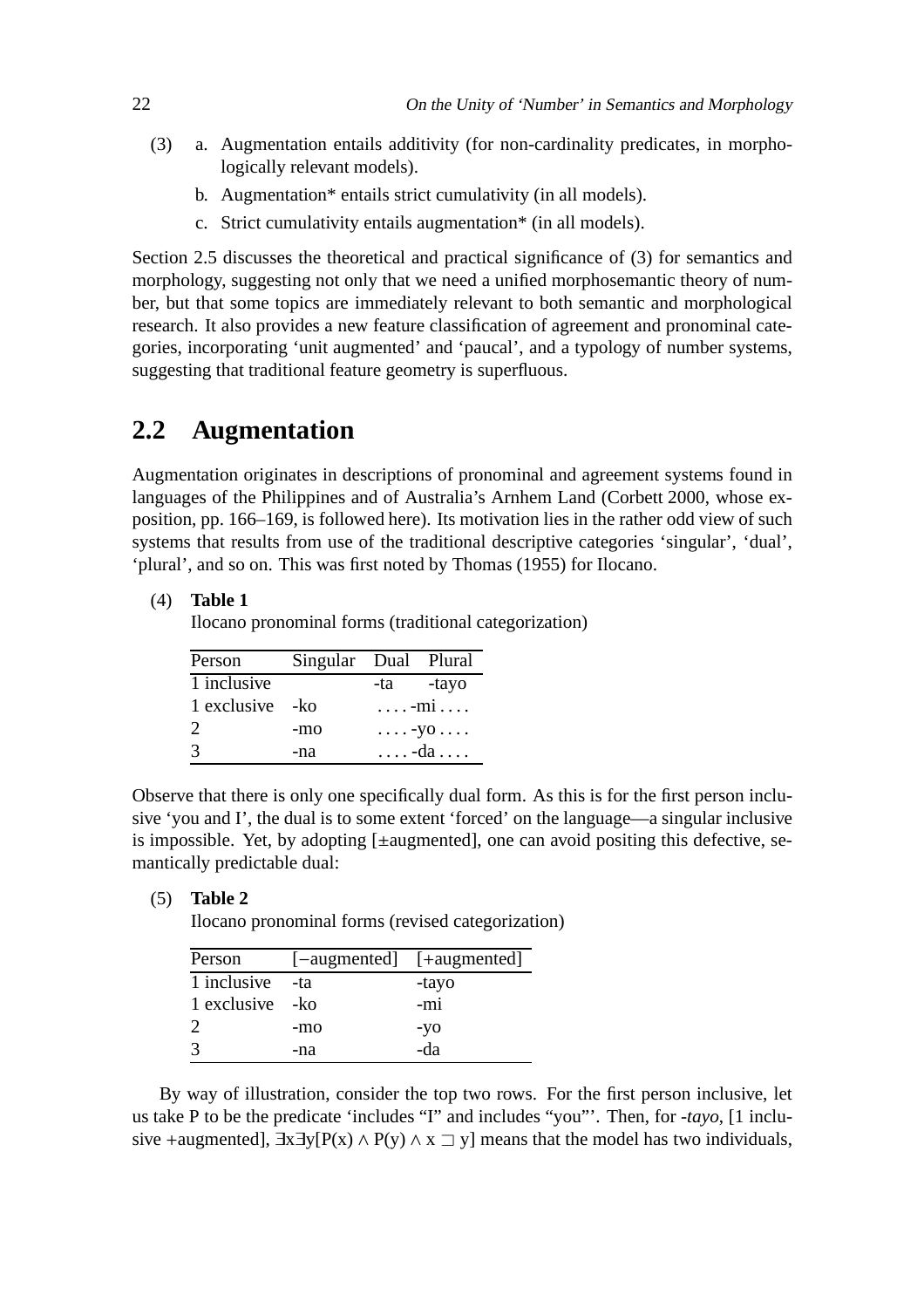both containing 'I' and 'you', the one individual contained in the other. Minimally, then, the model includes {I, you, other} (as this contains an individual, {I, you}, that contains both 'I' and 'you'), though it may also contain  $\{I, you, other_1, ..., other_n\}$ , up to arbitrary *n*. This is the desired result. By contrast, for *-ta*, [1 inclusive −augmented],  $\forall x \forall y [\neg P(x) \lor \neg P(y) \lor x \not\exists y]$  means that there are no pairs containing both 'I' and 'you' that are in a containment relation; but, as {I, you} would be contained by any other individual satisfying P, {I, you} must be the only individual satisfying P. Again, this is the desired result.

For the first person exclusive, let us take P to be the predicate 'includes "I" and excludes "you"'. Then, for *-mi*, [1 exclusive +augmented],  $\exists x \exists y [P(x) \land P(y) \land x \sqsupset y]$ means that the model has two individuals, both containing 'I' but not 'you', with one individual contained in the other. By the reasoning above, the model minimally includes {I, other}, the desired result. And for *-ko*, [1 exclusive −augmented], ∀x∀y[¬P(x)  $\vee \neg P(y) \vee x \not\supseteq y$ ] means, by the reasoning above, that the model has a unique individual, {I}, satisfying P, again the desired result.

Observe that [±augmented] permits flexibility in cardinality. In Ilocano, [−augmented] sometimes entails cardinality 1, sometimes 2; [+augmented] sometimes entails cardinality 2 or more, sometimes 3 or more. Analogous to Ilocano, but more complex, is Rembarrnga (McKay 1978, 1979), which displays, in traditional terms, singular, dual, trial and plural. However, trial is restricted to first person inclusive (*cf.*, Ilocano's dual). Here, then [−augmented] can entail cardinality 1, 2, or 3. What is particularly elegant about this trial-free reanalysis is that the forms ending in *-bbarrah* occupy the same part of the 'paradigm' (as opposed to *ngakorrbbarrah* being trial and all other *-bbarrah* forms being dual):

### (6) **Table 3**

Rembarrnga dative pronouns

| Person                      | Minimal | Unit Augmented <sup>2</sup> | Augmented |
|-----------------------------|---------|-----------------------------|-----------|
| 1 inclusive                 | yukku   | ngakorr <b>bbarrah</b>      | ngakorru  |
| 1 exclusive                 | ngunu   | yarrbbarrah                 | yarru     |
| $\mathcal{D}_{\mathcal{A}}$ | kн      | nakorbbarrah                | nakorru   |
| 3 masculine                 | nawu    | barrbbarrah                 | barru     |
| 3 feminine                  | ngadu   | barrbbarrah                 | barru     |

It is expressly with this flexibility of cardinality in mind that [±augmented] has been defined. Various versions have been offered: [±restricted] (Conklin 1962), [±others] (Matthews 1972), as well as Noyer's (*op. cit.*), which is the most robustly typologically tested to date. (1a) is just a notational variant of this, minus the condition that individual must be non-zero. Such a ban is crucial, as, without it, [−augmented],  $\forall x \forall y [\neg P(x) \lor \neg P(y) \lor x \not\sqsupset y]$ , is satisfied by the empty set (and one does not want first person inclusive non-augmented, say, to refer to non-entities). However, in another point of contact between the two theories of number, Krifka too must rule out zero elements, witness his  $\neg \exists x \forall y[x \sqsubseteq y]$  postulate. As I am urging a unification of semantic and morphological treatments of number, it will suffice to stipulate the ban once for both.

 $2$ On the feature composition of 'unit augmented' ('minimal' plus one other), see section 2.5.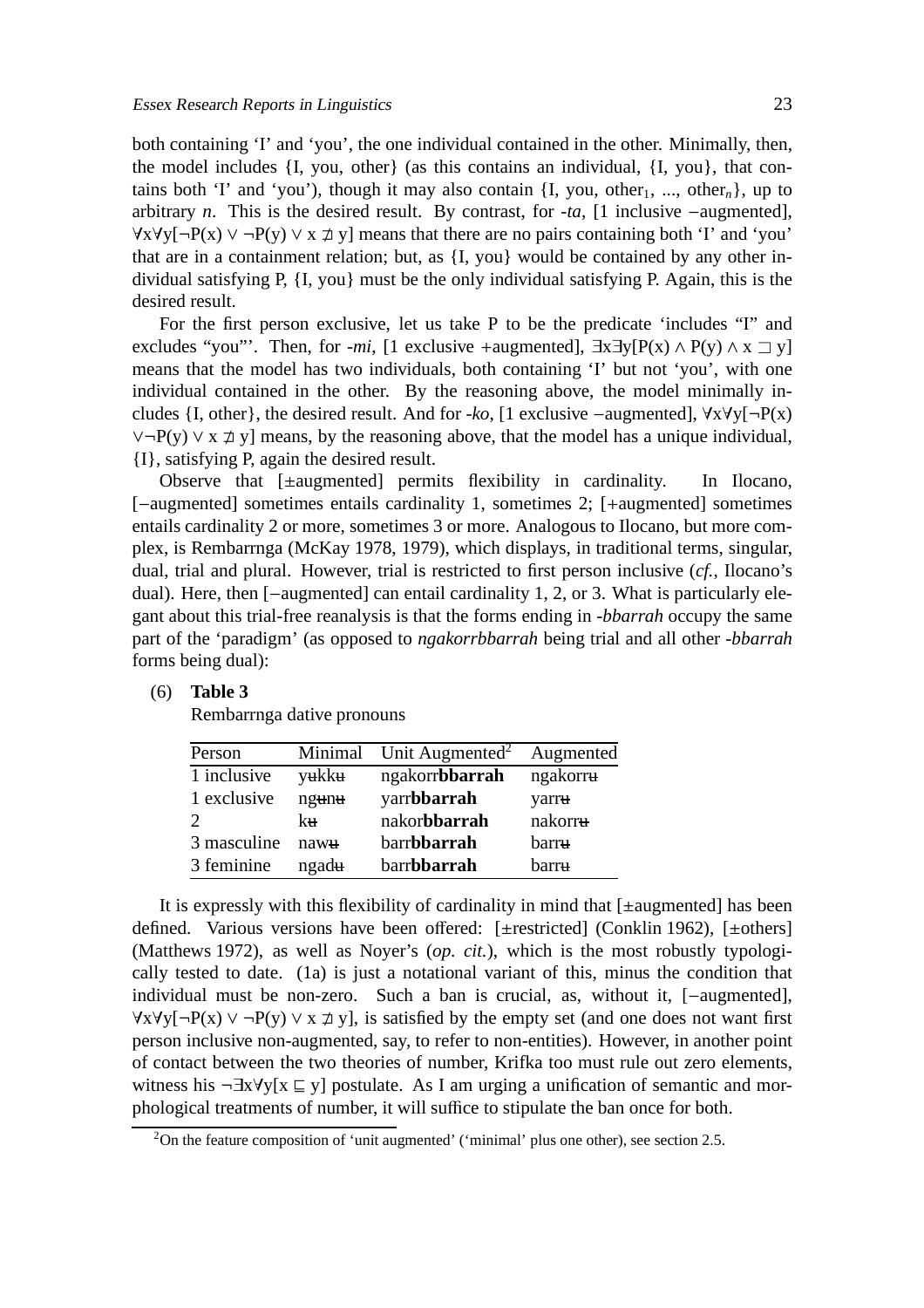## **2.3 Cumulation**

The term 'cumulative reference' originates with Quine and his treatment of the ontogenesis of reference: '*mass* terms like "water" ... have the semantical property of referring cumulatively: any sum of parts which are water is water' (1960, p. 91). It has come to play a significant role in semantics owing largely to Krifka's treatment of the interaction of nominal and verbal reference. For instance, Krifka (1992:33–36) shows that the telic∼atelic distinction can be reduced to denial∼assertion of strict cumulativity. Specifically, he defines the notion of having a set terminal point as the formal correlate of telicity and then shows that strict cumulativity entails atelicity, that is, non-existence of a set terminal point.

This formal result is important. It reduces telicity, a property of events only, to strict cumulativity, a property that applies equally to events and to objects. This permits a straightforward analysis of the dual fashion in which telicity can arise: either a predicate is inherently telic (e.g., *arrive*), or a predicate that is ordinarily atelic (e.g., *drink*) may become so if its object is non-cumulative (e.g., *a glass of wine*—non-cumulative because a glass of wine plus another glass of wine is no longer just a glass of wine).

(A minor difference should be noted between Krifka's definition of strict cumulativity (7) and that assumed here.

(7)  $\forall x \forall y [[P(x) \land P(y)] \rightarrow P(x \sqcup y)] \land \neg \exists x [P(x) \land \forall y [P(y) \rightarrow x = y]]$ 

(7) is weaker than (1b), since only (7) is true of predicates that are true of no individuals: (1b)  $\models \exists x \exists y [P(x) \land P(y) \land x \neq y]$ ; however (7) entails the same proposition only given the auxiliary assumption that the predicate is true of at least one individual:  $\{(7),\}$  $\exists xP(x)$  =  $\exists x\exists y[P(x) \land P(y) \land x \neq y]$ . This minor difference is irrelevant for current purposes.<sup>3</sup> )

## **2.4 Equivalence**

Clearly, the empirical concerns of the morphologists who devised the notion of augmentation were very different from those of the semanticists who devised the notion of cumulativity. Nonetheless, I now prove the statements in (3). Formally stated, they are:

- (8) a. Aug(P)  $\models_M Add(P)$  (for any model, M, relevant to morphology, and for any non-cardinality predicate, P)
	- b.  $Aug*(P) \models Cum(P)$
	- c.  $Cum(P) \models Aug^*(P)$

To demonstrate (8a), I take non-cardinality predicates to be person and gender predicates. As the discussion of Ilocano illustrates, when morphologists are concerned with semantics (of pronominal or agreement categories), they are generally concerned with groups of people/things and whether they include the speaker, the hearer and/or others. If

<sup>&</sup>lt;sup>3</sup>Krifka abbreviates the property in (7) as SCUM(P) and uses CUM(P) for (2a), which I have termed 'additivity' in order to avoid using 'strictly cumulative' and 'cumulative' in rapid alternation.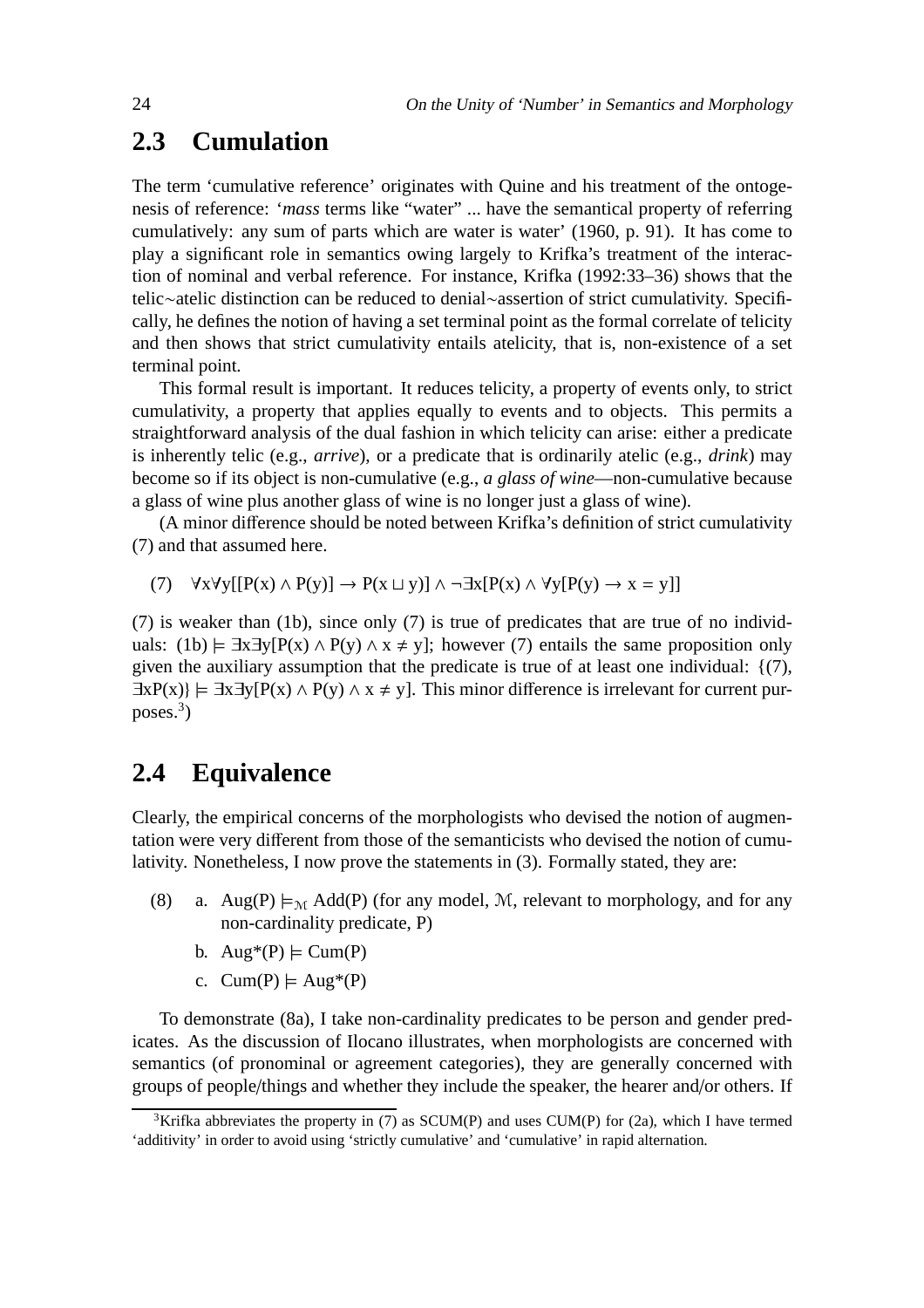P is a predicate that denotes inclusion or exclusion of 'I' or 'you' from an individual of arbitrary size, then P obeys additivity, as the join of any two individuals of arbitrary size containing 'I', say, or excluding 'you' and 'I', is another individual of arbitrary size with the same property. Similarly, if two individuals consist entirely of feminine individuals or if they contain at least one masculine one, then their joins will also contain only feminine individuals, or at least one masculine one. We saw in section 2.2, that [+augmented] permits individuals of arbitrary size. So, in morphological models, M, augmentation entails additivity, that is,  $\text{Aug}(P) \models_M \text{Add}(P)$ , for any non-cardinality predicate, P.

To demonstrate (8b), observe that, if  $Aug*(P)$ , then  $Aug(P)$ , and so there are individuals, a and b, such that P(a) and P(b) and a  $\nexists$  b. From a  $\nexists$  b, it follows  $a \neq b$ . So, we can write  $[P(a) \wedge P(b) \wedge a \neq b]$ . By existential quantification, we have  $Aug(P) \models \exists x \exists y [P(x) \land P(y) \land x \neq y].$  So,  $Aug^*(P) \equiv Add(P) \land Aug(P) \models Add(P) \land$  $\exists x \exists y [P(x) \land P(y) \land x \neq y] \equiv \text{Cum}(P).$ 

To demonstrate (8c), observe that any model for Cum(P) will contain two individuals, a and b, such that P(a), P(b) and P(a  $\sqcup$  b). Since a  $\sqcup$  b  $\sqsupset$  a, it follows that  $[P(a \sqcup b) \wedge$ P(a) ∧ a  $\sqcup$  b  $\sqsupset$  a]. So, by existential quantification, we have Cum(P)  $\models \exists x \exists y [P(x) \land P(y)]$  $P(y) \wedge x \supseteq y$  = Aug(P). As conjunctions entail conjuncts, Cum(P)  $\models$  Add(P). So,  $Cum(P) \models Add(P) \land Aug(P) \equiv Aug^*(P).$ 

## **2.5 Ramifications**

It is surely remarkable that morphologists concerned with agreement and pronoun inventories and semanticists concerned with the interaction of telicity with nominal and verbal reference should have converged on two such similar notions as augmentation and strict cumulativity. As augmentation\* and cumulativity are logically equivalent, one can be dispensed with and the other adopted in morphology and semantics alike. Which?

I suggest that augmented\* be adopted, as it induces a classification of pronominal and agreement categories in terms of its conjuncts, additivity and augmentation, that is superior to that induced by strict cumulativity. In particular, it illuminates the notions of 'unit augmented' in (6) and 'paucal'.

First, observe from the comments following (5) and from the proof of (8a) that the category augmented is [+additive] (in addition, of course, to [+augmented]). Combining [-additive] with [+augmented] yields, I suggest, a paucal. Paucals pick out groups with few members (Foley 1991:111, for instance, says the Yimas paucal generally ranges from 3 to 7); they are a plural-like category with an upper bound. Consequently, a paucal could identify {a, b, c, d} or {a, b, c}. As the former contains the latter, paucals are [+augmented]. However, they are [−additive], by the reasoning of the Sorites paradox: a few plus a few is not necessarily a few.

Now consider unit augmented forms. Second person unit augmented, say, identifies  $\{you, other_1\}$ ,  $\{you, other_2\}$ , and so on. Clearly, none of these is contained in any other; so, unit augmented is actually [−augmented]. Moreover, unit augmented is non-additive, as {you, other<sub>1</sub>}  $\sqcup$  {you, other<sub>2</sub>} does not contain just 'you' and a unique other. Hence, unit augmented is [−additive −augmented]. We can summarize these results as:<sup>4</sup>

<sup>4</sup> I suggest that the fourth possibility, [+additive −augmented], is unacquirable. It would pick out, un-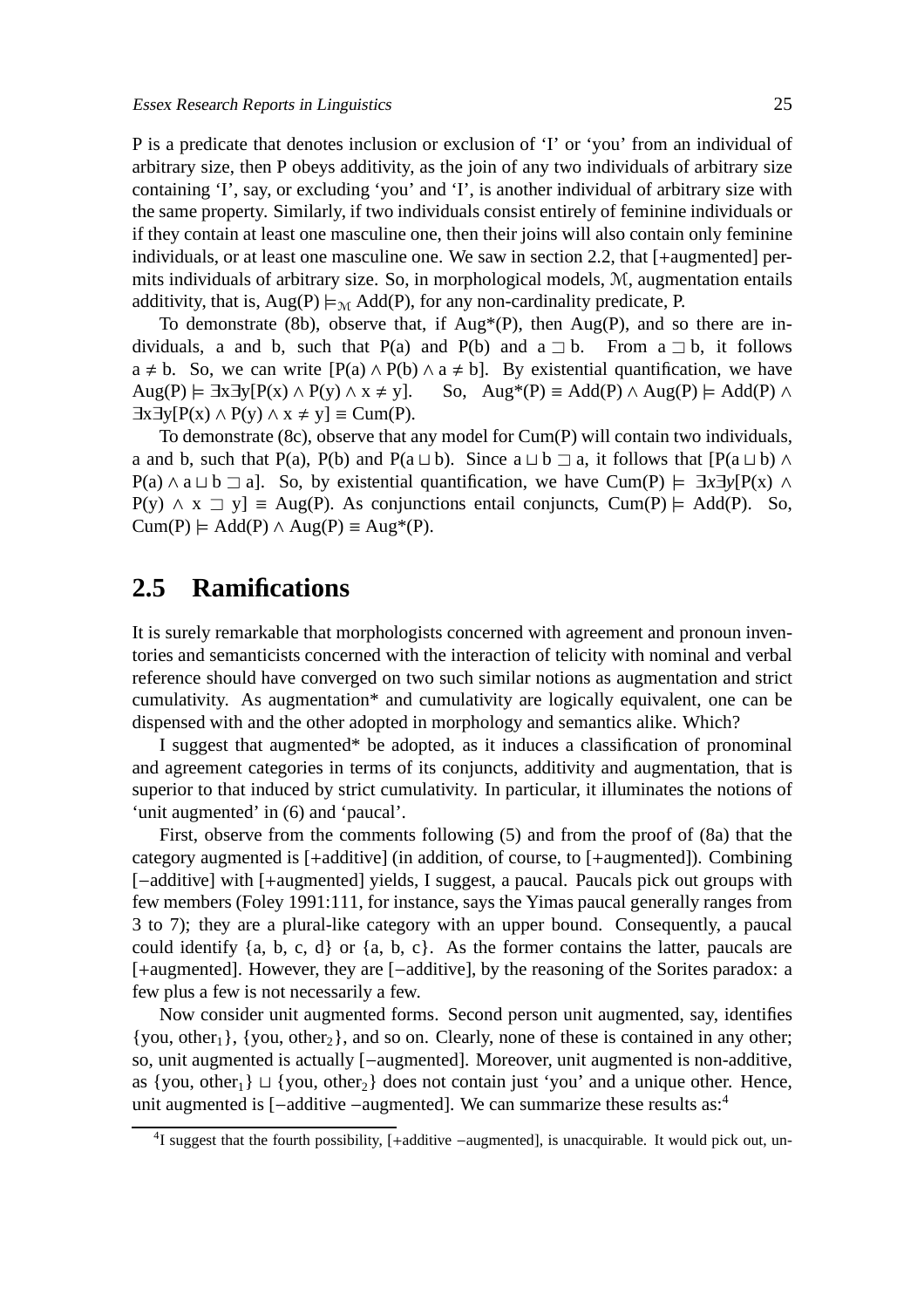### (9) **Table 4**

Typology of agreement/pronoun categories

| [±additive] [±augmented] Category |                   |
|-----------------------------------|-------------------|
|                                   | plural, augmented |
|                                   | paucal            |
|                                   | unit augmented    |

The typology can be expanded to include the traditional singular and dual using the feature [±singular], which asserts that cardinality equals 1. Harbour (2003a:87–89) shows that singular is [+singular −augmented] and dual, [−singular −augmented]. Singular and dual cannot be inherently specified for [±additive]: singular is [−additive] for third person, [+additive] otherwise; dual is [+additive] for first person inclusive, [−additive] otherwise. Failure fully to crossclassify may make the feature inventory [±singular], [±additive], [±augmented] seem somewhat redundant—especially, also, as there are several ways to specify, for instance, plural: [−singular], [−singular +augmented], [−singular +additive +augmented], ... I suggest that this accurately reflects the partial overlap between number systems crosslinguistically. By activating different subsets of number features, we can characterize such overlapping systems as singular-dual-plural and singularpaucal-plural, say. I propose the following typology (examples from Corbett 2000).

### (10) **Table 5**

Typology of number systems

| Language             | Categories                     | Features                          |
|----------------------|--------------------------------|-----------------------------------|
| Pirahã               | no number distinctions         |                                   |
| Russian              | singular, plural               | $[\pm s g]$                       |
| <b>Ilocano</b>       | minimal, augmented             | $[\pm aug]$                       |
| Unacquirable $5$     | non-additive, additive         | $[\pm add]$                       |
| <b>Upper Sorbian</b> | singular, dual, plural         | $[\pm sg \pm aug]$                |
| <b>Bayso</b>         | singular, paucal, plural       | $[\pm s g \pm add]$               |
| Rembarrnga           | minimal, (unit) augmented      | $[\pm \text{add} \pm \text{aug}]$ |
| Yimas                | singular, dual, paucal, plural | $[\pm s g \pm add \pm aug]$       |

It follows from paucal's being a composite of features that no language can have paucal∼non-paucal as its only number distinction: singular∼non-singular must also be distinguished. Similarly, unit-augmented∼non-unit-augmented cannot be a language's only number distinction. Corbett's study number systems suggests that these predictions are correct, rendering the tradition geometric structure, superimposed on number features (e.g., Noyer 1992, Harley and Ritter 2002), otiose.

der varying person features, {I, you}, {I}, {you} and would be undefined otherwise. This is equivalent to restriction of [±augmented] to first and second person, an instantiation of a general crosslinguistic pattern: languages frequently make a number distinction only for upper parts of the animacy hierarchy (Corbett 2000). If the generalization is part of UG, then I suggest that [+additive −augmented] would be 'misacquired' as an instance of it. So, its exclusion from (9) is justified.

 ${}^{5}$ By (8a), all person/gender categories would be [+additive]; so, there would be no evidence that [ $±additive$ ] alone is active.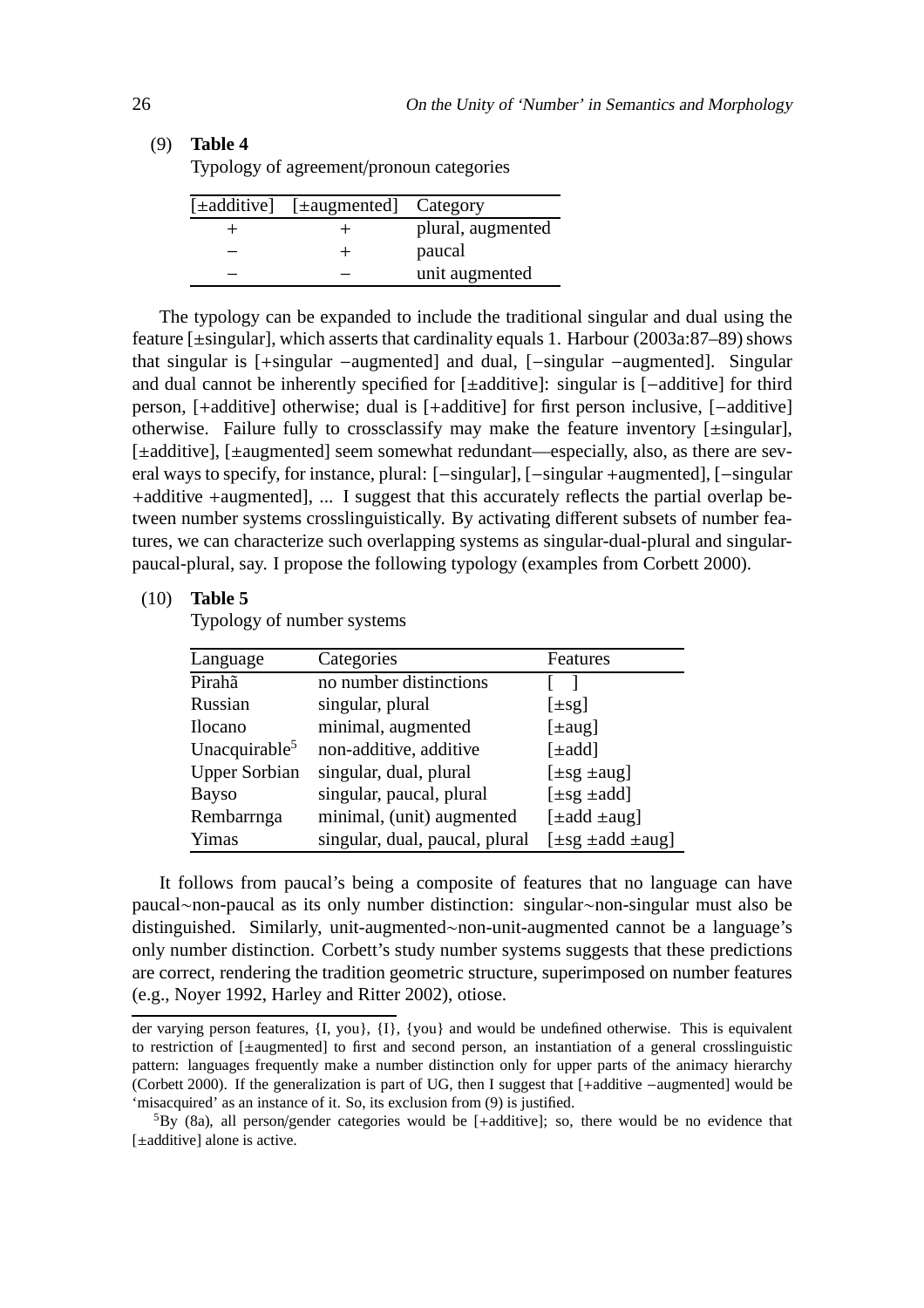To my knowledge, no feature classification has been previously given for paucal or unit augmented (beyond the unenlightening  $[\pm$ paucal]).<sup>6</sup> However, we lose this new insight, and the typologies it implies, if we adopt cumulative in place of augmented\*. For, then  $\exists x \exists y [P(x) \land P(y) \land x \neq y]$  replaces  $\exists x \exists y [P(x) \land P(y) \land x \sqsupset y]$ . Since both paucal and unit augmented satisfy the former condition, we lose any ready means of distinguishing them.

What follows from semanticists' adopting morphologists' augmented\*? It would be a mistake, after the initial bout of search-and-replace subsides, simply to return to business as normal. The convergence of morphological and semantic research indicates that the fields are closer than their disparate subject matter suggests, close enough, in fact, to demand a unified theory of number, as argued more generally by Harbour (2003a). If this conclusion is correct, then it is likely that further points of contact or convergence will emerge and this will hold practical implications for morphologists and semanticists alike.

For morphologists, a practical implication is that, before one posits a new morphological feature, one should first search the semantic literature for kin concepts; many morphological concepts (paradigmatic dimensions) are likely not *sui generis*. This has just been illustrated for unit augmented and paucal, which are easily characterized once one has additivity and augmentation. (See Ojeda 1998 for a semantically rooted, morphologically insightful study of distributives and collectives.)

For semanticists, a practical implication is that paradigmatic distinctions are testing grounds for semantic concepts. This too was illustrated above. The paucal is especially interesting as its use is determined both by 'absolute size of the group being referred to' and by 'relative size, i.e. whether the group being referred to is contrasted with some larger group within which it is subsumed' (Crowley 1982:81, as cited by Corbett 2000:24). One and the same form is, then, ambiguous between *few* and *few of* readings.

A similar point of contact is provided by associative plurals. The Japanese morpheme *-tati*, for instance, creates 'a non-uniform plural whose extension can include entities that are not in the extension of the common noun to which *-tati* is attached' (Nakanishi and Tomioka 2004). Non-uniformity is illustrated by *tati*-modified proper names (ibid.):

(11) Taro-tati-wa moo kaetta

Taro-TATI-TOP already went home

'The group of people represented by Taro went home already'

The role of *Taro* in *Taro-tati* is strongly reminiscent of the role of first person in the first person plural: not multiple first persons, but multiple persons including the first. Similarly, *Taro-tati* does not mean multiple Taros, but multiple persons including Taro. Masculine gender is the same in some languages (Philippe Schlenker, p.c.) (e.g., Romance, Semitic): masculine plural agreement need not indicate multiple masculine things, but multiple things including a masculine one. This means that the interaction of personhood with plurality is not a quirk of person *per se* but is an instance of a more widespread

<sup>6</sup>Noyer (1992:198–199) attributes the difference between unit augmented and (normal) augmented to 'functional inference'. Though the current system more tightly constrains the meaning of unit augmentation, it does not derive that it is augmented by one: the 'dual augmented' satisfies the same feature specifications. I leave this issue open.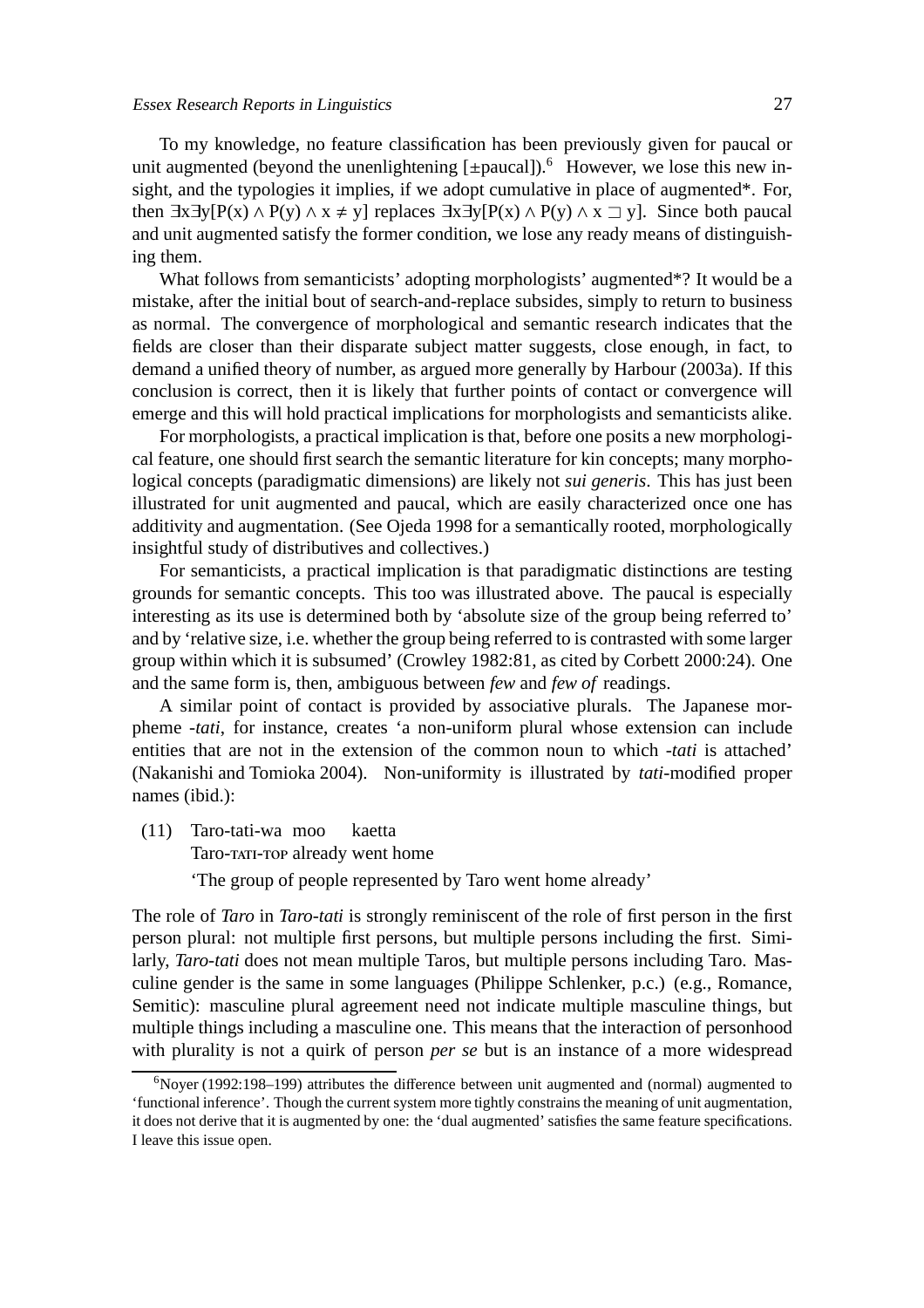semantic phenomenon, of interest to morphologists and semanticists alike, one that cannot be satisfactorily treated by theory of number that is solely morphological or solely semantic.

# **Bibliography**

CONKLIN, HAROLD. 1962. Lexicographic treatment of folk taxonomies. In *Problems in Lexicography*, ed. by F. W. Householder and S. Saporta, 119–141. Bloomington, Indiana: Indiana University Research Center in Anthropology, Folklore, and Linguistics.

CORBETT, GREVILLE. 2000. *Number*. Cambridge: Cambridge University Press.

CROWLEY, TERRY. 1982. *The Paamese Language of Vanuatu*, volume 87 of *Pacific Linguistics*. Canberra: Australian National University.

FOLEY, WILLIAM. 1991. *The Yimas Language of New Guinea*. Stanford, CA: CSLI Publications.

HARBOUR, DANIEL. 2003a. *Elements of Number Theory*. Cambridge, MA: MITWPL. To appear (revised) as *Morphosemantic Number Theory*. Dordrecht: Springer. 2006.

——. 2003b. The Kiowa case for feature insertion. *Natural Language and Linguistic Theory* 21.543–578.

HARLEY, HEIDI, and ELIZABETH RITTER. 2002. Person and number in pronouns: A featuregeometric analysis. *Language* 78.482–526.

KRIFKA, MANFRED. 1992. Thematic relations as links between nominal reference and temporal constitution. In *Lexical Matters*, ed. by Ivan Sag and Anna Szabolcsi, 29–53. Stanford, CA: CSLI Publications.

MATTHEWS, PETER. 1972. Huava verb morphology: Some comments from a nontagmemic viewpoint. *International Journal of American Linguistics* 38.96–118.

McKAY, GRAHAM. 1978. Pronominal person and number categories in Rembarrnga and Djeebbana. *Oceanic Linguistics* 17.27–37.

——. 1979. Gender and the category *unit augmented*. *Oceanic Linguistics* 18.203–210.

NAKANISHI, KIMIKO, and SATOSHI TOMIOKA. 2004. Japanese plurals are exceptional. *Journal of East Asian Linguistics* 13.141–179.

N, R. 1992. *Features, Positions and A*ffi*xes in Autonomous Morphological Structure*. Cambridge, MA: MITWPL.

OJEDA, ALMERINDO E. 1998. The semantics of collectives and distributives in Papago. *Natural Language Semantics* 6.245–270.

QUINE, WILLARD VAN ORMAN. 1960. *Word and Object*. Cambridge, MA: MIT Press.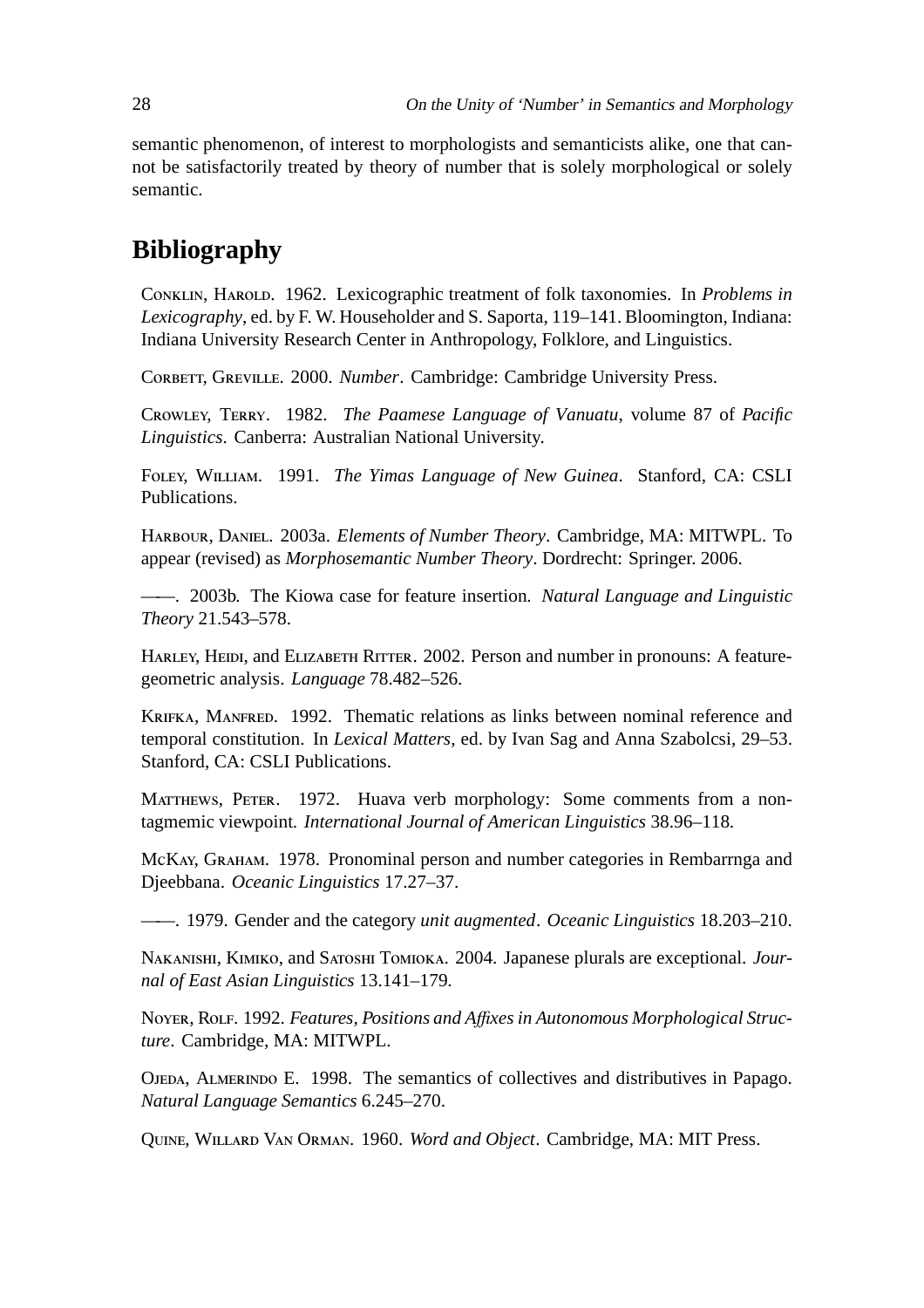THOMAS, DAVID. 1955. Three analyses of the Ilocano pronoun system. *Word* 11.204–208.

Daniel Harbour Department of Linguistics School of Modern Languages Queen Mary, University of London Mile End Rd, London E1 4KL, UK harbour@mit.edu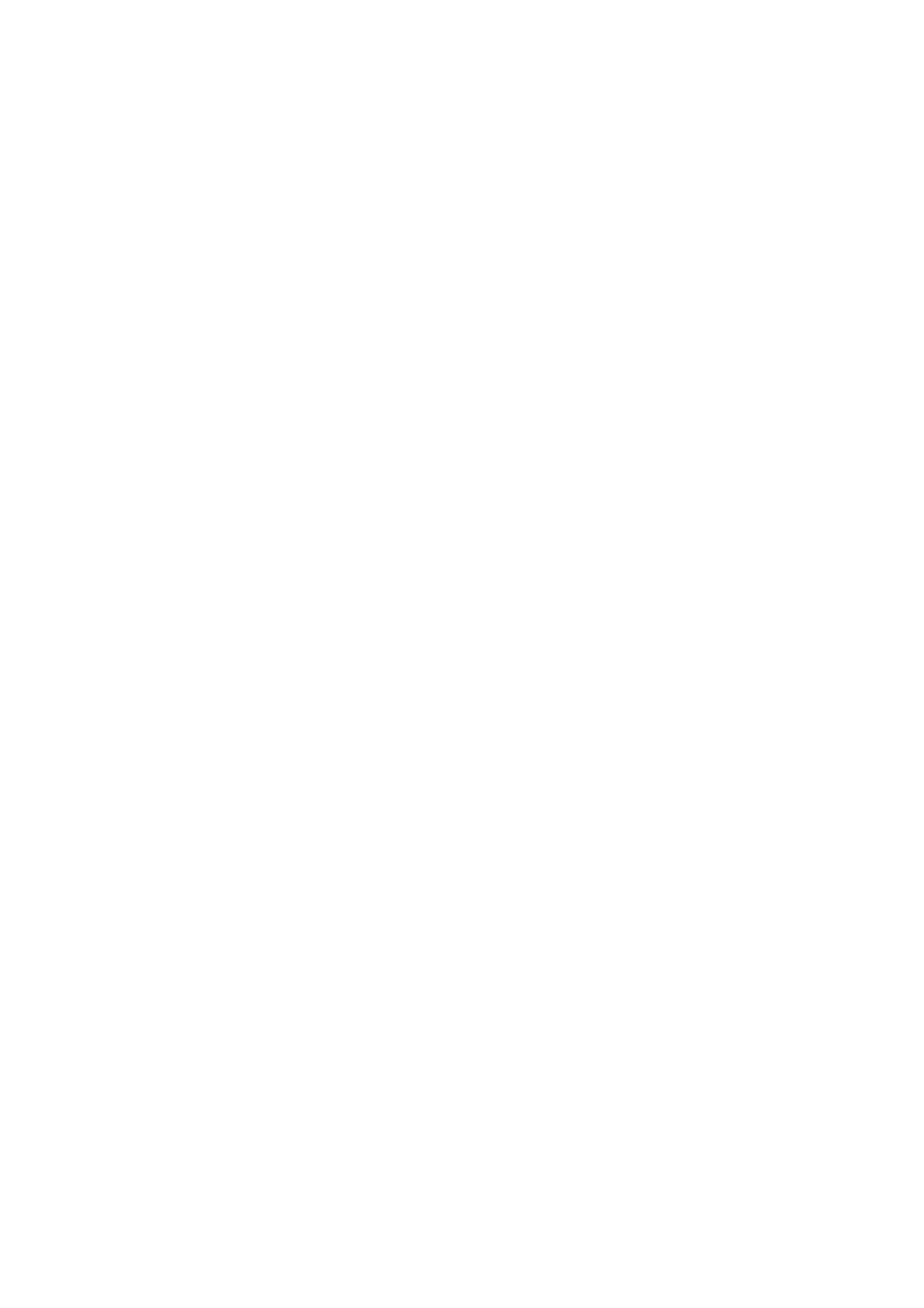Ana R. Luís (University of Coimbra) Ryo Otoguro (University of Essex)

## **3.1 Introduction**

At the center of lexicalist theories of grammar such as Lexical Functional Grammar is the assumption that inflected verb forms must correspond to one and only one phrase structure node. Cross-linguistic evidence however seems to support the search for a more complex interface between morphology and phrase structure (cf. Wescoat 2002, Luís and Sadler 2003). In this paper, we examine inflected verb forms in European Portuguese and Hindi-Urdu that are challenging to the one-to-one correspondence between wellformed morphological strings and syntactic nodes. We show that in European Portuguese (EP) stem-affix strings can be broken up by separate syntactic word units, and that in Hindi-Urdu verbs inflect as distinct parts in the future tense while they are expressed synthetically in the phrase structure. We claim that these phenomena result from a mismatch between the morphological structure of words and their representation in the phrase structure.

In our treatment of the data, we provide an inflectional analysis within the realisational theory of Paradigm Function Morphology (PFM) (Stump 2001) and explore the interface between morphology and syntax within the framework of Lexical Functional Grammar (LFG) (Bresnan 2001). In our proposal, morphology and phrase structure are treated as parallel levels of representation with distinct wellformedness conditions and the structural correspondence between both levels is defined through mapping principles. Based on this division of labour, we formulate an account of the structural mismatches in EP and Hindi-Urdu by introducing minimal changes into the classical LFG mapping between morphology and c-structure mapping.

The paper is organised as follows. Section 2 offers a brief introduction to the formal framework of LFG, with particular emphasis being given to the level of c(onstituent) structure. Section 3 introduces the theory of PFM and discusses the correspondence between morphology and c-structure. Section 4 and 5 describe the data and provide an LFG analysis of the mismatch phenomena in EP and Hindi-Urdu. The final section offers a short summary.

<sup>\*</sup>Acknowledgements: We are grateful to Andrew Spencer, Louisa Sadler, Ron Kaplan, Mary Dalrymple, Joan Bresnan and Gergana Popova for fruitful discussions and comments at various stages of our work. Any remaining errors are our own.

*Essex Research Reports in Linguistics* 47, 31–45.

Ryo Otoguro, Gergana Popova and Andrew Spencer (eds.).

Department of Language and Linguistics, University of Essex,

Colchester, United Kingdom.

c 2006, Ana R. Luís and Ryo Otoguro.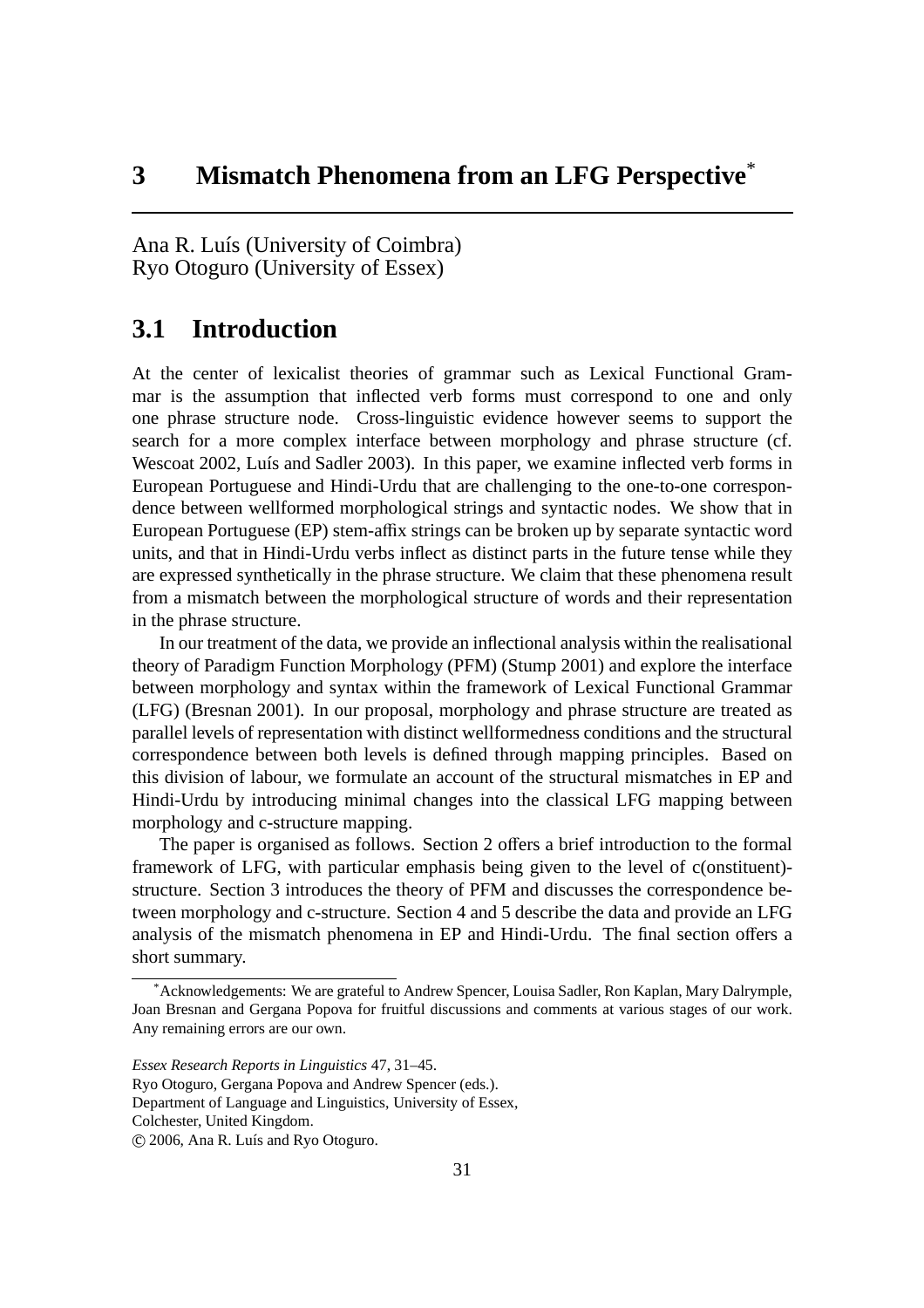## **3.2 The c-structure in LFG**

Morphology and configurational syntax constitute independent levels of linguistic structure in LFG and a strong division is assumed between word-internal structures, on the one hand, and structures between words, on the other. In what follows, we briefly survey standard lexicalist assumptions about both a) the wellformedness constraints that apply at the phrase structure level and about b) the c-structure representation of words.

## **3.2.1 Phrase structure trees**

C(onstituent)-structure is the level at which linear ordering and hierarchical relations between words and phrases are represented through phrase structure trees. A tree diagram in LFG is said to be composed of nodes which satisfy relations of dominance and precedence (Partee *et al.* 1993:437–44, Kaplan 1995). Dominance results from the hierarchical grouping of the parts of the sentence into constituents and is expressed as vertical alignment between the nodes. Precedence is obtained from the left-to-right order of the constituents and is expressed as horizontal alignment. In (1), pairs  $\langle a, b \rangle$ ,  $\langle a, c \rangle$ ,  $\langle a, d \rangle$  are in dominance relation D, i.e. node *a* dominates nodes *b*, *c* and *d*; and  $\langle b, c \rangle$ ,  $\langle b, d \rangle$ ,  $\langle c, d \rangle$ are in precedence relation P, i.e. node *b* precedes nodes *c* and *d* and node *c* precedes node *d*.

$$
\begin{array}{c}\n\text{(1)} \\
\text{b} \\
\text{c} \\
\text{d}\n\end{array}
$$

For a phrase structure tree to be wellformed it must meet the following wellformedness conditions (Partee *et al.* 1993:439–41):

### (2) a. **The Single Root Condition**:

In every well-formed constituent structure tree there is exactly one node that dominates every node.

b. **The Exclusivity Condition**:

In any well-formed constituent structure tree, for any nodes *x* and *y*, *x* and *y* stand in the precedence relation P, i.e., either  $\langle x, y \rangle \in P$  or  $\langle y, x \rangle \in P$ , if and only if *x* and *y* do not stand in the dominance relation *D*, i.e., neither  $\langle x, y \rangle$  ∈ D nor  $\langle y, x \rangle \in D$ .

### c. **The Non-tangling Condition**:

In any well-formed constituent structure tree, for any nodes *x* and *y*, if *x* precedes *y*, then all nodes dominated by *x* precede all nodes dominated by *y*.

(2a) is straightforward. (2b) prohibits two nodes from standing both in a dominance and precedence relation, as in  $\langle a, b \rangle \in P \land \langle a, b \rangle \in D$ ; this ensures that no precedence relation holds between mother and daughter and no dominance relation holds between sisters. (2c) rules out trees in which the precedence relation between mother nodes is not preserved between daughter nodes, as in (3).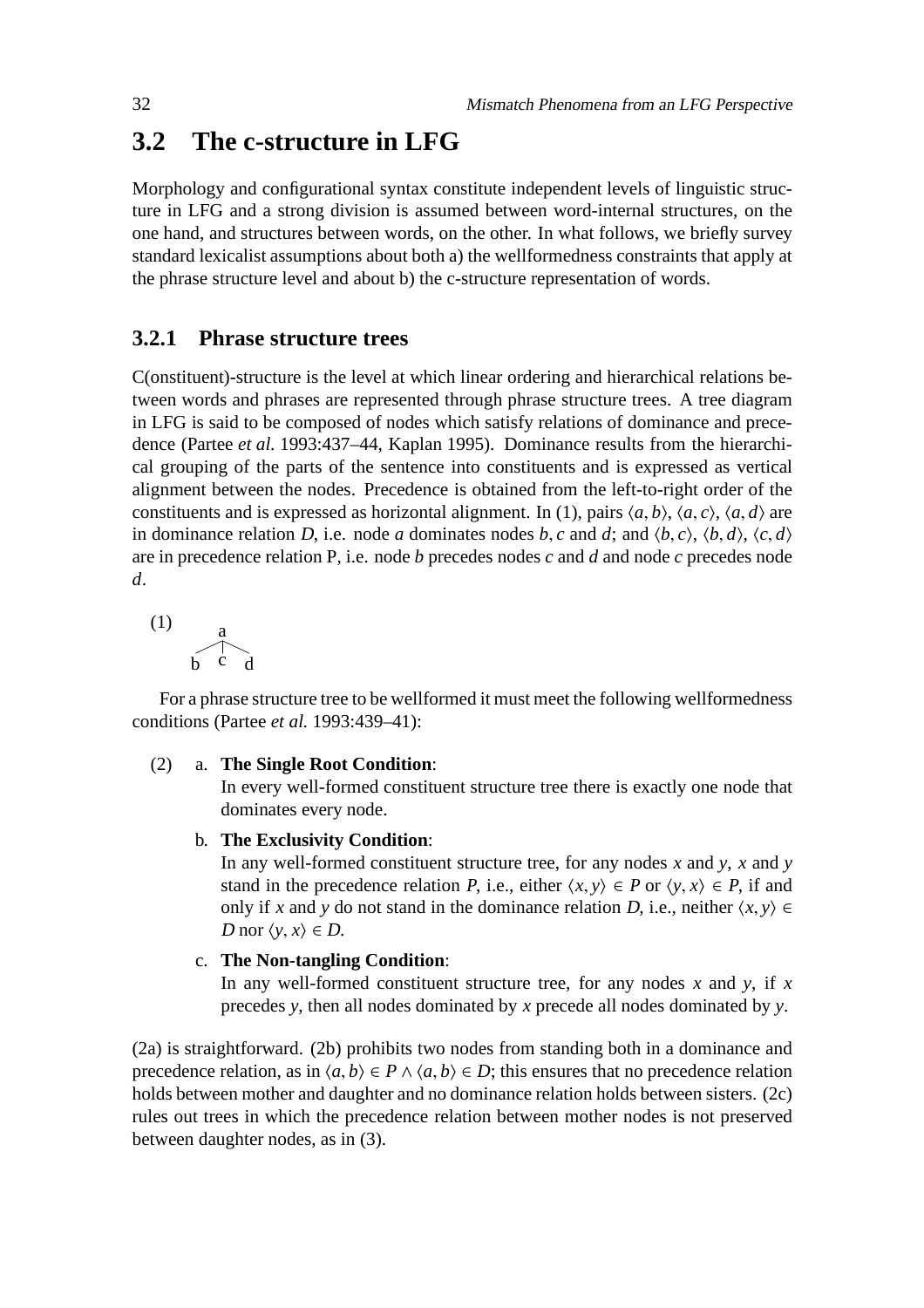

Phrase structure tress also provide information about the grammatical type of each constituent. Through the *labelling* of nodes, each node carries exactly one label that identifies the node's syntactic category and hierarchical position (i.e., bar-levels). A labelled phrase structure tree is given in (4).

$$
\begin{array}{cc}\n\text{(4)} & \text{VP} \\
\hline\n\text{V} & \text{NP} \\
\hline\n\text{Det} & \text{N}\n\end{array}
$$

These fundamental aspects of phrase-structure trees (i.e. c-structures in LFG), can be summarised in terms of the following tree-defining properties and relations (Kaplan 1987, 1995):

(5) <sup>N</sup>: set of nodes <sup>L</sup>: set of labels  $M: N \rightarrow N$  (dominance)  $\prec \subseteq N \times N$  (precedence)  $\lambda: N \rightarrow L$  (labelling)

N and L contain a set of nodes and labels respectively. Function  $M$  maps a daughter node onto its mother node, describing the dominance relation between the two. ≺ describes the precedence relation between two nodes.  $\lambda$  is a labelling function that associates a node with a label. With these mathematical formulae, a simple c-structure like (6a) can be described in terms of the set of equations given in (6b):

(6) a.  
\n
$$
n_2:\overbrace{NP} \nightharpoonup n_3:\overbrace{VP} \nightharpoonup n_4:\overbrace{N} \nightharpoonup n_5:\overbrace{N} \nightharpoonup n_5:\overbrace{N} \nightharpoonup n_7:\text{cried}
$$
  
\nb.  $N = \{n_1, n_2, n_3, n_4, n_5, n_6, n_7\}$   
\n $L = \{S, VP, NP, V, N, Mary, cried\}$   
\n $M(n_2) = n_1 \quad M(n_3) = n_1 \quad \lambda(n_1) = S \quad \lambda(n_2) = NP$   
\n $\lambda(n_3) = VP \quad M(n_4) = n_2 \quad \lambda(n_4) = N \quad M(n_5) = n_3$   
\n $\lambda(n_5) = V \quad M(n_6) = n_4 \quad \lambda(n_6) = Mary \quad M(n_7) = n_5$   
\n $\lambda(n_7) = \text{cried} \nightharpoonup n_2 < n_3$ 

In addition, the wellformedness conditions given in (3) are further combined with language-specific constraints regulating the distributions of constituents. In English, for example, S dominates NP and VP, VP dominates V and optional NP, PP and so on. Such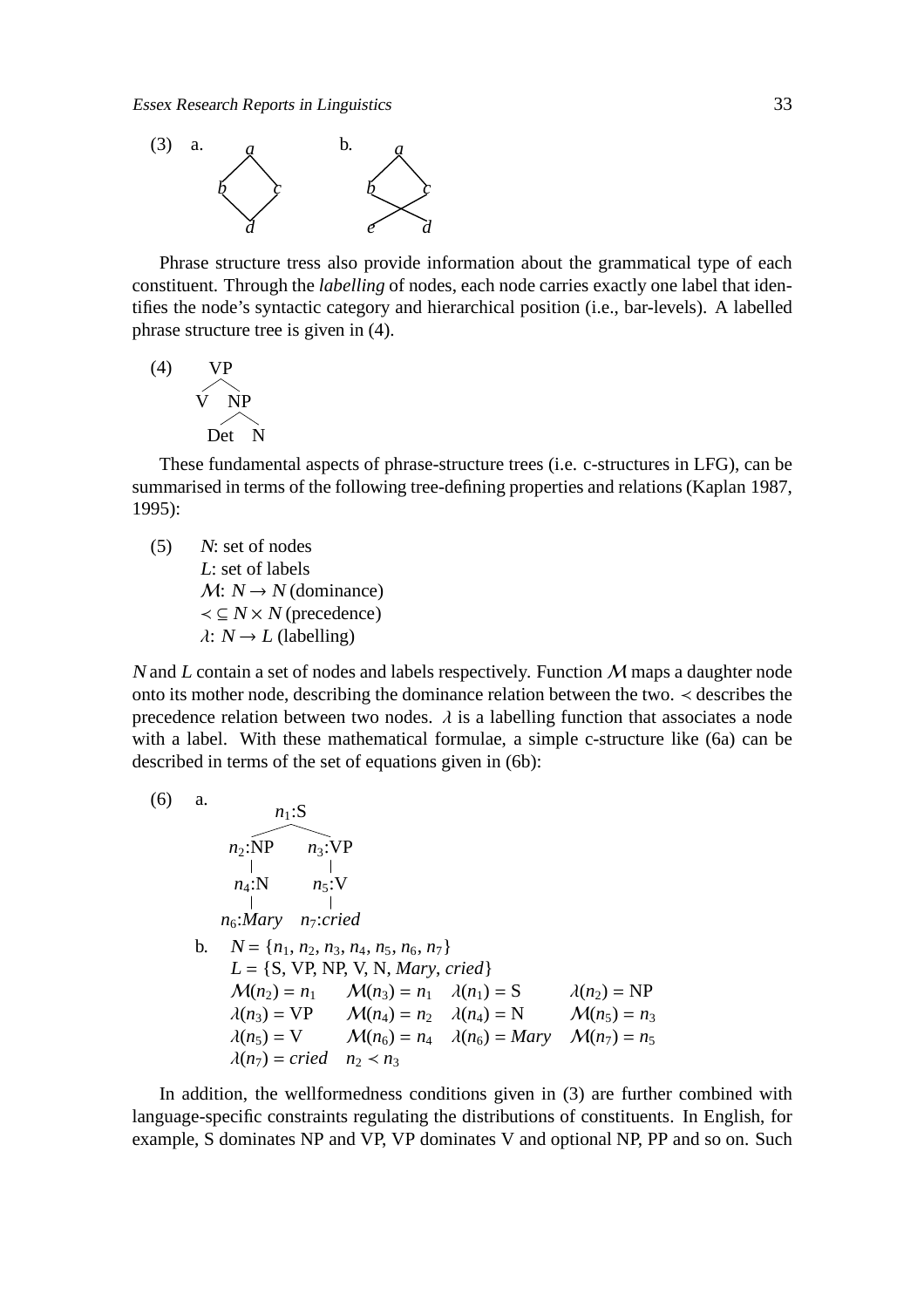distributional constraints can be stated by a set of equations as in (7a), but Phrase Structure (PS) rules such as (7b) are normally used:

(7) a. 
$$
\mathcal{M}(n_2) = n_1 \wedge \mathcal{M}(n_3) = n_1 \wedge \lambda(n_1) = S \wedge \lambda(n_2) = NP \wedge \lambda(n_3) = VP
$$
  
\n
$$
\wedge n_2 < n_3
$$
  
\nb. 
$$
S \rightarrow NP \, VP
$$

(7b) is a constraint stating that a node labelled as S dominates a node labelled as NP and a node labelled as VP and that the NP linearly precedes the VP. The grammar of English is thought to contain a set of language-specific constraints including (7b). Another language may contain different PS rules like  $S \rightarrow NP$ , NP, V where the order among two NPs and V is freely exchangeable. Finally, unlike in transformational grammars, there are no derivational operations changing one c-structure into another.

#### **3.2.2 C-structure and the representation of words**

In LFG, words have a special status and the role of morphology is to process morphological operations which create fully inflected words. Morphological operations (such as the combination of roots and affixes, or the change of stem forms, among other) are separated from syntactic ones, as defined by the principle of lexical integrity:

(8) morphologically complete words are leaves of the c-structure tree and each leaf corresponds to one and only one c-structure node. (Bresnan 2001:92)

One of the implications of the principle of lexical integrity is that the internal structure of a word must be invisible to configurational syntax ("morphologically complete words are leaves of the c-structure tree"). Elements smaller than a word cannot occupy a terminal node and only fully inflected words can be inserted into c-structure. Thus, in the cstructure representation terminal nodes are labelled with morphologically complete word forms. For example, in (6), the word forms *Mary* and *cried* are instantiations of the pre-terminal nodes N and V, respectively. The statement in (8) also postulates that the correspondence between morphological strings and terminal nodes must be isomorphic ("each leaf corresponds to one and only one c-structure node"). By assuming that only complete and well-formed words can conform to this ismorphism, one further implication of the lexical integrity principle is the idea that the morphological wellformedness of a string is dependent on a string's ability to appear under one and only one c-structure node.

# **3.3 The interaction between morphology and phrase structure**

Bresnan (2001) observes that "while the relative order of words in sentences is extremely free [. . . ], the relative order of stems and inflections in words (such as the case and tense markers) is fixed." Thus, the prime role of the one-to-one correspondence between morphological strings and c-structure terminals is to preserve the divison of labour between morphology and syntax and to stop wordformation from taking place in the syntax.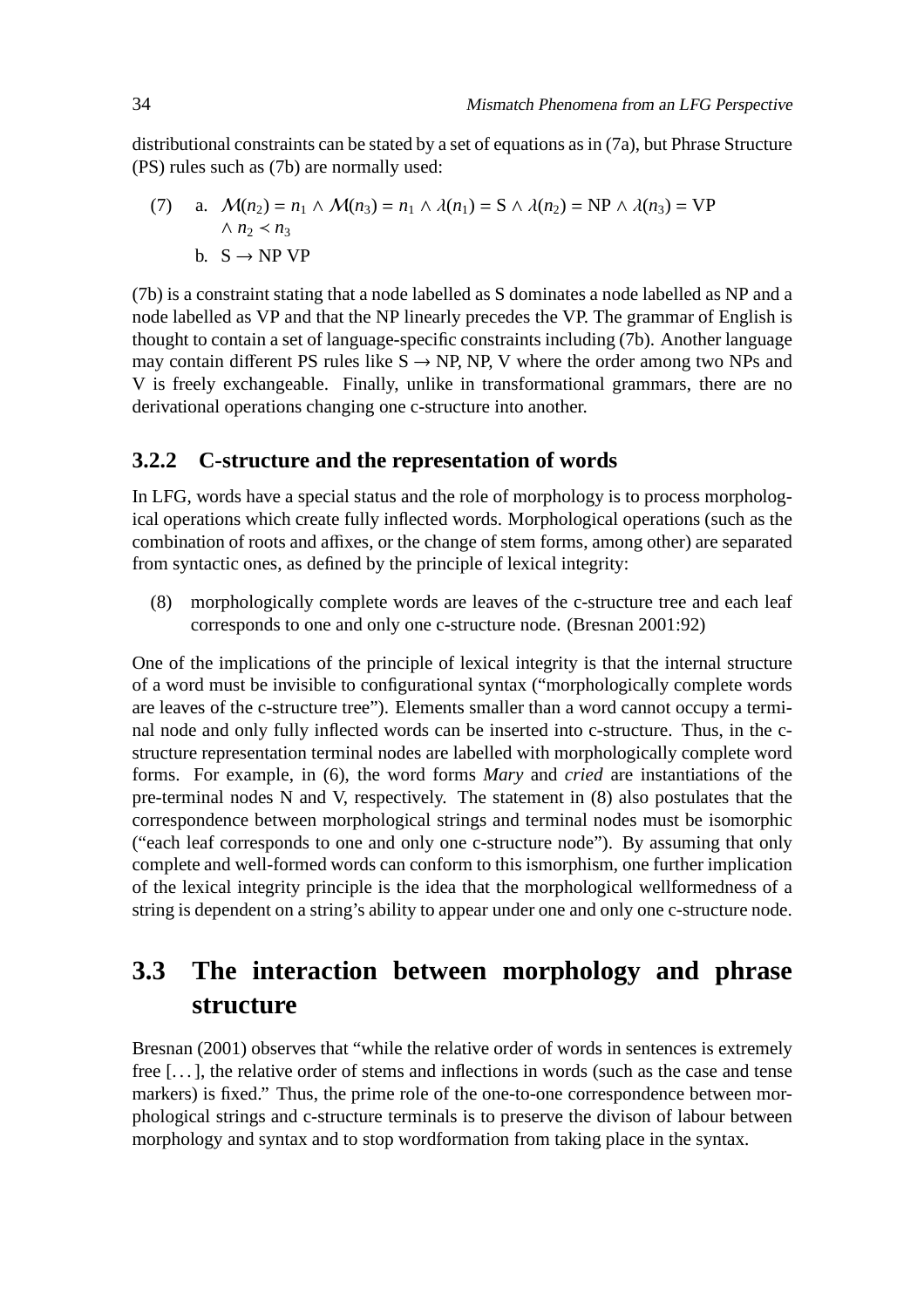In this paper, a different approach to the morphology/c-structure mapping is adopted. The problem with the one-to-one correspondence between wellformed words and terminal nodes is the fact that there are morphologically complete stem-affix strings that do not correspond to one single terminal node, even though such strings are morphologically wellformed. The question we need to ask then is whether the morphological wellformedness of strings should be defined at the interface between morphology and syntax (as entailed by the principle of lexical integrity) or whether it should be defined inside the morphology. In this section, we take the view that wellformed strings are defined by the Paradigm Function of a language through the correct associations between morphological strings and complete sets of morphosyntactic features (or f-descriptions).

#### **3.3.1 Morphological wellformedness**

An important device in PFM is the Paradigm Function (PF) which takes as its argument a root of a lexeme (*X*) and a complete set of morphosyntactic features associated with that lexeme  $(\sigma)$ , and delivers as output an inflected form of that lexeme. The PF therefore constitutes a wellformedness constraint over a morphologically complete inflectional string. Following Spencer (2004, ms), we define the PF as in (9):

(9) PF( $\langle$ LEXEME,  $\sigma$  $\rangle$ ) = *def* S: selection of stem R: realisation rules specifying set of affixes L: linearisation of affixes with respect to the stem

(9) illustrates the three subfunctions that make up the PF: S selects the stem, R yields the exponents and L linearises the exponents with respect to the stem. A more concrete example is given in (10) for the verb form Portuguese verb form *gostas* ('you.sg like'):

(10)  $\sigma = \{(\uparrow \text{times}) = \text{pres}, (\uparrow \text{sub}) \text{ pers}\} =_c 2, (\uparrow \text{sub}) \text{ num}\} =_c \text{pl}^1$  $PF(\langle LIKE, \sigma \rangle) =_{def}$ S: *gosta* R: *s* L:  $\textit{cos}ta < s$ 

The PF can also define the wellformedness of periphrastic expressions, as shown in (11), for  $\bar{a}t\bar{a}h\tilde{u}$  'I come' — the habitual present of come in Hindi-Urdu. The PF must select two stems, namely  $\bar{a}$  (the stem of the main verb) and  $h$  (the stem of the auxiliary). This is done by selecting two stems through the subfunction S (hence S-i and S-ii). Thus, the synthetic verb *gostas* in (10) and the analytic espression  $\bar{a}t\bar{a}$  hu in (11) differ in the number of stems each one contains.

<sup>&</sup>lt;sup>1</sup>In previous work, we have used the standard PFM definition of  $\sigma$ , as a set of moprhosyntactic features. However, since PFM is being used here as the morphological component of LFG, it is also possible to define  $\sigma$  as a complete f-description (cf. Otoguro 2006). Other attempts at incorporating PFM into the LFG architecture include Sadler and Spencer (2001), Luís and Sadler (2003), Spencer (to appear), Otoguro (2003), Ackerman and Stump (2004), Luís and Otoguro (2004), among other.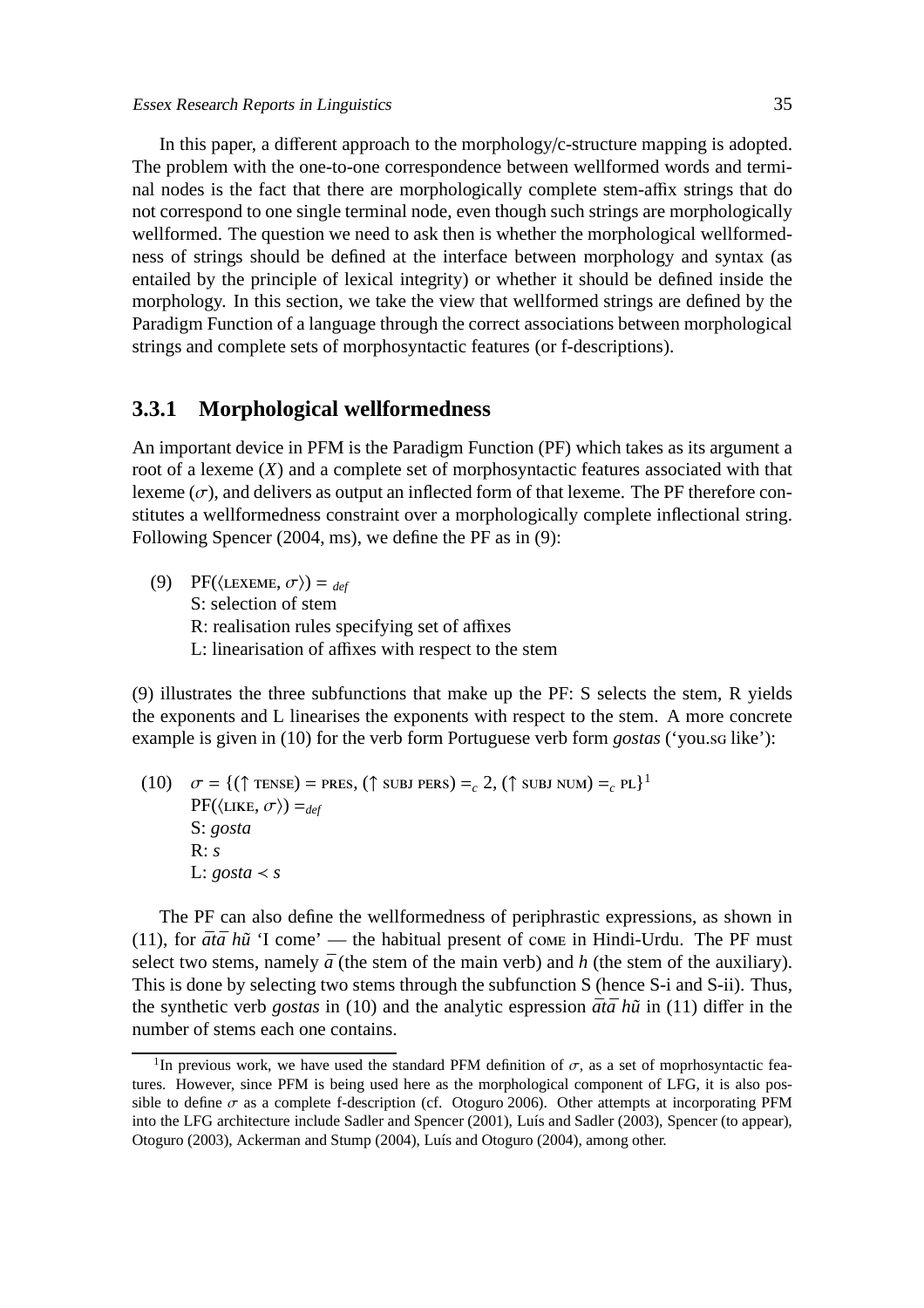(11)  $\sigma = \{(\uparrow \text{TENSE}) = \text{PRES}, (\uparrow \text{ASP PERF}) = -, (\% \text{AGR NUM}) = \text{SG}, (\% \text{AGR PERS}) = 1,$  $(\%$  AGR GEND) = MASC}  $PF(\langle \text{COME}, \sigma \rangle) =_{def}$ S: i.  $\bar{a}$ ii. *h* R: i. *t¯a* ii.  $\tilde{u}$ L:  $\bar{a} < t\bar{a}$ ii  $h \lt \tilde{u}$ 

Each stem must undergo regular morphological operations. (Note that  $\bar{a}t\bar{a}$  is the imperfective singular masculine form of the main verb and  $h\tilde{u}$  is the present first singular form of the auxiliary). We perform those operations by applying the sub-functions R (exponent specification) and L (linearisation): R-i realises the imperfective singular masculine ending of the main verb and R-ii realises the present first singular ending of the auxiliary; and L-i and L-ii position each ending to the right of the stem.<sup>2</sup>

Under this view of periphrasis, a complete f-description  $\sigma$  can be associated with more than one inflected word form, thus capturing the idea, formulated in Sadler and Spencer (2001), that the f-description is not paired with each word of the analytic expression, but with the analytic expression as a whole.

To sum up, then, the morphological wellformedness of strings is defined by the PF as the correct association between morphological expressions and their complete fdescriptions. This association holds for both synthetic and periphrastic expressions.

#### **3.3.2 C-structure correspondence**

Once we correctly pair an inflectional string and a f-description, the next question we need to ask is how to put morphological strings in correspondence with the phrase structure.

Before we consider the morphology/c-structure correspondence, let us return briefly to the wellformedness conditions addressed in section 6.2. One important observation to make is that the conditions enforced by the PS rules are only applicable to the containment relations above the  $X^0$  level. Therefore, the dominance relation between a pre-terminal node and a terminal node such as N/*Mary* or V/*cries* requires a separate principle. This instantiation relation between N and *Mary* or between V and *cries* is regulated by the equality that holds between the category of the lexical item and the category of the node under which it appears: e.g., *cries* is labelled V in the lexicon, so that it can only be dominated by a V node in the c-structure.

Under the current proposal where *gostas* and  $\bar{a}t\bar{a}h\tilde{u}$  are fully inflected expressions of the lexeme LIKE and COME, respectively, we state the correspondence between morphological expressions and their c-structural positions by applying a labelling function to a pair of morphological string and  $\sigma$ . We abbreviate this application as follows:<sup>3</sup>

 $(12)$  a. *gostas*  $\Rightarrow$  *gostas*<sub>I</sub>

 $^{2}$ % AGR is a local name given to the agreement controller. See Otoguro (2006, to appear) for details. <sup>3</sup>See Luís and Otoguro (2004), Luís and Otoguro (2005), Otoguro (2006) for details.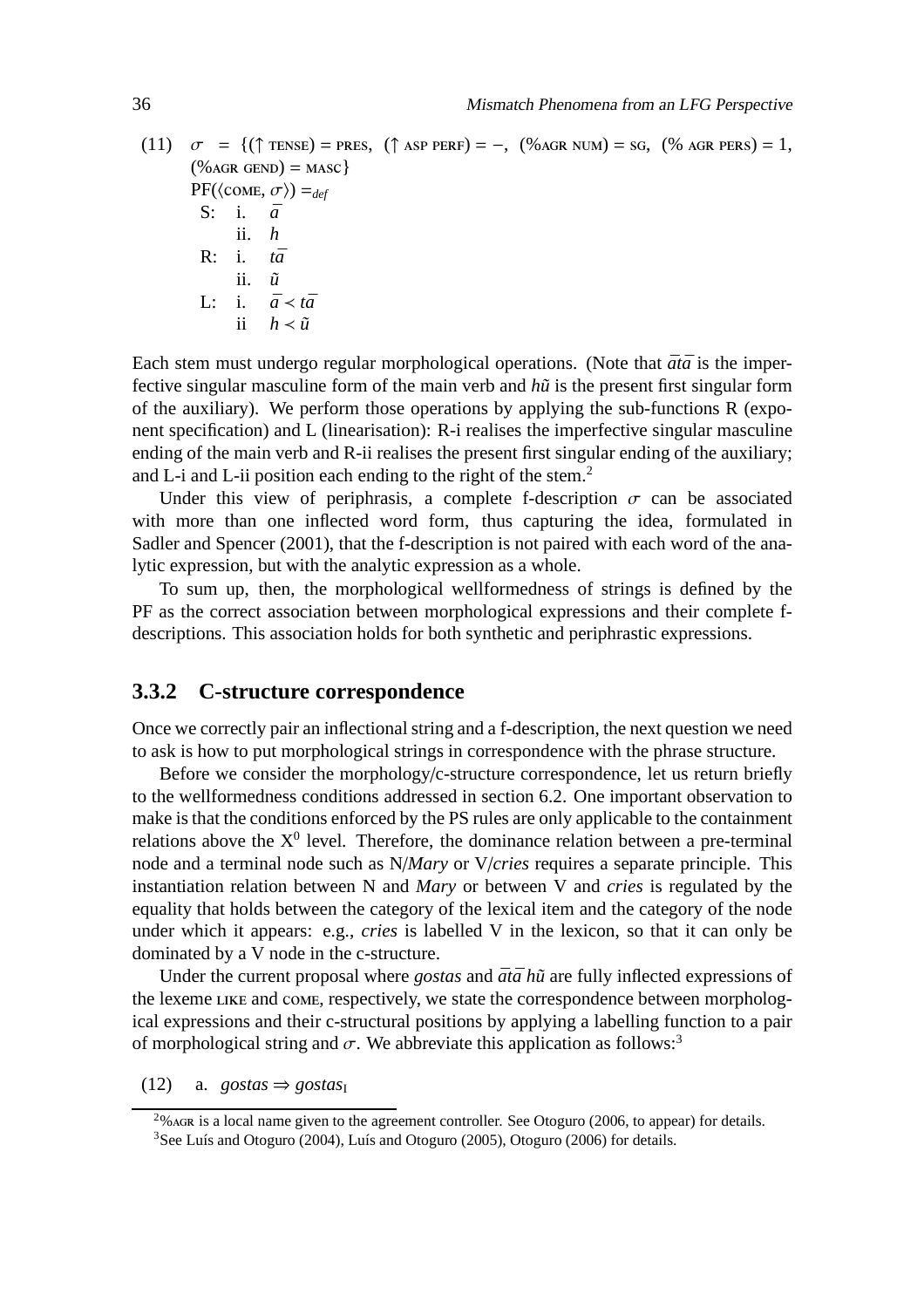Essex Research Reports in Linguistics 37

In (12), the labels I, V and AUX define the category of the c-structure nodes under which each one of the stem-affix strings must be positioned (e.g., the label on  $\bar{a}t\bar{a}$  reflects the fact that in Hindi/Urdu these forms must be inserted under V).

One crucial aspect about the morphology/c-structure correspondence illustrated in (12) is that it does not map 'morphological strings' onto c-structure nodes. Instead, the algorithm in (12) places morphological tokens in correspondence with syntactic atoms . These additional layers of structure can be defined as follows:

- (13) a. Morphological tokens are wellformed stem-affix strings defined by the Paradigm Function.
	- b. Syntactic atoms are leaves on c-structure trees; each leaf corresponds to one and only one terminal node.

Even though, in principle, one morphological token corresponds to one syntactic atoms (cf. (12)), the fundamental contribution of our approach is that these additional layers of structure allow us to capture morphology/c-structure mismatches which would otherwise be left unaccounted for. In sections 3.4 and 3.5, we show that the non-isomorphic correspondence between morphological tokens and syntactic atoms provides an insightful explanation for the conflicting morphological and syntactic properties of certain verb forms in EP and Hindi-Urdu. For EP we map one morphological token onto more than one syntactic atom (crucially, without being committed to the representation of incomplete morphological strings in the phrase structure) and for Hindi-Urdu we map two morphological tokens onto one syntactic node.

Summing up: we depart from classical LFG in that we do not insert morphological strings directly into the c-structure. Instead, at the interface between morphology and c-structure, we place morphological tokens in correspondence with syntactic atoms. The syntactic position of each syntactic atoms is defined by the mapping between the two levels via L .

# **3.4 European Portuguese**

In this section, we examine data in which one morphological token (i.e., one complete stem-affix string) corresponds to more than one syntactic atom (i.e., single terminal node in the c-structure). An analysis analysis will be proposed based on the assumption that parts of words can be represented in the c-structure without violating the integrity of words.

#### **3.4.1 The data**

In EP, pronominal clitics can be placed post-verbally (as enclitics) or pre-verbally (as proclitics). In either position, citics display a significant number of affix properties, such as fusion (14), syncretism (15), and cluster-internal allomorphy (16):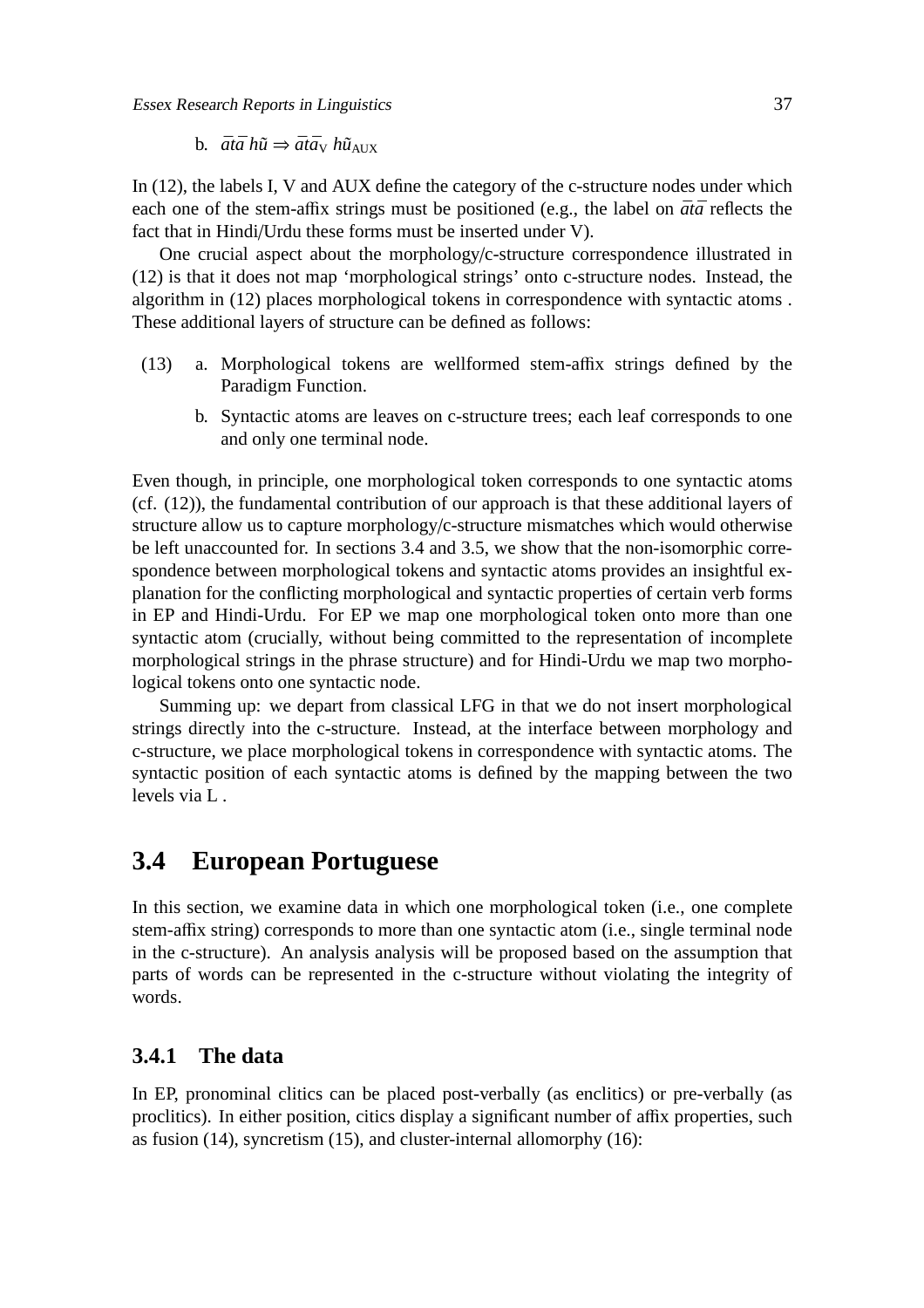- (14) a. disse-**mo** (\*me-o) said-DAT.1.sG-ACC.3.sG.MASC 's/he said it to me'
	- b. . . . que **mo**-disse (\*me-o) that DAT.2.PL-ACC.3.SG.MASC-said '. . . that s/he said it to me'
- (15) a. deu-**lho** (\*lhe-o) gave-DAT.3.sG/PL-ACC.3.sG.MASC 's/he gave it to him/them'
	- b. . . . que **lho**-deu (\*lhe-o) that DAT.3.sG/PL-ACC.3.sG.MASC-gave '. . . that s/he gave it to him/them'
- (16) a. deu-**no-lo** (\*nos-o) gave-DAT.2.PL-ACC.3.sG 's/he gave it to us'
	- b. . . . que **no-lo**-disse (\*nos-o) that DAT.2.PL-ACC.3.SG.MASC-said '. . . that s/he said it to us'

Affix-like properties are also found inside the cluster: a) clitics are rigidly ordered ( i.e., dative clitics must precede accusative clitics, although NPs are generally ordered in the opposite order) and b) show idiosyncratic co-occurrence restrictions (i.e., 1st and 2nd person clitics cannot co-occur inside the same cluster, even though there is no semantic nor syntactically principle ruling out such combination at the phrasal level). Based on such evidence, Luís (2004) takes the view that EP enclitics and proclitics should be analysed as the same affix unit and assigned the ability to be positioned before and and after the verb. Similar claims have been made about clitic pronouns in other Romance languages (Miller and Sag 1997, Monachesi 1999).

The inflectional status of clitic pronouns is captured in (17). The PF defines one complete stem-affix combination and where each verb-clitic string is the wellformed realisation of a pair  $\langle$ see,  $\sigma \rangle$ , where  $\sigma$  corresponds to a complete set of morphosyntactic features. The difference between (17a) and (17b) is that the clitic is linearised postverbally in (17a) and preverbally in (17b).

- (17) PF defining *vê-me*/*me vê* ('seems me')
	- a. PF( $\langle$ SEE,  $\{(\uparrow \text{TENSE}) = \text{PRES}, (\uparrow \text{SUBJ PERS}) =_{c} 3, (\uparrow \text{SUBJ NUM}) =_{c} \text{SG}\}\rangle =_{def}$ S: *vê* R: *me* L: *vê* ≺ *me* b. PF( $\langle$ SEE, {( $\uparrow$  TENSE) = PRES, ( $\uparrow$  SUBJ PERS) = c 3, ( $\uparrow$  SUBJ NUM) = c SG,  $({\uparrow \text{ REST}}) = +\}) =_{def}$ S: *vê* R: *me* L: *me* ≺ *vê*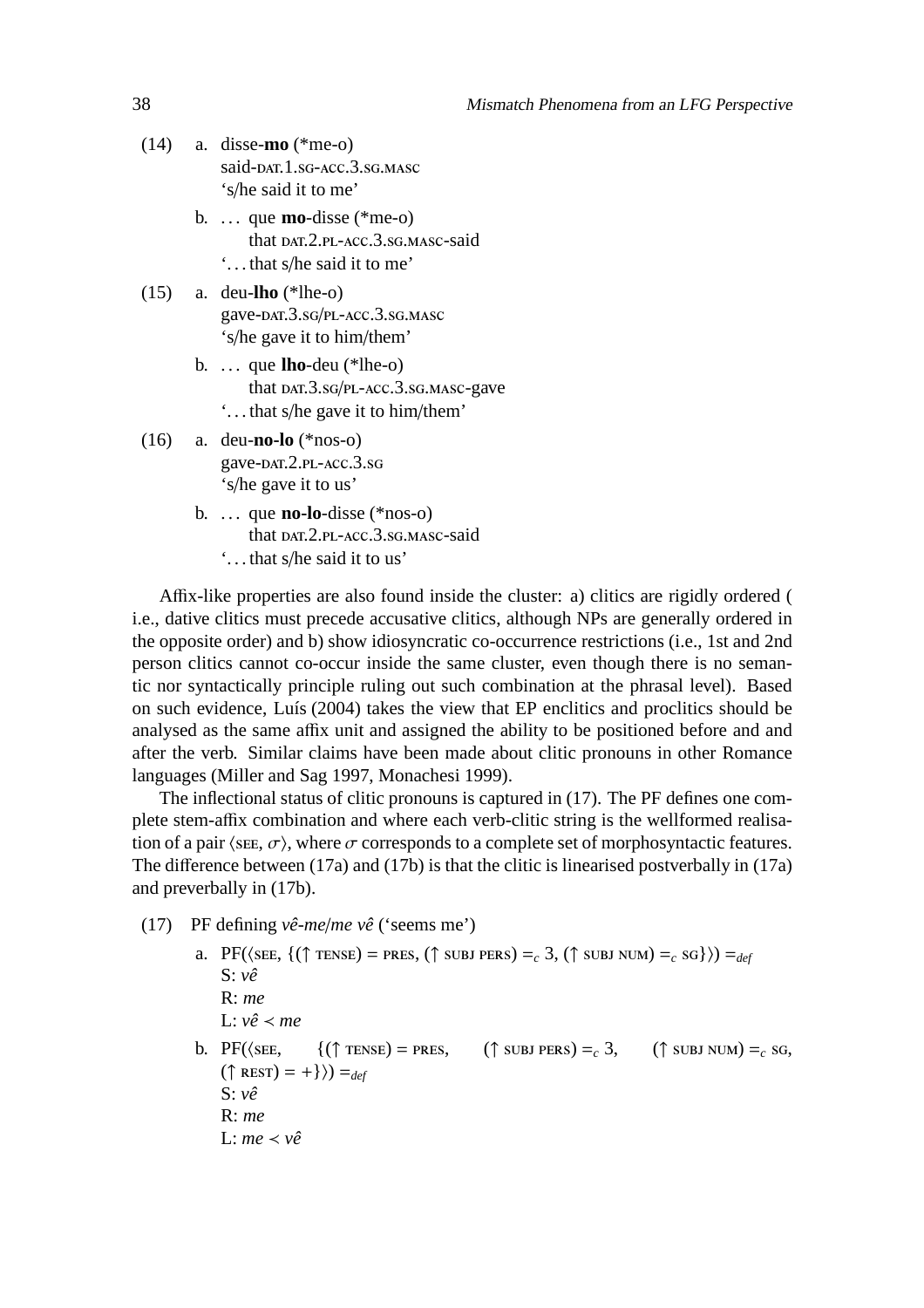Essex Research Reports in Linguistics 39

However, as observed in previous work (Luís 2004), the difference between enclitics and proclitics is not just right/left linearisation with respect to the verb. At the level of cstructure, while enclitics behave like genuine verbal suffixes, proclitics exhibit properties that are not typical of verbal prefixes. The contrast is illustrated in (18)–(19). In (18), the enlitic must be adjacent to the host and it can trigger/undergo non-productive allomorphy.

(18) Levamo **-la** take  $-ACC.3.8G. FEM$ (not: levamos-a) 'We well take her'

Proclitics, on the other hand, show a certain degree of syntactic separability. Adverbial words (given in italics) can intervene between the proclitic and the verb. <sup>4</sup> suggesting that proclitics are visible to the syntax:

(19) . . . acho que ela **o** ... think that she ACC.3.sG.MASC yet *ainda não* disse not told '. . . I think that s/he hasn't told it to him/her/them yet'

Hence, although both enclitics and proclitics are constructed as verbal affixes, enclitics attach to a verbal stem while proclitics select a phrasal position in the syntax (Luis 2004). We therefore propose the following PS rule to account for the adverbial position, between the verb and the proclitic :

(20) I 
$$
\rightarrow
$$
 CI  $\widehat{Adv}^*$  I  
 $\uparrow = \downarrow \downarrow \in (\uparrow \text{ADJ}) \uparrow = \downarrow$ 

The ability for affixes to display phrasal behaviour has been previously attested in other languages. In effect, in the literature, formatives showing both morphological affix status and syntactic independence are often called phrasal affixes (Klavans 1985, Anderson 1992, Luís 2004). We therefore follow Luís (2004) and itake the view that EP proclitics are best regarded as phrasal affixes.

The question we need to address now is how to represent phrasal affixes at the level of c-structure.

#### **3.4.2 Proposal**

Under the assumption that phrasal affixes result from a mismatch between morphological and syntactic units, the labelling algorithm introduced in section 3.3.2 will allow us to capture the fact that one stem-affix string in the morphology is mapped onto two terminal nodes in the c-structure.

The correspondence between clitic-verb strings and terminal nodes is defined as in (20), where a) the morphological token is given in square brackets, b) H is the verb stem and c) 'x' and 'y' are inflectional affixes.

 $(21)$   $[x-H-y] \Rightarrow x_{\text{Cl}}$  H-y<sub>I</sub>

<sup>&</sup>lt;sup>4</sup>One further difference between enclitics and proclitics is that proclitics can take a scope over a coordinated phrase .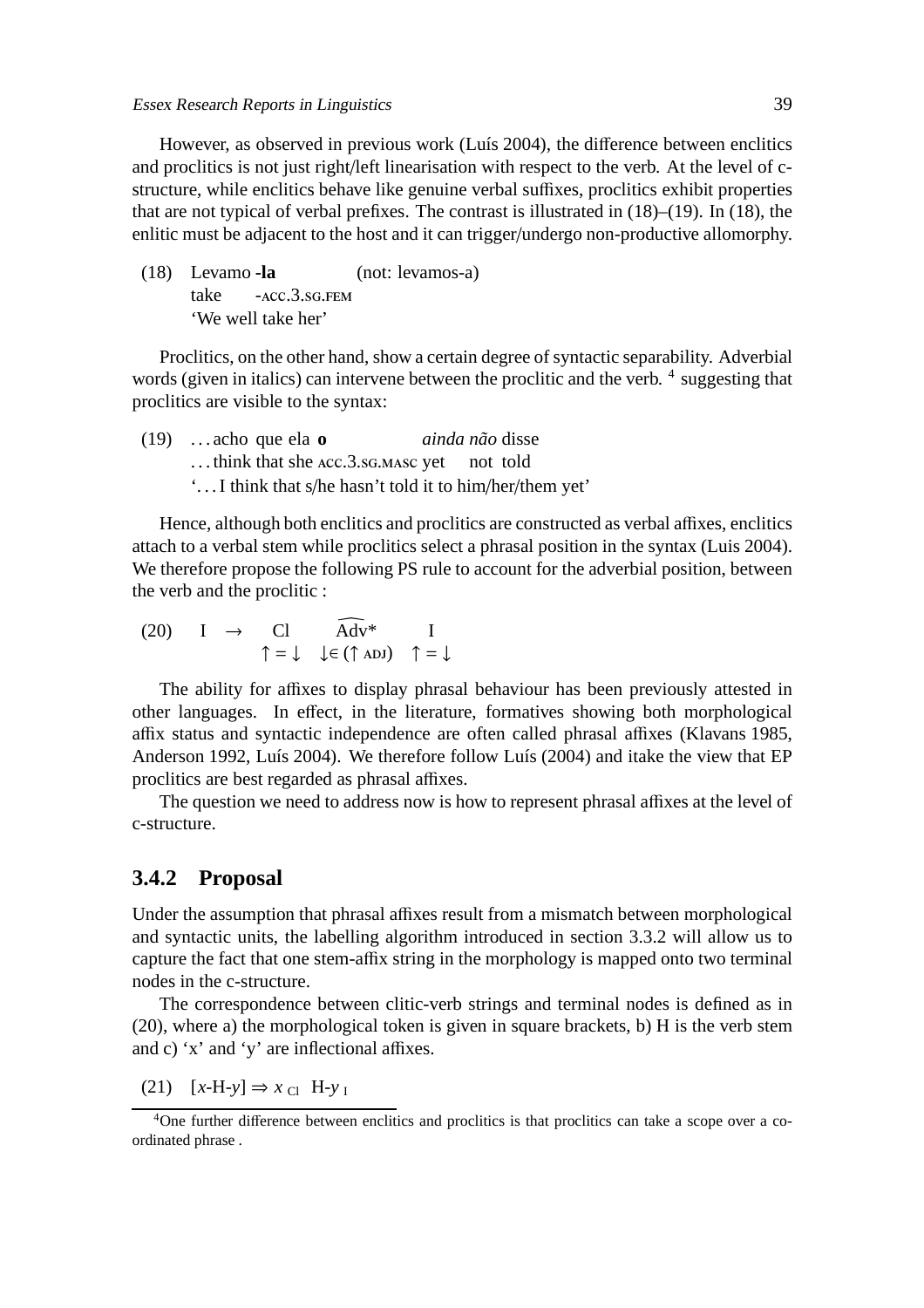The result of applying (20) to the output strings in (17) yields the labelled syntactic atoms given in (21).

(22) a.  $[me-v\hat{e}] \Rightarrow me_{\text{Cl}} v\hat{e}$ b.  $[v\hat{e}-me] \Rightarrow v\hat{e}-me$ <sub>I</sub>

The morphological token in (21a) is mapped onto one syntactic atom of category I, while the morphological token in (21b) is mapped onto two syntactic atoms. Each category label constraints the position in which the atom occurs in the phrase structure. In EP, finite verbs are in an  $I^0$  position. The proclitic is mapped onto a Cl category to capture the fact that it must be positioned under a non-projecting Cl node within I as stated in the annotated PS rule in (20). Thus, the insertion of syntactic atoms into the phrase-structure is regulated by standard phrase structure principles (e.g., immediate dominance, linearisation and instantiation) in combination with PS rules (for more details, cf. Luís and Otoguro 2004, 2005).

To conclude, the mapping between morphological tokens and syntactic atoms enables us to accommodate phrasal affixes within LFG c-structure without inserting the actual affix string directly into the c-structure thereby preserving the strict separation between morphology and syntax.

# **3.5 Hindi-Urdu**

While the previous section has shown that wellformed stem-affix strings can be syntactically expressed by more than one syntactic atom, this section will examine verb forms in Hindi/Urdu in which one syntactic atom corresponds to more than one morphological token. Such data lends further empirical support to a non-isomorphic approach to the morphology/c-structure mapping in LFG.

### **3.5.1 The data**

In Hindi/Urdu, verbs inflect for two sets of agreement features depending on tense, aspect and mood. Perfective and imperfective participles agree in gender and number, as in (23a–b), whereas subjunctive participles agree in person and number, as in (23c):

- $(23)$  a. vah  $\bar{a}$ y $\bar{a}$ . he come.perf.sg.m 'He came.'
	- b. (agar) vah ātā.  $(i)$ he come.IMPF.SG.M '(if) he had come.'
	- c. (agar) vah āe. (if) he come.subJUNCT.3.sG '(if) he comes.'

The list of agreement endings is given in (24).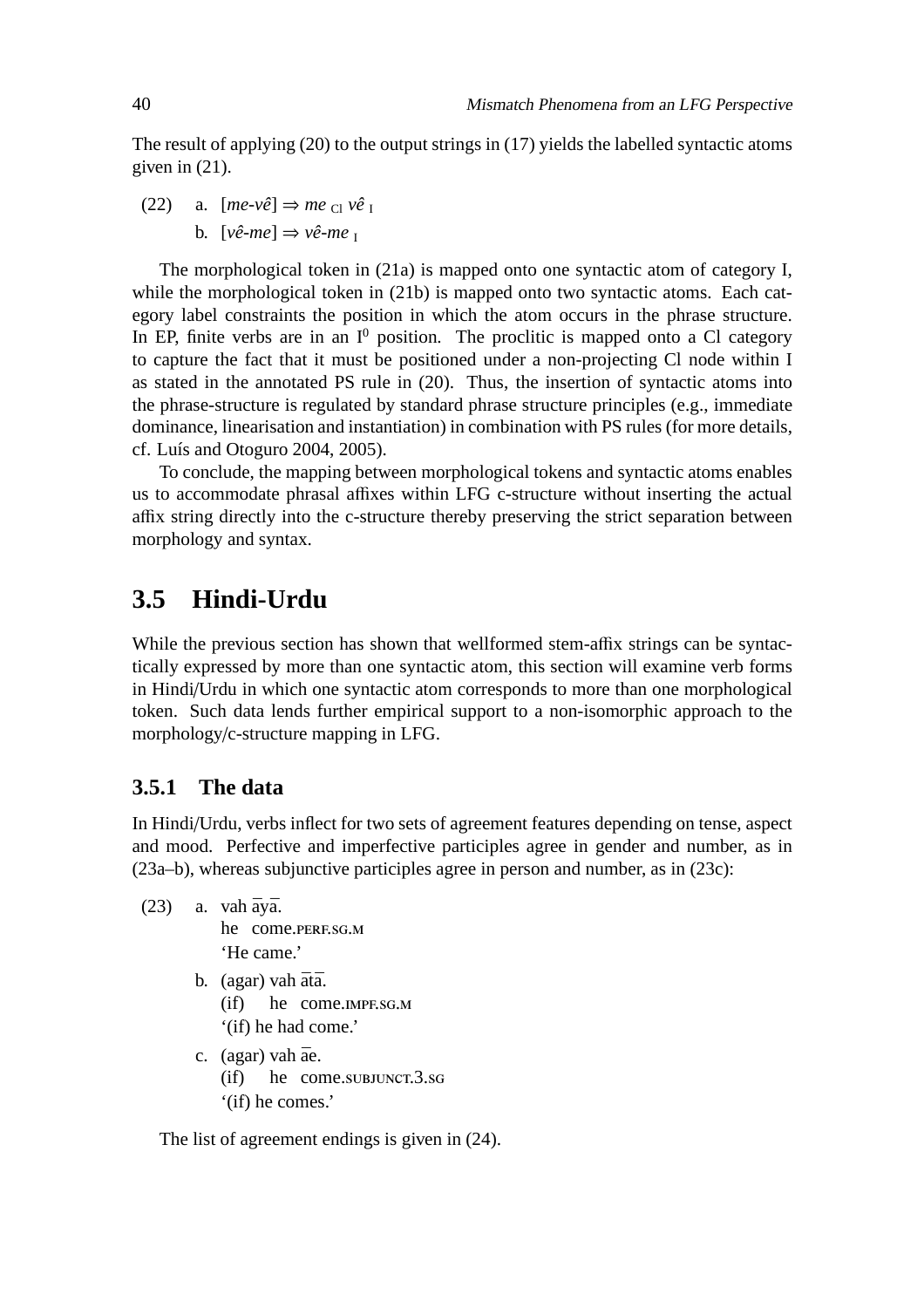| a. |                | Imperfective Perfective |                        |                     |  |  | b. Subjunctive |  |                        |  |
|----|----------------|-------------------------|------------------------|---------------------|--|--|----------------|--|------------------------|--|
|    |                |                         |                        | Masc Fem   Masc Fem |  |  |                |  |                        |  |
|    |                | -tā                     | $-t\bar{1}$ $-\bar{a}$ |                     |  |  |                |  | $Sg - \tilde{u}$ -e -e |  |
|    | P <sub>1</sub> | -te-                    | $-t\bar{1}$            | $-e$                |  |  |                |  | -ẽ -o -ẽ               |  |

Participles can also be followed by auxiliaries to realise tense, aspect and mood (McGregor 1995, Schmidt 1999). One of those auxiliary verbs is *hona* which inflects person and number in the present and for number and gender in the past. In periphrases, therefore, the lexical verb and the auxiliary can inflect for different sets of agreement features. In (25a), for instance, the perfective participle agrees in gender and number while the present auxiliary agrees in person and number (cf. perfective + past auxiliary in (25b)).

(25) a. Immediate past (perfective + present)

vah <mark>āy</mark>ā he come.PERF.SG.M be.PRES.3.SG hai. 'He has come.'

b. Remote past (perfective  $+$  past)

vah <mark>āy</mark>ā he come.PERF.SG.M be.PAST.SG.M th<sub>a</sub>

'He had come/he came.'

Thus, one important observation about periphrastic tenses in Hindi-Urdu is that they can display both agreement patterns simultaneously, provided each set of features occurs on a different verb.

On the contrary, future verb forms, systematically display both sets of agreement features.

 $(26)$  ham  $\bar{a}$ e-ge we subjunct.1.PL-FUT.PL.MASC 'We will come.'

In (26), the verb stem  $\bar{a}e$  is a subjunctive participle that agrees in person and number (cf. (24b), while the suffix which follows the stem agrees in number and gender (cf. (24a)). As the paradigm in (27) shows, each part of a single syntactic word effectively inflects for a different set of agreement features (subjunctive stem is in boldface).<sup>5</sup>

<sup>&</sup>lt;sup>5</sup>The suffix is a grammaticalised form of the perfective form of  $j\bar{a}$  'go'. In its full form, it inflects as follows:

|      | Sg   | Pl  |
|------|------|-----|
| Masc | gayā | gae |
| Fem  | gaī  | gaĩ |

However, as a gramaticalised form, the auxilairy has lost its original meaning and undergone lexical reduc- $\phi$  *gay* $\bar{a} \rightarrow g\bar{a}$ , *gae*  $\rightarrow g\bar{a}$ , *ga* $\bar{i} \rightarrow g\bar{i}$ .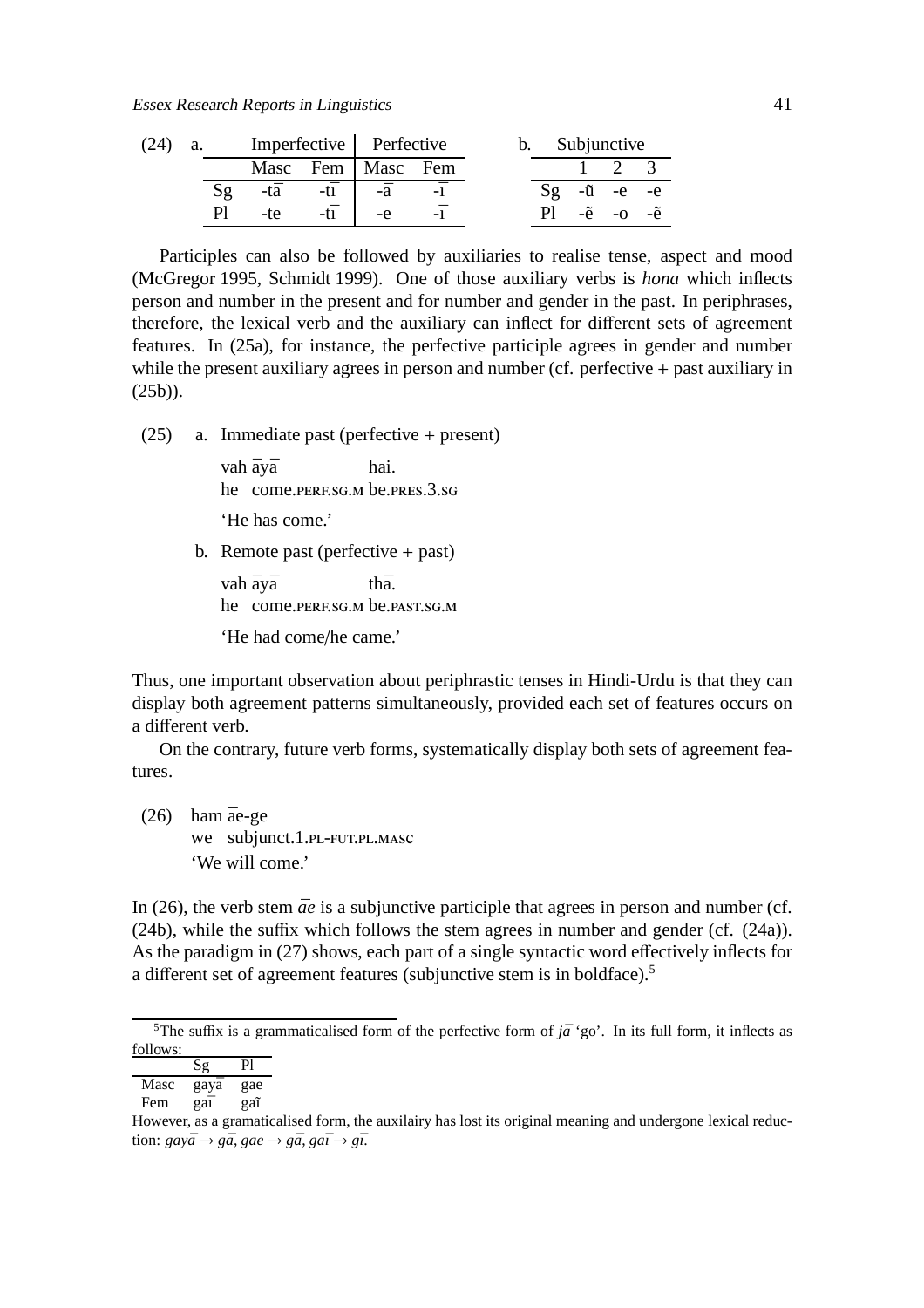| (27) |   | Future (ana 'come') |              |      |      |  |
|------|---|---------------------|--------------|------|------|--|
|      |   | Masc                |              | Fem  |      |  |
|      |   | Sg                  | Pl           | Sg   | Pl   |  |
|      |   | <b>āũgā</b>         | aege         | aũgī | āegī |  |
|      | 2 | āegā                | <b>a</b> oge | āegī | aogī |  |
|      | 3 | <b>a</b> ega        | aege         | āegī | āegī |  |

The fact that both sets of agreement features can occur within the same verb form suggests to Otoguro (2006) that future verb forms do not behave morphologically like one synthetic verb forms (cf. (24)). Instead, the inflectional pattern in (27) seems to indicate that they behave morphologically like periphrastic expressions.

#### **3.5.2 Proposal**

We will now show that assigning a periphrastic structure to the future verb forms enables us to account for their peculiar double-agreement. Our proposal entails the claim that future verb forms in Hindi-Urdu display a mismatch between their morphological structure (which is periphrastic) and their c-structure representation (which is synthetic).

In the morphology, we define the periphrastic structure of  $\bar{a}e$ ge through the PF in (28). As alluded to before, periphrastic strings select more than one stem . Therefore, the PF in (28) defines two stems, namely  $\bar{a}$  (<  $\bar{a}n\bar{a}$ ) and  $g$  (< *hona*). The endings attached to each stem are specified by R and their linearisation is defined by L. Crucially, the former inflects for person and number and the latter for number and gender. Under this analysis, double-agreement marking on future verbs results from the combination of two stems with their appropriate endings.

(28) 
$$
\sigma = \{ (\uparrow \text{TENSE}) = \text{FUT}, \quad (\% \text{AGR NUM}) =_{c} \text{PL}, \quad (\% \text{AGR PERS}) =_{c} 1, \\ (\% \text{AGR GEND}) =_{c} \text{MASC} \}
$$
  
\nPF( $\langle \text{COME}, \sigma \rangle$ ) =<sub>def</sub>  
\nS: i.  $\vec{a}$   
\nii. *g*  
\nR: i. *e*  
\nii. *e*  
\nLi. i.  $\vec{a} \le e$   
\nii. *g e*

Having analysed future verb forms as comprising two complete and wellformed stemaffix strings, the next task is to place the periphrastic expression in correspondence with the c-structure. The fact that  $\bar{a}ege$  is positioned under the  $V^0$  node (cf. (29) indicates that future forms are periphrastic in the morphology but synthetic in the syntax. We therefore need to account for the mismatch that exists between their morphological structure and the syntactic representation.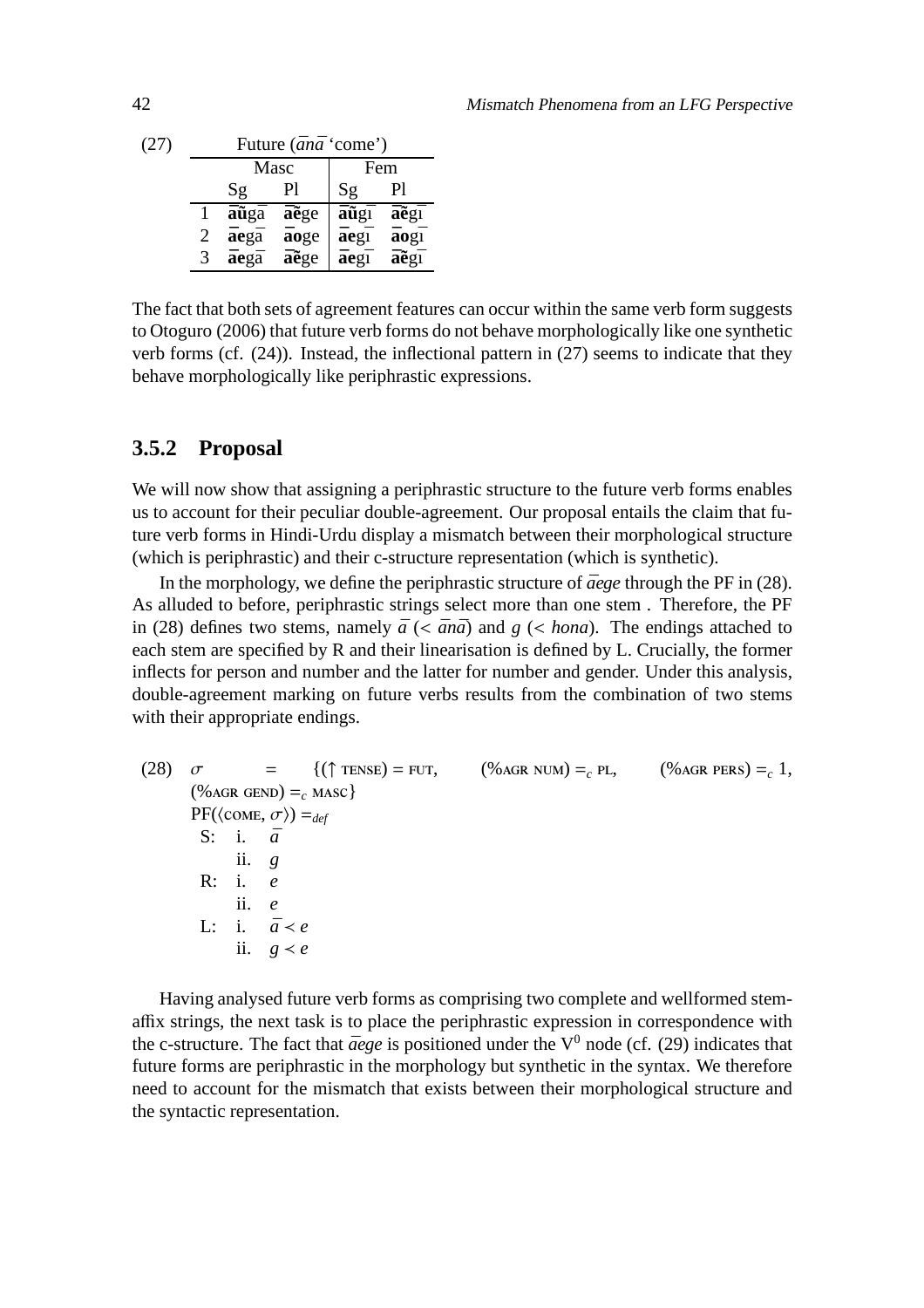

In Otoguro (2006), the labelling algorithm captures this type of mismatch by assigning only one category label to both morphological tokens. This is illustrated in (30a) where both stem-affix strings correspond to one syntactic atom and where the category label V reflects the verb's c-structural position. In contrast, the periphrastic expression  $\bar{a}v\bar{a}$ *hai* in (30b) illustrates a case of one-to-one mapping between morphological tokens and syntactic atoms. Each morphological token is labelled with one category which indicates its position in the c-structure.

 $(30)$  a.  $[\bar{a}e]$   $[ge] \Rightarrow \bar{a}egev$ b.  $[\bar{a}y\bar{a}]$   $[hai] \Rightarrow \bar{a}y\bar{a}y$  *hai*<sub>AUX</sub>

Summing up, this section has shown that there are two types of periphrastic expressions in Hindi-Urdu: i) typical cases in which two stem-affix strings correspond to two independent terminal nodes, and ii) 'pseudo-periphrastic' expressions in which two stemaffix strings correspond to one independent terminal nodes. The latter are periphrastic in the morphology but synthetic in the syntax and their structural peculiarity is captured at the interface between morphology and the c-structure as a mismatch between morphological tokens and syntactic atoms.

### **3.6 Conclusion**

This paper has examined the non-isomorphic correspondence between morphological strings and phrase structure nodes in EP and Hindi-Urdu. Empirical evidence has motivated the distinction between two types of 'word units': morphological tokens and syntactic atoms. Each one plays a different role in the grammar and is sensitive to different wellformedness constraints. The former is purely morphological and sensitive to the regular morphological principles, whereas the latter is the purely configurational and sensitive to regular c-structural principles. Our proposal has helped us solve the dual properties of EP proclitics by allowing us to represent phrasal affixes as a distinct syntactic atom. We have also provided an explanation for the partly periphrastic and partly synthetic properties of future verb forms in Hindi-Urdu. Under our account, they are morphologically periphrastic but syntactically synthetic. Finally, the formal modifications made into the LFG theory are in harmony with core assumptions about the morphological integrity of words and the division of labour between morphology and c-structure.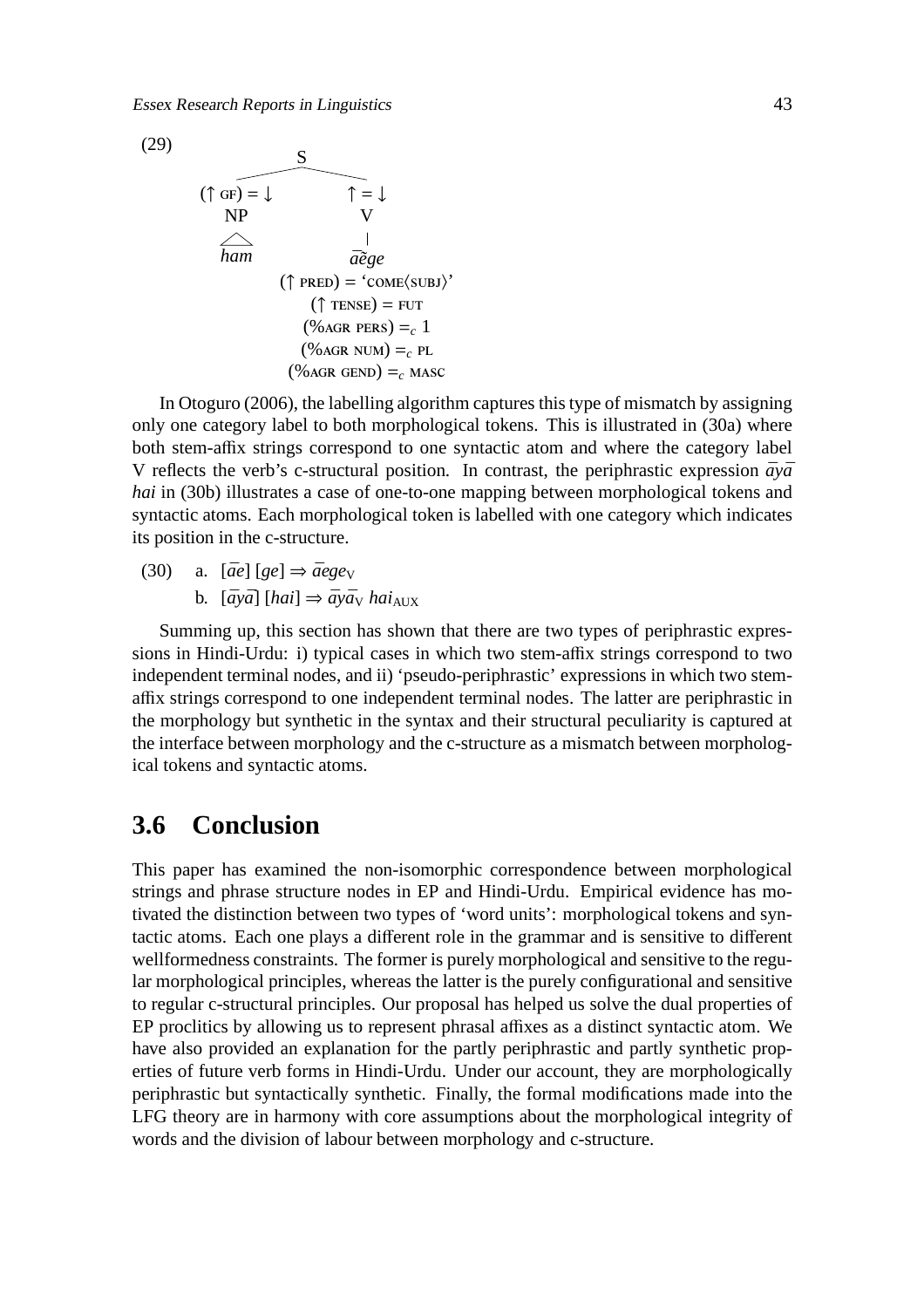# **Bibliography**

ACKERMAN, FARRELL, and GREGORY T. STUMP. 2004. Paradigms and periphrastic expression: A study in realizaion-based lexicalism. In *Projecting Morphology*, ed. by Louisa Sadler and Andrew Spencer, 111–157. Stanford, CA: CSLI Publications.

ANDERSON, STEPHEN R. 1992. *A-Morphous Morphology*. Cambridge: Cambridge University Press.

BRESNAN, JOAN. 2001. *Lexical-Functional Syntax*. Oxford: Blackwell.

DALRYMPLE, MARY, RONALD M. KAPLAN, JOHN T. MAXWELL, III, and ANNIE ZAENEN. 1995. *Formal Issues in Lexical-Functional Grammar*. Stanford, CA: CSLI Publications.

KAPLAN, RONALD M. 1987. Three seductions of computational psycholinguistics. In *Linguistic Theory and Computer Applications*, ed. by P. Whitelock, M. M. Wood, H. L. Somers, R. Johnson, and P. Bennet, 149–181. London: Academic Press. Reprinted in Dalrymple *et al.* (1995).

—— 1995. The formal architecture of Lexical-Functional Grammar. In *Formal Issues in Lexical-Functional Grammar*, ed. by Mary Dalrymple, Ronald M. Kaplan, John T. Maxwell, III, and Annie Zaenen, 7–27. Stanford, CA: CSLI Publications.

KLAVANS, JUDITH. 1985. The independence of syntax and phonology in cliticization. *Language* 61.95–120.

Luís, A<sub>NA</sub>, 2004. *Clitics as Morphology*. Doctoral dissertation. University of Essex.

——, and R Yo Oroguro. 2004. Proclitic contexts in European Portuguese and their effect on clitic placement. In *Proceedings of the LFG04 Conference*, ed. by Miriam Butt and Tracy Holloway King, 334–353, Stanford, CA. CSLI Publications.

 $-$ ,  $-$  2005. Morphological and syntactic well-formedness: The case of European portuguese proclitics. In *Proceedings of the LFG05 Conference*, ed. by Miriam Butt and Tracy Holloway King. Stanford, CA: CSLI Publications.

——, and Louisa Sapler. 2003. Object clitics and marked morphology. In *Empirical Issues in Formal Syntax and Semantics*, ed. by C. Beyssade, O. Bonami, P. Hofherr, and F. Corblin, volume 4, 133–153. Paris: Presses Universitaires de Paris-Sorbonne.

MG, R. S. 1995. *Outline of Hindi Grammar*. Oxford: Oxford University Press, third edition.

MILLER, PHILIP, and Ivan SAG. 1997. French clitic movement without clitics and movement. *Natural Language and Linguistic Theory* 15.573–639.

MONACHESI, PAOLA. 1999. *A Lexical Approach to Italian Cliticization*. Stanford, CA: CLSI Publications.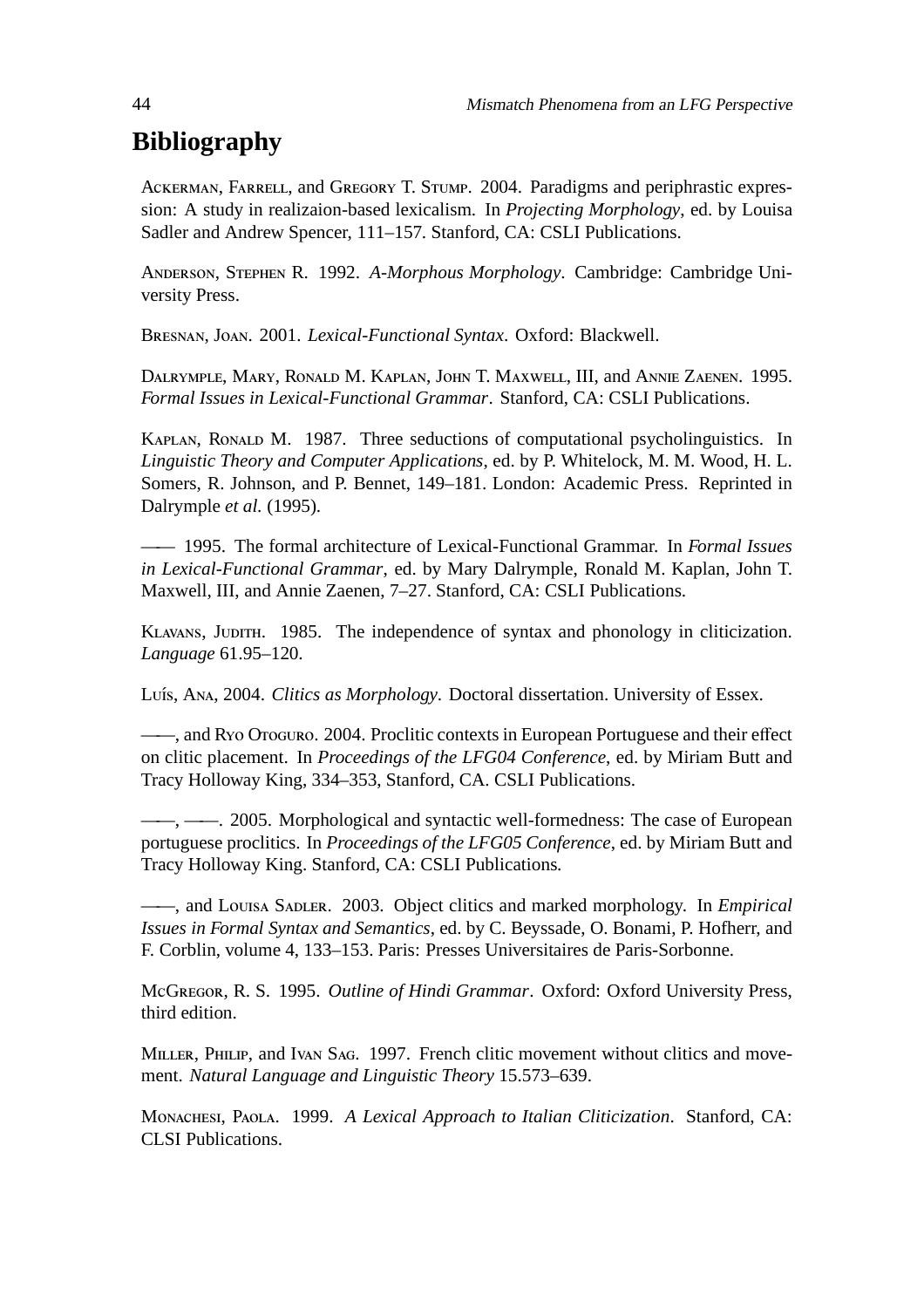Oroguro, Ryo. 2003. Focus clitics and discourse information spreading. In *Proceedings of the LFG03 Conference*, ed. by Miriam Butt and Tracy Holloway King, 367–386, Stanford, CA. CSLI Publications.

——, 2006. *Morphosyntax of Case: A Theoretical Investigation of the Concept*. Doctoral dissertation. University of Essex.

——. to appear. Agreement and path specification in Icelandic. In *Papers from the 41st Regional Meeting of the Chicago Linguistic Society*.

PARTEE, BARBARA H., ALICE TER MEULEN, and ROBERT E. WALL. 1993. Mathematical *Methods in Linguistics*. Dordrecht: Kluwer Academic Publishers.

SADLER, LOUISA, and ANDREW SPENCER. 2001. Syntax as an exponent of morphological features. In *Yearbook of Morphology 2000*, ed. by Geert Booij and Jaap van Marle, 71–96. Dordrecht: Kluwer Academic Publishers.

SCHMIDT, RUTH LAILA. 1999. *Urdu: An Essential Grammar*. New York: Routledge.

SPENCER, ANDREW. 2004. Generalized Paradigm Function Morphology – a synopsis. *York Papers in Linguistics* .

——, ms. Generalized Paradigm Function Morphology. University of Essex.

——. to appear. Paradigm-based lexicalism: Negation in Japanese. In *Paradigms and Periphrases*, ed. by Farrell Ackerman, James Blevins, and Gregory Stump. Stanford, CA: CSLI Publications.

STUMP, GREGORY T. 2001. *Inflectional Morphology: A Theory of Paradigm Structure*. Cambridge: Cambridge University Press.

WESCOAT, MICHAEL T., 2002. *On Lexical Sharing*. Doctoral dissertation. Stanford University.

Ana R. Luís Department of Anglo-American Studies University of Coimbra 3004-530 Coimbra, Portugal aluis@ci.uc.pt

Ryo Otoguro Department of Language and Linguistics University of Essex Wivenhoe Park, Colchester CO4 3SQ, UK rotogu@essex.ac.uk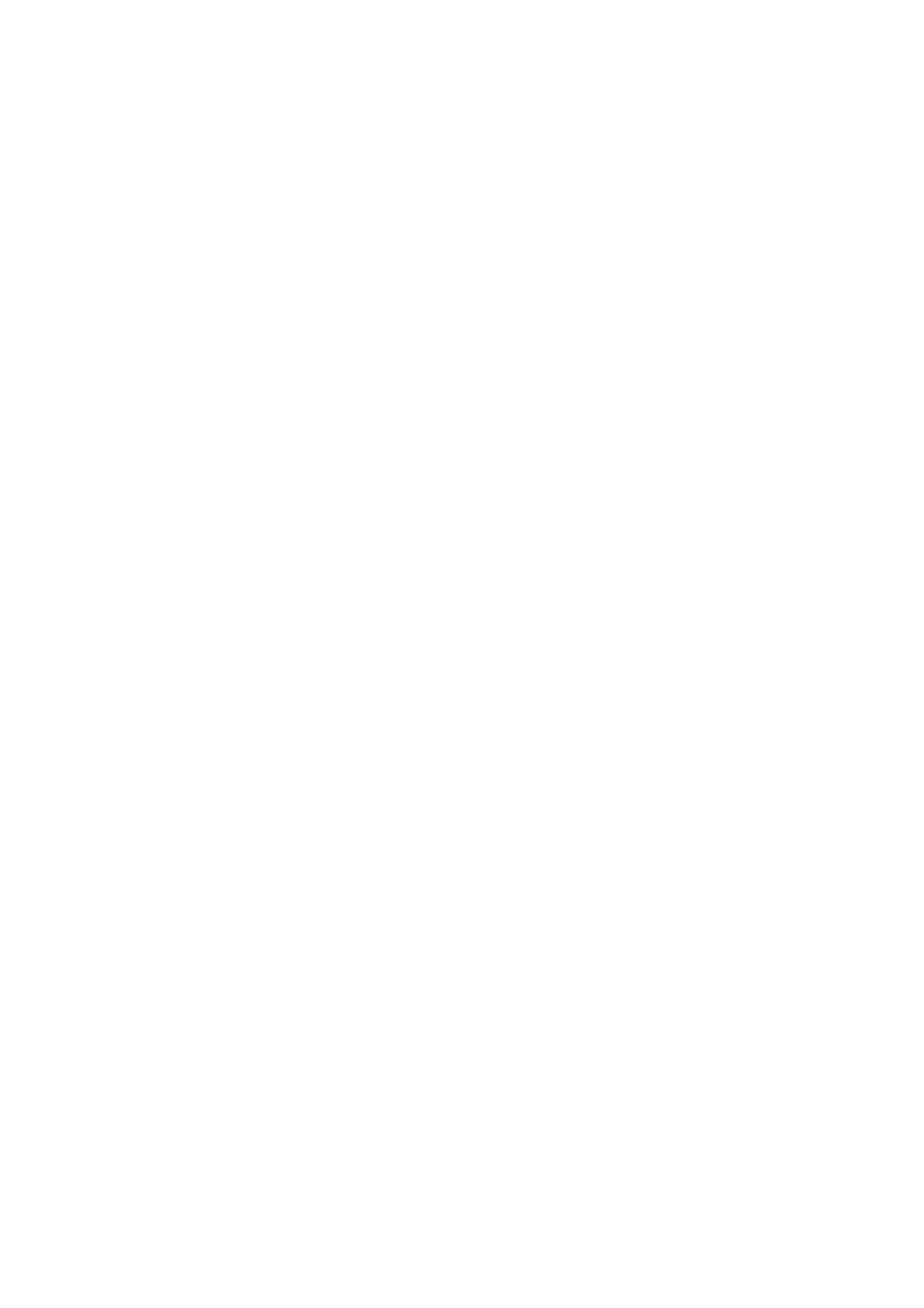# **4 Udi Clitics: A Generalized Paradigm Function Morphology Approach**\*

Ana R. Luís (University of Coimbra) Andrew Spencer (University of Essex)

# **4.1 Introduction**

Subject person markers (henceforth PM) in Udi, a North East Caucasian language, can appear in any one of the following positions: at the right edge of a focused constituent, verb-finally, inside complex stems or inside monomorphemic verbstems. Harris (2000, 2002) accounts for the peculiar placement of PMs by treating word-final and edge-final PMs, in (1a), as enclitics, and word-internal PMs, in (1b), as endoclitics:<sup>1</sup>

- (1) a. äyel-en p'a. e. s-**ne** child-ERG two appple-3sG.PM aq'-e 'The child took two apples'
	- b. azq'e

a take **1sGPM** take AORII **z** q' e 'I received'

Harris shows in detail that the enclitic uses of the PM conform to standard definitions of clitic (for instance the tests of Zwicky and Pullum (1983)). The claim that the verb form in (1b) contains an endoclitic necessarily entails the assumption that words can break up other words or, paraphrasing somewhat, that the syntax can see inside words, in clear violation of the Lexical Integrity Hypothesis, under which only affixes can appear word-internally. In this paper we argue that the conclusion doesn't follow if we change one important premise, namely, the assumption that the PM in their incarnation as clitics are placed by syntactic rules. On the contrary, we will argue that the enclitics are phrasal affixes and that phrasal affixes are morphological objects (affixes) placed with respect to syntactic categories rather than morphological categories.

<sup>\*</sup>Much of the work reported here was conducted while AS was the recipient of a British Academy/Leverhulme Trust Senior Research Fellowship and while AL was the recipient of studentships from the AHRB/British Academy and the Portuguese Foundation for Science and Technology. We are very grateful to these bodies for their support.

<sup>&</sup>lt;sup>1</sup>We put the PMs in bold face here and throughout.

*Essex Research Reports in Linguistics* 47, 47–59.

Ryo Otoguro, Gergana Popova and Andrew Spencer (eds.).

Department of Language and Linguistics, University of Essex,

Colchester, United Kingdom.

c 2006, Ana R. Luís and Andrew Spencer.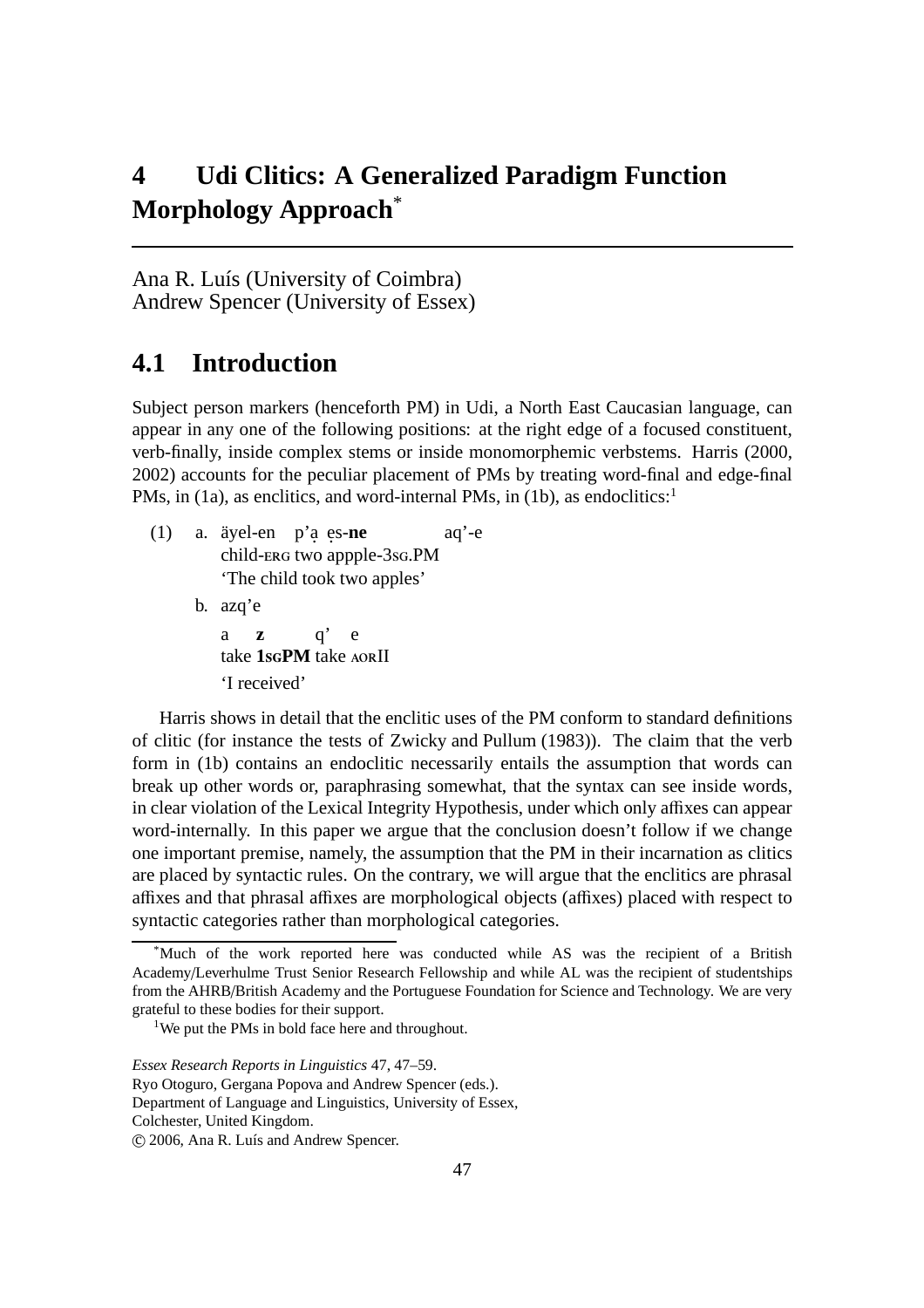The analysis we will outline adopts the theory of Generalized Paradigm Function Morphology (Spencer ms., 2004) , and specifically the notion of 'extended paradigm function' explored in Luís and Spencer (2005) for European Portuguese. The analysis accounts for the distribution of person markers by aligning subject agreement markers either a) within a verb stem as (true) affixes or b) to the right of a focussed phrasal host, as clitics. This means that, as in European Portuguese, affixhood or clitichood is not an inherent property of the PM itself. Moreover, the PMs themselves will be treated as morphological objects no matter where they are placed. It is therefore a consequence of our analysis that complex verb stems are not broken up by syntactic objects, but by morphological objects. Given this analysis, the facts illustrated in (1) are derived within the morphology and the Lexicalist Hypothesis can be maintained.

The structure of the paper is as follows: we start by offering a quick overview of the verb structure in Udi. Section 3 surveys the facts about PM placement in Udi, based on Harris' (2002) detailed description. Section 4 summarises Harris' cliticisation approach while section 5 outlines our inflectional account in informal terms. Section 5 sketches the analysis within the theory of Generalized Paradigm Function Morphology.

### **4.2 Udi verb structure**

To understand the placement of Person markers, we start by presenting the morphological structure of the Udi verb stem (cf. 2.1) and the complete sets of Udi Person markers (cf. 2.2).

#### **4.2.1 Verb stems: simplex and complex**

Udi is an agglutinative language in which the minimal verb form comprises a verbstem and a tense-mood.aspect suffix.<sup>2</sup> In (2), the verb form  $aq'o$  consist of the verbstem  $aq'$ and the future suffix *-o*.

```
(2) aq'
-o
       take <mark>FUT</mark>I
      '(someone) will take'
```
An important property about Udi is that verbstems can either be simplex or complex. Simplex stems are monomorphemic and constitute the minority pattern in this language:

(3) aq'- 'take' bi- 'die' ef- 'keep' buq'- 'love' baq' 'hold'

Complex verb stems, on the contrary, combine a verb or light verb with an incorporated element, as in (4) (Harris 2002:65):

(4) a. lašk'o-bwedding- 'marry'

<sup>&</sup>lt;sup>2</sup>The data used in this paper is taken form Harris (2002).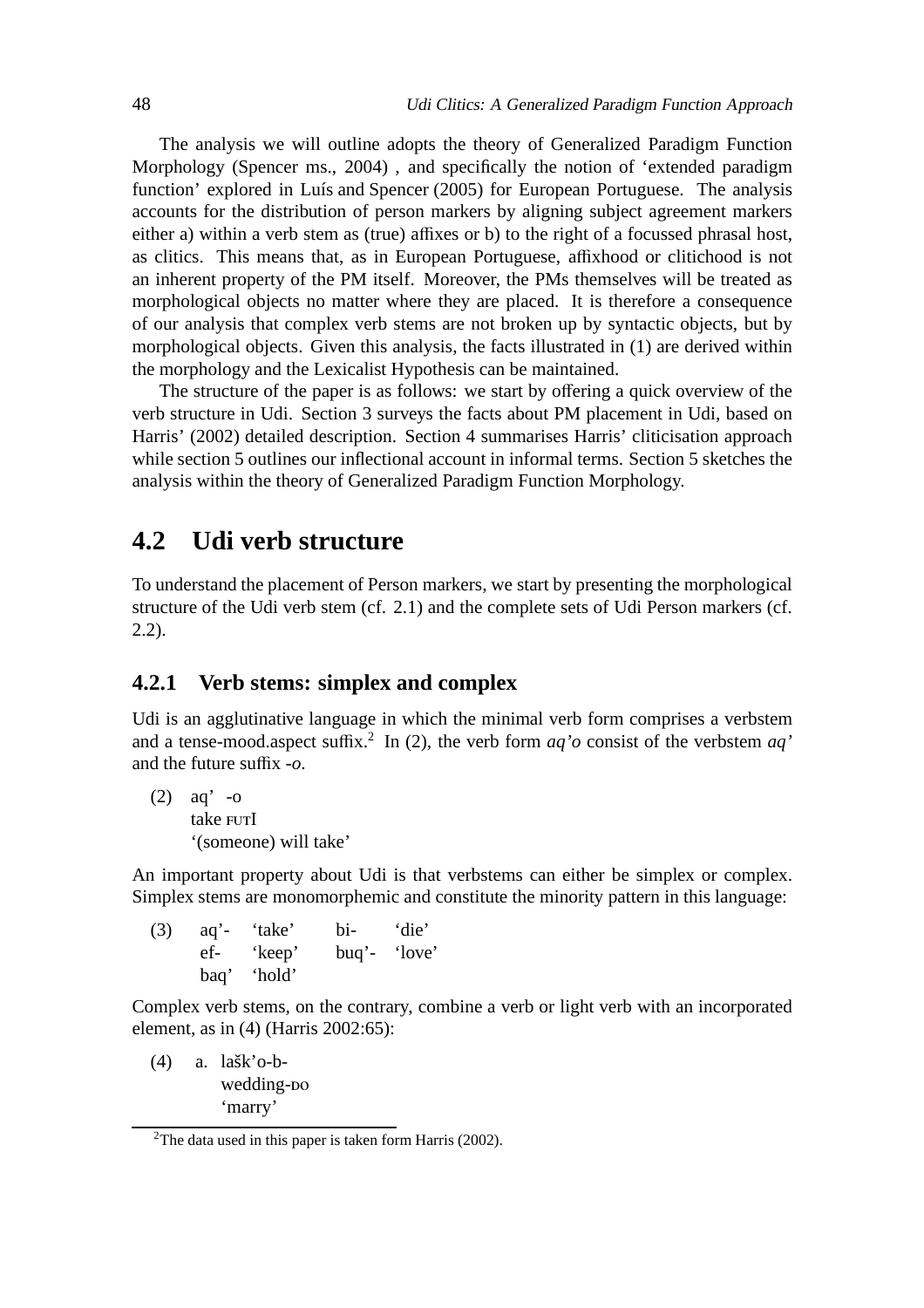|                | b. kala-bak  |
|----------------|--------------|
|                | big-become   |
|                | 'grow up'    |
| $\mathbf{c}$ . | $oc'$ - $k'$ |
|                | wash-Lv      |

There are about six light verbs in Udi (*b* 'do', *bak* 'be, become', *p* 'say', *eg* 'come', *d*, *k*), three of which can be used as independent verbstems with independent meanings. Other verbs neither occur independently nor have their own meaning. We gloss the latter simply 'Ly' (though it should be borne in mind that glosses for the other light verbs are essentially arbitrary). Incorporated elements can be nouns (4a), adjectives (4b), intransitive simplex verbstem (4c), borrowed verbs, adverbs, or unidentifiable elements (Harris 2002:65). In fact, most verbs in Udi are complex, with relatively small number of simplex stems (a matter we return to in section 5).

#### **4.2.2 Person Markers**

PM cross-reference the subject for person and number features and are generally not optional. There are three sets of  $PM<sup>3</sup>$  namely: the Inversion set, the Question set and the General set, as shown in (5). Which one of the sets is selected in a given clause depends on the verb's category. The Inversion set is selected by verbs belonging to the inversion category (*buq'* love, want, *ak'-* see, *ababak-* know<sup>4</sup> ); the set labeled Possession is used mainly with verbs denoting possession, while the General set occurs with all other verbs.

|     | General               |           | Inversion Possession |
|-----|-----------------------|-----------|----------------------|
| 1Sg | $-Zu, -z$             | -za       | -bez, -bes           |
| 2Sg | -nu, -n, -ru, -lu     | -va       | $-vi$                |
| 3Sg | $-ne$ , $-le$ , $-re$ | $-t'u$    | $-t$ 'a              |
| 1Pl | -yan                  | -ya       | -beš                 |
| 2P1 | -nan, -ran, -lan      | -va, -van | -ef                  |
| 3Pl | -q'un                 | -q'o      | $-a'$                |

(5) Person markers in Udi (Harris 2002:28)

The PMs in (5) exhibit shape variations which are mainly triggered by rules of phrasal phonology. For example, first and second singular person markers *-zu* and *-nu* undergo vowel elision before a consonant or at the edge of words. Also, third singular *-ne* and second singular *-nu* assimilate to a preceding  $\begin{bmatrix} 1 \end{bmatrix}$  and  $\begin{bmatrix} r \end{bmatrix}$  (and optionally to  $\begin{bmatrix} d \end{bmatrix}$  and  $\begin{bmatrix} t \end{bmatrix}$ ) (Harris 2002:34, 67). However, one of the PM variants seems to be triggered by the tense of the verb rather than by phrasal phonology. Vowel ellision with third singular PM (belonging to the General set) takes place (optionally) if *-ne* immediately follows the subjunctive particle *-q'a-* or if *-ne* follows markers of the subjunctive II *-a-y-* (not subjunctive I). In this latter context, ellision is compulsory (Harris 2002:33). It is not

 $3$ There is also a partial set which is labeled 'Question' set (Harris 2002:28).

<sup>&</sup>lt;sup>4</sup>Harris (2002:27) also suggests that these verbs have in common the fact that the subject is an experiencer (cf. also chapter 8 on the historical origin of the Inversion set).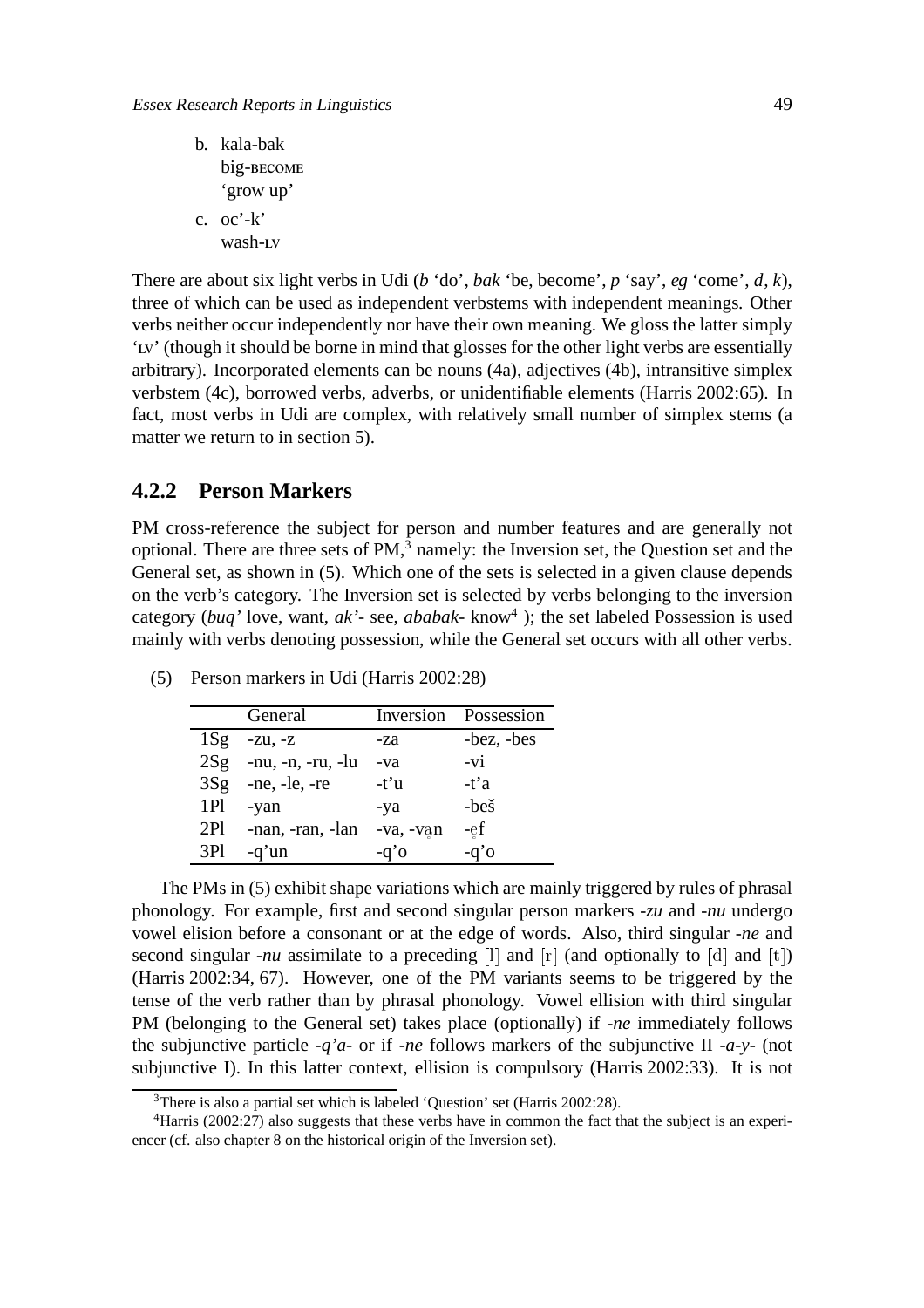clear whether this alternation ought to be regraded as a genuine case of allomorphy of the person marker.<sup>5</sup>

#### **4.2.3 Summary**

This section has shown that there are three complete sets of Udi Person markers and two main types of verb stems. In section 4 we return to the internal structure of verbal stems to address an interesting aspect about the evolution of verb stems, namely their etymology. The diachronic evolution of the Udi verb will help us understand why PM occur wordinternally as they do.

### **4.3 Person Markers in Udi**

We will now describe in more detail the positions in which PM occur and the conditions determining them. There are two basic types of placement patterns for Udi PM, verbal and phrasal.

#### **4.3.1 Phrasal attachment**

Phrasal attachment is perhaps the piece of evidence which most strongly suggests that PM constitute 'special clitics' (in the sense of Zwicky 1977). If there is a focused constituent in the clause, the PM encliticizes to it. Negative particles and question words are obligatoily in focus in Udi and attract therefore PMs, as shown in (6) and (7). If both a negative particle and a question word co-occur then the PM attaches to the negative particle (Harris 2002:119).

- (6) nana-n mother-ERG NEG-3sG find-DO-AORII two te=*ne* buya-b-e (te=*ne*) p'a ačik'alšey toy. 'Mother did not find two toys.'
- (7) manu muz-in=*nu* which language-INST-2sG word-SAY.PRES ayt-exa? 'WHAT LANGUAGE are you speaking?'

The PMs can also attach to other focused arguments, as in (8).

- (8) a. yaq'-a=*ne* ba-st'a road-<sub>DAT</sub>-3<sub>sG</sub> in-LV.PRES 'ON THE ROAD he opens it.'
	- b. merab-en ayt=*ne* Merab-ERG word.ABSL-3sG keep-PRES ef-sa 'Merab keeps his WORD.'

 $5$ There is not enough evidence to go into more details about the exact nature of the phonological alternations displayed by the PM. Also, the phonology of Udi has not been stated explicitly yet, as pointed out by Harris (2002:33). We will therefore leave the morphophonology unaddressed.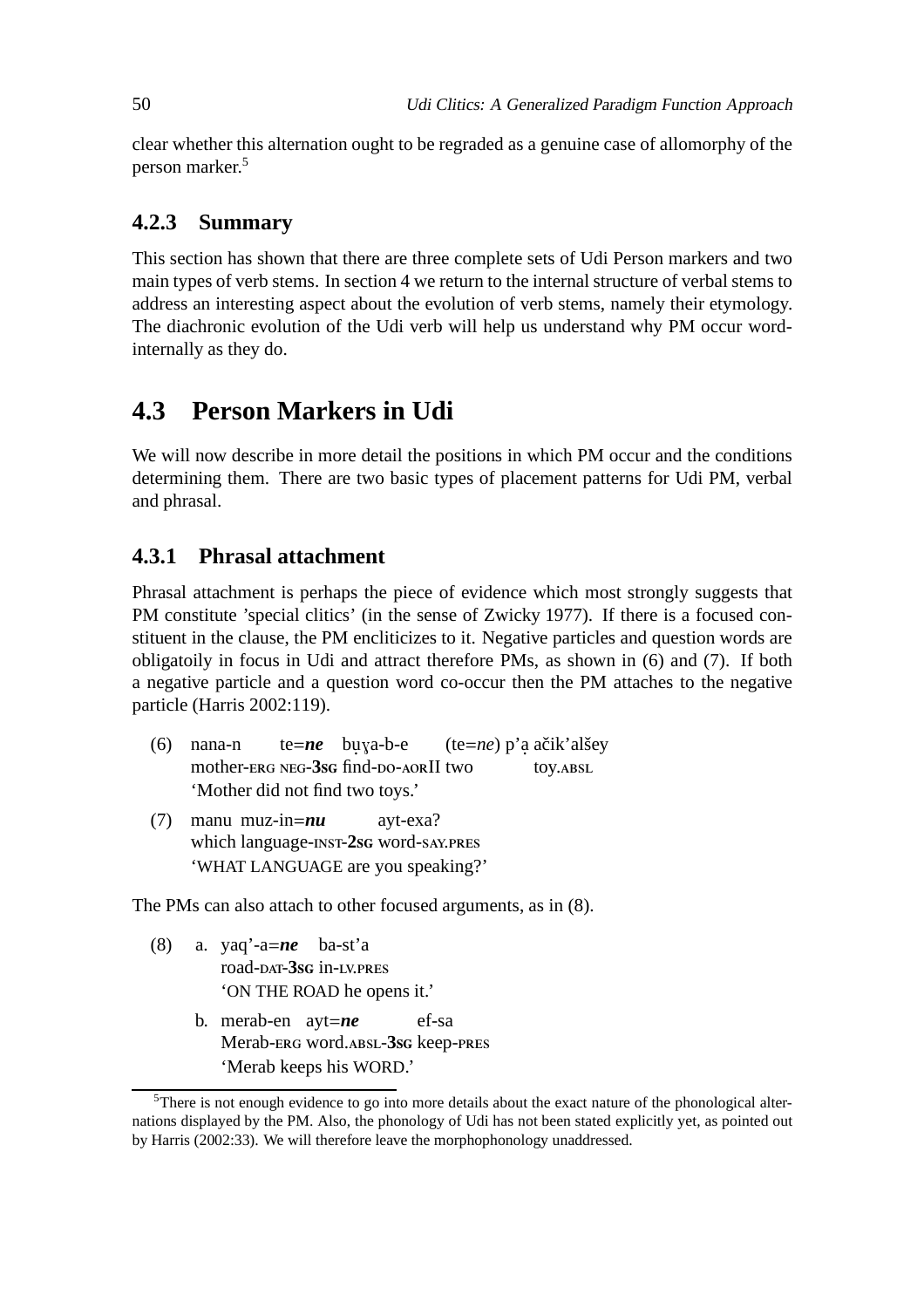In clauses with zero copulas, the PM is hosted by the predicate nominal, unless the subject is in focus:

(9) nana mother. ABSL house.DAT-3sG k'wa=*ne* 'Mother is at the house.'

These then are the four hosts to which PM attachment: a) a negative particle, b) a wh-word, c) focused arguments and d) a nominal predicate. How these four contexts interact in terms of precedence relations is explained and exemplified in great detail in Harris (2002). For the present purposes however it suffices to say that the position of the PM, shown in (6–9), results from the interaction between syntax and informationstructure. The data has also shown that person markers in Udi appear in places in which full words cannot occur and exhibit promiscuity with respect to the words they attach to. Based on Zwicky and Pullum (1983) and various other studies (Harris 2002:114), Harris argues that properties such as these support the view that PM are special clitics.

#### **4.3.2 Verbal host**

There are also contexts in which Udi PMs seem to select their host. In this section, we focus on the attachment of PM to the verb, both verb-finally or verb-internally. They are final in the verb stem if the verb is in the future II, the subjunctive I, the subjunctive II, or the imperative.<sup>6</sup> these TAM categories, which take precedence over the phrasal contexts addressed in section 3.1, position the PM in verb-final position, regardless of whether there is a negative particle or a wh-word (Harris 2002:118–9)

- (10) a. boš-t'-al-**ne**  $in$ - $iv$ - $FUT$ - $3sG$ 's/he will plant'
	- b. e/-a-**q'un**? come-subJII-3PL 'will they come?'
	- c. besp'-a-**nan** kill- $mp-2pL$ 'You kill [her].'

As to the verb-internal placement of PM, we start with placement inside the complex verb stem. At the outset of this paper we alluded to the fact that PM can break up the components of a complex stem, occurring between the incorporated element and the light verb or verb root. As (11) shows, the PM occurs between morpeme boundaries:

<sup>6</sup>Verb-final placement also takes place with a very small set of suppletive roots consisting entirely of a single consonant (e.g., *b-esa-n* [make-pres-3sq] 'she makes', *p-e-ne* [say-AORII-3sq] 'she said') and with irregular forms of other verbs (e.g. *aba-t'u* 'she knows' the shortened form of *aba-t'u-bak-e* [know-nv3sq $be$ - $A$ ORII]).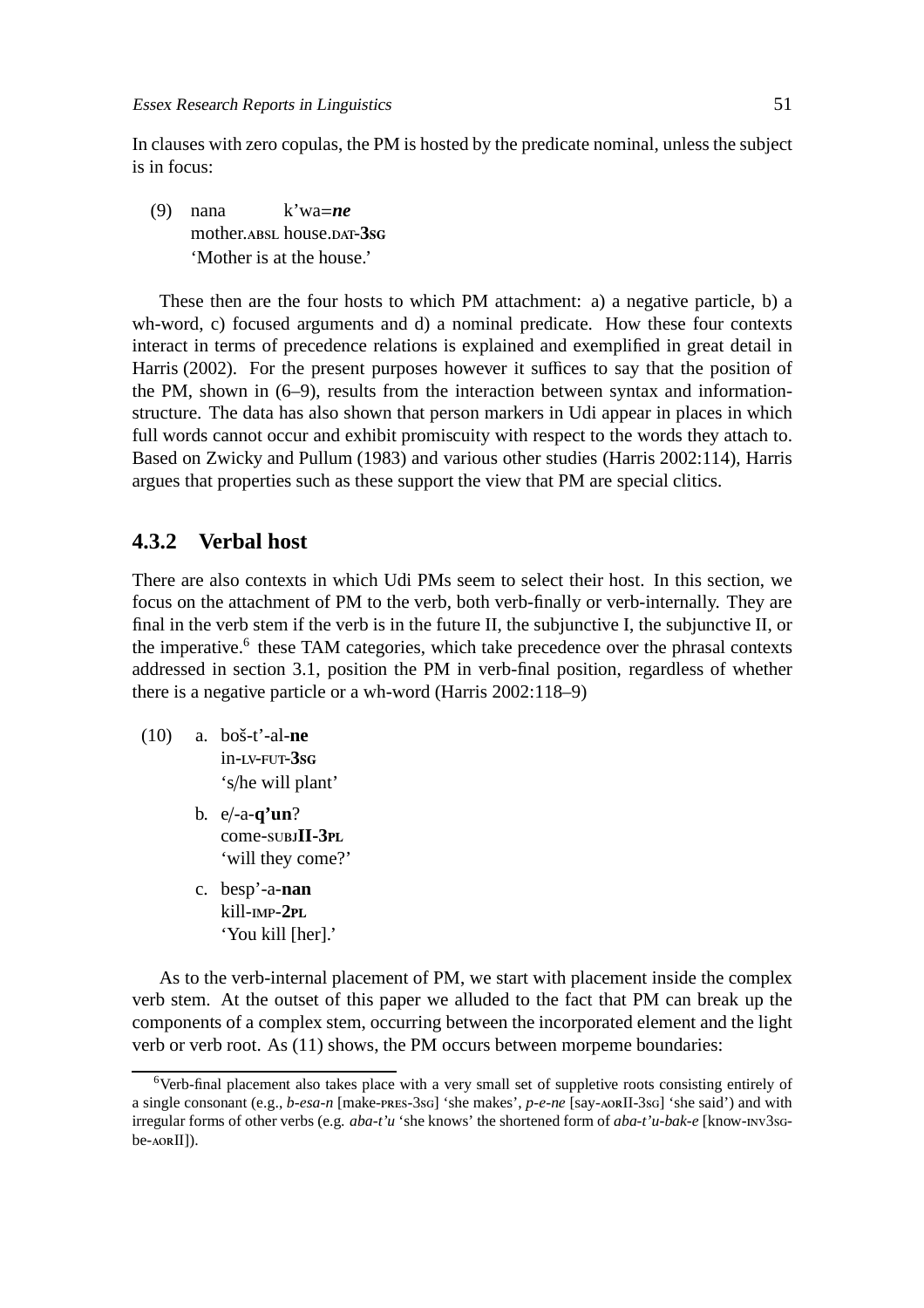- $(11)$  a. ec-es-ne-st'a bring-INF-3sG-CAUS.PRES '(he) brought'
	- b. zer-ev-**ne**-k'sa decorate-caus-3sg-LV-PRES 's/he arranges [the house]'
	- c. lašk'o-**q'un**-b-esa wedding-3<sub>PL-DO-PRES</sub> 'married'

The placement in (11) cannot occur if the verb form is future II, the subjunctive I, the subjunctive II, or imperative (i.e., in the presence of the TAM categories resposible for verb-final positioning). In that case, the more general placement rule applies positioning PMs verb-finally:

(12) aš-b-al-**ne** work-do-FUTII-3sG 's/he will work'

Examining the behaviour of PM inside monomorphemic stems, PM can also appear immediately before the final consonant in monomorphemic verb roots. In (13), various examples of intramorphemic placement are given. We follow Harris (2002) in glossing the parts of the discontinuous root twice with different subscript numbers.

 $(13)$  a. be-**ne**-y-sa  $look_1 - 3$ sg- $look_2$ -pres (verbstem *be*<sub>Y</sub>-) 'look at' b. a-**z**-q'-e receive<sub>1</sub>-1sc-receive<sub>2</sub>-AORII (verbstem *aq'-*) 'received' c. baš-**q'um**-q'-e steal<sub>1</sub>-3<sub>PL</sub>-steal<sub>2</sub>-AORII (verbstem *bašq'-*) 'stole' d. ba-**ne**-k-sa  $be_1 - 3$ sg-be<sub>2</sub>-PRES (verbstem *bak-*) 'is'

Intramorphemic placement however cannot occur if the stem consists entirely of a single consonant or a CV sequence, in which case PM occur verb-finally (Harris 2002:128):

(14) b-esa-**ne** make-**PRES-3sG** 'he makes'

Also, specific lexical class trigger intermorphemic placement - between the verbstem and the present tense marker - but only in the intransitive.

- (15) a. *bi-ne-x-sa* 'gives birth'
	- b. *bix-ne-sa* 'is born'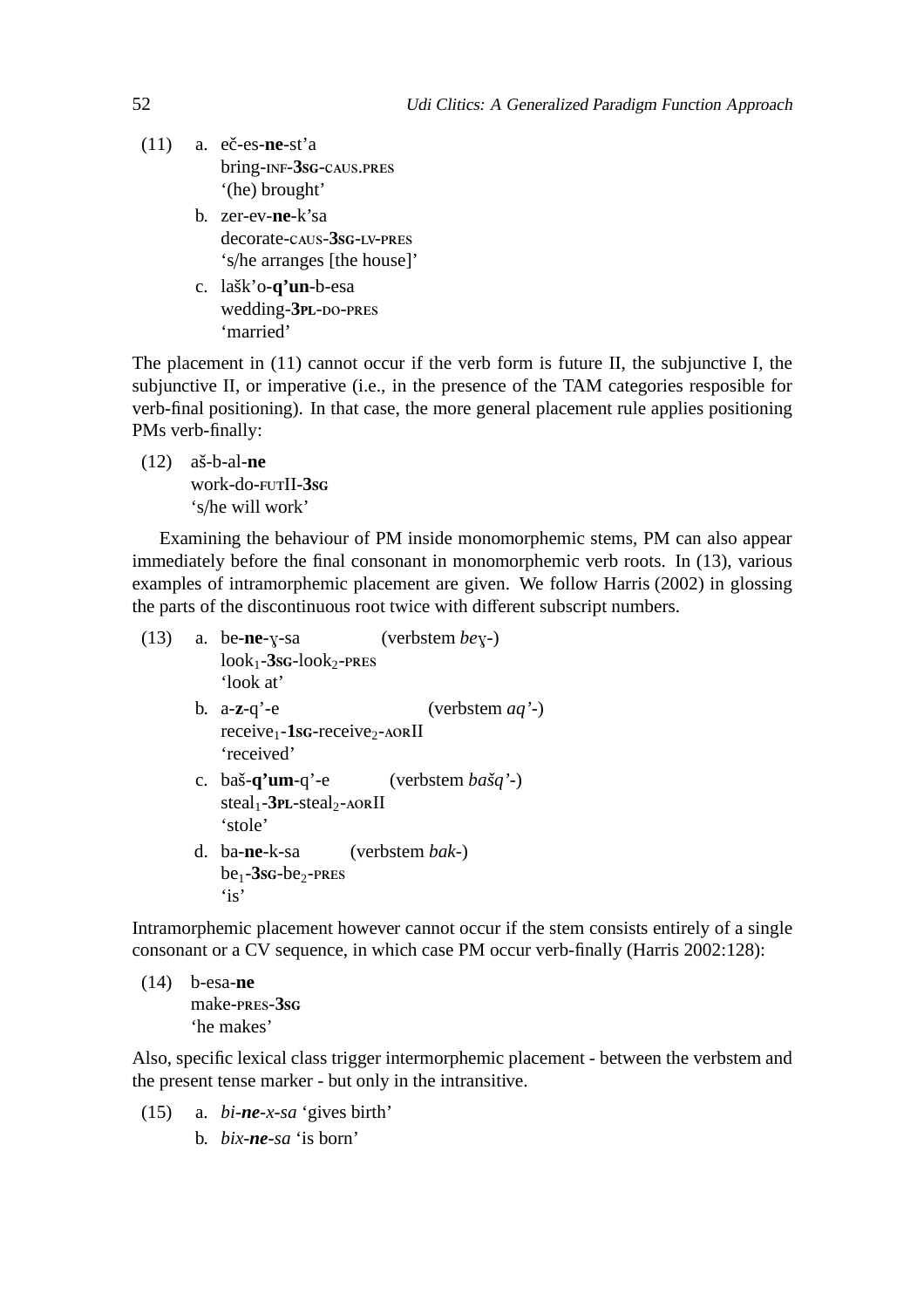#### **4.3.3 Summary**

Verb-final placement, which is triggered by TMA properties of the verb, constitute the default position. Phrasal attachment occurs if there is a focused constituent in the clause; verb-internal placement takes place when neither the factors triggering verb-final nor phrasal attachment are available in the clause. Simplifying somewhat: intermorphemic placement is only possible with complex stems, containing an incorporated element; intramorphemic placement takes place with monomorphemic stems ending in consonant.

The account of the Udi facts proposed by Harris' (2000, 2002) within Optimality Theory treats the PMs as enclitics in word-final positions and as endoclitics in verb-internal position. However, an alternative approach is possible if we take seriously the idea that edge-final and word-final PMs are phrasal affixes (Klavans (1985), Anderson (1992), Luís and Spencer (2005)). Before sketching our analysis we compare and contrast the two approaches.

# **4.4 Harris (2002)**

Harris (2000, 2002) derives the positioning of the PMs through specific alignment constraints:

- a) enclisis to a verb is derived through the alignment constraint which aligns the left edge of the PM with the right edge of the inflected verb form (in the futureII, ending in *-al*; subjunctive I and II, imperative – all ending in *-a*);
- b) enclisis to a focussed constituents follows from an alignment constraint which states that the left edge of the PM is aligned with the right edge of the Focused constituent.
- c) intermorphemic placement (between IncE and light verb) is captured through an alignment constraint which aligns the left edge of the PM aligned with the right edge of the IncE;
- d) intramorphemic placement is derived as 'infixation' incorporating McCarthy's and Prince (2005) insight that certain grammatical structures may incur minimal violations of constraints. Here, the alignment constraint requires that the right edge of the PM be aligned with the *right* edge of the verbstem. Since this entails overlapping segments the constraint will always be violated to some degree. The least violation is incurred when there is a mismatch of only one segment, which effectively means that the PM is moved to the left of the rightmost consonant. This is illustrated in Harris' Tableau 7.5 (Harris 2002:153), adapted here as (16), where '|' indicates the right edge of the verbstem and '+' the right edge of the PM:

| Candidates                   | ALIGN-PM-VERBSTEM                   |
|------------------------------|-------------------------------------|
| a. $ne+be$ <sub>y</sub> $-e$ | $be$ <sup><math>\chi</math></sup> ! |
| b. b-ne+e $y$  -e            | ey!                                 |
| c. be-ne+ $y$                |                                     |
| d. be $\gamma$ -ne + e       | ne!                                 |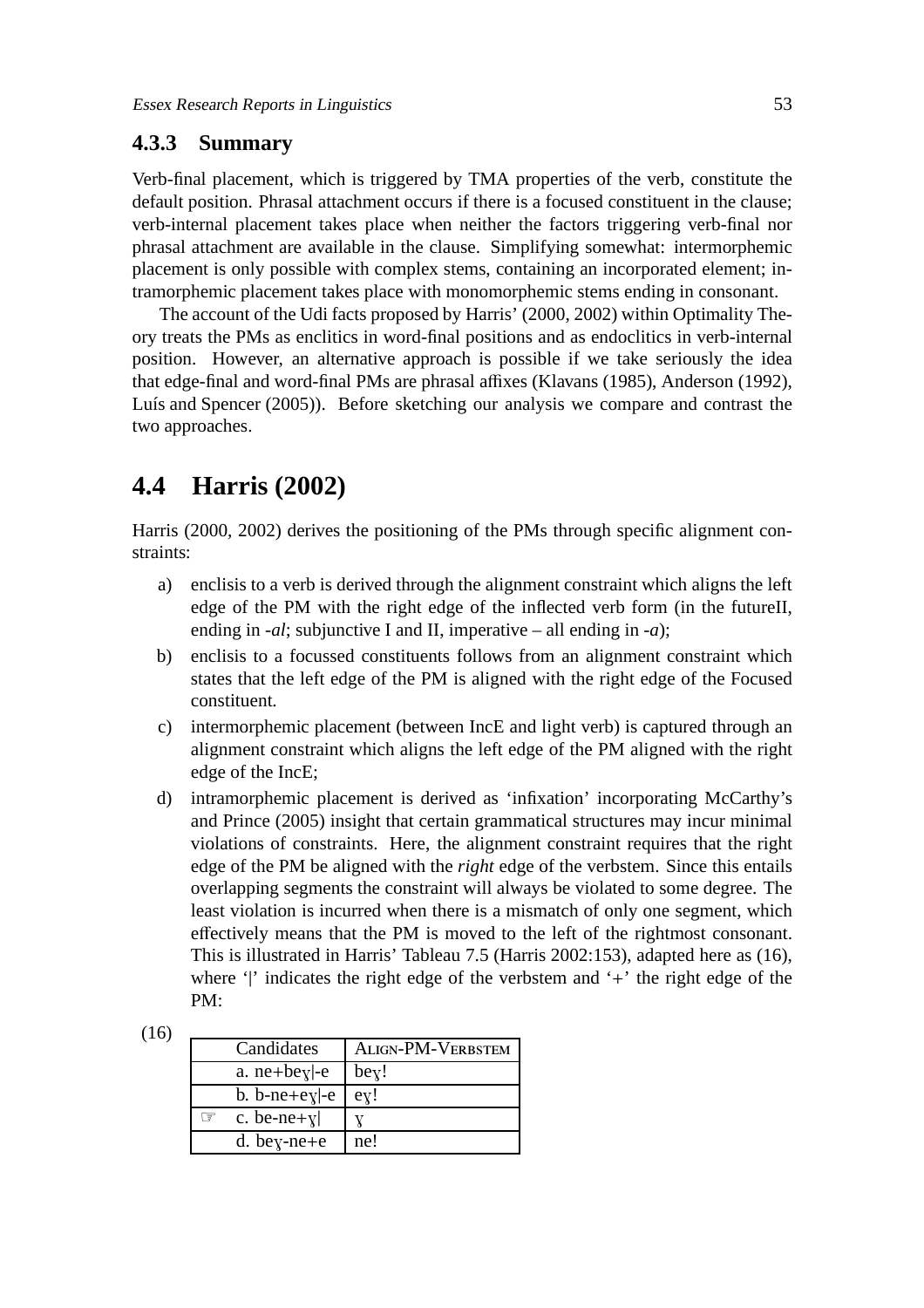The claim that PM constitute special words positioned by rules of syntax crucially implies that PM violate the lexical integrity of the verbal host when they occur wordinternally. Harris' analysis explicitly claims that rules of syntax clitics can see inside words.

The analysis works, but at typological cost: it depends crucially on an appeal endoclisis, i.e., the ability for words (clitics) to occur inside the verb root. As alluded to before, however, this is not an entirely uncontroversial claim, given that it is generally assumed that word-internal constituents are morphological elements not free words. If Harris' analysis proves to be the only one available, then it means that Udi constitutes a counter-example to the widely-held assumption within lexicalist grammar that a) the internal structure of words is not visible to the syntax and that b) the syntax cannot manipulate the structure of words.

### **4.5 An alternative proposal**

In this section we show that the complex Udi data can be given a different interpretation, though one which is only minimally different from Harris' own account. One important property about person markers in Udi is indeed their local relationship with the verb. They not only realise morphosyntactic propoerties typically associated eith verbs, but they also display a high degree of locality with respect to the verb, either when they occur at the edge of it (by default) or inside it. We will therefore explore the idea that they constitute verbal affixes. How can we account for their behaviour within an inflectional analysis?

As will be shown in section 5, an inflectional analysis of verb-internal placement can easily explain why a given affix breaks up verbal stems/roots. Complex stems, even though they behave syntactically and semantically as one word (mostly with noncompositional semantics), are historically composed of two ancient morphemes. Crosslinguistically it is not rare for stems to be discontinuous and split up by inflectional morphemes. Spencer (2003) discusses the discontinuous stems of Athapaskan languages in this light and Spencer (ms.) gives further examples from the Siberian (Yeniseian) language Ket.

Intramorphemic placement raises a different question: if simplex verb stems are single morphemes how is it possible that PM can split them up too? However, even this apparently strange pattern can be incorporated into our affixational account given one additional assumption. Indeed Harris' own discussion hints at a natural solution which involves re-structuring the simplex verb stems.

"All of the light verbs that form complex verbs consist of a single consonant, except for bak- 'become'. That is, in a typical complex verb, such as aš-neb-e, the PM is before the light verb, that light verb being the last consonant of the verbstem. (Harris 2002:213)"

We propose that the remaining simplex stems of the form  $(C)VC(C)$  (i.e. the majority) have been reanalysed as complex stems in the modern Udi lexicon. The small number of remaining stems which have a different shape then constitute the exceptions to endoclisis accounted for by Harris' Rule 6.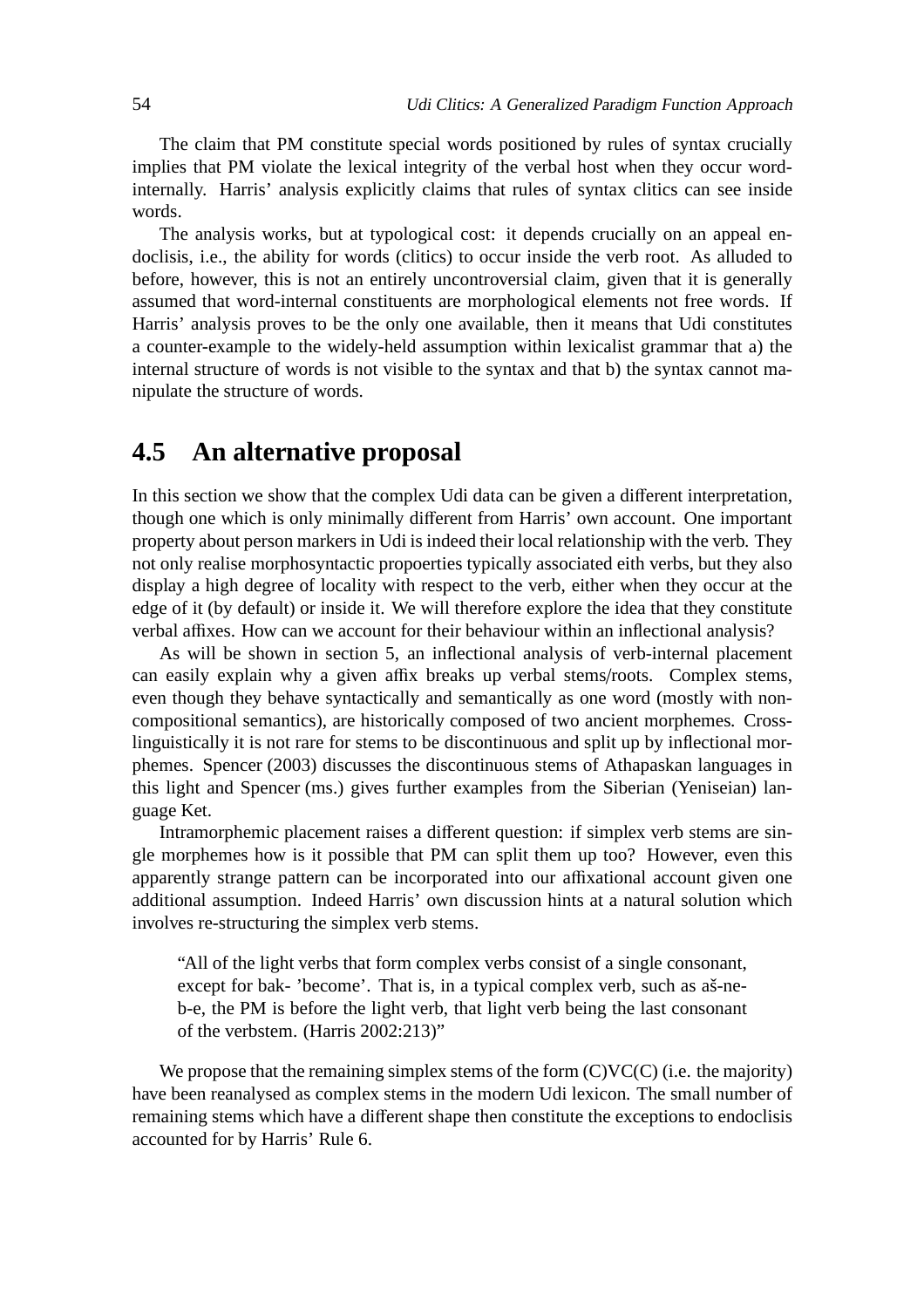Now, assuming that verbal attachment (i.e., verb-final, intermorphemic and intramorphemic) can be derived purely within the morphology, the next important question we need to address is how to account for the phrasal attachment of PM which for Harris clear proof that the PMs are positioned by rules of syntax. Recall that PM attach to a focused constituent, regardless of the category of the host. In this respect, one could say, descriptively, at least, that PM behave partly like of genuine verbal affixes and partly like special clitics.<sup>7</sup>

European Portuguese exhibits a very similar patterning of clitics to Udi. In 'enclitic' contexts the Portuguese formatives behave like canonical suffixes, while in 'proclitic' contexts they behave like canonical clitics. In Luís (2004) and Luís and Spencer (2005) European Portuguese clitics are treated as identical formatives in each case but subject to different rules of placement or attachment depending on various morphosyntactic factors. Those works take the clitic contexts to be contexts of phrasal affixation in which morphological formatives are placed with respect to syntactically defined nodes rather than morphologically defined stems. In other words, in phrasal affixation morphology has access to syntactic structure.<sup>8</sup>

Likewise, the Udi PMs constitute (subject agreement) affixes, *irrespective* of where they are placed. The PMs are placed either as stem/root-suffixes (in verb-final and verbinternal position) or as phrasal affixes (in focused contexts). This proposal crucially relies on the assumption that the morphology a) defines the realisation of inflectional exponents over lexemes (not lexemic roots) and b) the definition of exponence (realization), domain (placement) and linearization are treated separately.

One consequence of our analysis is that verb forms in Udi are no longer broken up by syntactic objects (as suggested by Harris 2002), but by morphological objects (cf Luís and Spencer 2005 on 'mesoclisis' in European Portuguese). It is important to hightlight the fact that clitic constructions are not an instance of periphrasis, in which syntactic words realize morphosyntactic properties. Clitics have no syntactic representation (in particular, they aren't syntactic heads). PM aren't even non-projecting words in the sense of Toivonen (2003).

### **4.6 Generalized Paradigm-Function Account**

Our analysis can be couched within the extension to Stump's (2001) theory of Paradigm Function Morphology (PFM) proposed in Luís and Spencer (2005) and Spencer (ms.). In PFM a paradigm function takes a pairing of a root and a set of features and delivers a fully inflected word form. In general the paradigm function is defined in terms of a sequence of realization rules which add successive affixes to the root. We can think of the paradigm function as a set of assembly instructions for word forms.

 $7$ Similar issues concerning the grammatical status of Udi clitics have been discussed in Crysmann (2000).

<sup>&</sup>lt;sup>8</sup>Anderson's notion of phrasal affixation is generally used to support the view that all clitics constitute phrasal affixes, even if those so-called clitics behave like genuine word-level affixes. In our work, phrasal affixation is restricted to clitic phenomena in which clitics show no sign of being morphologically attached to a stem.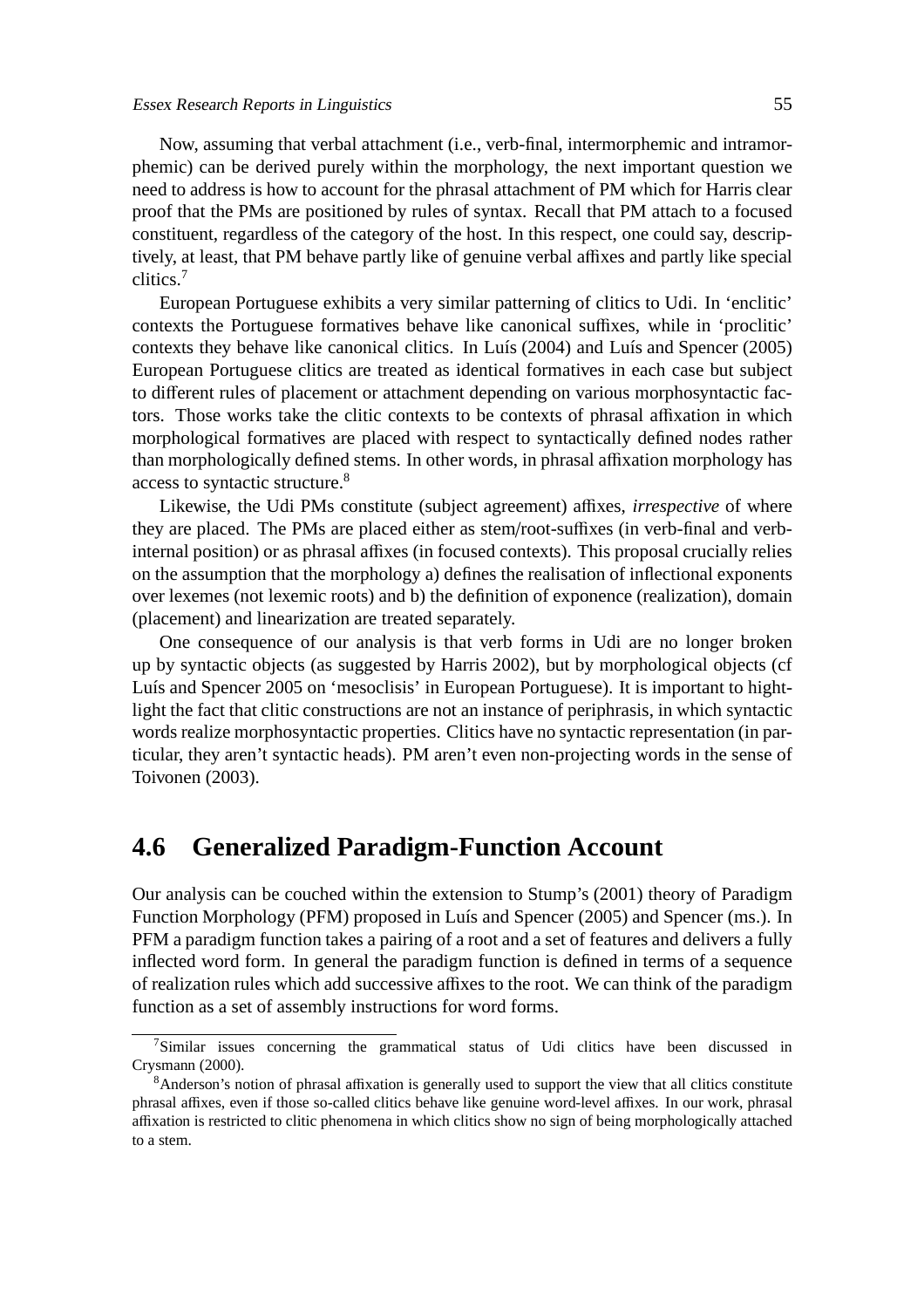In Stump's original model the realization rules take the general form  $X \Rightarrow X$ suffix/prefix-X, where the 'X' can be the lexeme's root or any intermediate affixed form. In the extended PFM model we separate out two distinct aspects of the realization rule, exponence (a definition of the form of each affix) and placement (what kind of stem it attaches to and in what direction). We code this idea by reformulating the notion of paradigm function. This is now a mapping from a pairing of the full representation of the lexeme and a set of features. The paradigm function defines the word form of a given lexeme corresponding to that feature set. In the extended model the paradigm function itself is split into four components, as seen in (17):

- (17) Paradigm Function in Extended PFM
	- (i) Domain
	- (ii) Host
	- (iii) Exponence
	- (iv) Linearization

For affixation the Domain is the word and the Host is some appropriate stem. Like the realization rules of standard PFM, the rules introducing exponence are furnished with a 'rule block index'. This is an integer which is used to linearize affixes within a string. The default Linearization is for each affix to be placed in the order defined by the rule block index, but as Stump (2001) details there are numerous exceptions to this within ordinary affixation (see also Spencer 2003).

The modification of the paradigm function given in (17) allows us to collapse stem affixation with phrasal affixation (cliticization). The parameters in (17) are very similar to the parameters for cliticization proposed by Klavans (1985). Thus, in typical instances of phrasal affixation we have a clitic cluster, whose exponents are defined under (17(iii)) and linearized under (17(iv)). The domain parameter determines the phrase or prosodic category with respect to which placement takes place and the host specifies where within that domain attachment is made. A simple illustration of the difference between the two modes of attachment as defined by a paradigm function is given by the English plural (18) and the English possessive inflections (19):

(18) English plural:

 $PF(cAT, [Num: Pl]) =$ 

 $Domain(cAT, [Num: Pl]) = word$ Host(car, [Num: Pl]) =  $root(cAT)(by default) = kat$ Exponence: Formative string(car, [Num: Pl]) =  $\frac{z}{(default plural)}$ Linearization:  $\langle z \rangle$  = suffix (by default)

#### (19) English possessive: *[the cat on the mat's] whiskers*

 $PF(cAT, [Poss: Yes]) =$ 

Domain( $\text{CAT},$  [Poss: Yes]) = NP headed by  $\text{CAT}$ Host( $\text{CAT}, \text{[Poss: Yes]}$ ) = word form right edge of NP = *mat* Exponence: Formative string( $\text{CAT},$  [Poss: Yes]) = /z/ (default plural) Linearization:  $/z/ =$  suffix (by default)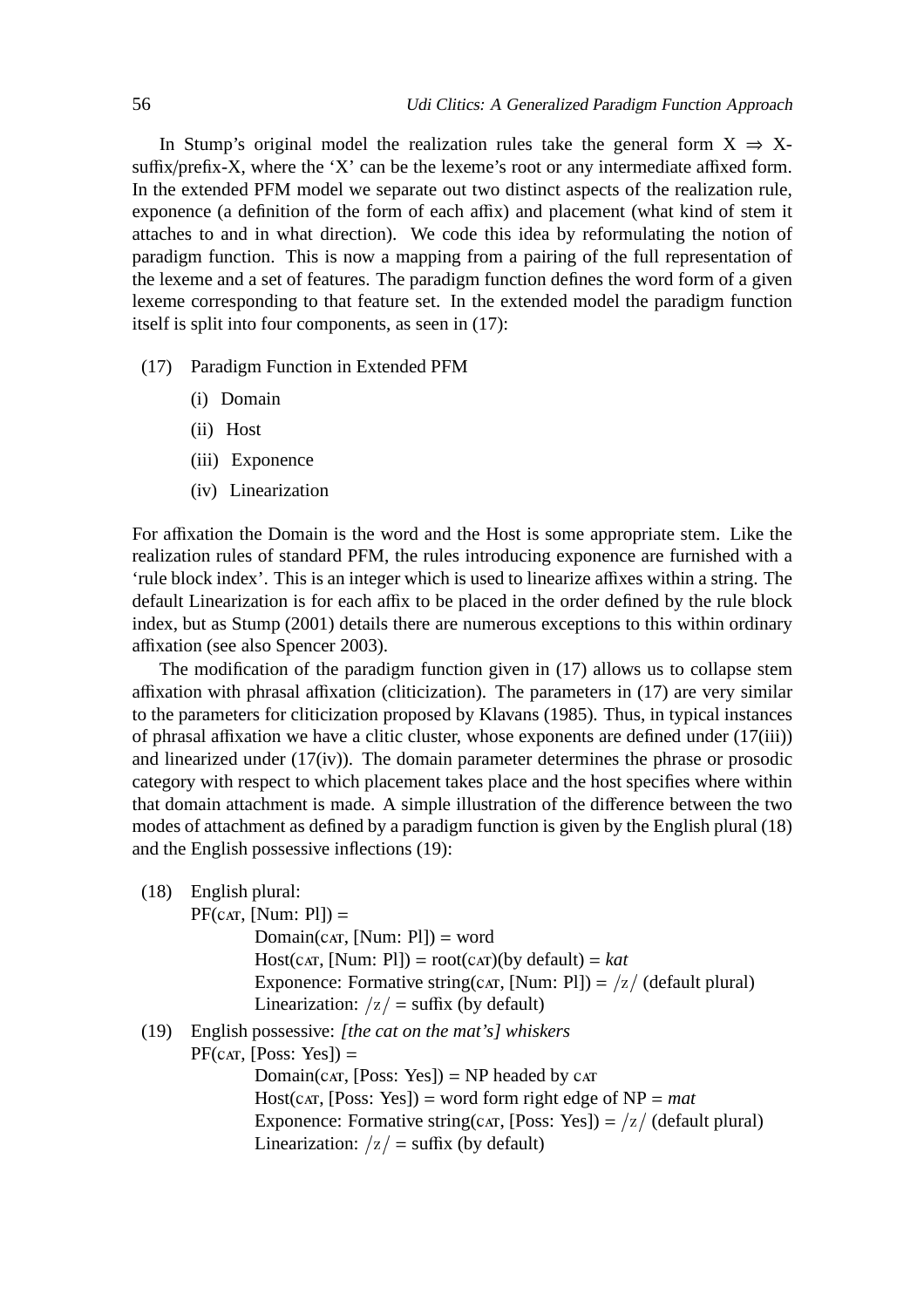Ignoring the question of 'endoclisis/infixing' for a moment, we now have the basis for a simple unified description of the Udi facts. Where some (non-verbal) phrase in the clause is in focus that phrase serves as the domain/host for attachment of the PM. A full account of this will require the paradigm function to have access to whatever feature is used to code non-default focus in Udi. For the sake of exposition we will simplify and just assume a feature [Default focus: {yes, no}], where default focus is on the verb. To some extent this means that PM placement is at least a partial exponent of this focus feature. Once we grant to the paradigm function the possibility of making explicit reference to the nature of focussing, the revised definition of the paradigm function will permit us to treat the PM as a focus-seeking enclitic or as a verbal affix.

A salient property of the Udi PM's is that they appear as infixes with certain classes of verb stem. Harris (2002) offers a description of this patterning within Optimality Theory which relies on making a phonological segmentation of the verb stem and placing the PM phonologically. However, Harris' meticulous tracing of the historical development of the structure of the verb stem suggests an alternative way of looking at the Udi verb lexicon (see especially Harris 2002: 211f). Very few Udi verbs are monomorphemic and those there are often have a form (C)VC. The typical form of the light verb element is just a consonant. Moreover, the LV is typically a cranberry form, devoid of any meaning (indeed, this is often true of both parts of a complex verb stem). We propose, therefore, that the verb lexicon has undergone a type of reanalysis under which (nearly) all verbs are taken to be morphologically complex:  $IncE + LV$ . Thus, even a simplex verb stem such as  $aq'$  'take' is treated as morphologically complex, which we will represent as  $a_0 + q'_{II}$ . The subscripts represent morpheme template positional slots (see Spencer 2003 for discussion of discontinuous stems in Athapaskan). (We stress that nothing of substance hinges on this interpretation being correct, but it seems to provide a straightforward account of the facts).

Assuming such a reanalysis simplifies the statement of the infixation process. Where the paradigm function is defined over a feature set containing [Default Focus: yes], the Domain/Host parameter is defined as the verb stem, and the exponence defines the PM as occupying slot I (with obvious abbreviations), whether slot I intervenes between an etymologically complex stem, as in (20), or between the components of a reanalysed stem, as in  $(21)$ :

- (20) PF for *lašk'oq'unbbesa* 'they get married'  $PF(\langle LAXK'o, \{3pISubj, Pres, DefaultFocus\}\rangle) =$ Domain: verb Host: verb stem =  $la\ddot{s}k'$  o<sub>0</sub> +  $b_{II}$ Exponence:  $z_I$ , esa $\overline{u}$ Linearization: default Output: lašk'o-q'un-b-esa
- (21) PF for *azq'e* 'I received'  $PF(\langle AQ', \{1sgSubj, AorII, DefaultFocus\}\rangle) =$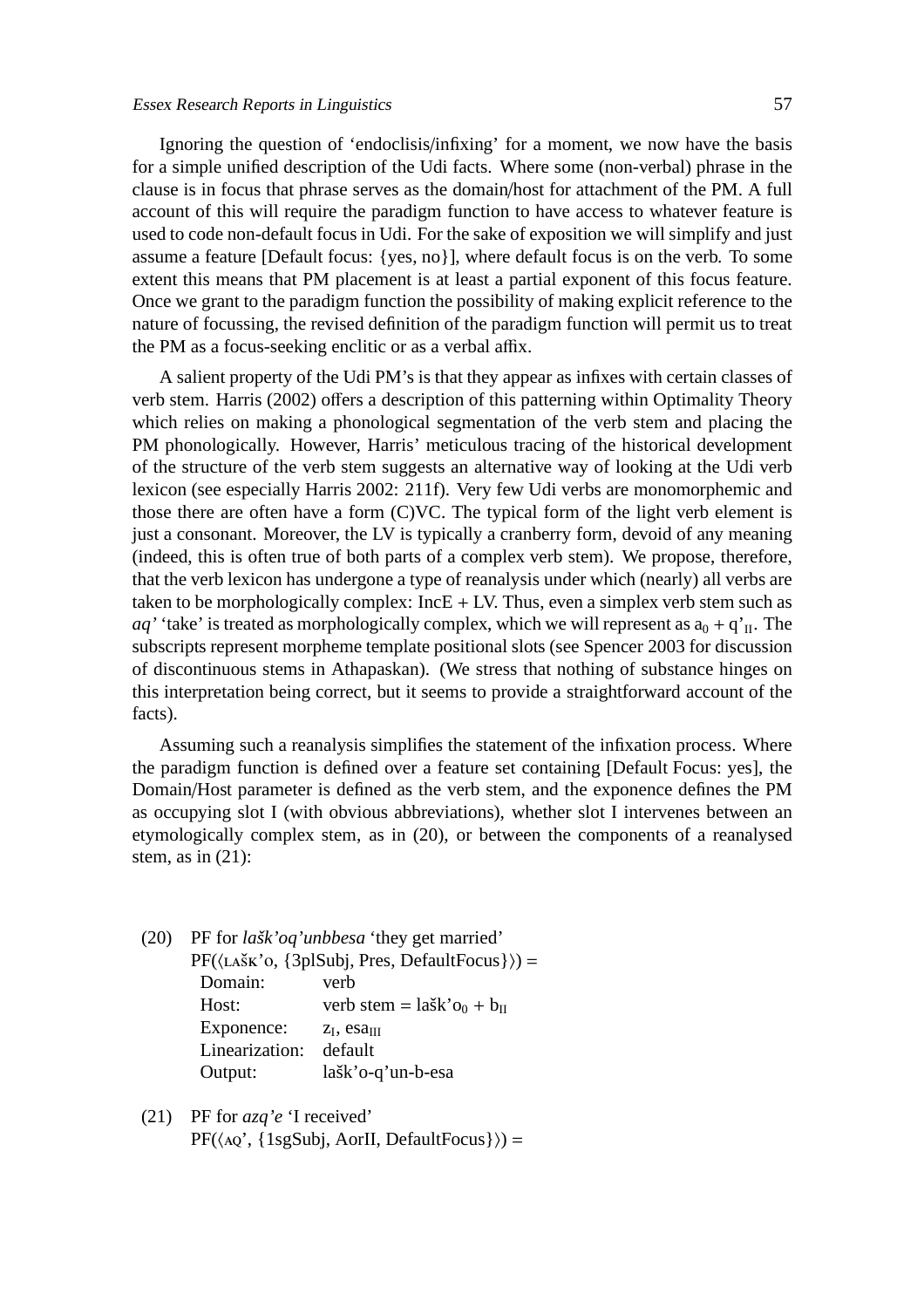| Domain:        | verb                                 |
|----------------|--------------------------------------|
| Host:          | verb stem = $a_0 + q'$ <sub>II</sub> |
| Exponence:     | $Z_I$ , $e_{III}$                    |
| Linearization: | default                              |
| Output:        | $a-z-q' - e$                         |

All we have presented here, of course, is the sketch of a preliminary analysis, or, more accurately, re-interpretation of Harris' analysis. There are various exceptional patterns to account for with default focus in which infixation isn't found, including the various Future and Subjunctive examples and a variety of other morphosyntactic contexts. However, each of these special contexts is indeed special, in the sense that the context has to be characterized by additional features and thus will pre-empt the default intra-verbstem placement outlined above. Thus, as far as we can tell, those exceptional subcases will not materially affect our argument. Our account successfully unites the phrasal and stem affixational properties of these unusual markers, but it does so by treating both clitics and affixes as morphological objects introduced by a paradigm function. Thus, what is odd about Udi is not that a syntactic object is allowed to violate lexical integrity. Rather, we have an instance of exactly the same patterning as that found in European Portuguese and a number of other languages, in which a clitic has been grammaticalized as an affix in some morphosyntactic contexts but has remained a clitic in other contexts. The Generalized Paradigm Function Morphology model, with its extended notion of paradigm function, permits us to capture the dual behaviour of a single morphological formative by providing a unified treatment of clitics and affixes which correctly reflects the essentially morphological nature of these formatives.

# **Bibliography**

ANDERSON, STEPHEN R. 1992. *A-Morphous Morphology*. Cambridge: Cambridge University Press.

CRYSMANN, BERTHOLD. 2000. Syntactic transparency of pronominal affixes. In *Grammatical Interfaces in HPSG*, ed. by Ronnie Cann, Claire Grover, and Philip Miller, 77–96. Stanford, CA: CSLI Publications.

HARRIS, ALICE C. 2000. Where in the word is the Udi clitic? *Language* 76.593–616.

—— 2002. *Endoclitics and the Origins of Udi Morphosyntax*. Oxford University Press.

KLAVANS, JUDITH. 1985. The independence of syntax and phonology in cliticization. *Language* 61.95–120.

Luís, A<sub>NA</sub>, 2004. *Clitics as Morphology*. Doctoral dissertation. University of Essex.

——, and ANDREW SPENCER. 2005. A Paradigm Function account of 'mesoclisis' in European Portuguese. In *Yearbook of Morphology 2004*, ed. by Geert Booij and Jaap van Marle, 79–154. Dortrecht: Springer.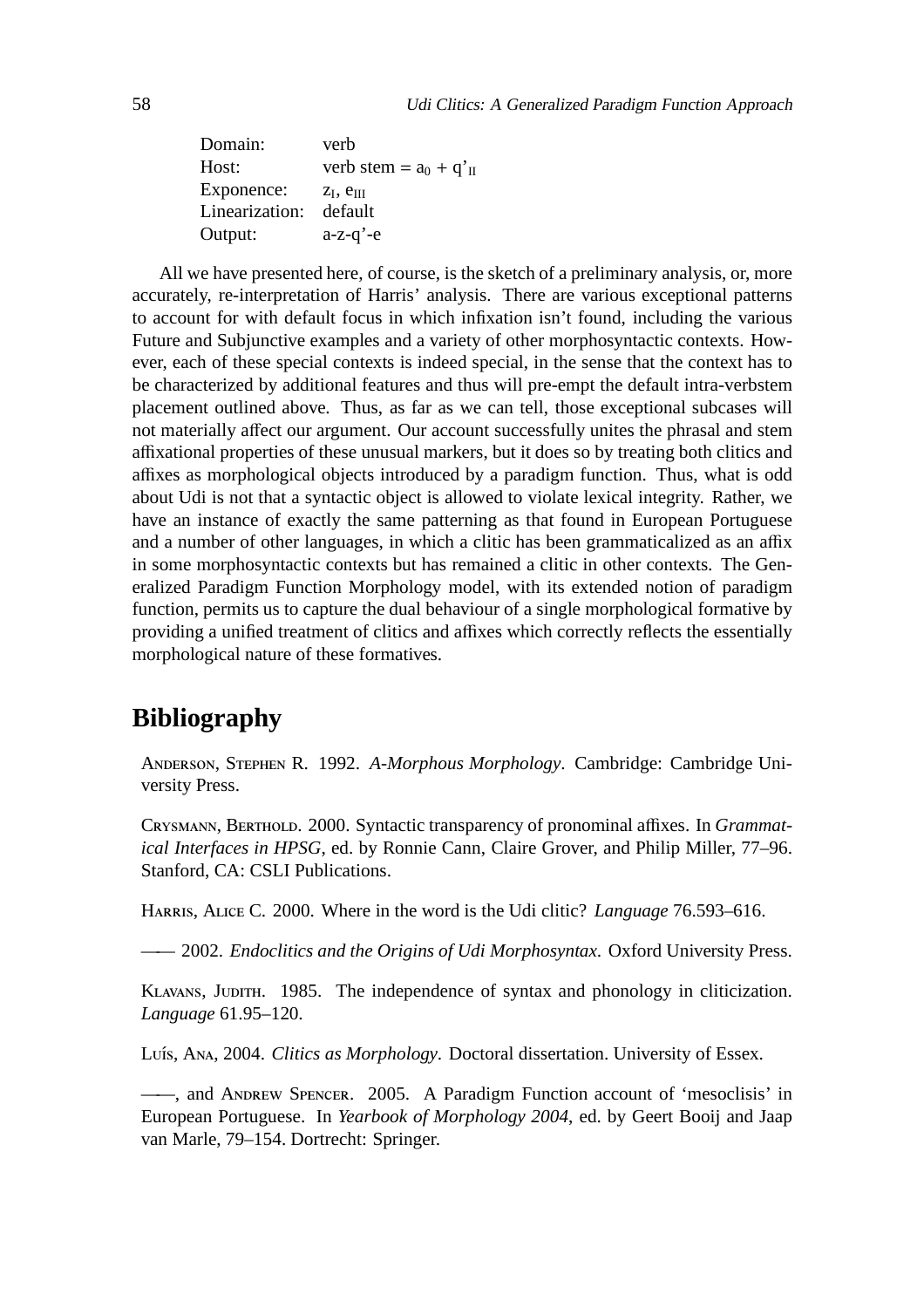McCARTHY, JOHN J., and ALAN PRINCE. 2005. Generalized alignment. In *Yearbook of Morphology 2004*, ed. by Geert Booij and Jaap van Marle, 177–228. Dordrecht: Kluwer Academic Publishers.

SPENCER, ANDREW. 2003. Putting some order into morphology: Reflections on Rice (2000) and Stump (2001). *Journal of Linguistics* 39.621–646.

——. 2004. Generalized Paradigm function morphology – a synopsis. In *York Papers in Linguistics Series 2: Papers from the First York-Essex Morphology Meeting*, ed. by Alexandra Galani and Beck Sinar, 93–106. Department of Language Science and Linguistics, University of York.

——, ms. Generalized Paradigm Function Morphology. University of Essex.

STUMP, GREGORY T. 2001. *Inflectional Morphology: A Theory of Paradigm Structure*. Cambridge: Cambridge University Press.

TOIVONEN, IDA. 2003. *Non-Projecting Words: A Case Study of Swedish Particles*. Dordrecht: Kluwer Academic Publishers.

ZWICKY, ARNOLD M., 1977. On clitics. Bloomington: Indiana University Linguistic Club.

 $-$ , and GEOFFREY K. PULLUM. 1983. Cliticization vs. inflection: English *n't. Language* 59.502–513.

Ana R. Luís Department of Anglo-American Studies University of Coimbra 3004-530 Coimbra, Portugal aluis@ci.uc.pt

Andrew Spencer Department of Language and Linguistics University of Essex Wivenhoe Park, Colchester CO4 3SQ, UK spena@essex.ac.uk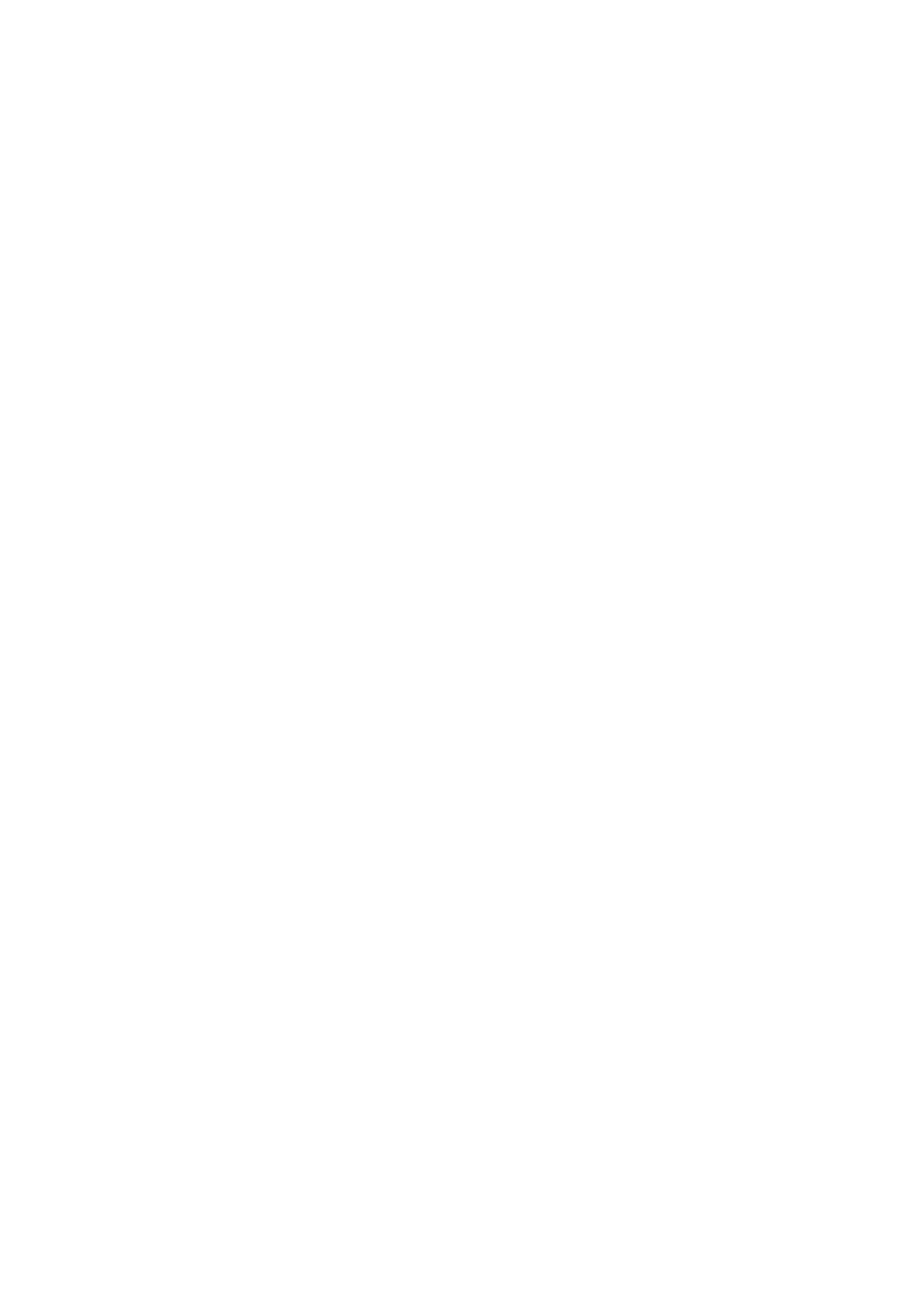Kathleen Neubauer (University of Essex) Harald Clahsen (University of Essex)

# **5.1 Introduction**

In the psycholinguistic literature there is an ongoing debate that centres around the representation of morphologically complex words in the mental lexicon. Here, the role of a word's morphological structure in online processing has been of particular interest. The issue under discussion is whether single mechanism models or dual mechanism models are more adequate in accounting for the facts.

Single mechanism models assume that all morphological variants of a word are stored separately in the mental lexicon. The morphological structure of words is posited to play no genuine role in language production and comprehension. Connectionists claim that morphological structure is not explicitly represented in the mental lexicon. Morphologically simple as well as complex words are said to be stored in terms of distributed representations in associative memory and have connections among them (e.g. Rumelhart and McClelland 1986, MacWhinney and Leinbach 1991).

On the other hand, so-called dual route models claim that both morphological decomposition and full-form representation are used by the language processor. Proponents of the Dual Mechanism Model have claimed that the mental grammar has a dual structure (e.g. Pinker 1999, Clahsen 1999. A qualitative distinction has been drawn between two distinct representational mechanisms: storage of lexical items in rote memory (e.g. irregular inflection is believed to involve memory-based associations) and computation of default transformations by symbol-manipulation processes (e.g. regular inflection is said to involve symbolic rules). Word frequency and the phonological transparency of words play an important role in determining the most efficient processing route (Ullman 1999, Clahsen 1999). In an extension of the dual mechanism model to derivational morphology Clahsen *et al.* (2002) treat both productive inflection and derivation as the result of combinatorial operations, but associate productive derivation and irregular inflection with stored lexical entries.

An interesting proposal with regard to morphological processing in L2 has been made by Ullman (2001a, b). He proposes the declarative/procedural model of lexicon and gram-

Ryo Otoguro, Gergana Popova and Andrew Spencer (eds.).

Department of Language and Linguistics, University of Essex,

Colchester, United Kingdom.

We thank Ingrid Sonnenstuhl and the Psycholinguistic Research Group in particular Claudia Felser and Sonja Eisenbeiss for helpful comments and suggestions.

*Essex Research Reports in Linguistics* 47, 61–73.

c 2006, Kathleen Neubauer and Harald Clahsen.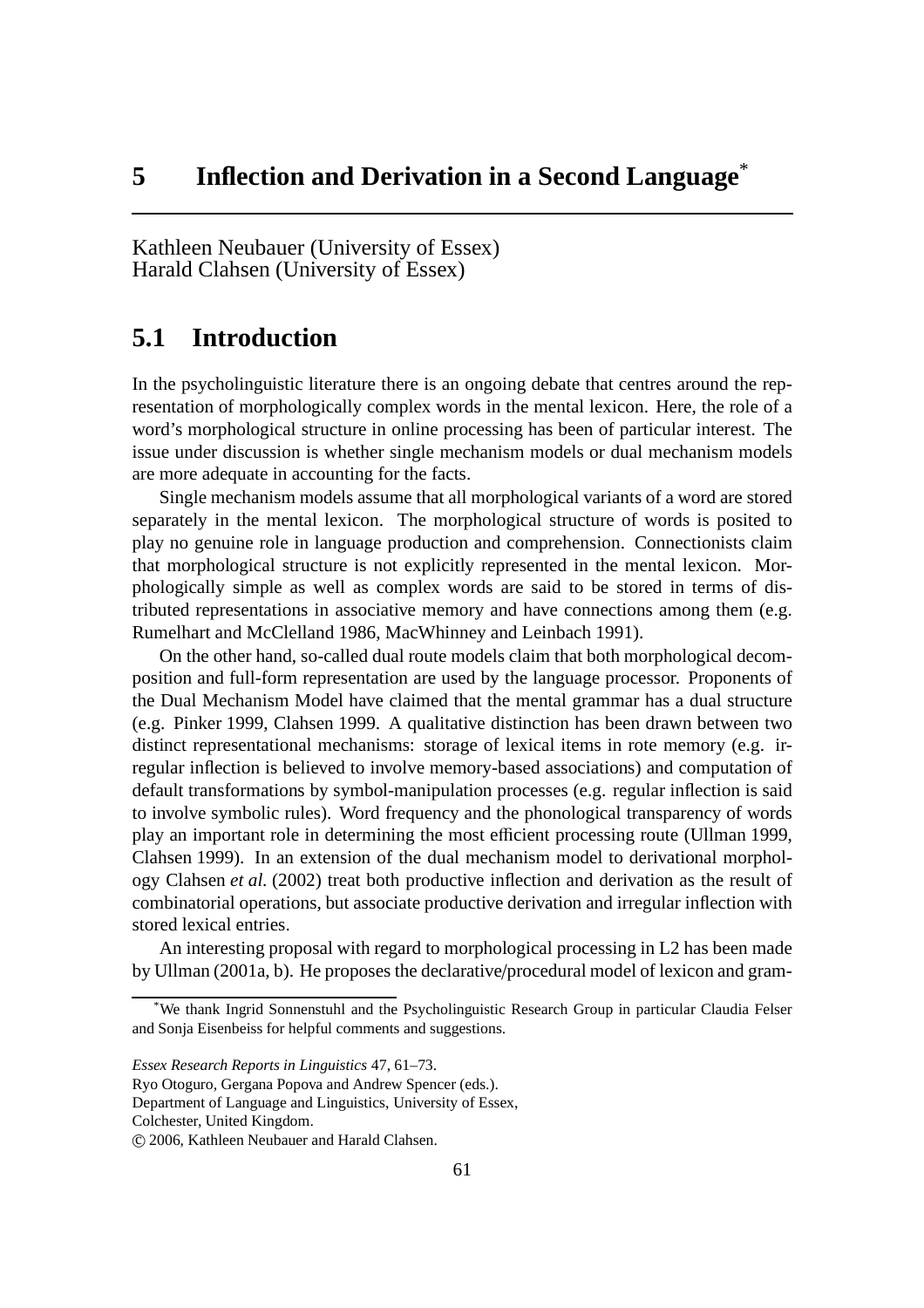mar which distinguishes between two brain memory systems: the so-called declarative memory and the procedural memory system. Both of these components are said to have distinct cognitive, computational and neural bases. The declarative memory is said to be an associative memory of distributed representations. In this memory system linguistic rules do not play any role. The procedural memory system can be classified as a rule system. It is claimed to subserve the fully productive morphological forms (defaults). The procedural memory system is thus said to underlie operations related to affixation. The declarative/procedural model posits a shift from procedural memory used in L1 to declarative memory in L2, i.e. it is predicted that L2 learners lexically memorize all complex word forms, including linguistic forms that are compositionally computed in L1. This hypothesis will be tested by investigating the processing of inflected and derived word forms by Chinese L2 learners of German.

### **5.2 Previous research**

There is a considerably large body of research on morphological processing of inflected words in adult native speakers. Here, among the best studied phenomena are the English past tense and past participles. Previous research provides conflicting results.

An acceptability judgement task done by Kim *et al.* (1991) investigated the role of phonology, grammatical structure, and semantic extendedness in adult's generalisations of English past tense inflections. The subject's task was to rate regular and irregular past tense forms of denominal and extended endocentric verbs which were homophonous with irregular verbs. The results showed a preference for the regular past tense in the denominal condition, but a preference for irregular past tense forms for extended verbs. This was taken as evidence for the sensitivity of adult native speakers to formal grammatical structure of verbs. Marcus *et al.* (1995) investigated past participles in German. They employed a similar acceptability judgement task to investigate the generalization properties of a suffix in default circumstances. Denominal German verbs which were homophonous with existing strong verbs were presented in two conditions: as a denominal verb or as a verb root with an extended meaning depending on the context. The results showed a preference for the regularly inflected participles in the denominal condition but the irregular inflected participles were preferred when the verb's meaning was semantically extended. This was taken as evidence for the fact that when they inflect verbs German speakers take into account their morphological structure. Furthermore, it was shown that the *-t* suffix (regular) is used as a default when forming past participles.

Previous research seems to indicate that semantic transparency and productivity play an important role in morphological processing. In their study of derivational morphology in English Marslen-Wilson *et al.* (1994) investigated the processing of semantically transparent and opaque prefixed forms. They found evidence for morphological decomposition of semantically transparent forms. Sonnenstuhl and Clahsen (2003) studied derived word forms in German. Prefixed adjectives with the productive prefix *un-* and the less productive prefix *in-* were investigated in different experiments. Word-form frequency effects were found for both derivational forms which suggests full-form representations for fully productive and less productive prefixed forms. The results of the priming experiments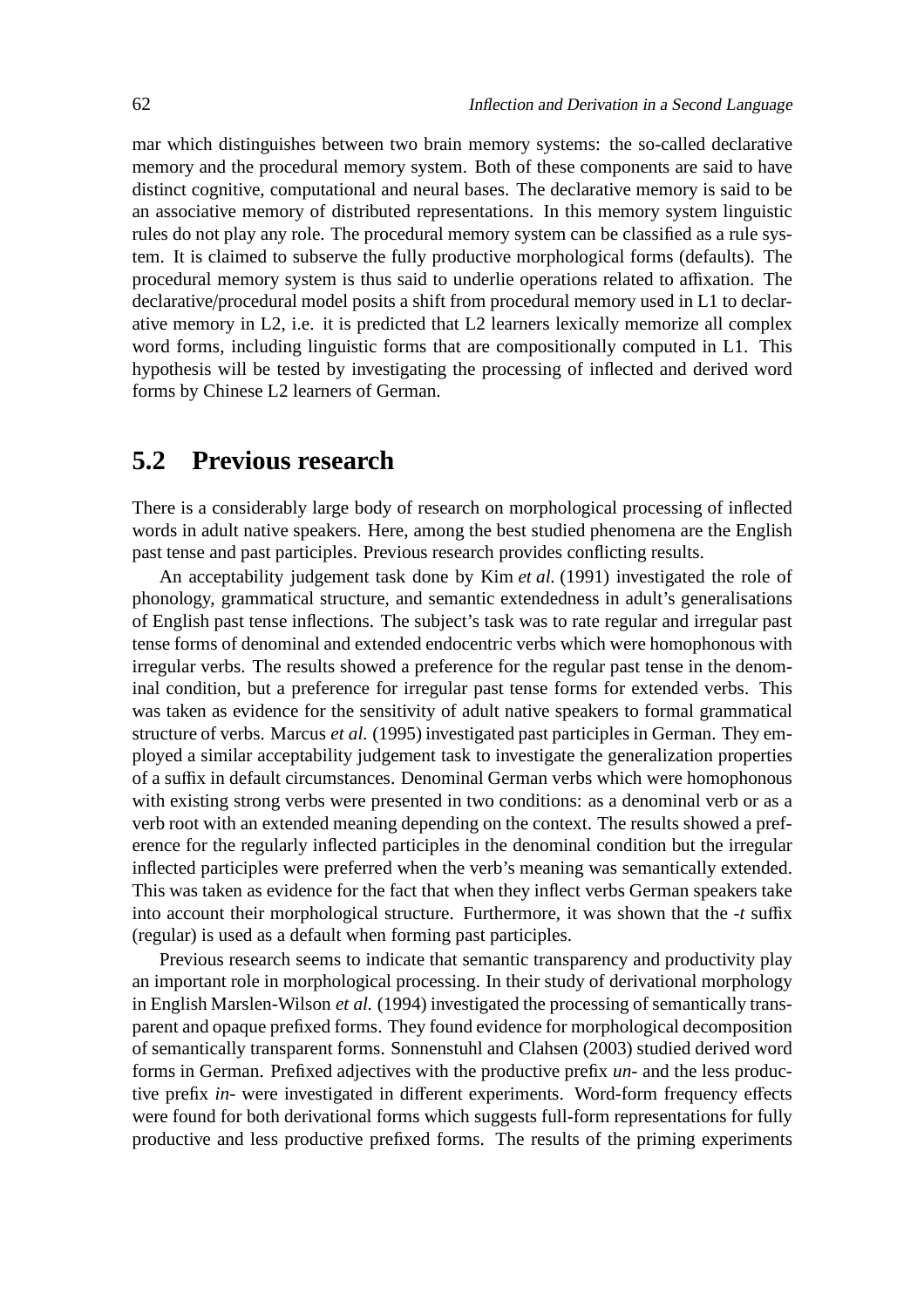showed full priming for word forms prefixed with *un-* but reduced priming effects for *in*forms. These results were taken as evidence for the decomposition of transparent and fully productive derivational forms but storage of derivational forms with limited productivity and transparency.

It has been argued that not only the degree of productivity but also possible phonological effects (neutral vs. non-neutral affixation) might influence various derivational processes. Alegre and Gordon (1999) investigated possible generalization effects of novel word forms in an acceptability judgement task. They found that the higher the similarity of novel words with non-neutral affixes to an existing word the higher its acceptability. This was not the case for novel words with neutral affixes. As far as adult L2-learners' morphological processing of complex words is concerned there is relatively little evidence available. Previous studies investigating the processing of inflectional morphology in L2-leaners have mainly concentrated on the formation of the English past tense. Consider, for example, Brovetto and Ullman (2001) who tested the predictions of the declarative/procedural model. They investigated the production of regular and irregular English past tense by Chinese and Spanish L2-learners of English. Frequency effects were found for both regular and irregular past tenses. This was interpreted in terms of memorydependency in L2-speaker's processing of complex words. Note however, that this experiment did not contain enough filler items so that the subjects might have developed secondary strategies.

# **5.3 The present study**

The main aim of the present study is to provide preliminary psycholinguistic evidence for the mental representation and the processing of morphologically complex words in advanced L2-learners of German. The main research questions to be addressed are the following:

- How are morphologically complex German word forms (inflected and derived words) processed and how are they stored in the L2-learner's mental lexicon?
- Is there a difference between how German native speakers and second language learners of German process and store morphologically complex words?

To address the above questions, two experiments investigate acceptability judgements of Chinese L2-learners of German and German native speakers when processing derived and inflected words. The main purpose of the experiments was to test for generalization properties of word formation processes. Evidence from previous acceptability judgement experiments supports the linguistic distinction between affixation and structured lexical entries. It has been shown that affixation-based processes can be applied to any kind of novel word whereas processes based on lexical entries can only be accessed by analogy and thus yield to similarity-based generalisations. Hence, similarity effects are taken as an indication for storage in associative memory.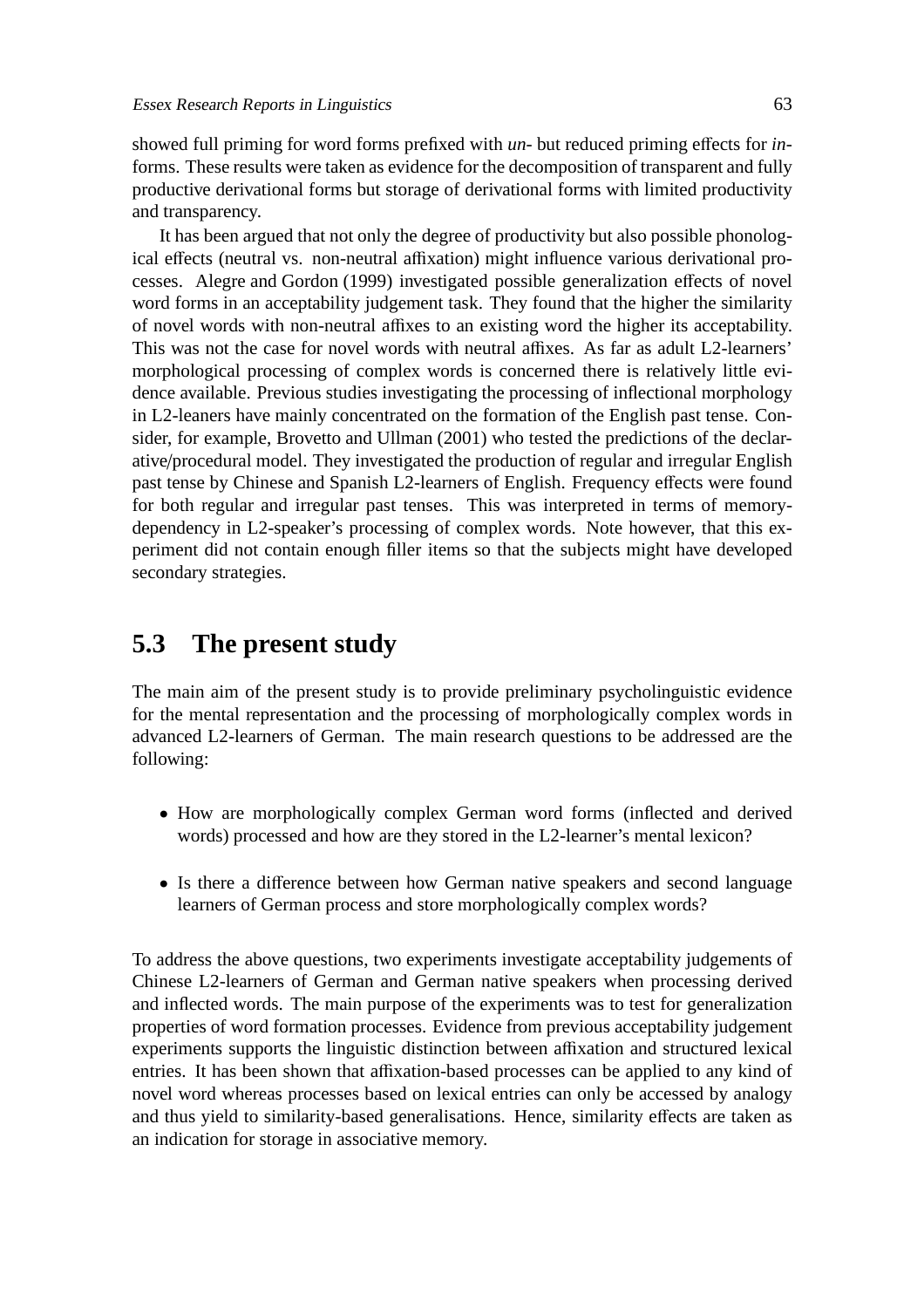### **5.4 Adjectival derivations with the prefixes** *un-* **vs.** *in-*

The derivational affixes *un-* and *in-* in German are negative prefixes which form negated adjectives from their positive counterparts, for example: *bequem – unbequem* ('comfortable- uncomfortable'), *akzeptabel – inakzeptabel* ('acceptable- unacceptable').

The prefix *un-* is of Germanic and the prefix *in-* is of Latinate origin. The prefixes *un-* and *in-* can be said to have the same semantic meaning: they both carry the meaning of simple negation. Both prefixes are bound negative affixes, i.e. they always attach to a base form. Derivations marked by one of these prefixes differ from each other with respect to their productivity and transparency. The prefix *un-* is highly productive and derivations marked by *un-* are phonologically transparent. In contrast, word forms derived by *in-* are usually of restricted phonological transparency and limited productivity. Further, the prefix *in-* shows phonologically conditioned variants such as *im-* before bilabials (e.g. *immobil* 'immobile'), *il-* before /l/ such as *illegal* 'illegal' and *ir-* before /r/ (e.g. *irreal* 'unreal'). This kind of assimilation of a nasal to a following consonant occurs in words prefixed with *in-* but not in words prefixed with *un-*. The prefixes *in-* and *un*also show a distinct distribution pattern. Prefixation with *in-* is said to attach to Latinate adjectives, whereas *un-* is not restricted in that way. The negative *un-* can attach to simple and productively derived adjectives. Apart from very few exceptions, the prefix *un-* can substitute for *in-*, e.g. *inakzeptabel* and also *unakzeptabel*, but *in-* may not replace *un-*, i.e. *\*inbequem*. Note also that very frequent foreign adjectives are often prefixed with *un-*. (Duden 1995, Wolff 1984). The different distribution and properties of these two negative prefixes are often taken as evidence for the Level Ordering Hypothesis. With respect to their phonological properties Wiese (1996) categorises differently behaving affixes into class I and class II affixes. Class I affixes are said to either carry word stress and/or have the ability to influence the stress on their base. The prefix *in-* is classified as belonging to this class of affixes. As opposed to class I affixes, class II affixes never influence or attract word stress. Thus, Wiese treats the prefix *un-* as a class II affix. The different phonologically conditioned variants of *in-* are attributed to a nasal assimilation rule which is said to be only applicable to class I affixes but not to class II affixes.

Previous research on native speakers has shown that adjectival derivations with *un*seem to be rule-based whereas derivations with *in-* are likely to be based on stored lexical entries (Sonnenstuhl and Clahsen 2003). In order to test for generalization properties of these two negative prefixes nonsense words which differed from each other with respect to their similarity to existing German adjectives were used. Properties of novel words are supposed to be 'regular', i.e. the default operation should be applied (e.g. Kilbury *et al.* 1992). Hence, using novel adjectives generalization properties of the derivational prefixes *un-* and *in-* as applied by Chinese L2-learners of German have been tested.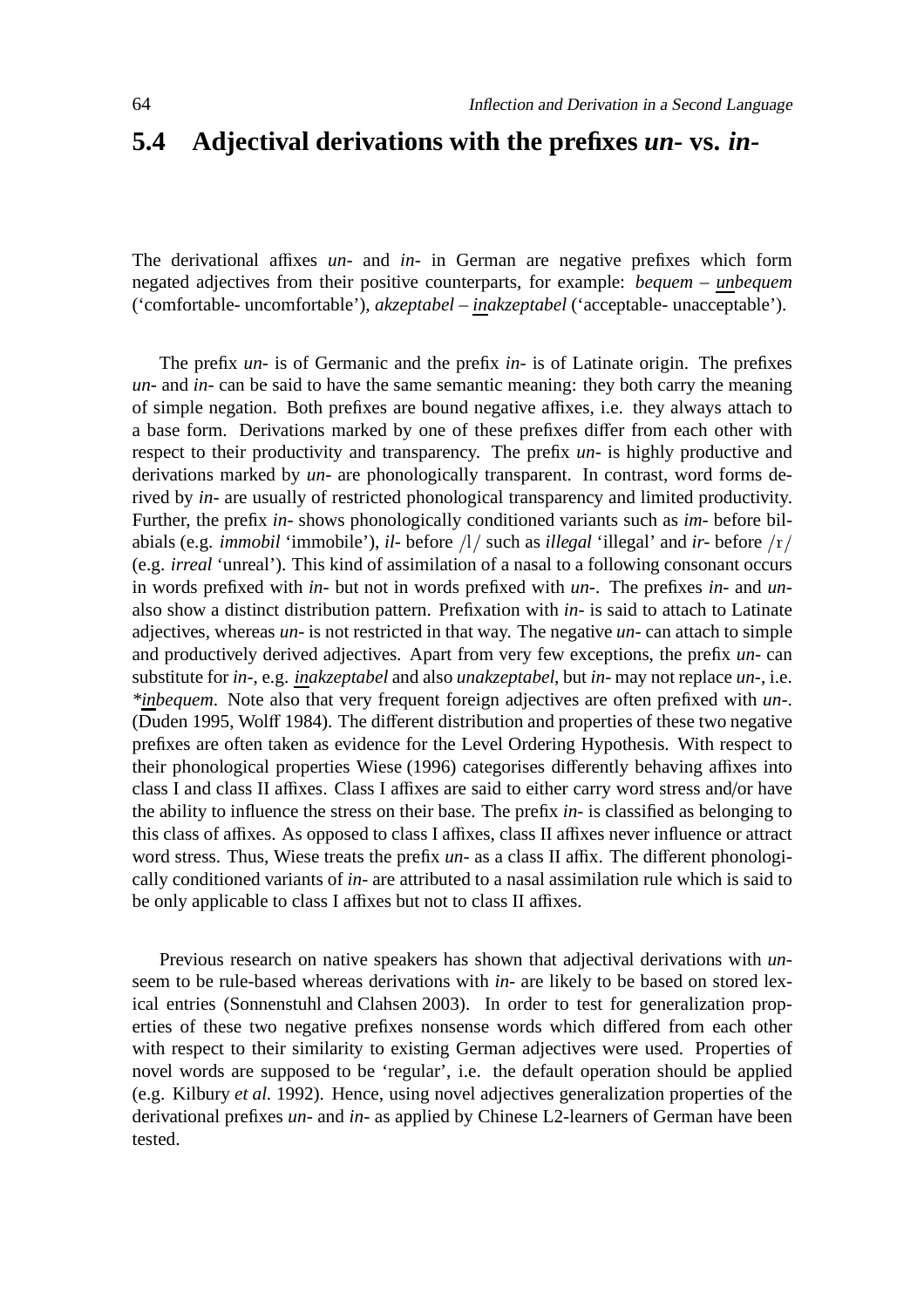# **5.5 Method**

#### **5.5.1 Participants**

22 Chinese learners of German (11 female, mean age 26.7years) voluntarily participated in the experiment. None of the Chinese L2-learners had learned German before the age of 17. Most Chinese L2 learners had learned basic German in their home country and all of them had had formal instruction in German at a German university. At the time of the experiment they were all studying at a university in Germany. The general level of proficiency in German of all L2-learners was assessed prior to the main experiments using different subtests of a standardised proficiency test (Allgemeiner Deutscher Sprachtest, Steinert 1978). With a mean test result of 70.4% the Chinese L2 learners can be considered as intermediate to advanced learners of German. In addition a control group of 22 German native speakers (11 female, mean age 27.9 years) also participated in the experiment.

#### **5.5.2 Materials and Design**

A modified German version of Alegre and Gordon's (1999) acceptability judgement experiment was used to see how the two prefixes *un-* and *in-* generalize to novel word forms. The novel adjectives used in this experiment differed in terms of their (phonological/orthographical) similarity to existing German adjectives. There were three types: novel adjectives which were not similar to any German adjective (non-rhyme condition), novel adjectives which were similar to existing German adjectives of Germanic origin which can only be negated using the prefix *un-* (Germanic rhyme condition). The Latinate rhyme condition involved novel words similar to existing adjectives of Latinate origin that can be prefixed with *un-* as well as with *in-*. The questionnaire materials included 36 experimental items, i.e. 12 experimental items per condition. All nonsense words had 2 syllables and contained phonotactically permitted sequences in German. To create nonce adjectives for the Latinate and Germanic rhyme conditions existing German adjectives of Latinate and Germanic origin were pair-wise matched for frequency of their base form and then only the onset of each word was changed to ensure a high similarity to the existing word.

Participants were presented with pairs of novel base and prefixed word forms. Each novel word was embedded in a simple context sentence. Each test item contained a context sentence presenting the base form of the nonsense adjective followed by two test sentences which were identical except that one contained the nonce word prefixed with *un-* and the other with *in-*. To reduce uncontrolled (semantic or formal) association the noun modified by the test adjective was a 1-syllable nonsense word. An example for a test item (including an English translation) is given in (1) below:

- (1) a. Anna hat heute einen narseken Fneik gekauft. 'Anna bought a narsek Fneik today.'
	- b. Ihr alter Fneik ist nämlich schon ziemlich *innarsek*/*unnarsek*. 'Her old Fneik was already pretty *innarsek*/*unnarsek*'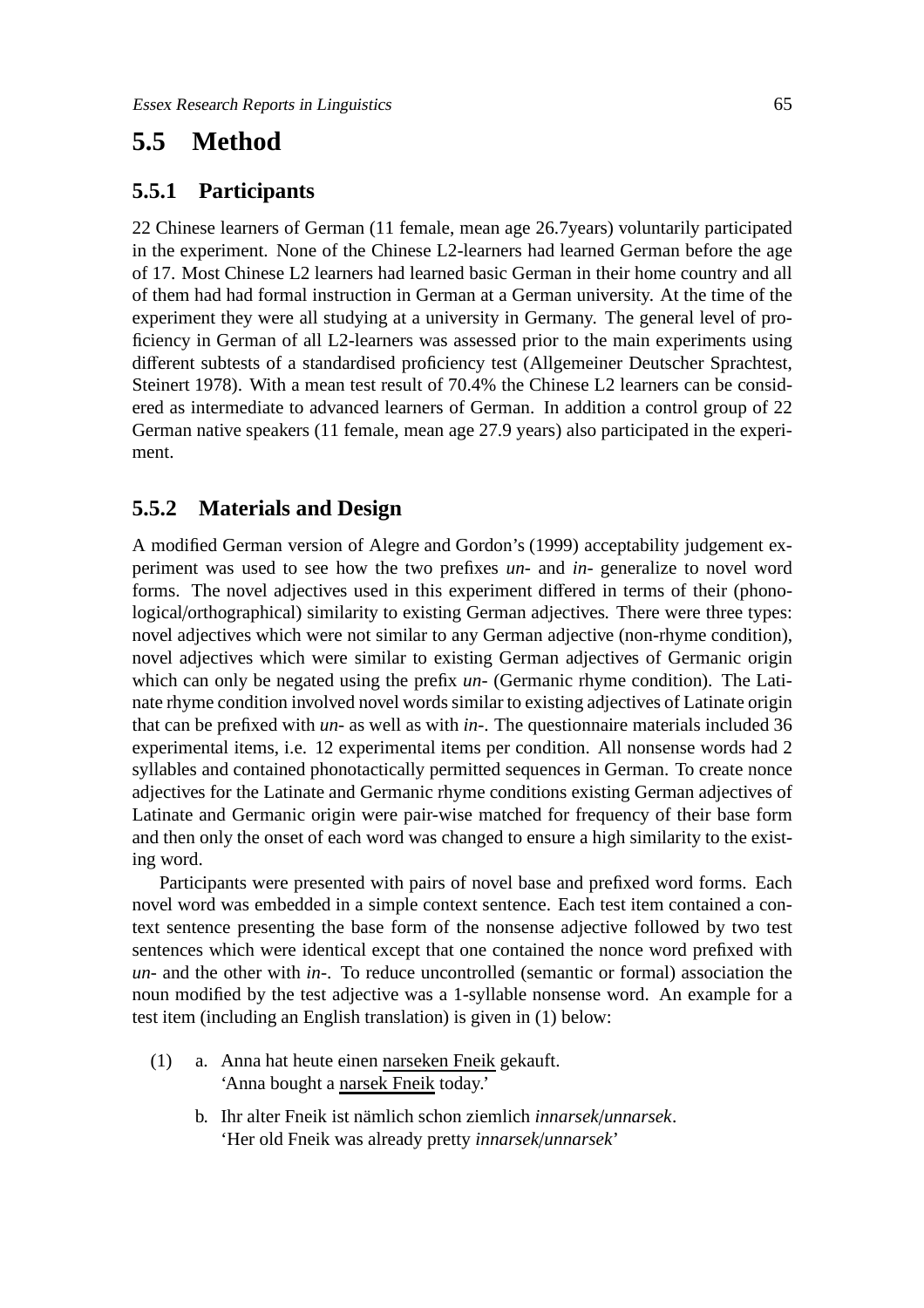The subject's task was to rate the naturalness of each derived form prefixed with *in*and *un*- independently from each other on a 1-5 point scale with "1" meaning "very unnatural sounding" and "5" meaning "very natural sounding".

#### **5.5.3 Predictions**

According to the dual mechanism model non-productive and non-transparent word forms are believed to be stored as wholes in the mental lexicon. Thus, for native speakers of German one might expect to find the strongest similarity effects for the less productive adjectival derivations with the prefix *in-*. For the non-rhyme condition it is predicted that native speakers prefer derivations with the prefix *un-*, since productive processes are believed to generalize to novel words. For the Germanic rhyme condition there should also be a preference for *un-*derivations. For the Latinate rhyme condition higher ratings for *in-* forms relative to the other two conditions are expected.

The declarative/procedural model claims that in late L2 acquisition the learner mainly relies on (declarative) memory. Thus, one would expect this memory dependence to show in the L2 learners' acceptability ratings. If, on the other hand, all words are stored in the L2-learner's mental lexicon and they can be accessed via analogical extension to an existing word a preference of *un*-derivations should be found in the Germanic rhyme condition.

#### **5.5.4 Results and discussion**

The mean ratings for all three conditions per language group are shown in Figure 1.



Figure 1: mean ratings per condition and language group

As Figure 1 shows, both native speakers and L2 learners of German preferred derivations with the prefix *un-* over the derived forms with *in-* in all three conditions. The L1 speakers' graph shows that word type has some effect on their acceptability ratings. This seems not to be the case for the L2 learners. The L2 learners' acceptability ratings for nonce adjectives prefixed with *un-* and *in-* are quite stable across conditions. The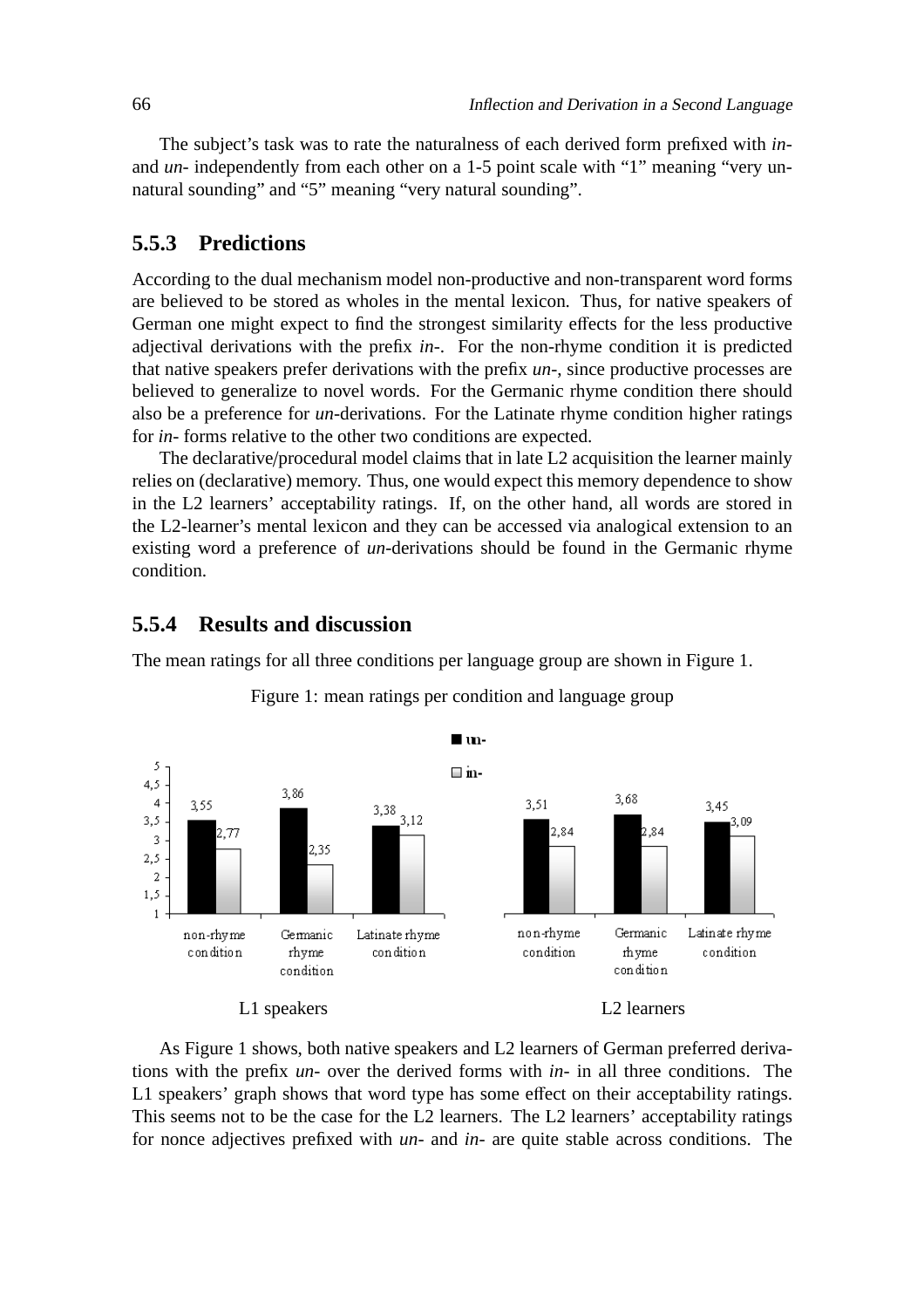main difference between the two language groups can be found in the Germanic rhyme condition. Statistically, there was a significant Word-Type  $\times$  Prefix  $\times$  Language Group interaction (F  $(2, 42) = 5.28$ , p = 0. 014). Furthermore, there was a significant main effect of Prefix (F  $(1, 42) = 26.23$ ,  $p < 0.001$ ) and a main effect of Language Group (F  $(1, 42)$ = 0.26, p = 0.06). Looking at both language groups separately, a significant 2-way interaction of Word-type  $\times$  Prefix (F (2, 42) = 29.86, p < 0.001) was found for the L1 speakers. The L2 learners showed a significant main effect of Prefix (F  $(1, 21) = 6.36$ , p  $= 0.02$ ), but no interaction.

Overall, both native speakers and L2-learners of German showed a significant preference for negative adjectival derivations affixed with the Germanic prefix *un-* over derivations with the Latinate prefix *in-*. This preference is likely to be due to the higher frequency of the prefix *un-*. Note that the prefix *un-* is among the most frequent affixes in the language, that it is highly productive, and that it applies more widely in the language than the negative prefix *in-* (e.g. Duden 1995, Schnerrer 1982).

In addition, the Word-Type  $\times$  Prefix interaction seen for the native speaker group shows that they are sensitive to the distributional differences between *un-* and *in-* forms. The absence of this interaction in the L2 group shows that the L2 learners seem to be insensitive to the differences between Latinate and Germanic words with respect to *in*and *un-* prefixation.

### **5.6 Regular and irregular participles**

Regular participles involve a *-t* suffix and no vowel change in the stem. The regular *-t* is said to serve as the default form and thus should apply to any kind of novel verb. In contrast, irregular participles often involve a stem change and are always suffixed with  $-(e)n$ . Irregular participle forms are largely unpredictable. A particularly interesting phenomenon for the distinction between regular and irregular inflection is the inflection of denominal verbs. Denominal verbs are always inflected following the regular pattern, even if the denominal verb is homophonous with an irregular verb. This is because irregularity is a property of verb roots. Hence, a noun root cannot have an irregular past tense or participle form associated with it (Kim *et al.* 1994, Marcus *et al.* 1995, Wunderlich and Fabri 1995).

Denominal verbs do not have lexical entries as verbs but rather involve categorychanging affixation. When forming the past tense or a participle for these verbs access to lexical entries of verbs is blocked, even though they might sound similar to existing verbs. Denominal verbs form a particularly interesting case for studying L2 morphological processing because they are extremely infrequent in the language input. Also, the denominal rule is usually not explicitly taught in language classes (Marcus *et al.* 1995, Bandi-Rao 2002).

#### **5.6.1 Predictions**

With respect to the L1 speakers we should replicate the results of previous studies (e.g. Marcus *et al.* 1995). Hence, a preference for regular participle forms for denominal verbs,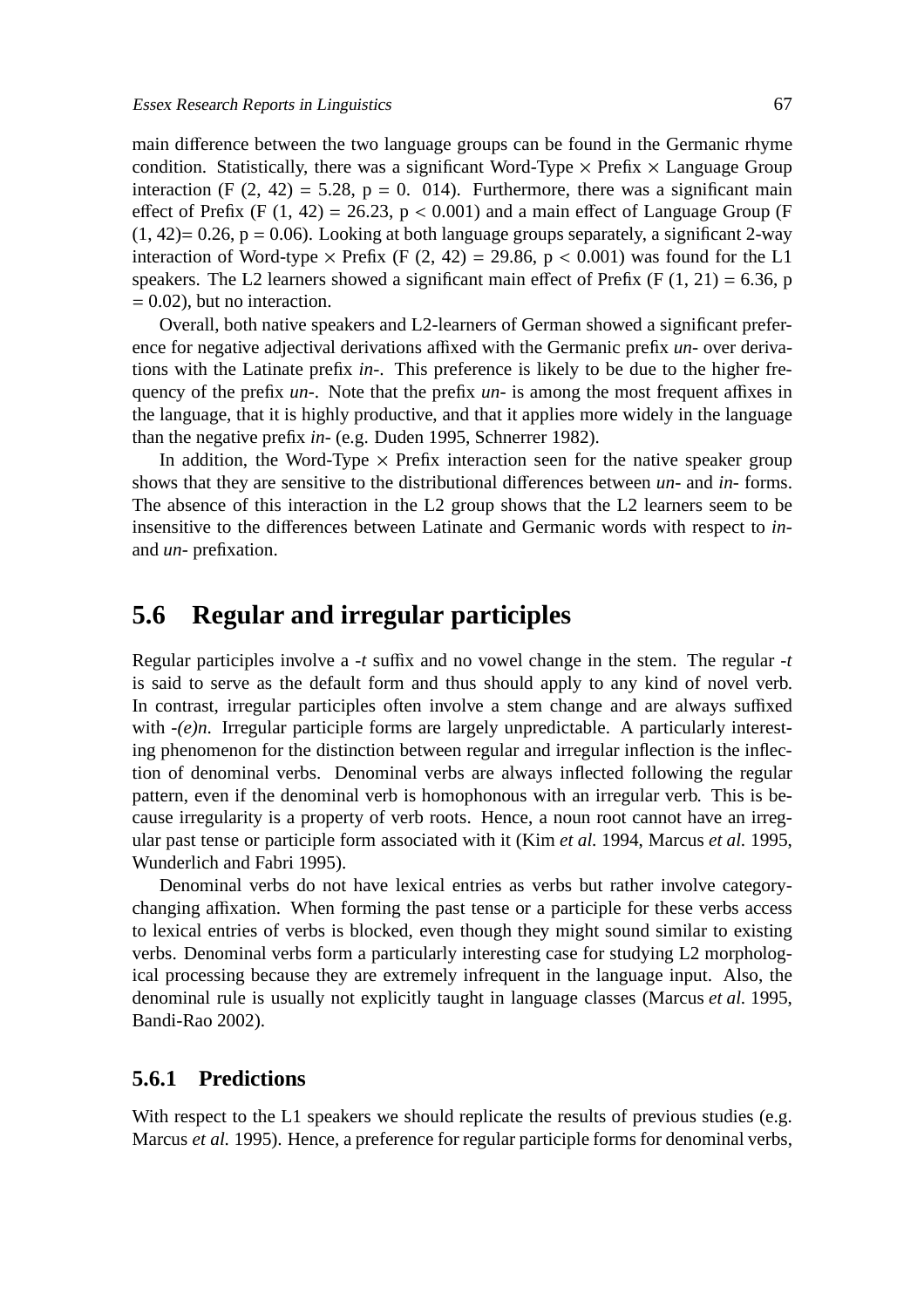but a strong preference for irregular participle forms if the verbs have an extended meaning to their usual senses would be expected.

If the Chinese L2 learners are aware of the morphological structure of complex derived verbs one would predict to find similar effects as for the native speakers. But if L2 learners are not sensitive to the grammatical structure of words and all regular and irregular morphologically complex word forms are memorized in the mental lexicon, as predicted by Ullman's declarative/procedural model, a preference for irregular participle forms in both the denominal verb condition and the extended verb condition would be predicted, as all items are constructed in analogy to existing irregular verbs.

#### **5.6.2 Participants**

The participants were the same as in the experiment presented previously. The Chinese L2-learners underwent a vocabulary pre-test to test their knowledge of the verbs to be used in the experiment. According to these pre-test results 21.8% (144 out of 660 answers) of the total data of the main experiment had to be excluded because only verbs which were known to the participants were taken into consideration.

#### **5.6.3 Materials and Design**

A modified version of Marcus *et al.*'s (1995) acceptability judgement experiment was used. This paper-and-pencil test contained 15 experimental items. 15 denominal German verbs which were homophonous with existing strong verbs in German were chosen. Each test item consisted of a context paragraph and two test sentences. The grammatical structure of the verb used was indicated to the participants in the context paragraph. In the context paragraph the word was either presented as the noun or as a verb with a semantically extended meaning of the usual sense of the verb. In the test sentences the word was used as the root of a prefixed verb in its participial form. The two test sentences were identical except that at the end of the sentence one test sentence contained the regular participle, e.g. formed with a *t*-suffix and no stem change and the other test sentence contained the irregular participle form with the *-(e)n* suffix and with a stem change. All sentences were simplified lexically and structurally to ensure an easy understanding by the L2 learners. Two examples of used test items including translations are given in (2a and 2b):

(2) a. denominal verb condition (meaning from Fliege ('fly')):

Der Insektenfreund Mark Möller sammelt verschiedenste Arten von Fliegen. Er bekommt ständig neue Fliegenexemplare von Freunden und Bekannten. Möller klebt alle toten Fliegen in sein Insektenbuch ein. Gerade hat er wieder eine neue Seite in seinem Buch *befliegt*/*beflogen*. ('The insect lover Marc Miller collects different kinds of flies. He constantly gets more flies from friends. Miller puts all dead flies in his books of insects. Just now he has *be-flied*/*be-flown* another page of his book.')

b. extended verb condition (meaning from fliegen ('to fly')):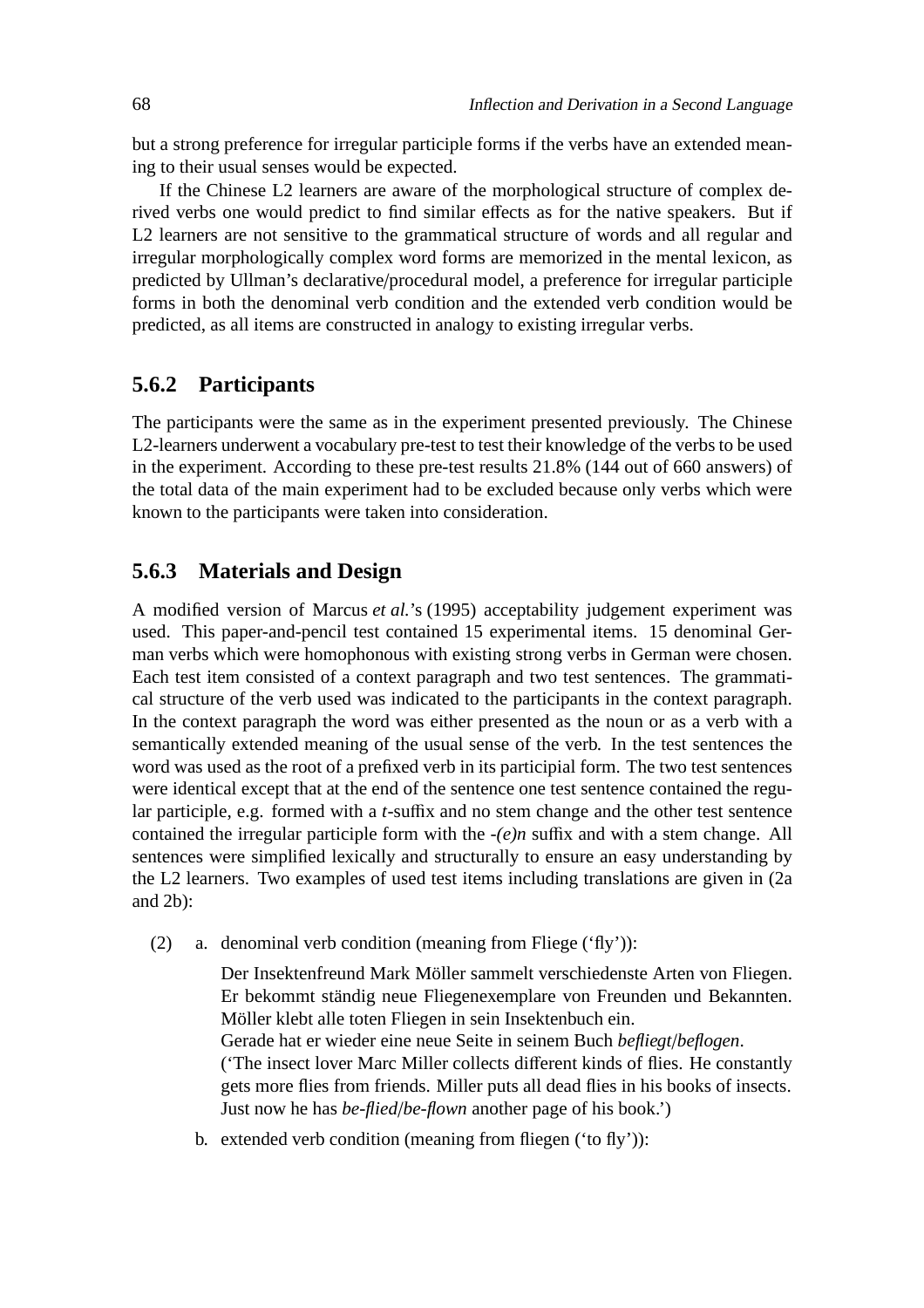Die Sportskanone Sven ist leidenschaftlicher Surfer. Jeden Sommerurlaub verbringt er an einem anderen Strand, um mit seinem Surfbord gegen den Wind die Meereswellen zu befliegen. Dieses Jahr versucht er sich an der Küste Mexikos.

Im Laufe der Jahre hat er schon viele Wellen mit seinem Surfbord *beflogen*/*befliegt*.

('The sportsman Sven is a passionate surfer. He spends every summer holiday on a different beach in order to windsurf with his surfboard against the sea waves. This year he is having a try at the Mexican coast.

Through the years he has already *be-flied*/*be-flown* many waves with his surfboard.')

Each subject saw a verb either as a denominal verb or as a verb with a semantic extension of its usual sense. Each of the four test versions contained about half of the verbs as denominal verbs and the other half as extended verb roots. Also, each participant received half of the test sentences with the regular verb form before the irregular one and the other half with the irregular verb form before the regular form. In order to avoid subjects to develop a strategy when rating the experimental items, 15 filler items were also added resulting in a total of 30 test items.

The filler items included existing regular and irregular German verbs used in their standard senses. The formal presentation of the filler items was identical to the experimental ones. The 30 test items were presented in a pseudo-randomized order. The subjects were asked to first read the context paragraph very carefully. Then the subjects' task was to rate the naturalness of each of the two participle forms per test item on a 1-5 point scale. The rating scale was explained to the participants with "1" meaning "very unnatural sounding" and "5" meaning "very natural sounding". The participants were further instructed to pay special attention to the context paragraph and to base their ratings on this context. They were also asked to judge the two test sentences independently.



#### **5.6.4 Results and discussion**

Figure 2: mean ratings for both conditions per language group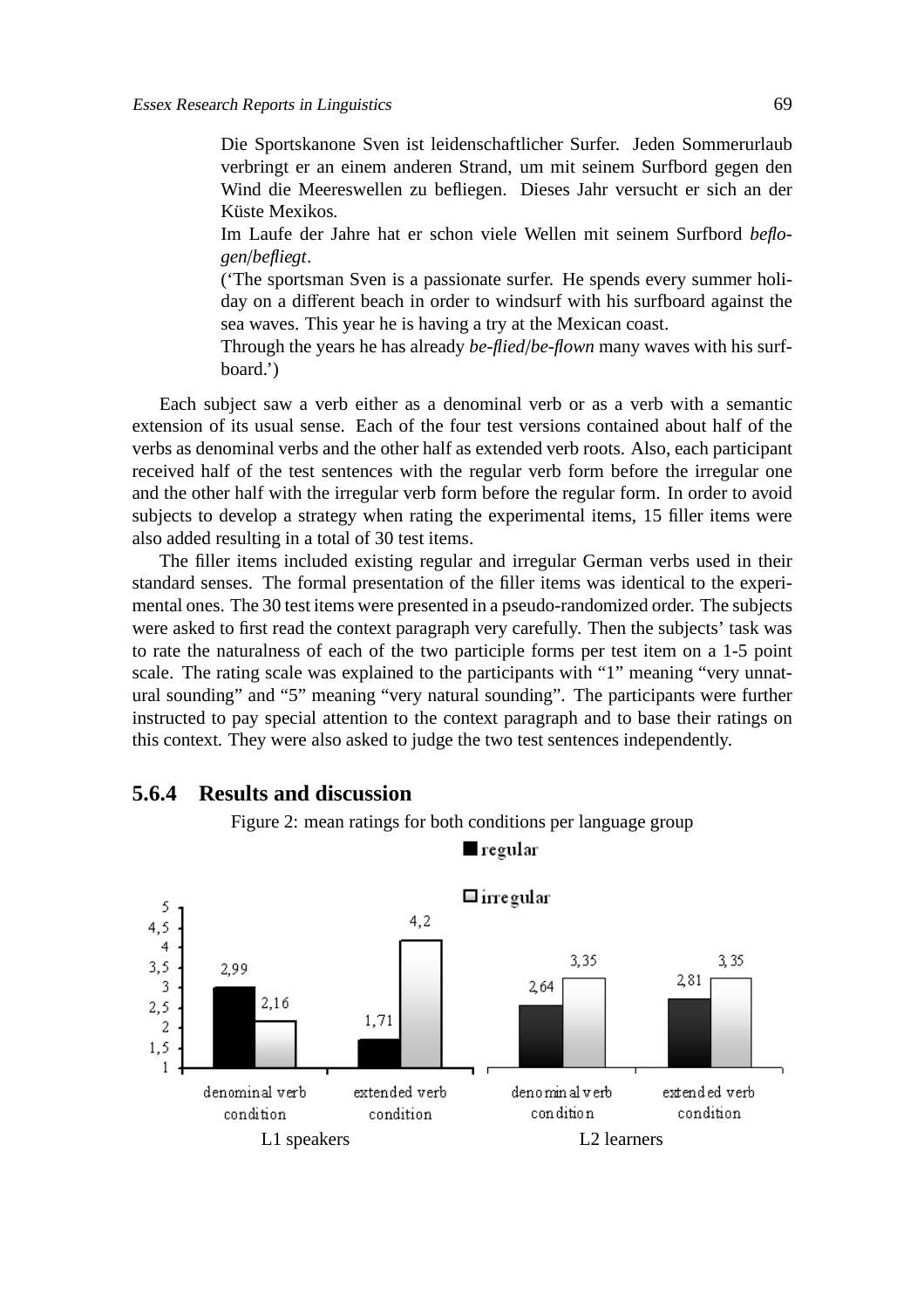Figure 2 shows clear contrasts between the L1 speakers and L2 learners. Native speakers rated the regular participle forms higher than the irregular ones in the denominal condition, but lower in the extended verb condition. In contrast, the Chinese L2 learners rated the irregular participle forms higher than the regular forms in both conditions. There was a significant interaction of Verb-Type  $\times$  Participle Form  $\times$  Language Group (F (1, 42)  $= 51.42$ , p < 0.001) as well as a significant main effect of Language Group (F (1.42) = 4.37,  $p = 0.043$ ) which confirm that L2 learners and native speakers of German exhibit a distinct pattern in their acceptability ratings.

Moreover, there was a significant interaction of Verb Type  $\times$  Participle Form (F (1, 21)  $= 76.39$ ,  $p < 0.001$ ) for the L1 group which suggests that their acceptability ratings for both participial forms depend on the type of verb presented to them. They gave preference to the regular participle forms for verbs that are derived from nouns even when their homophonous verb root counterparts usually take irregular participle forms. In contrast, for the Chinese L2 learners the type of verb presented seems to have very little effect on their ratings for regular participles and absolutely no effect on ratings for irregular participle forms. This was confirmed statistically by a main effect of Participle Form (F  $(1, 21) = 6.45$ ,  $p = 0.019$ ).

## **5.7 Summary and Conclusion**

To sum up the results, the experiment investigating derivational morphology found a frequency effect for the prefix *un-* for both native speakers and L2 learners of German. Furthermore, a similarity effect was found for the native speakers but not for the Chinese L2 learners. Native speakers but not L2 learners seem to be sensitive to the word type and prefix distribution. The degree of similarity of a nonce word to existing words does not seem to play an important role for the L2 learners. This might be due to the fact that in the L2 learners' native language (Chinese) there is no distinction between words of Germanic and words of Latinate origin. The L2 learners might not be too familiar with this distinction and its consequences for the use of the different prefixes.

The results of the second experiment on inflectional morphology show that native speakers of German are, as expected, sensitive to the morphological structure of verbs. Thus, the results from previous experiments investigating the treatment of denominal verbs by native speakers could be replicated.

This stands in sharp contrast to the results from the Chinese L2 learners. The L2 learners treated both verbs that appeared in a semantically extended meaning and denominal verbs the same and preferred irregular participle forms in both cases. The observed similarity-based generalizations to existing irregular verbs in German might be an indication of storage of these verbs in the L2 learner's mental lexicon and the L2 learner's memory dependency when performing the experimental task. The results might also mean that the Chinese L2 learners are not sensitive to the morphological structure of these verbs, i.e. they could be unaware of the fact that the verbs used in the denominal condition are verbs which are (transparently) based on nouns. But further research is needed to determine why the L2 learners responded as they did in this experiment. Do L2 learners know the denominal constraint or not? Do they have a regular rule available or do they store regular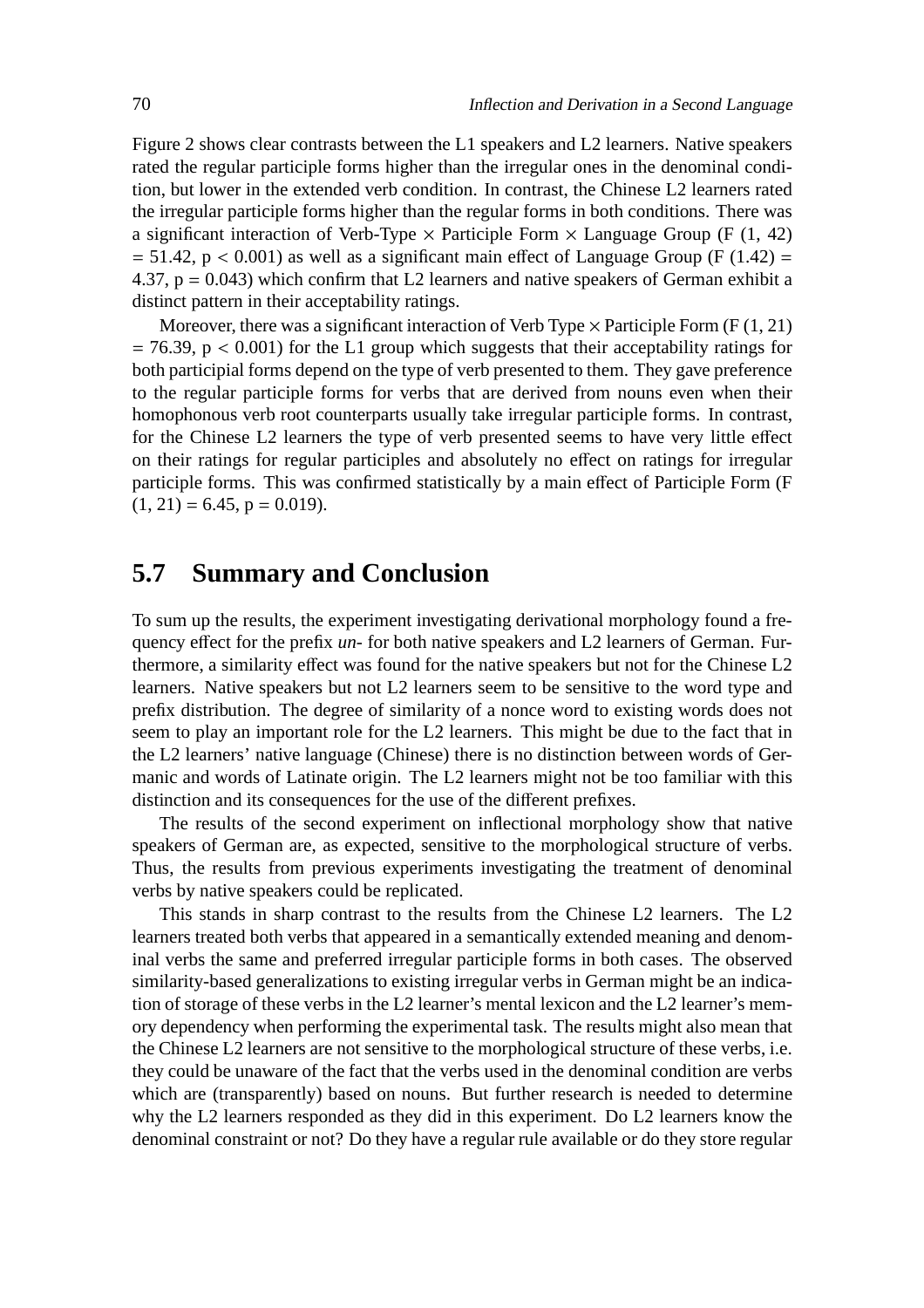and irregular word forms in the mental lexicon as predicted by the declarative/procedural model?

Overall, the results of both experiments have revealed differences between German native speakers and Chinese L2 learners of German. L1 and L2 speakers exhibited a distinct pattern of behaviour in both experiments.

# **Bibliography**

ALEGRE, M., and P. GORDON. 1999. Rule-based versus associative processes in derivational morphology. *Brain and Language* 68.347–354.

BANDI-RAO, S. 2002. Inflecting denominal verbs – the role of semantics. In *Proceedings of the BUCLD 26*, 48–59. Boston University.

BROVETTO, C., and M. T. ULLMAN. 2001. First vs. second language: A differential reliance on grammatical computations and lexical memory. In *CUNY 2001 Conference on Sentence Processing*.

CLAHSEN, HARALD. 1999. Lexical entries and the rules of language: A multidisciplinary study of German inflection. *Behavioural and Brain Science* 22.991–1060.

 $-$ , I. SONNENSTUHL, and J. P. BLEVINS. 2002. Derivational morphology in the german mental lexicon. In *Morphological Structure in Language Processing*, ed. by H. Baayen and R. Schreuder, 125–155. Mouton de Gruyter.

Duden, 1995. Duden, Grammatik der deutschen Gegenwartssprache. Hrsg. und bearb. von G. Drosdowski in Zusammenarbeit mit P. Eisenberg et al.

KILBURY, J., P. NAEGER, and I. RENZ. 1992. *New Lexical Entries for Unknown Words*. Theorie des Lexikons. Arbeiten des SFB 282. Düsseldorf: H. Heine Universität.

KIM, J. J., G. F. MARCUS, S. PINKER, M. HOLLANDER, and M. COPPOLA. 1994. Sensitivity of children's inflection to grammatical structure. *Journal of Child Language* 21.172–209.

—, S. PINKER, A. S. PRINCE, and S. PRASADA. 1991. Why no mere mortal has ever flown out to centre field. *Cognitive Science* 15.173–218.

MACWHINNEY, B., and J. LEINBACH. 1991. Implementations are not conceptualization: Revising the verb learning mode. *Cognition* 40.121–157.

MARCUS, G. F., U. BRINKMANN, H. CLAHSEN, R. WIESE, and S. PINKER. 1995. German inflection: the exception that proves the rule. *Cognitive Psychology* 29.189–256.

MARSLEN-WILSON, W., L. K. TYLER, R. WAKSLER, and L. OLDER. 1994. Morphology and meaning in the English mental lexicon. *Psychological Review* 101.3–33.

PINKER, S. 1999. *Words and Rules*. New York, NY: Basic Books.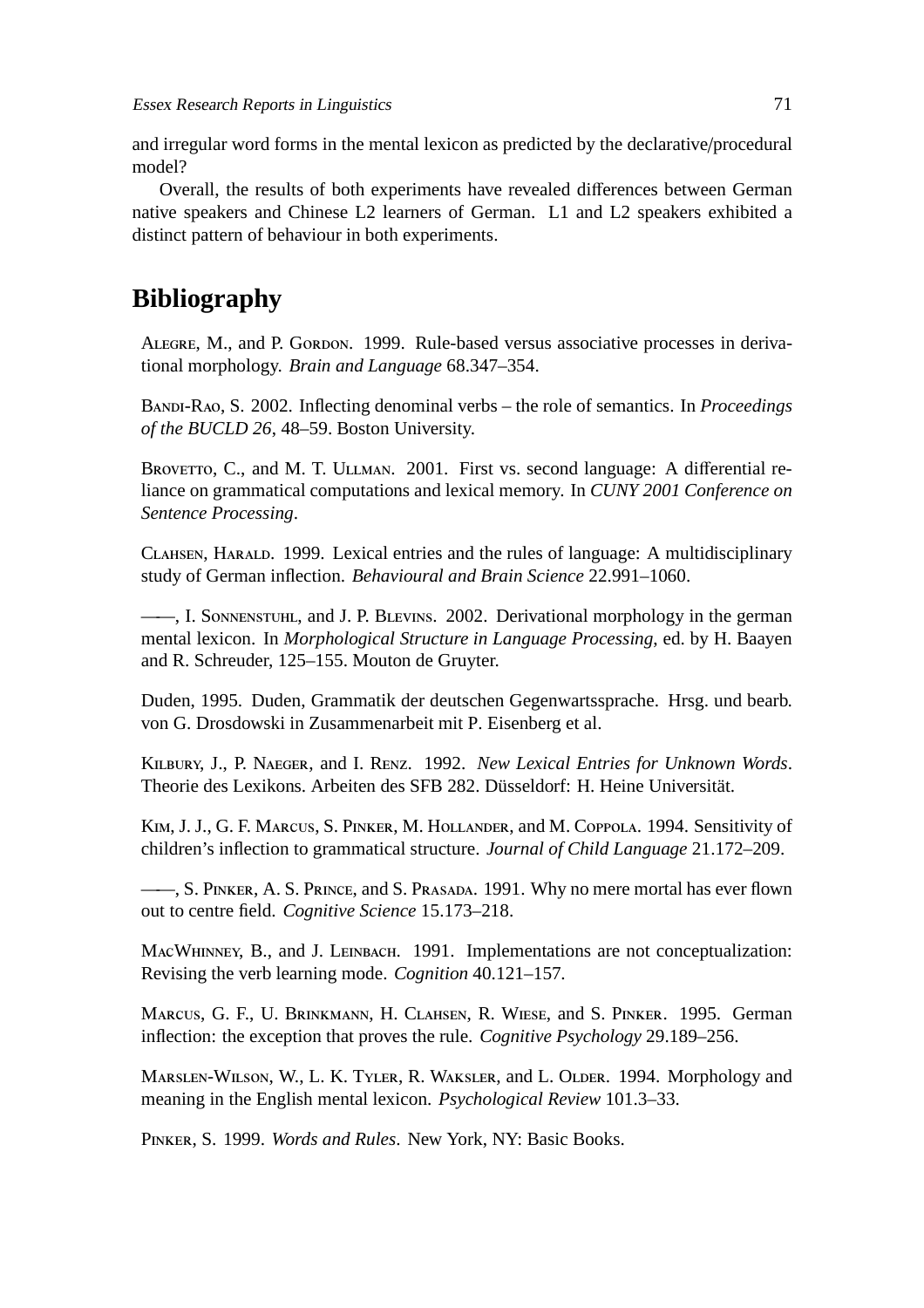RUMELHART, D. E., and J. L. McCLELLAND. 1986. On learning the past tense of English verbs. In *Parallel Distributed Processing*, ed. by J. L. McClelland, D. E. Rumelhart, and the PDP Research Group, volume 2, 216–271. Cambridge, MA: MIT Press.

SCHNERRER, R. 1982. Funktionen des Wortbildungsmorphems un- in der deutschen Gegenwartssprache. *Beiträge zur Erforschung der deutschen Sprache* 2.22–51.

SONNENSTUHL, I., and H. CLAHSEN, 2003. Prefixed word forms in the mental lexicon. Unpublished manuscript. University of Essex.

STEINERT, J. 1978. *Allgemeiner Deutscher Sprachtest*. Braunschweig: Westermann.

ULLMAN, M. T. 1999. Acceptability ratings of regular and irregular past-tense forms: Evidence for a dual-system model of language from word frequency and phonological neighbourhood effects. *Language and Cognitive Processes* 14.47–67.

—— 2001a. The declarative/procedural model of lexicon and grammar. *Journal of Psycholinguistic Research* 30.37–69.

—— 2001b. The neural basis of lexicon and grammar in first and second language: The declarative/procedural model. *Bilingualism* . Special Issue: "Neurolinguistics of Bilingualism".

WIESE, R. 1996. *The Phonology of German*. Oxford: Clarendon Press.

W, S. 1984. *Lexical entries and word formation*. Bloomington, Ind.: Indiana University Linguistics Club.

WUNDERLICH, D., and R. FABRI. 1995. Minimalist morphology: An approach to inflection. *Zeitschrift für Sprachwissenschaft* 14.236–294.

# **Appendix**

**Experimental Material: Adjectival derivations with** *un-* **and** *in-*

List of nonsense adjectives used:

- *Non-rhyme condition:* utab, pomset, fistur, kenvar, hurdaf, predos, plerim, spirenk, blensir, gamlis, narsek
- *Germanic rhyme condition:* kewusst, sunkel, peiter, bauber, nequem, zeise, fauter, peikel, kieder, fetreu, kanger, prage
- *Latinate rhyme condition:* pirekt, sonkret, seal, somplett, nerfekt, fabil, sporrekt, gormell, fiskret, pegal, suman, hobil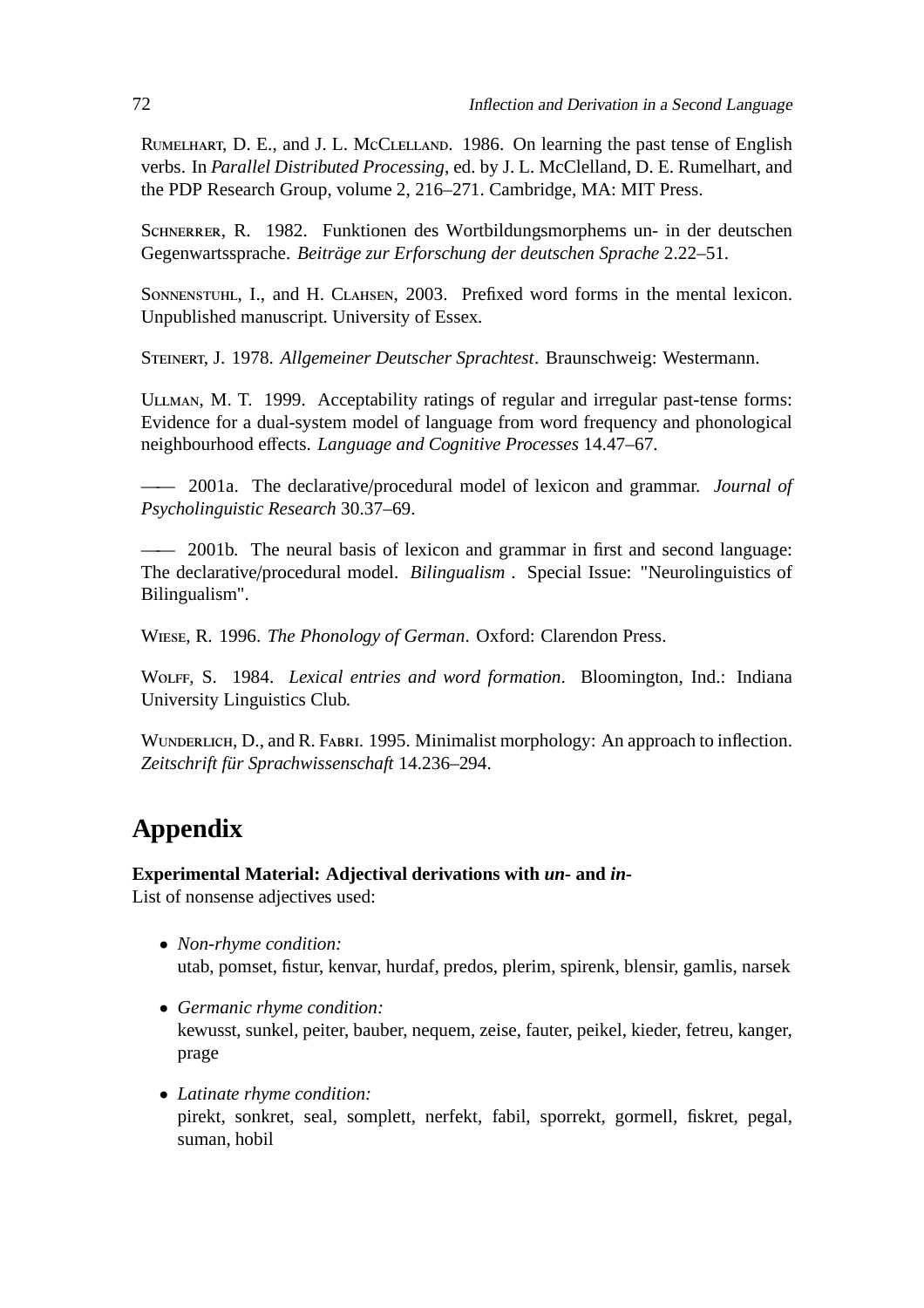#### List of denominal verbs and their meanings as used in the experiment verspinnen cover with spyders (from *Spinne*) 'spider') make something up in the wrong way (from *spinnen*) besitzen supply with seats (from *Sitz-*'seat') sit around on (from *sitzen-* 'to sit') befliegen | put flies onto (from *Fliege-* 'fly') windsurf verblasen cover with blisters (from *Blase-* 'blister') use up by blowing (from *blasen-* 'to blow') verklingen put knew knife blade on (from *Klinge-* 'blade') play to point of breakdown bescheinen supply with documents (from *Schein-* 'document') shine onto bepfeifen put pipes onto (from *Pfeife-* 'pipe') whistle for someone (from *pfeifen-* 'to whistle') bereiben supply with graters (from *Reibe*-'grater') rub around on (from *reiben-* 'to grate') verscheren cover with scissors (from *Schere-* 'scissors') trim in the wrong way (from *scheren-* 'to cut/trim') verschlingen put bandage on (from *Schlinge-*  $\cdot$  ...') gulp (from *schlingen-* 'to gulp') vertragen cover with stretchers (from *Trage-* 'stretcher') ruin by carrying too much (from *tragen-* 'to carry') verwiegen cover with cradles (from *Wiege*) 'cradle') weight wrongly (from *wiegen* 'to weight') befallen supply with traps (from *Falle*) 'trap') infest beliegen supply with cots (from *Liege* 'cot') lie around/down on verwachsen cover with wax (from *Wachs* grow in the wrong way

| <b>Experimental Material: German participles</b>               |  |
|----------------------------------------------------------------|--|
| List of denominal realize and their meanings as used in the se |  |

Kathleen Neubauer

Department of Language and Linguistics University of Essex Wivenhoe Park, Colchester CO4 3SQ, UK kneuba@essex.ac.uk

'wax')

Harald Clahsen Department of Language and Linguistics University of Essex Wivenhoe Park, Colchester CO4 3SQ, UK harald@essex.ac.uk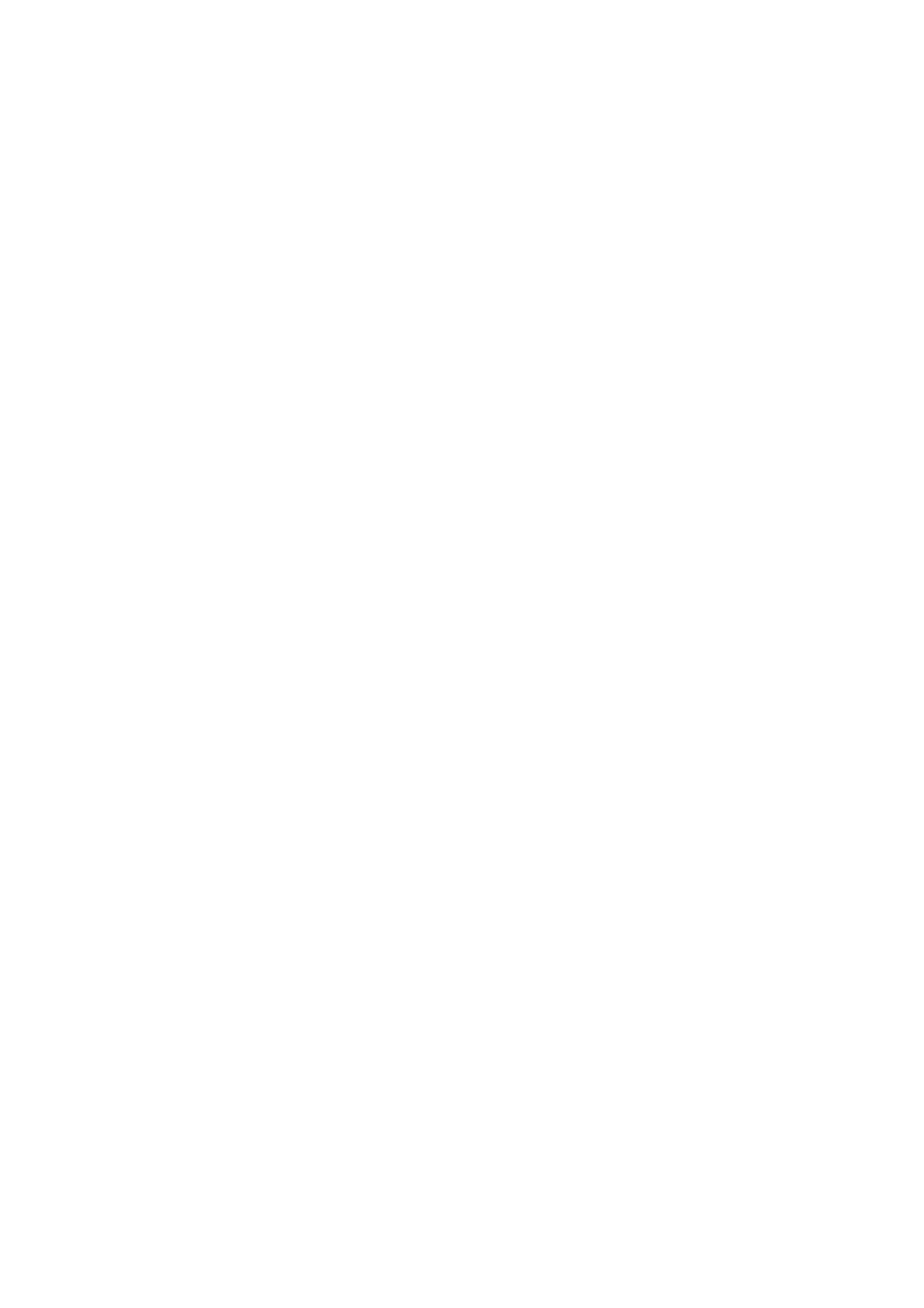# **6 Integrating Nominalisations into a (Generalised) Paradigm Function Model Moprhology**\*

Gergana Popova (University of Essex)

## **6.1 Introduction**

The aim of this paper is to explore some properties of nominalisations using Bulgarian data, and to propose a tentative formalisation of the morphological mechanisms involved within the framework of Paradigm Function Morphology (a model of morphology which stems from the work of Matthews (1972), Anderson (1992), Aronoff (1994), and is very thoroughly formalised in Stump (2001)).

The paper focuses on the difference between productive deverbal nominals with event semantics and verbal argument structure on the one hand, and other nouns on the other. Nouns with event semantics are often called event nouns, or complex event nominals following Grimshaw (1990). Morphologically, they are transpositions. The conceptual importance of transpositions has been discussed in, for example, Beard (1995) and Spencer (1999). Transpositions challenge any morphological model because they have features that are traditionally said to belong to inflection and features that have been considered a central property of derivation. So, for example, Bulgarian deverbal nouns with the suffix *-ne* derived via transposition head a noun phrase, and take noun-related morphological categories like gender and definiteness, but at the same time display event semantics and have the same meaning as the verb they derive from. These nouns also appear to take the same arguments as the verbs they derive from, which makes them more like verbs and less like other nouns. The formation of these nouns is regular and predictable, which is why traditional descriptions include them in the verbal paradigm. It is difficult to classify the formation of these nouns with inflectional phenomena, however, as it involves a change in syntactic category, which is arguably a property typical of derivational processes.

A second aim of this paper is to describe (some of) the properties of complex event nominals (CENs) in Bulgarian. Bulgarian CENs have not been described in detail in modern linguistic frameworks, and it is of course difficult to be exhaustive within the limited scope of this work. The focus here is on nominals derived via the suffix *-ne* (almost exclusively CENs), which are action nominals. There is work available on cognate

<sup>\*</sup> I am grateful to Bas Aarts, Andrew Spencer and Ryo Otoguro for valuable comments and suggestions, as well as to the audience at the second YEMM meeting. This research has been supported by an ORS grant ORS/2000015006 and a University of Essex studentship.

*Essex Research Reports in Linguistics* 47, 75–93.

Ryo Otoguro, Gergana Popova and Andrew Spencer (eds.).

Department of Language and Linguistics, University of Essex,

Colchester, United Kingdom.

c 2006, Gergana Popova.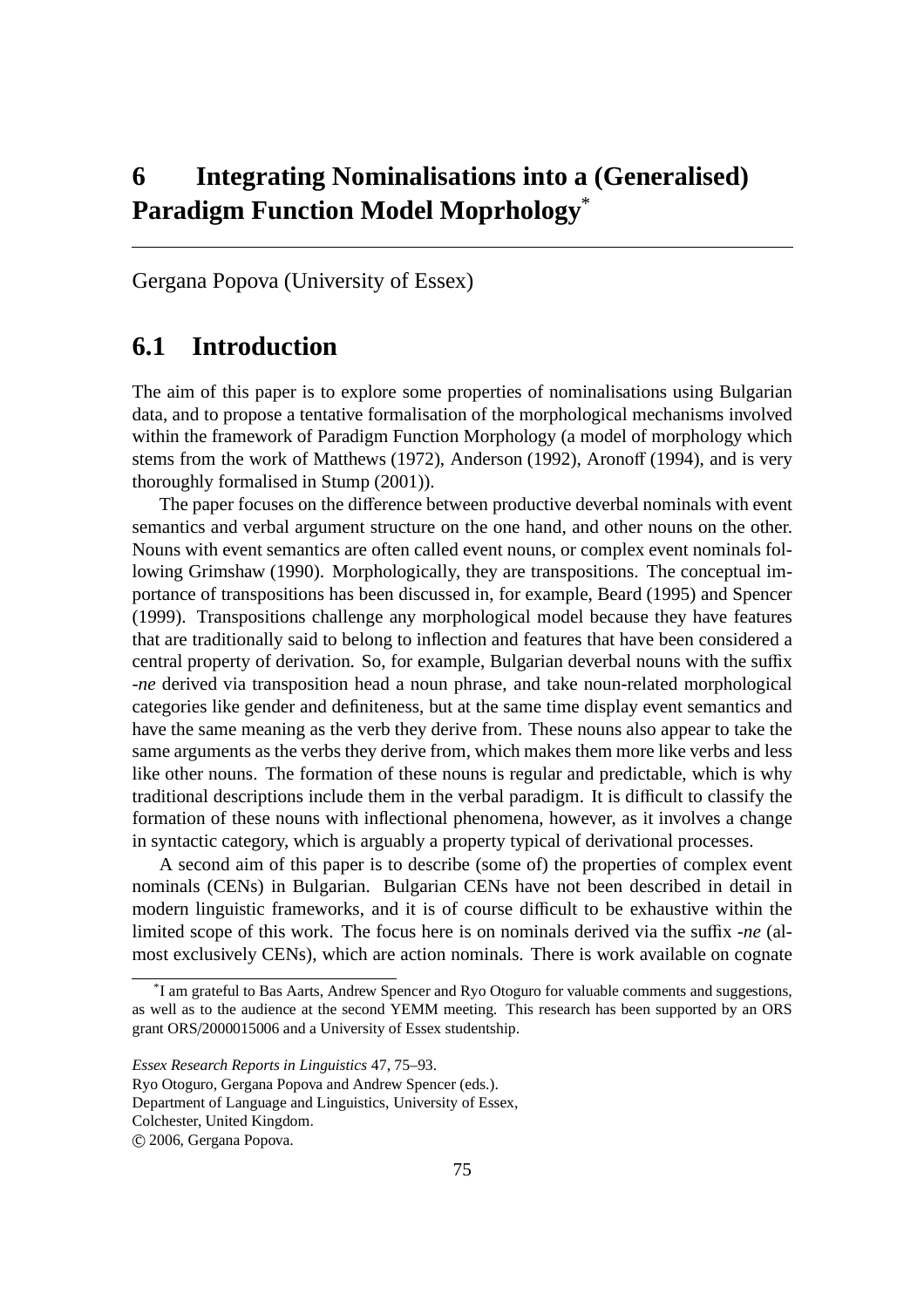nominalisations in other Slavic languages (Polish and Russian) which will be drawn upon. Hopefully, this paper can serve as a starting point for more thorough comparisons between the Slavic languages.

The paper is organised as follows: the next section gives a brief overview of the mechanisms available in Bulgarian for deriving nouns from verbs. Section 6.3 looks in more detail at the distinction between complex event nominals (CENs), simple-event nominals (SENs), and result nominals (RN), which originates from the work of Grimshaw (1990) on English and establishes the validity of this distinction for Bulgarian. It also looks more specifically at the properties of Bulgarian CENs, and explores their argument taking properties. Sections 6.4 and 6.5 look at the interaction of these argument taking properties and the categories of aspect and lexical class. Section 6.6 offers an account of nominalisations within the framework of Paradigm Function Morphology (Stump 2001), making use of some proposals to extend the framework (Spencer 2004) and introducing some other modifications. A brief description of some of the formal mechanisms used is presented in section 6.6.1. The final section is a summary, and points to directions for further research.

## **6.2 Nominalisations in Bulgarian**

The most productive way to derive nouns from verbs in Bulgarian is suffixation of the suffix *-ne* to an imperfective verb. (Descriptions of the morphology of noun derivation can be found in Tilkov *et al.* (1983) and Radeva (1991), Stojanov (1977)). In part due to its productivity and generality, this process has been considered part of the verbal paradigm in traditional descriptions of the language. Derivation of *ne*-nominalisations is illustrated in the table below.

|                |                 | Underlying verb      | Deverbal nominal |                    |
|----------------|-----------------|----------------------|------------------|--------------------|
|                | piša            | 'write.mp'           | pisa-ne          | 'writing'          |
| $\overline{2}$ | zamest-va-m     | 'act as deputy.IMP'  | zamest-va-ne     | 'acting as deputy' |
| $\mathcal{R}$  | zamestja        | 'act as deputy.PERF' | *zamest-ne       |                    |
| 4              | prekâs-va-m     | 'interrupt.mp'       | prekâs-va-ne     | 'interruption'     |
| 5              | prevključ-va-m  | 'switch.mp'          | prevključ-va-ne  | 'switching'        |
| 6              | otpâtu-va-m     | 'depart'             | otpâtu-va-ne     | 'departure'        |
|                | transform-ira-m | 'transform.IMP'      | transform-ira-ne | 'transformation'   |

Bulgarian is a language with a highly grammaticalised category of aspect with two values: perfective and imperfective. Some imperfective verbs are morphologically nonderived, like the verb *piša* 'write' in the first row of the table<sup>1</sup>. Non-derived imperfective verbs derive nominalisations with *-ne* like all other imperfective verbs. In the majority of cases an imperfective verb is derived from a perfective one via suffixation with the suffix *-va-* or one of its allomorphs (*-uva-, -ava- (-'ava-), -a- (-'a-)*). As a result, a vast number of pairs of verbs exists in the language which differ only with respect to their aspectual values. Only the imperfective members of these pairs allow derivation of *ne*-nominals, as

<sup>1</sup>Suffixation with *-ne* is said to be based on the aorist stem of the verb. This explains the difference in the shape of the verbal stem and the noun stem in this example. The morphophonological alternations involved will largely be ignored, since they are not important to the points made in the paper.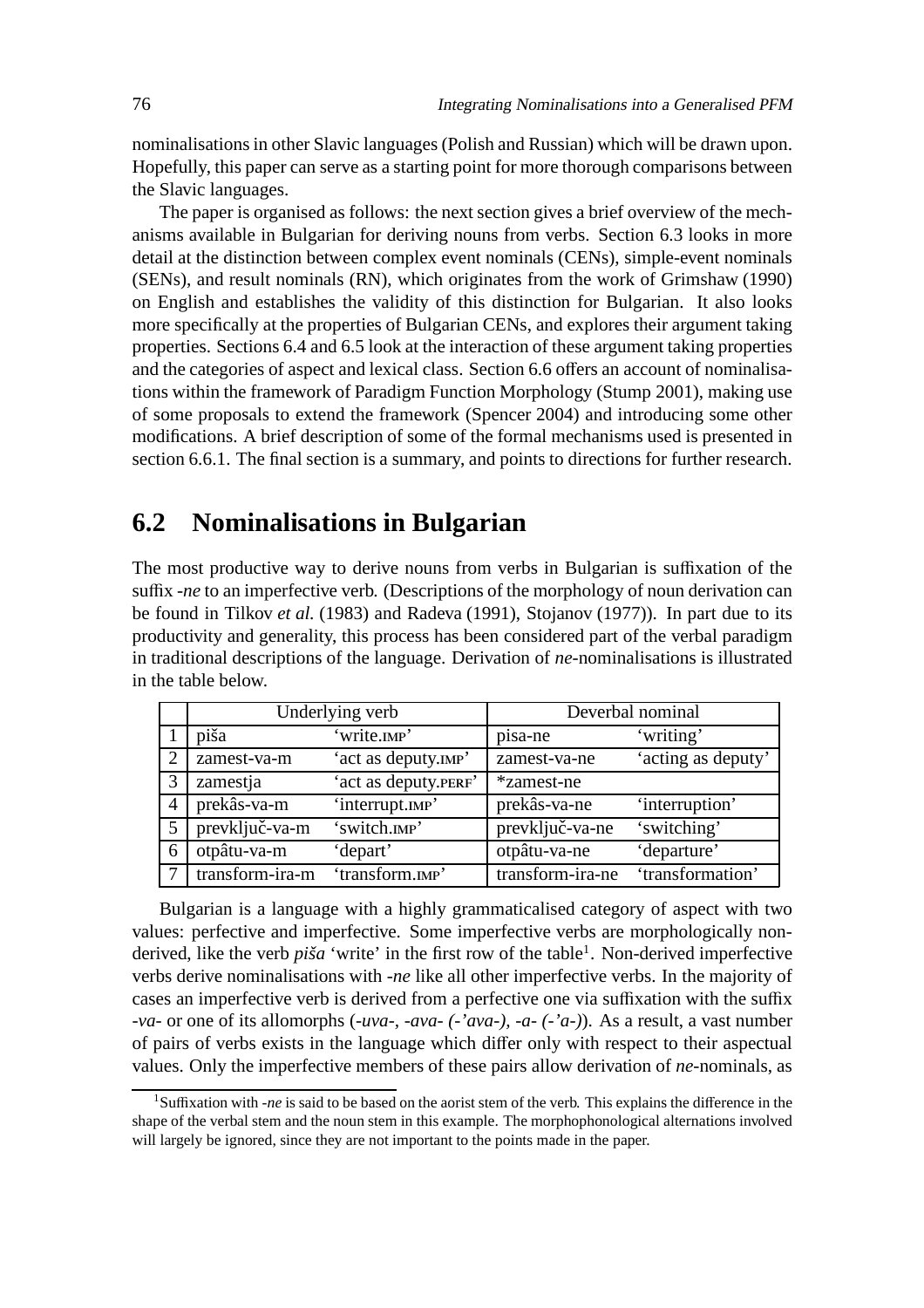illustrated in rows 2 and 3 of the table. Further examples of *ne*-nominalisations based on derived imperfective verbs are given in rows 4 and 5. One exception to the imperfectivebase-only regularity is noted in Stojanov (1966). He brings to attention verbs like *otpâtuvam* 'depart' (see row 6) as examples of perfective verbs that allow *ne*-nominalisation. Without going into the details of the linguistic analysis, suffice it to say that although Stojanov considers these verbs to be perfective, many grammarians and lexicographers point out that they are really biaspectual (references can be found in Stojanov's work). Biaspectual verbs in general allow nominalisation with *-ne*, as is shown in row 7 with an uncontroversially biaspectual verb.

Very similar to the suffix *-ne* is the suffix *-nie*, indeed the two have a common historical origin. Forms derived with *-nie* have either survived from earlier stages of the development of the language, or have been borrowed from Russian, but are no longer productively derived (see Tilkov *et al.* (1983)). Stojanov (1977) notes that the nouns in *-nie* are formed from perfective as well as from imperfective verbs, for example *sâbera* (PERF) 'gather' – *sâbra-nie* 'gathering';<sup>2</sup> *nakaža* (pERF) 'punish' – *nakaza-nie* 'punishment', *stradam* (IMP) 'suffer' – *strada-nie* 'suffering'. Often there are pairs of verbs, one formed with *-ne* and one with *-nie* on (lexically) identical stems. Usually, the verb with *-nie* is a result verb and the verb with *-ne* is a process verb. Nominals in *-nie* however are far fewer and are often lexicalised, so such pairs are not a ubiquitous phenomenon.

There are a number of other nominalisation patterns available to the language, some of which will be illustrated briefly in later sections.

# **6.3 Complex event nominals, simple event nominals and result nominals in Bulgarian**

Grimshaw (1990), in a study of argument structure and nominalisations, draws a distinction between nominals that have argument structure (complex event nominals or CENs) and nominals that don't (simple event nominals and result nominals), which she correlates with the presence or absence of verbal structure respectively. Bulgarian confirms the distinction between complex event nominals on the one hand and simple event nominals and result nominals on the other. The tests proposed by Grimshaw have been applied to Russian in Schoorlemmer (1995) and Bredenkamp *et al.* (1998), and for Polish in Rozwadowska (1997). The same tests can be applied successfully to Bulgarian data as well, and identify the following differences between CENs and other nominalisations:

- CENs ((1)), but not result nominals ((2)) can be modified by phase verbs like *zapoˇcvam* 'begin' or *prodalžavam* 'continue'
	- (1) Izrazjavaneto na čuvstvata mu započna predi dva dni. expression of feelings his started before two days 'His expressing his feelings started two days ago'.

<sup>2</sup>Again, morphophonological differences are due to the fact that *-nie* takes the aorist stem.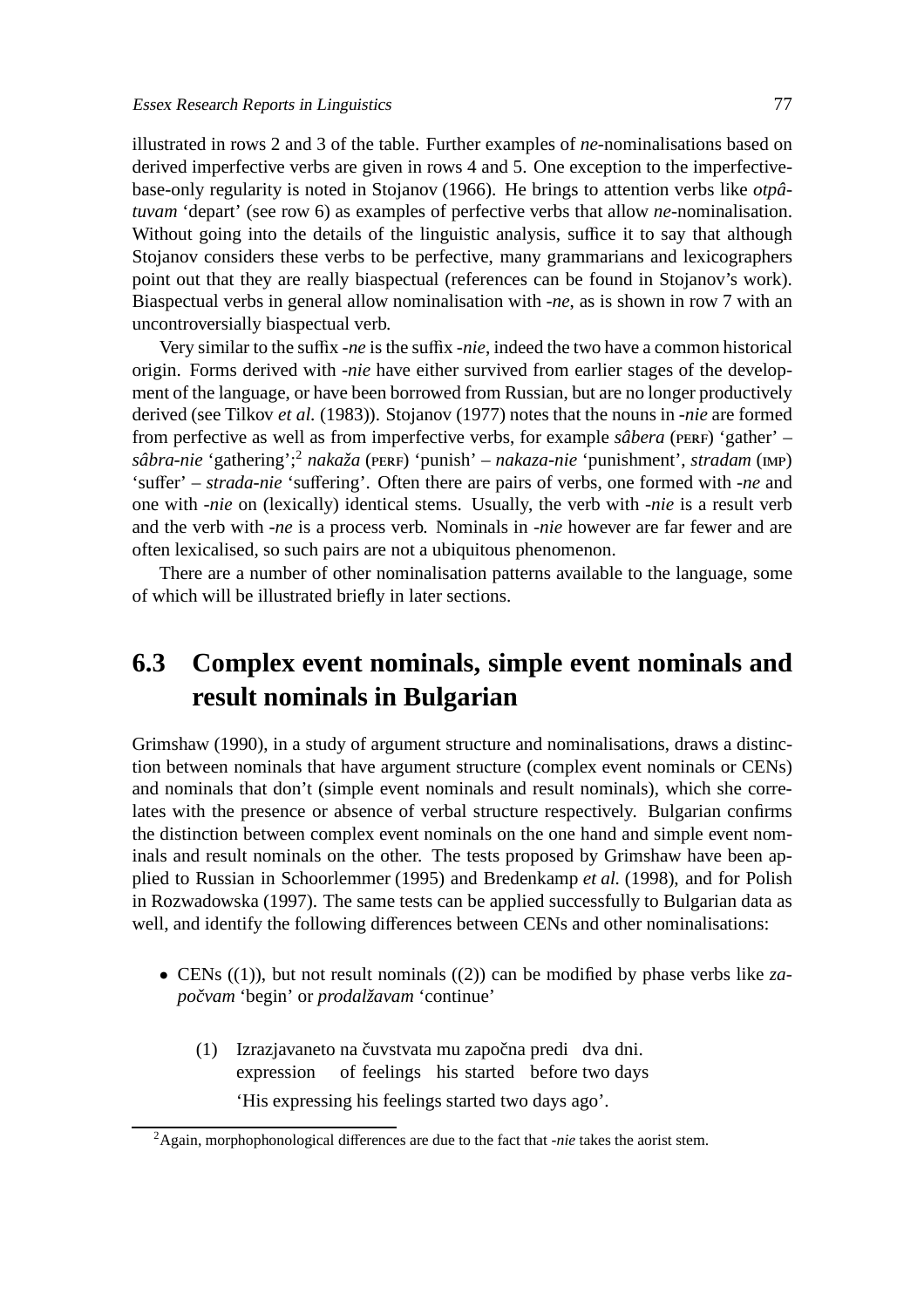- (2) \*Izraženieto na liceto j expression on face her continued two hours prodalži dva časa. 'The expression on her face lasted for two hours.'
- CENs  $((3))$ , but not result nominals  $((4))$  can be modified with durative and completive adverbials like *v prodalženie na dva dni* 'for two days' or *za dva dni* 'in two days':
	- (3) Sreštaneto s meeting with foreigners in duration čuždenci v prodalženie na dva dni go iztošti. of two days him exhausted 'Meeting foreigners for two days exhausted him'.
	- (4) \*Sreštata s meeting with foreigners in duration čuždenci v prodalženie na dva dni go iztošti. of two days him exhausted 'Meeting foreigners for two days exhausted him.'
- CENs, like the verbs from which they derive, allow modification for manner (see (5) and (6)):
	- (5) Toj piše pisma spokojno i he writes letters calmly and confidently uvereno. 'He writes letters calmly and confidently'.
	- (6) Spokojnoto i calm. and confident writing of letters him help uvereno pisane na pisma mu pomaga. 'The calm and confident writing of letters helps him.'
- CENs allow modification with adjectives like *frequent* ((7)) and *permanent* ((8)). The nominals modified in this way can be interpreted to denote iterated events without themselves changing their singular number. Result nominals, if they allow such modification at all, need to appear in the plural (see (9)).
	- $(7)$  Čestoto Frequent. knocking him nervous made čukane go iznervi. 'The frequent knocking made him nervous'.
	- (8) Postojannoto zvânene beše neprijatno. Constant.THE ringing was unpleasant 'The constant ringing was unpleasant.'
	- $(9)$  Čestite Frequent.PL.THE knocks on wall-THE him nervous made udari po vratata go iznervixa. 'The frequent knocks made him nervous'.
- CENs allow for event control  $((10))$ , whereas result nominals don't  $((11))$ .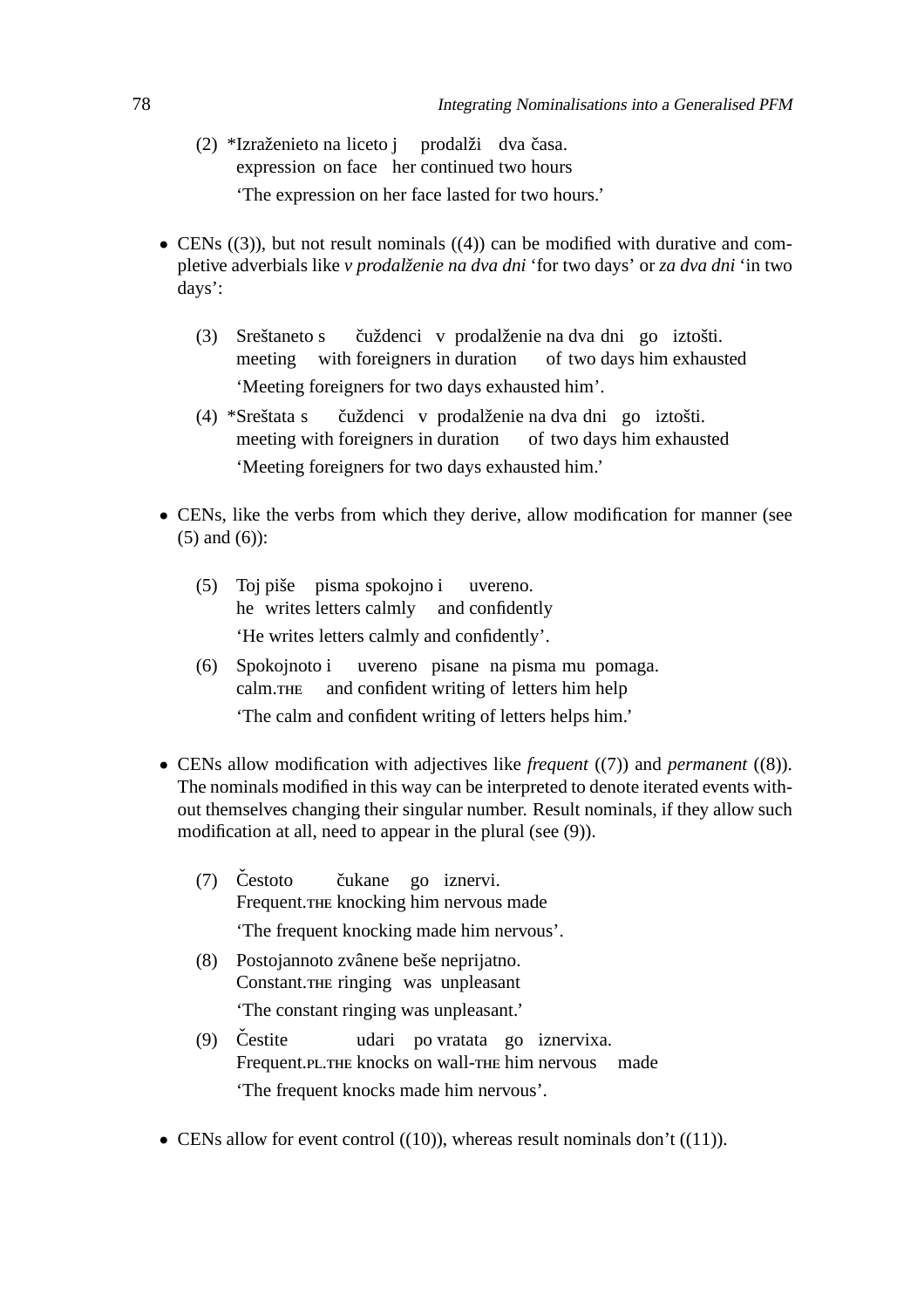(10) Nalaga demanded REFL gathering of owners se sâbiraneto na sobstvenicite za da se reši problema for to REFL solve problen s with roof pokriva.

'The gathering of the owners in order to solve the problem with the roof is mandatory'.

(11) \*Nalaga demanded REFL gathering of owners se sâbranieto na sobstvenicite za da se reši problema for to REFL solve problen s with roof pokriva.

'The gathering of the owners in order to solve the problem with the roof is mandatory'.

The differences between CENs and other nominals described in this section relate to the fact that the former have event semantics, while the latter don't. These differences are further correlated with the fact that CENs take arguments, whereas other nominals don't. The next section is devoted to the argument taking properties of CENs.

#### **6.3.1 The argument structure of complex event nominals in Bulgarian**

According to Grimshaw (1990), the argument taking property of CENs is determined by their ability to suppress the external argument of the verb from which they derive. This would predict that nominalisation should be possible from transitive or passivised verbs only. It has been shown in Schoorlemmer (1995) for Russian and in Rozwadowska (1997) for Polish that CENs from intransitive verbs are also possible in these languages, which contradicts the theory that nominalisations are akin to passivisation. In Bulgarian too CENs are freely derivable from intransitive verbs, and in that case the external argument is not suppressed, though its syntactic expression changes.

Bulgarian nouns (result nouns, as well as CENs) are most typically followed by a prepositional phrase headed by the preposition *na*, which can receive a variety of interpretations, similar to the Polish genitive postnominal NP described in Rozwadowska (1997). For example, in (12) below John is the owner of the car; in (13) John can be the one who gives the present, or its intended recipient; in (14) John might be a member of the team, or a fan, or the owner of the team. In intransitive CE nominals the sole argument gets mapped onto the *na*-PP, as is shown in examples (15) and (16) below:

- (12) Kolata na Ivan e v garaža. Car of John is in garage- 'John's car is in the garage.'
- (13) Podarakât na Ivan e mnogo xubav. Present.THE of John is very nice 'John's present is very nice.'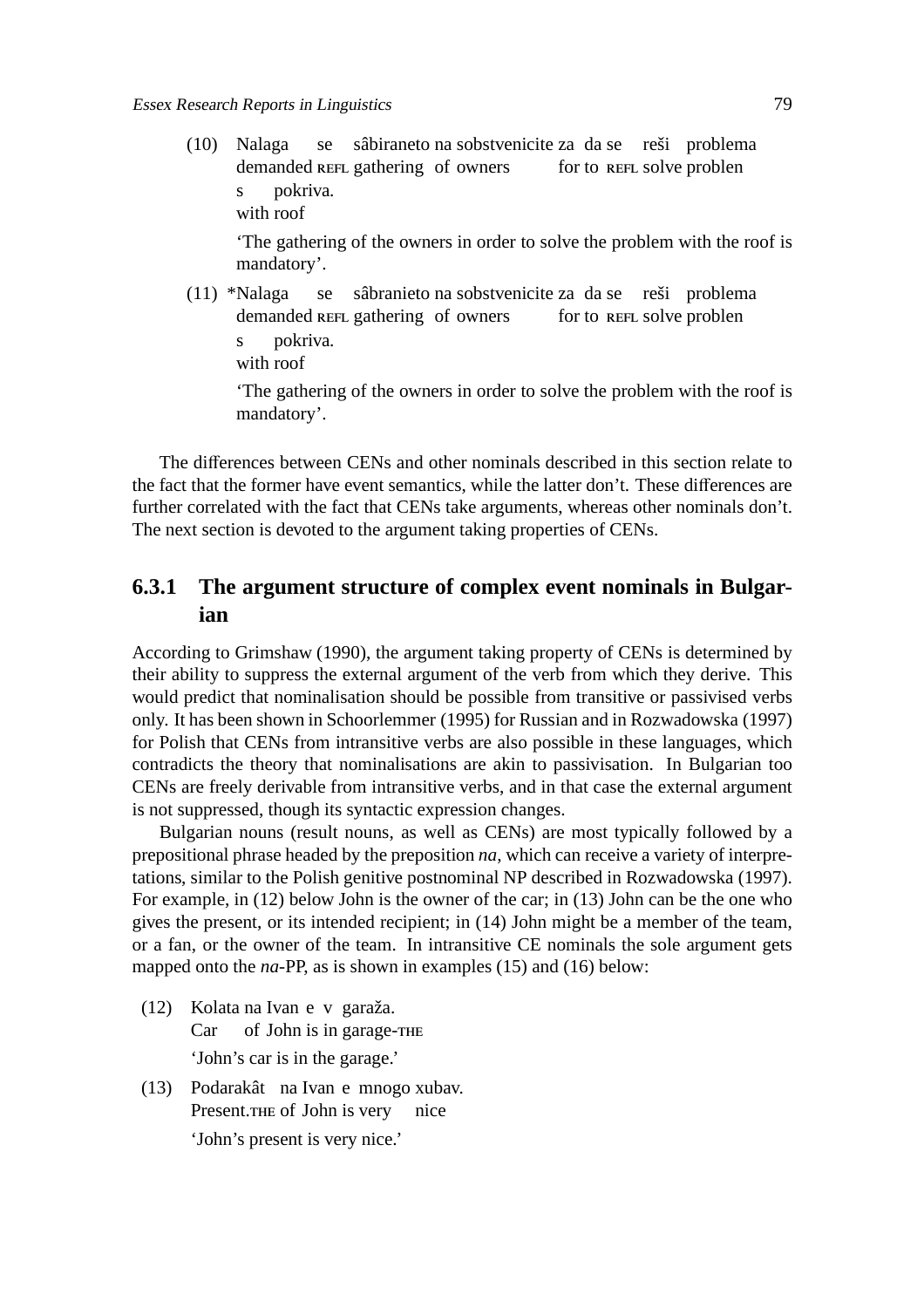- (14) Otbor*ât* na Ivan e na pârvo mjasto. team.THE of John is on first place 'John's team is first'.
- (15) Pristiganeto na Marija v osem časa Arrival.THE of Maria at eight o'clock spoiled plans obârka planovete ni. ours 'Maria's arrival at eight o'clock spoiled our plans.'
- (16) Spaneto na Ivan prodâlži osem časa. Sleep of John lasted eight hours 'John's sleep lasted eight hours.'

In CENs derived from transitive verbs the linking of arguments to the syntactic positions available is as follows: the nominal may express all the arguments of the verb (noted also in Steinke (1999)), in which case the object of the verb is mapped onto the first postnominal *na*-PP, the recipient or the oblique is mapped onto the second *na*-PP and the subject or the agent is mapped onto the *ot*-PP, which is the Bulgarian equivalent of the English *by*-phrase. This is illustrated in (18) below (the verbal equivalent is in (17)). On the other hand, the nominal may choose not to express all the arguments available to it, in which case the following configurations are possible: (i) the direct object may be expressed, as well as the recipient or oblique, but not the subject (see (19)), (ii) or the object and the subject might be expressed, but not the oblique, as in (20), or (iii) the object may be expressed, but neither the oblique nor the subject as in (21). What is not possible is to express the oblique only as in (22), or the subject only as in (23), or to try to express the subject as a *na*-PP ((24) is ungrammatical on the intended reading of John as the agent).

- (17) Ivan podari John gave (as present) book knigata na Petâr. to Peter 'John gave Peter the book as a present.'
- (18) Podarjavaneto na knigata ot Ivan na Petâr beše iznenada. Giving of book by Ivan to Peter was surprise 'John's giving the book to Peter as a present was a surprise.'
- (19) Podarjavaneto na knigata na Petâr beše iznenada. Giving of book to Peter was surprise 'Giving the book to Peter was a surprise'.
- (20) Podarjavaneto na knigata ot Ivan beše iznenada. Giving of book by Ivan was surprise 'John's giving the book as a present was a surprise.'
- (21) Podarjavaneto na knigata beše iznenada. Giving of book was surprise 'The giving of the book was a surprise.'
- (22) \*Podarjavaneto na Petâr beše iznenada. Giving to Peter was surprise 'Giving to Peter was a surprise'.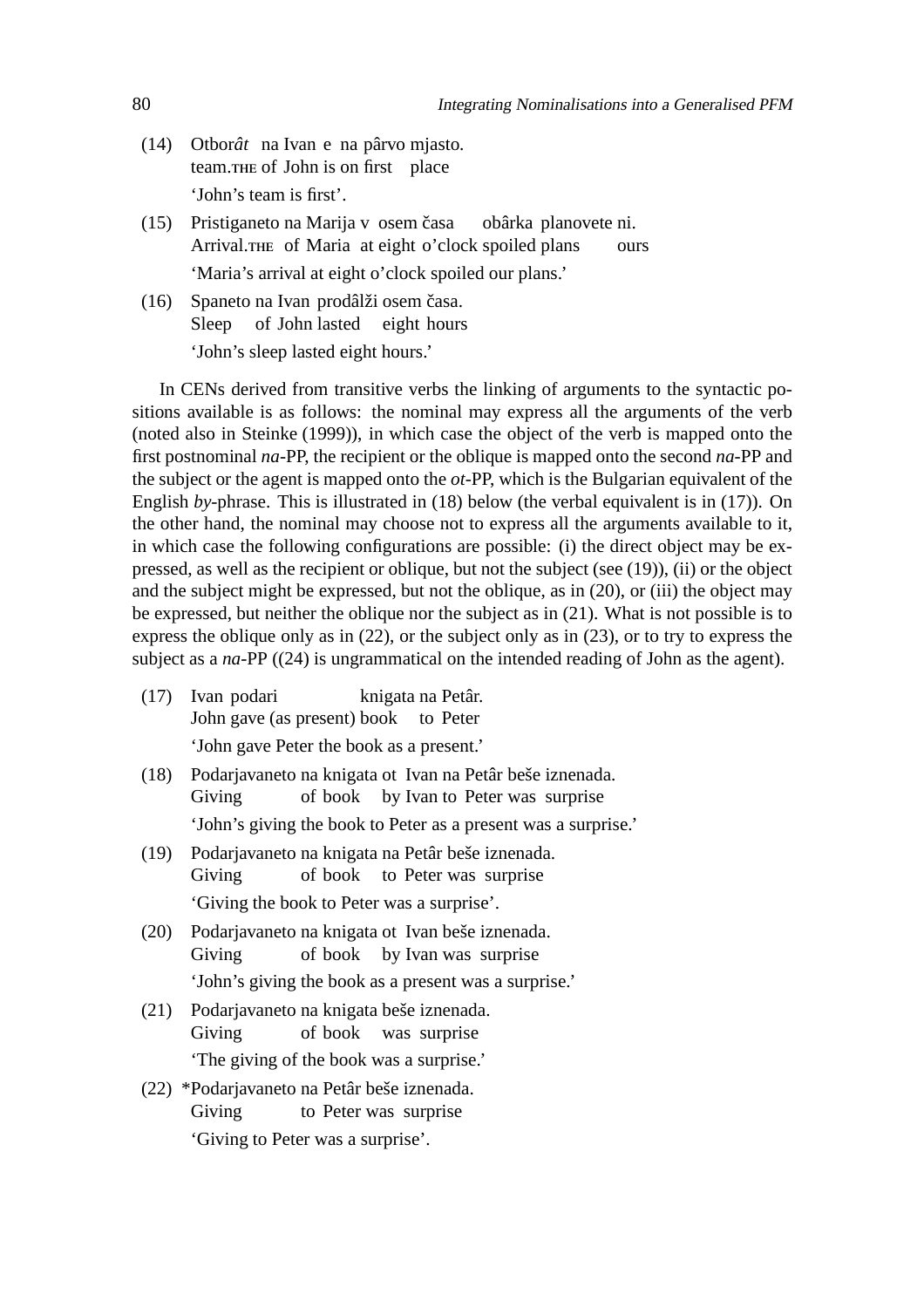- (23) \*Podarjavaneto ot Ivan beše iznenada. Giving by Ivan was surprise 'John's giving was a surprise.'
- (24) \*Podarjavaneto na knigata na Ivan beše iznenada. Giving of book by John was surprise '(intended) John's giving the book was a surprise.'

These data indicate that the CE nominalisations take one real complement (marked in Bulgarian with the preposition *na*), since minimally they need this one complement in order to participate in grammatical constructions. Schoorlemmer (1995) also acknowledges one real argument for CE nominalisations, which on her analysis is assigned structural case by the noun. In her work this explains why nominalisations of intransitive verbs map the subject of the underlying verb onto this position, instead of licensing a *by*-phrase. However, the assumption of a structural case does not in itself explain why in nominalisations of transitive verbs it is not the subject, but the object that is mapped onto this argument position, and why the oblique never gets assigned to it.

Another possible explanation for the patterns observed above, as was mentioned already, is to appeal to a demotion of the subject in a process akin to passivisation. More generally, the historical facts suggest that there is a close relationship between the *ne*nominalisation and the past passive participle. (This is the derivation suggested in Nandriş (1959:153) and Stojanov (1966:40).) As mentioned before, however, linking nominalisations to passive formations raises the wrong expectation that intransitives will not nominalise at all, and on this basis a derivation of CENs subsequent to passivization has been rejected in Rozwadowska (1997) and Schoorlemmer (1995).

Morphologically, however, a link between the *ne*-nominals and the past passive participle is difficult to deny, and it has been suggested in Sadler *et al.* (1997) that the cognate Russian nominals are derived from the same stem as the Russian past passive participle. A crucial argument for this arising from the Russian data is that when the past passive participle is formed with adding *-t* rather than *-n* to the verbal stem, the nominal also contains *-t* and not *-n*. For example, the past passive participle of the Russian verb *prozit'* 'live through' is *prozit-ij* and the nominalisation from this verb is *prozit- 'jo*. (Sadler *et al.* 1997:195). In Bulgarian, however, a similar covariation in form does not appear to be a necessity. Examples can be found where the past passive participle is also formed with *-t* rather than *-n*, but the nominal takes *-n*. For instance, the past passive participle of the verb *brâsna* 'shave' is *brâs-n-at* 'shaven', but the nominalisation is *brâsne-ne* 'shaving'. In addition, in Bulgarian past passive participles are formed both from perfective and imperfective stems, and are not formed from intransitive verbs, whereas *ne*-nominalisations are formed from imperfective verbs only and from both transitive and intransitive verbs. A derivation of the nominalisation from the past passive participle would mean that many nouns will have to derive from non-existent forms. It seems more logical therefore for Bulgarian not to pursue a derivation of the nominals related directly to that of the past passive participle or to the passive forms of the verb.

I would like to suggest that instead we should derive *ne*-nominals from verbs, preserving the verbal argument structure, but should assign to CENs their own pattern of linking arguments. Whereas verbs in Bulgarian have an accusative behaviour, CEN nominalisa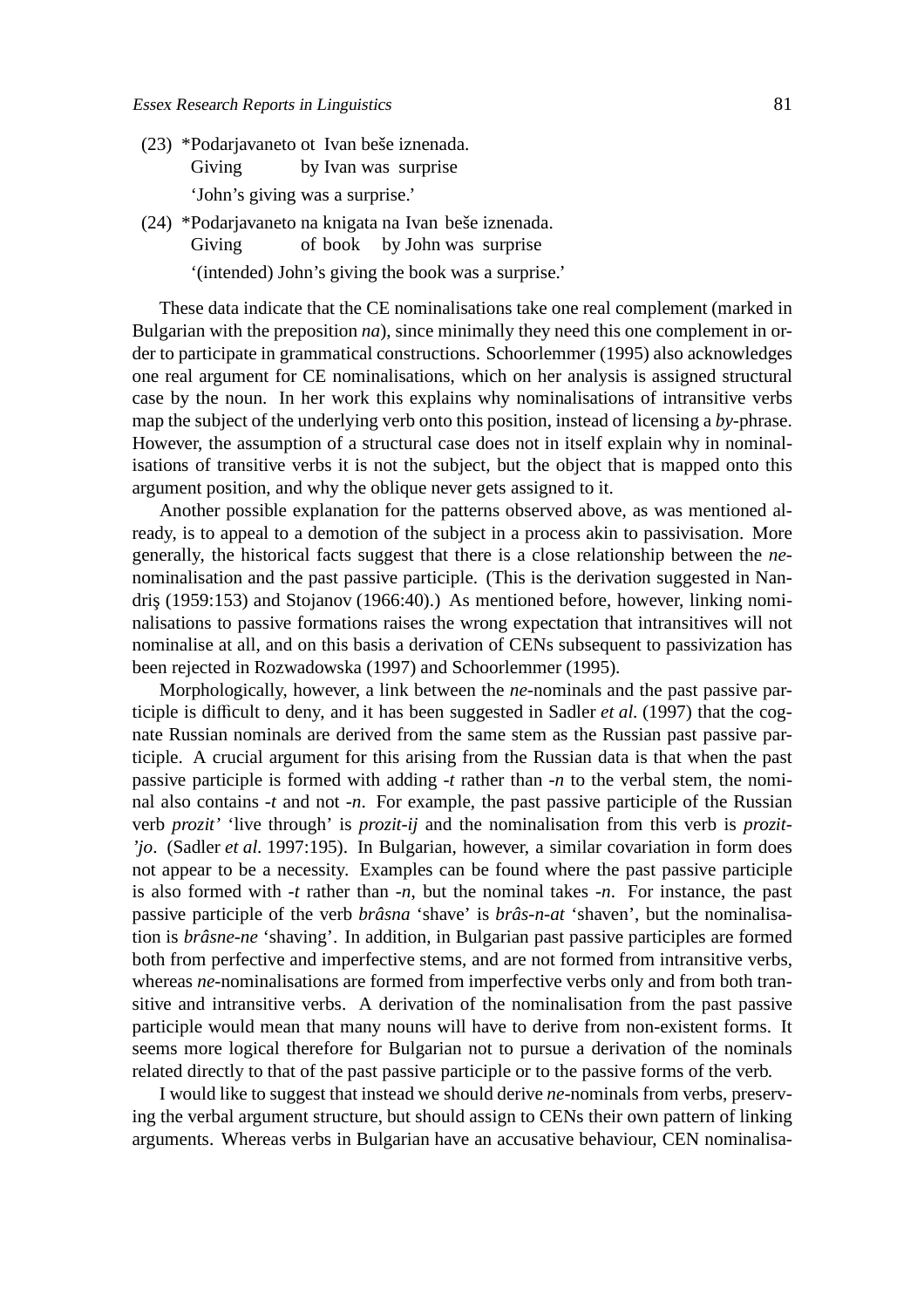tions seem to have an ergative behaviour.<sup>3</sup> Onto their most internal complement they map the direct object when there is one, or the subject when there is no direct object.

This would predict that the *by*-phrase would be licensed in transitive constructions, as noted in Rozwadowska (1997). She builds upon the analysis of Williams (1987) of the English *by*-phrase as an ergative marker. Williams (1987) insists that a distinction of nouns into argument taking and non-argument taking is not necessary if we assume that the *by*-phrase contains an ergative case marker. Bulgarian data show, however, that non-CE nominals map the arguments of the underlying verb differently. In non-CE nominals the subject of the underlying verb can be mapped onto a postnominal *na*-PP in preference to the underlying object, as shown in (25). Indeed, these nominals cannot map the agent onto a *by*-phrase at all, and in addition they sometimes absorb one of the verb's arguments. For example the noun *podarâk* 'present' in the example below does not allow mention of what the present was, i.e. it has absorbed the argument position occupied by *kniga* 'book' in the previous examples. The noun can also appear on its own without any satellites. Instead the satellite PPs are treated more like adjuncts.

(25) Podarakât na Ivan za Petâr beše iznenadvašt. Present. THE of Ivan for Peter was surprising 'Ivan's present for Peter was surprising.'

One telling example of the difference between the postnominal *na*-PP position in CENs and in other nouns is the difference in interpretation in minimal contexts. Thus the most natural interpretation of example (26) (with a CEN) is that parents are being respected (by their children), whereas the most natural interpretation of (27) with a (result nominal) is that the parents are the ones that feel respect (say, for their children).

- (26) Uvažavaneto na roditelite e sâštestven element ot vâzpitanieto. Respect of parents is crucial element of upbringing.THE 'Respect for parents is a crucial element of upbringing'.
- (27) Uvaženieto na roditelite e sâštestven element ot vâzpitanieto. Respect of parents is crucial element of upbringing. 'Parents' respect is a crucial element of upbringing'.

Unless we widen the observation of Williams (1987) to suggest ergativity of CENs independent of the *by*-phrase, there is no way to predict the difference of interpretation above.

There is some evidence to suggest that CENs care not only about the syntactic functions of the arguments of the underlying verb, but also about what case they are marked by.

It seems that only the direct object of the verb which is not marked by a preposition (in Bulgarian), or is not lexically marked for case (in Russian) can fill in the argument slot of the derived CEN. According to Schoorlemmer (1995), if a verb assigns oblique case to an internal argument, then the case assignment persists after the nominalisation, see example (28) and (29) (number 70 and 71 in Schoorlemmer (1995:324))

<sup>&</sup>lt;sup>3</sup>Bulgarian nominalisations seem very similar to a class of nominalisations in Inuit, described in Manning (1996:98)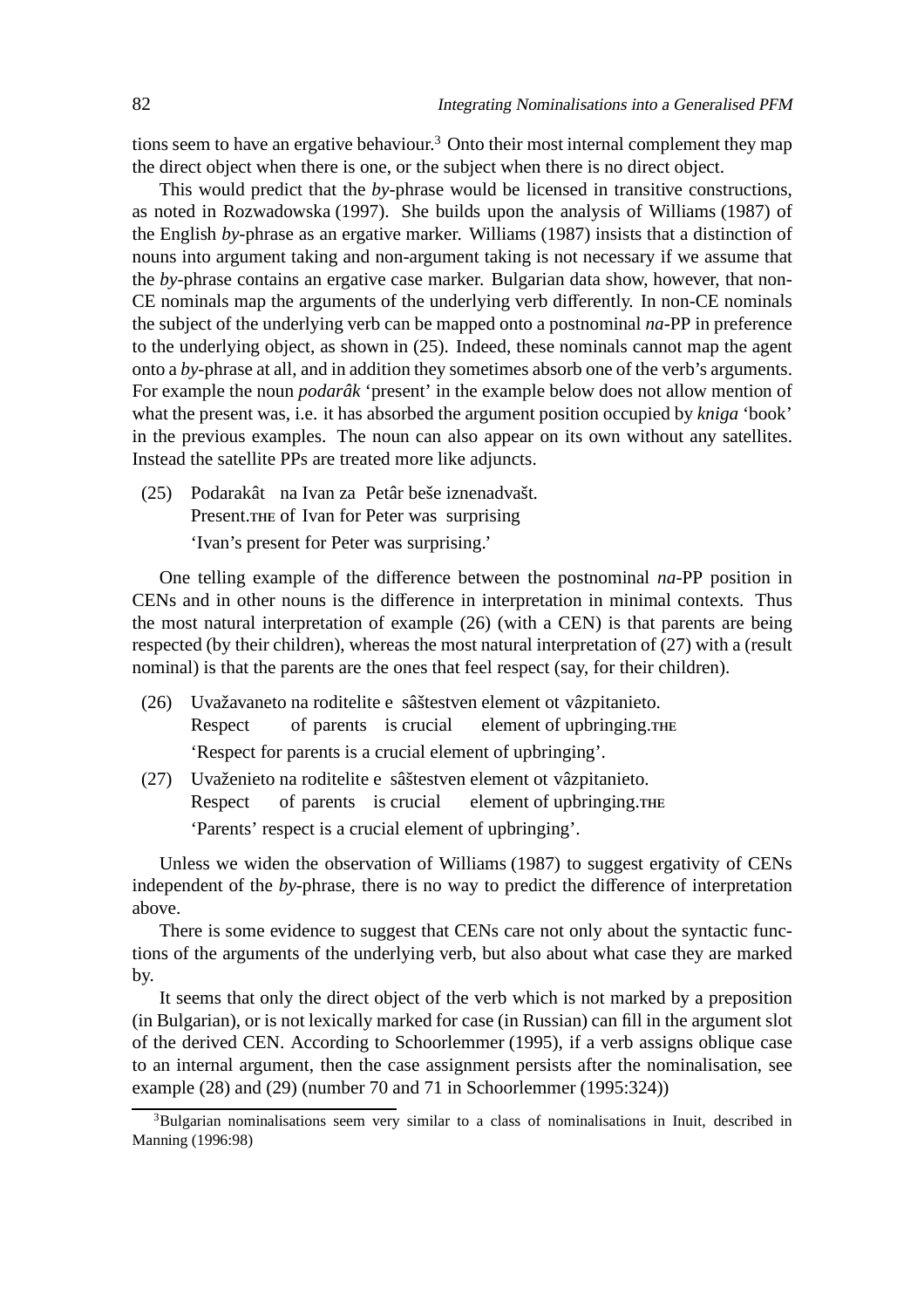- (28) Zloupotrebljat' vlast'ju abuse. power.
- (29) Zloupotrebljenie vlast'ju abuse power. 'abuse of power'

A parallel example can be given for Bulgarian. Thus, the verb *zloupotrebjavam* 'abuse' takes a prepositional object with the preposition *s* 'with' (illustrated in (30)), and the CEN derived from it does so too (illustrated in (31)).

- (30) Zloupotrebjavam s abuse.1 with power vlastta
- (31) Zloupotrebjavaneto s abuse with power vlastta 'abuse of power'

Note however that (contrary to appearances) in this case the complement position of the noun does not seem to have been filled. Both in Bulgarian and in Russian we can still express the subject of the verb as a complement of the noun (with a *na*-PP in Bulgarian, as in  $(32)$  and as NP-GEN in Russian as in  $(33)$ .

- (32) Zloupotrebjavaneto s abuse-1sg with power of John vlastta na Ivan
- (33) Zloupotreblenie Ivana abuse John. GEN power. INSTR vlast'ju 'John's abuse of power'

The argument taking properties of Bulgarian CENs can be illustrated even more vividly by their ability to take a direct argument without a preposition, as in  $(34)$ <sup>4</sup>

(34) Narodât ziveeše v napregnato očakvane velikata promjana. People lived in tense expectation great change 'The people lived in tense expectation of the great change'.

Bojadžiev *et al.* (1998) note on the basis of example (34) that *ne*-nominalisations, like verbs, must be allowed to assign case (within a framework that permits the notion of *abstract case*).

(i) \*Narodât ziveeše tixo, vapreki očakvaneto People lived quietly, despite expectation. The great change velikata promjana. 'The people lived in tense expectation of the great change'.

<sup>&</sup>lt;sup>4</sup>Interestingly, this argument taking pattern is excluded when the noun bears a definite article, see (i) below (both (34) and (i) are from Maslov (1982:287), see also Tilkov *et al.* (1983:62). I will have nothing to say about this here.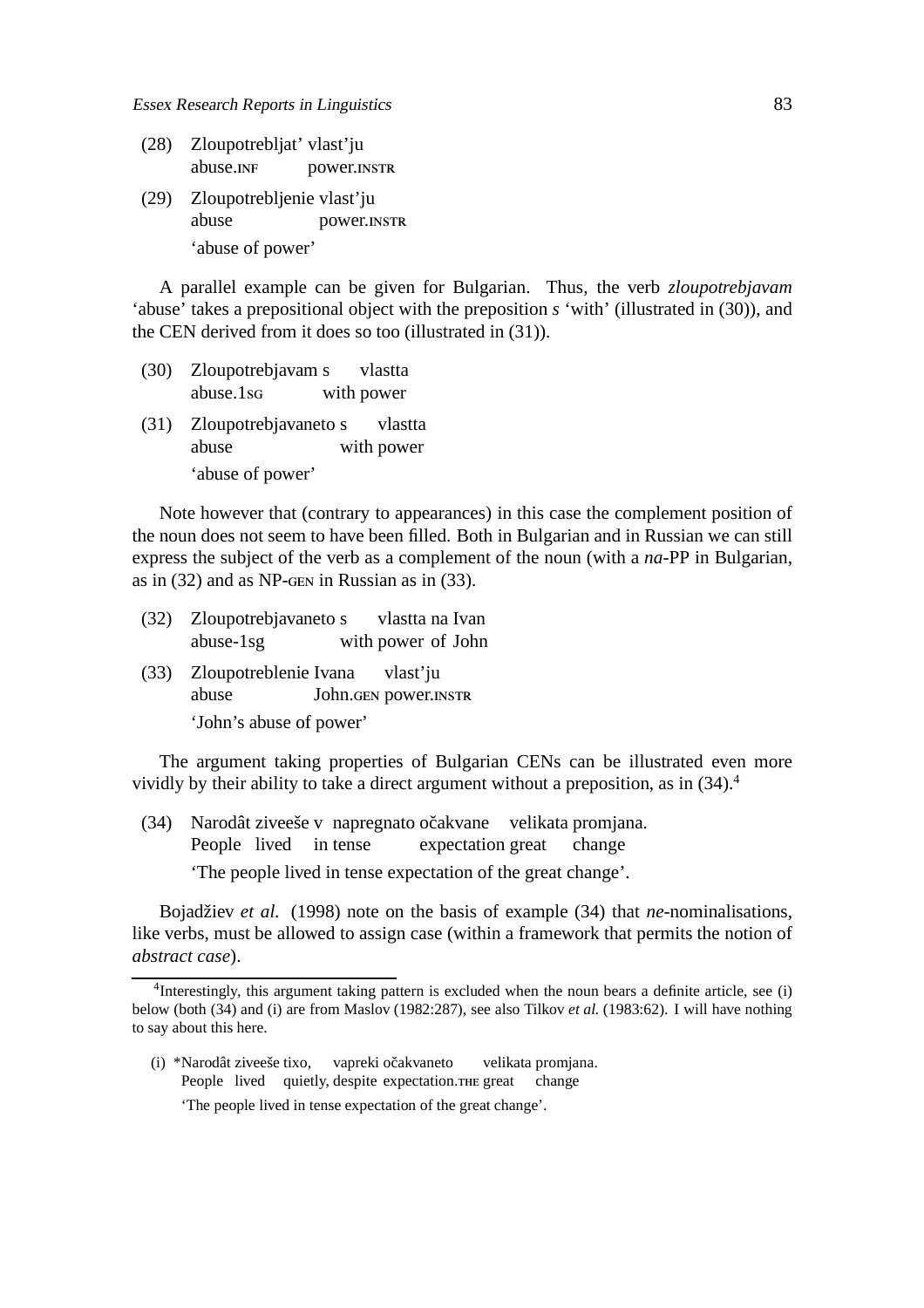The generalisation emerging from the discussion above is that Bulgarian, like many other languages, makes a distinction between complex event nominals on the one hand and simple event nominals and resultatives on the other. Complex event nominals have properties which indicate that these nominals have event semantics. These nominals also inherit the argument structure of the verb, but unlike verbs, in the mapping of their arguments they exhibit an ergative surface pattern.

Before adopting this analysis, one question to ask is whether aspect and *Aktionsarten* (lexical class) are somehow implicated in the argument taking properties of CENs. This question is significant because aspectual characteristics have been used to explain the argument taking properties of complex event nominals (for example for English in Grimshaw (1990)). It also has repercussions for how we model the morphology of *ne*nominalisations, more specifically, whether we take aspect to be one of the morphosyntactic properties of *ne*-nominalisations and whether it needs to be related to the aspect of the underlying verb.

#### **6.4** *Ne***-nominalisations and aspect**

The morphology of *ne*-nominalisations seems to suggest that these nouns might have inherited the aspect of the verb from which they are derived. As described in section 6.2, *ne*-nominalisations derive from imperfective verbs. Intutively, given that CENs have eventive semantics, it seems plausible for them to inherit aspect from the verb. It appears that the Slavic languages differ in this respect. Schoorlemmer (1995:308ff) presents convincing arguments that Russian CENs don't have aspect, unlike Polish CENs, which do. Although Bulgarian derives *ne*-nominalisations from imperfective verbs only, and Russian derives the cognate forms from both imperfective and perfective verbs, the two languages seem to be the same in that they don't assign aspect to the nominals. The following data support this hypothesis for Bulgarian (some of the proposed tests are similar to the ones in Schoorlemmer (1995))

It was mentioned before that CENs permit modification with adverbials like *for an hour* and *in an hour*. Such kinds of adverbials have been used extensively in the literature to distinguish between imperfective and perfective aspect. It is usually said that imperfective eventualities combine with the durative *for an hour*, while perfective eventualities combine with the completive *in an hour*. If CENs had aspect we would expect some CENs to allow only the first of these adverbials, and others only the second, but not both. Examples (35a) and (35b) below show, however, that we can felicitously use both adverbials with the same nominal, provided we supply the appropriate context. This is different from the behaviour of Slavic verbs.

- (35) a. Pâtuvaneto v prodalženie na dva dni ja umori. travel in duration of two days her tired 'Travelling for two days tired her.'
	- b. Pâtuvaneto do Varna za šest časa ja umori. **Travel** to Varna in six hours her tired 'Travelling to Varna in six hours tired her'.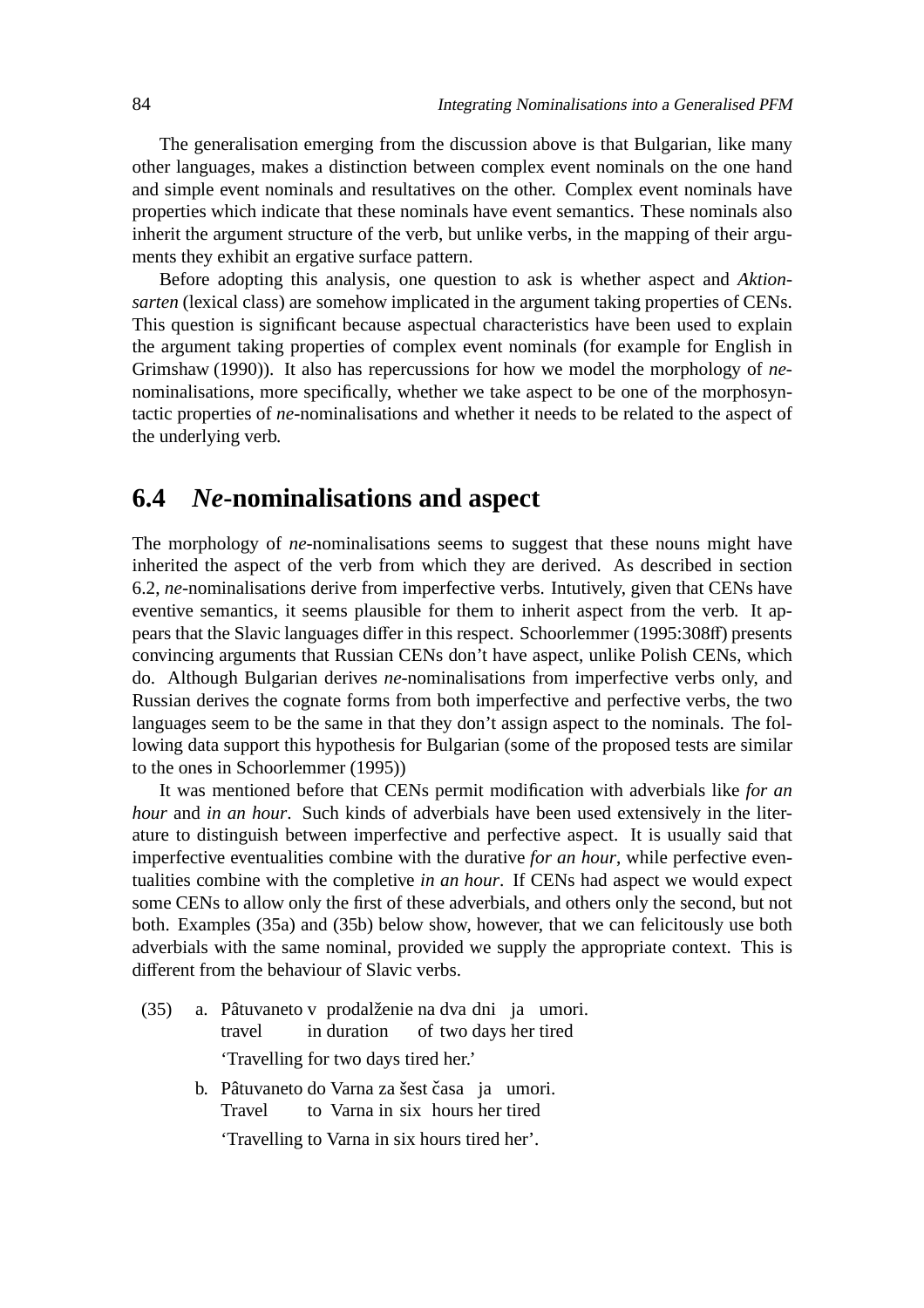Nominalisations can be used both with a durative meaning, as in (36a), and with a completive meaning, as in (36b).

- (36) a. Razpisvaneto na pismata prodalži edin čas. signing of letters. went on one hour 'The signing of the letters went on for an hour.'
	- b. Razpisvaneto na pismata priključi za edin čas. signing of letters. finished for one hour 'The signing of the letters finished in an hour'.

*Ne*-nominalisations are equivalent to both perfective and imperfective verbs. The same form in (38a) and (38b) nominalises both the perfective verb in example (37a) and the imperfective one in (37b).

- (37) a. Maria razpisa Maria signed. PERF document. THE and paled dokumenta i preblednja. 'Maria signed the document and paled.'
	- b. Maria razpisvaše dokumentite v negovo prisâstvie. Maria signed. IMP documents. THE in his presence 'Maria was signing the documents in his presence'.
- (38) a. Razpisvaneto na dokumenta Signing of document. her made to pale ja nakara da preblednee. 'Signing the document made her pale.'
	- b. Razpisvaneto na dokumentite stavaše Signing.THE of documents was happening in his v negovo prisâstvie. presence 'The signing of the documents was taking place in his presence.'

## **6.5 CENs and the lexical class of the verb**

There is evidence to suggest that nominalisations are sensitive to the lexical class of the verb. For example, Spencer and Zaretskaya (1998) and Spencer and Zaretskaya (2001) show that generally in Russian it is not possible to form CENs (or situation type nominals in the terminology of the authors) from state verbs (with the exception of verbs of configuration existence and psychological state predicates). Rozwadowska and Spencer (2001) confirm that the same is true of Polish.

It seems that the lexical class of a predicate is an important predictor of whether it will allow a CEN. Closer to our concerns here is the issue of whether the lexical class of the verb (and in this sense its aspectual composition) can explain the argument linking properties of the CEN derived from it, and more specifically whether CENs derived from distinct lexical classes link their satellites in a different way.

Rozwadowska (1997) shows that although psychological predicates in Polish do derive nominalisations, these nominalisations behave as if the predicates were intransitive with respect to licensing a *by*-phrase, whatever their actual argument taking potential.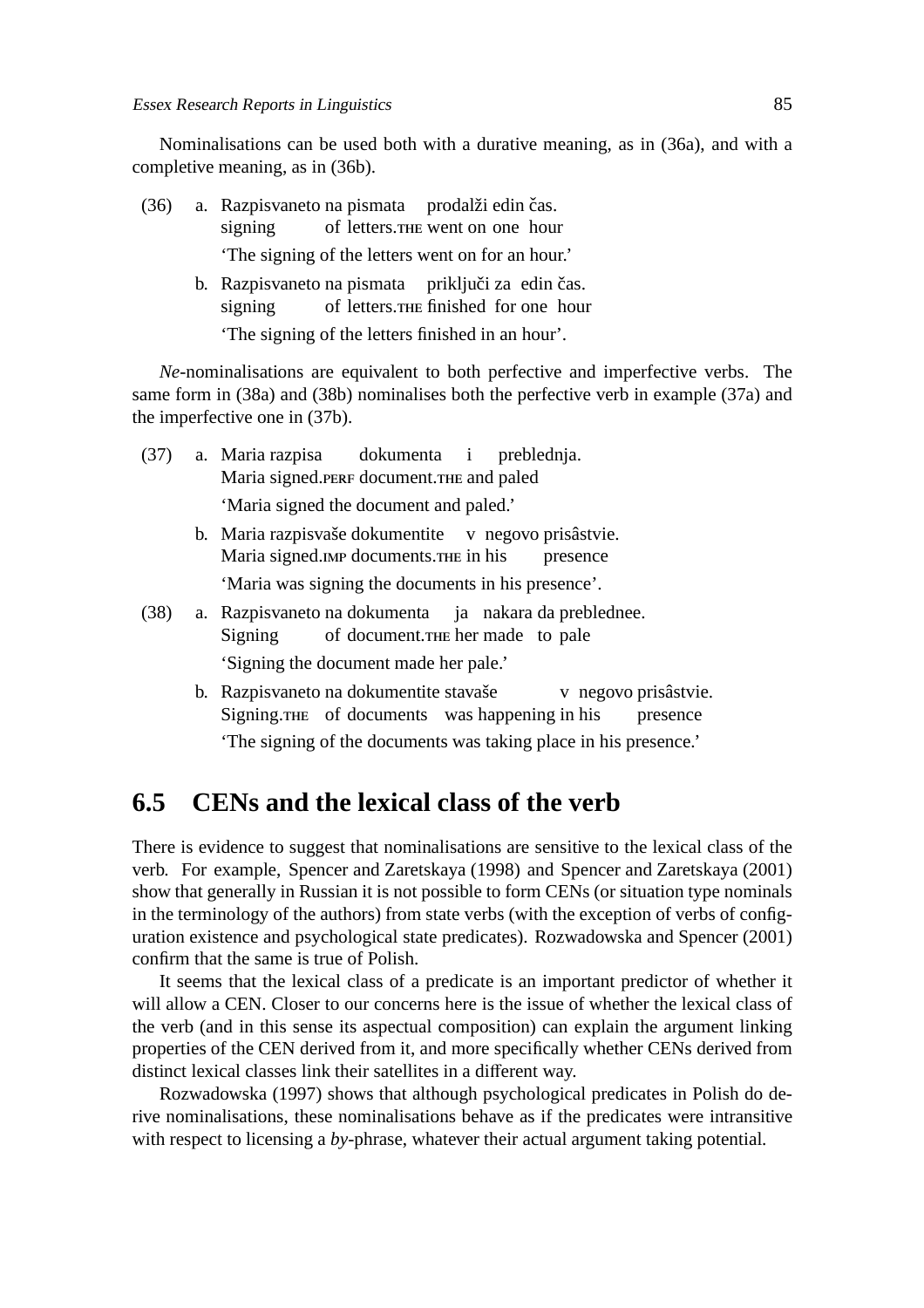It seems, however, that psychological predicate nominalisations need not necessarily behave differently from other CENs. Both in Polish and in Russian intransitive psych verbs nominalisations map their object onto the postnominal NP-GEN, as expected, which is shown in (39). Rozwadowska's claim is that the same happens in nominalisations from transitive psychological predicates, i.e. they also map the subject into the postnominal genitive NP, and fail to realise the subject with the Polish equivalent of the *by*-phrase. One can find examples in Russian, however, where nominalisations of transitive psychological predicates behave like nominalisations of other transitive verbs, see (40) (Russian examples adapted from Spencer and Zaretskaya (1998)).

- (39) a. Soldaty golodali vo vremja vojny. soldiers starved in time of.war 'Soldiers went hungry during the war.'
	- b. golodanie soldatov starvation soldiers. GEN in time vo vremja vojny. of.war 'Soldiers' wartime starvation.'
- (40) a. Učeniki ne znali pravil. students not know rules 'The students didn't know the rules.'
	- b. Neznanie not. Inowing rules. GEN students. INSTR them not absolve pravil učenikami ix ne opradvyvaet. 'The students' lack of knowledge of the rules does not absolve them.'

Similar examples can be derived for Bulgarian, also with the expected argument linking, see (41) below.

- (41) a. gladuvaneto na vojnicite prez vojnata. starvation of soldiers during war 'The soldiers' starvation during the war.'
	- b. Nepoznavaneto na pravilata ot učenicite ne gi not.knowing of rules by students not them absolve opravdava. 'The students' lack of knowledge of the rules does not absolve them.'

The conclusion to be drawn from these data is that the precise correlation of lexical class and argument linking calls for futher research, in the very least to explain what differences there might be in the cognate forms in the different Slavic languages. For now, however, it will suffice to say that the proposed formalisation will not refer directly to the lexical class of the verb.

## **6.6 A paradigm-based approach to** *ne***-nominalisations**

Bulgarian *ne*-nominalisations are mostly CENs. They are also transpositions, in that they don't modify the meaning of the verb they derive from. Indeed, *ne*-nominalisations denote events, just like verbs, and inherit the argument structure of the verbs they derive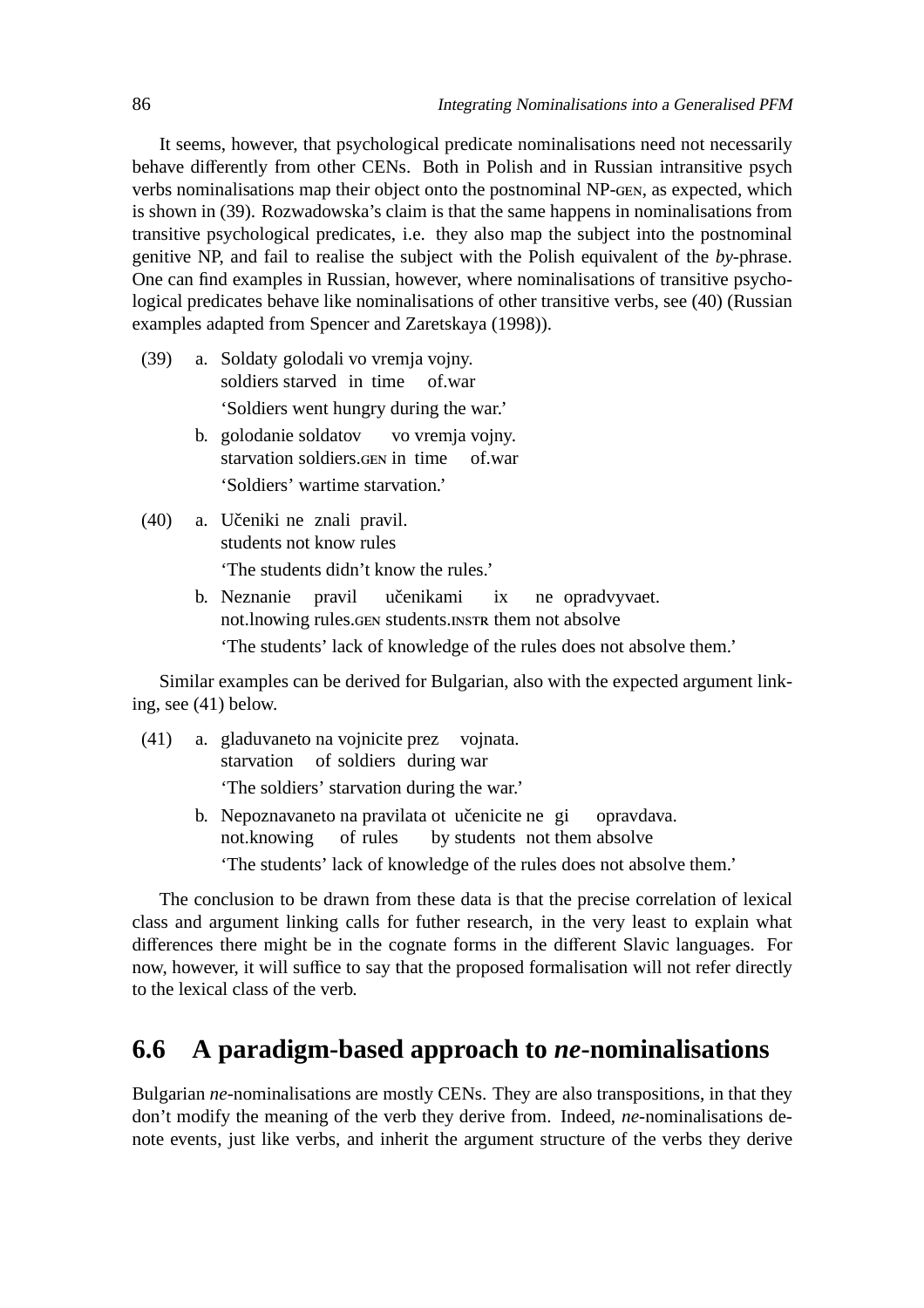from. Where *ne*-nominalisations differ from verbs is in the syntactic realisation of their arguments, and in this respect they differ from other nouns as well.

Other types of nominals (simple event and result nominals) don't have event semantics, but have referential semantics only. They may also express all or some of the arguments of the verb they derive from, but the syntactic realization they have for their arguments is different from that of CENs, and they may absorb some of the verb's arguments.

All nominals, though, behave like nouns, in that they can take the definite article and make morphological distinctions for number and gender, they take PPs (in Bulgarian), rather than bare noun phrases,<sup>5</sup> they can be modified by adjectives, and so on.

On the other hand, in most cases all nominals will not care about some of the properties that a verbal stem will have, like inflection class,<sup>6</sup> or whether the verb belongs to a class that inflects regularly for, say, tense, etc.

To sum up, we need to distinguish three relationships between the information borne by the verbal stem and the information borne by the nominalisation: in the first place, there is information that the verbal stem and the nominal derived from it share or, in other words, information that the nominal inherits from the verbal stem. Second, there is information that the verbal stem possesses, which is of no consequence to the nominal, i.e. information that gets suppressed (cf. Beard (1995)). Third, there is information that is modified in the process of nominalisation or, put differently, the process of nominalisation may introduce information that is in addition to, or contradictory to, the information present on the verbal stem. The different types of nominalisation will differ with respect to how these possibilities are balanced. Transpositions keep most of the information of the verbal stem, and in this respect they also most resemble inflectional morphological processes, which simply furnish the values for the morphosyntactic properties of a given root or stem. Other kinds of nominalisation modify the semantics of the verb to a much greater extent. Paradigm Function Morphology (PFM) as formalised in Stump (2001) does not allow for the possibility that as a result of the application of a paradigm function some properties associated with the morphological form might get changed. The modifications to PFM contained in Spencer (2004) presuppose a different approach to the informational content of a lexical entry. The next section offers a very brief overview of the PFM formalism. Section 6.6.2 contains a proposal for expressing the formation of CENs and RNs in PFM.

#### **6.6.1 (Generalised) Paradigm Function Morphology**

In the morphological model formalised in Stump (2001) word-forms of lexemes are derived via a paradigm function (PF) which is defined as a series of applications of realisational rules (RRs) and has the format in (42):

<sup>&</sup>lt;sup>5</sup>As we have seen, there is an exception to this, which will be ignored for the time being.

<sup>6</sup>Russian allows a glimpse into an interesting interaction of nominalisation and inflectional class, see Sadler *et al.* (1997). Some generalisations in Bulgarian derivational morphology also suggest that certain derivational patterns might include preference for a particular inflectional class, see Radeva (1991).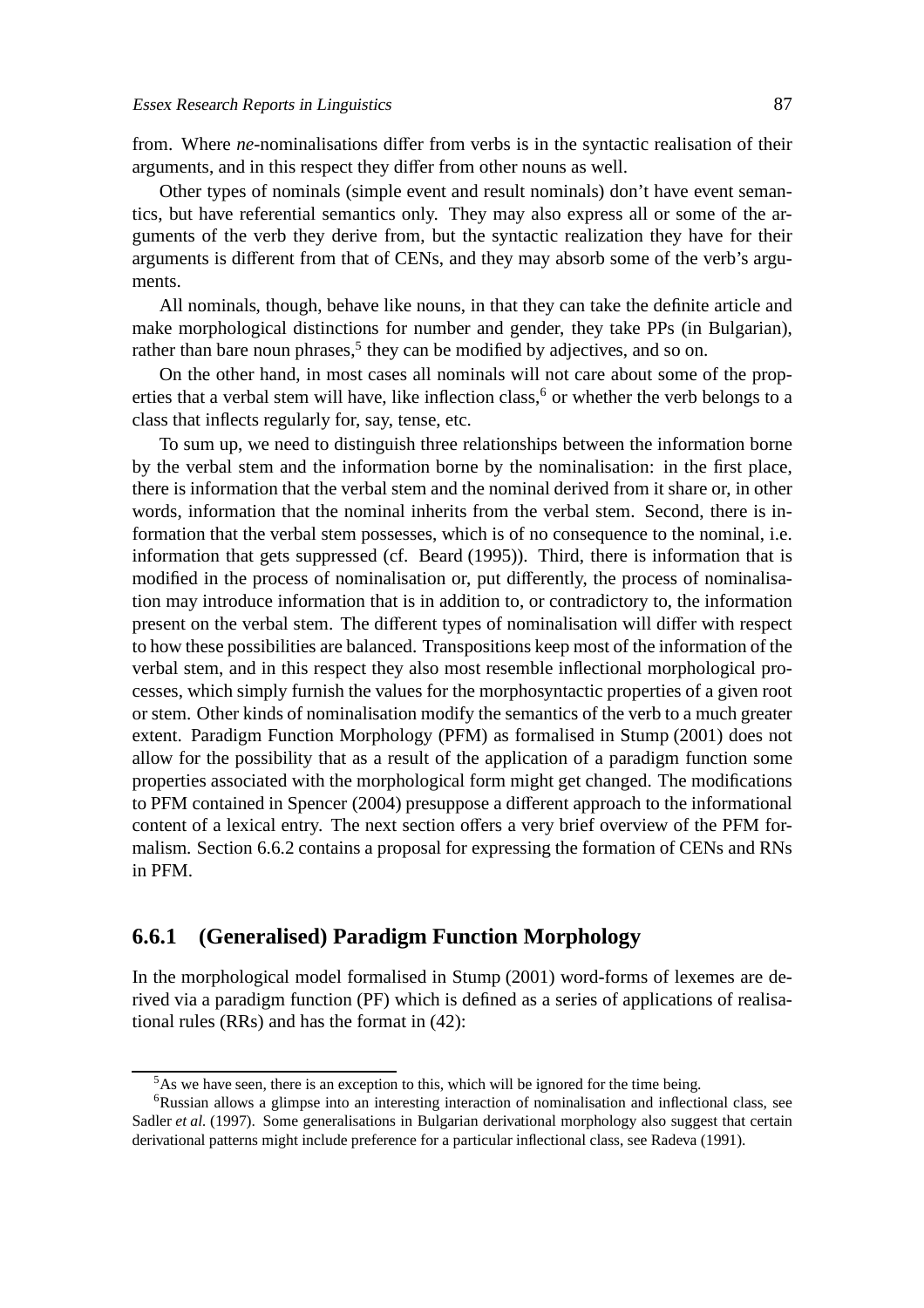(42)  $PF(*X*, \sigma>) = RR_n$ ...( $RR_2(RR_1(*X*, \sigma)))$ where  $\sigma$  is a complete and well-formed set of morphosyntactic properties and *X* is the root of a lexeme.

The realisational rules themselves are ordered in blocks according to the order of their application and have the format in (43):

(43)  $RR_{n,\tau,C}(*X*, \sigma>) =_{def} *Y*, \sigma>$ where *n* is the number of the block to which the rule belongs;  $\tau$  is a subset of  $\sigma$  and is also the set of properties that the rule realises; and *C* is the category of lexemes to which this rule is appropriate.

For example, the realization rule that derives plural nouns may have the shape in (44a) and the rule that derives the plural of DOG might look like (44b):

(44) a.  $RR_{1,0} \gtrsim (X, \sigma >) = < X_s, \sigma >$ b. RR<sub>1,{pl}</sub>  $N \leq dog, \sigma >$ } = <  $dog, \sigma >$ 

Another kind of rule relevant to the proposal presented later are the stem-selection rules which have the format in (45):

(45)  $RR_{n,\tau,C}(*X*, \sigma>) =_{def} *Y*, \sigma>$ where *Y* is one of the stems appropriate for the lexeme with root *X*.

The roots in these rules are not associated with information. This is modified to an extent in Generalized PFM. Generalised PFM refers to a number of additions and modifications to the model proposed in Spencer (2004). They include a more articulated lexical entry, which includes information about the stems of a lexeme, its syntax and its semantics. The paradigm function is defined over lexemes, rather than roots. The realisation rules (generation of phonological strings) are divorced from linearisation (the placement of these strings relative to the stem).

#### **6.6.2 Deriving nominalisations**

#### **The lexical entry of the verb**

I will assume here that the stem from which *ne*-nominals are derived is a verbal stem. For each verbal stem (at least) the following information will have to be available: syntactic category, semantic representation, argument structure, syntactic realization of arguments, and the linking between the two. Since PFM usually expresses properties associated with forms as sets, we can define for each lexeme a set of properties  $\rho$  which it gets assigned in the lexicon, and which are separate from the set of morphosyntactic properties  $\sigma$  which a lexeme is associated with in order to derive the full set of its wordforms.

Below is the possible representation of the lexical entry of the verb *DAM* 'give':<sup>7</sup>

<sup>&</sup>lt;sup>7</sup>The abbreviations are to be interpreted as follows: CAT – category, INFL-CL – inflection class, SEM – semantics, ARG-ST – argument structure, SYNT-STR – syntactic structure, SUBJ – subject, OBJ - object, OBL – oblique.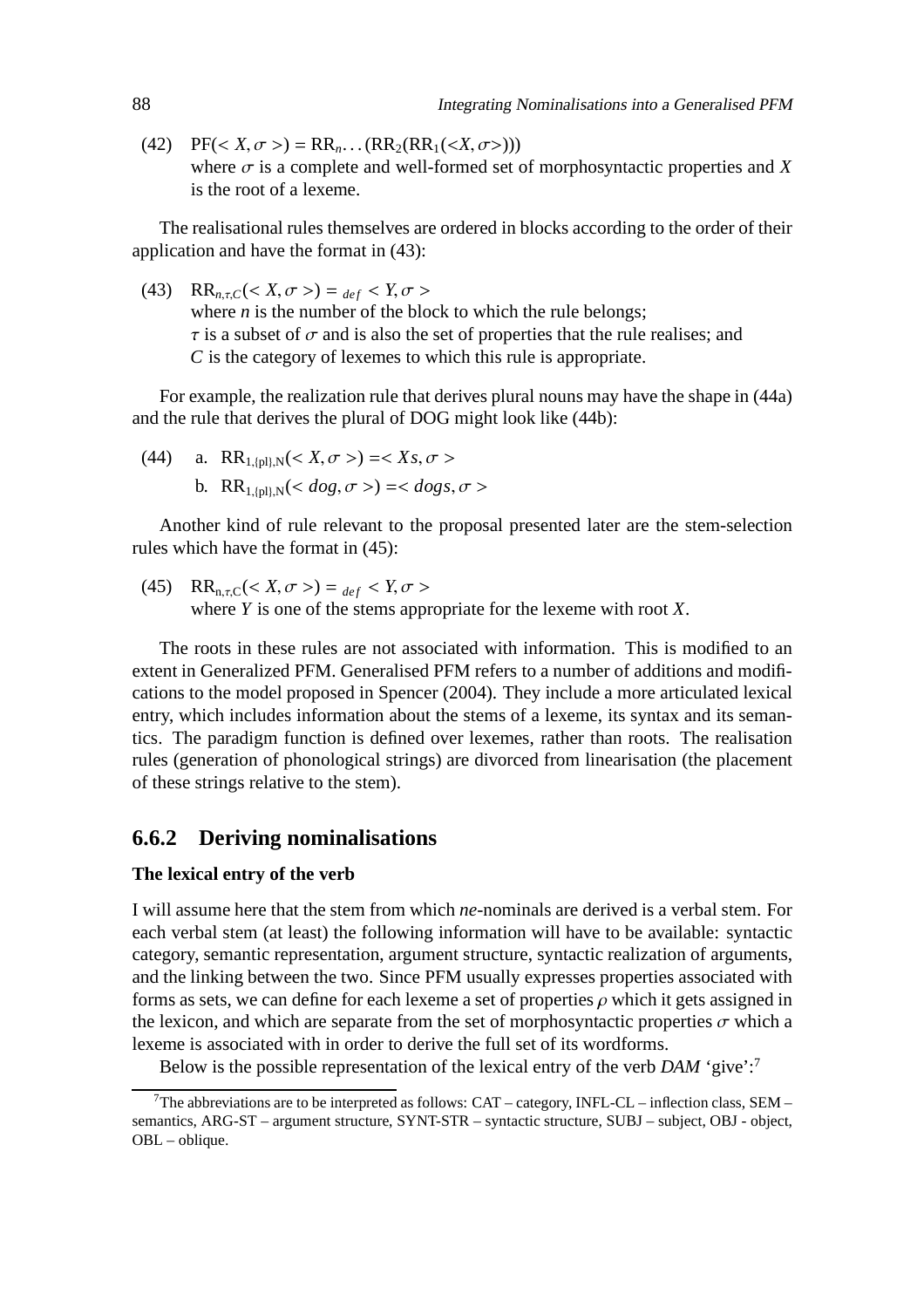$$
\left\langle \text{DAM}, \left\{\begin{matrix} \text{CAT: verb} \\ \text{INFL-CL: e-conj} \\ \text{SEM: EVENT(x)} \\ \text{ARG-ST: } \text{[] given, } \text{[] gives, } \text{[] give, } \text{[] give} \\ \text{SYNT-STR: } \text{[] SUBJ, } \text{[] OBI, } \text{[] OBL} \end{matrix} \right\rangle
$$

Such an enriched representation of a lexical entry has been proposed as part of a more wide-ranging extension of PFM by Spencer (2004). The boxed numbers in the lexical entry are meant to express coindexation. DAM is a ditransitive verb, it expresses a relation between three participants: a giver, a givee, and something given. The most frequent linking pattern for this verb is to have the giver in the subject position, the given in the object position, and the givee in the oblique.

#### **The** *ne***-nominalisation function**

The *ne*-nominalisation function will associate the following information with the verb (expressed as before as a set  $v$  of values and features):

 CAT: noun  $\left\{\rule{0cm}{0.15mm}\right\}$  $\begin{array}{c} \hline \end{array}$ GENDER: neuter SEM: ARG-ST:  $SYNT-STR: na-3 or  $\Box NP$ , p-NP, p-NP$  $\overline{ }$  $\left\{\begin{array}{c} \end{array}\right\}$  $\begin{cases} \n\end{cases}$ 

There are features in the set of properties  $\nu$  that are not present in the set of properties  $\rho$  (for example GENDER) and there are features for which the opposite is true (INFL-CL). There are features which are defined in both sets, but have different values (SYN-STR), and finally there are features that are present in the set  $v$ , but whose values are not specified in that set (for example ARG-ST). The properties of the *ne*-nominalisation derived from DAM will be determined by the two sets according to the following rules: if a feature is present in the set  $\rho$ , but absent in the set  $\nu$ , this feature is ignored. If a feature is present in the set  $v$ , but its value is unspecified, it takes the value it has in the set  $\rho$ , if a feature is specified in both sets but with conflicting values, then the value in the set  $\rho$  is ignored.

This should ensure that the *ne*-nominal will ignore the inflectional class of the verb it derives from, will inherit its argument structure and semantics from the verb, but will determine its own syntactic realisation of the semantic arguments, and will specify features that verbs just don't possess, like gender. The syntactic realisation of arguments is determined by the coindexation of the NP governed by the preposition *na* with either the given/object of the verb, or with the giver/subject of the verb. These are also meant to be in a hierarchical order, i.e. the subject will get mapped to this position only when there is no object available to be mapped onto it.

Let's assume that a function called *FORM-NE* associates the stem and its properties with the nominal properties in the set  $v$ . How the actual form of the *ne*-nominalisation will be spelled out, however, needs to be specified separately by realisation rules. To decide on the form of the rules we need to look at the segmentation of *ne*-nominalisations. Most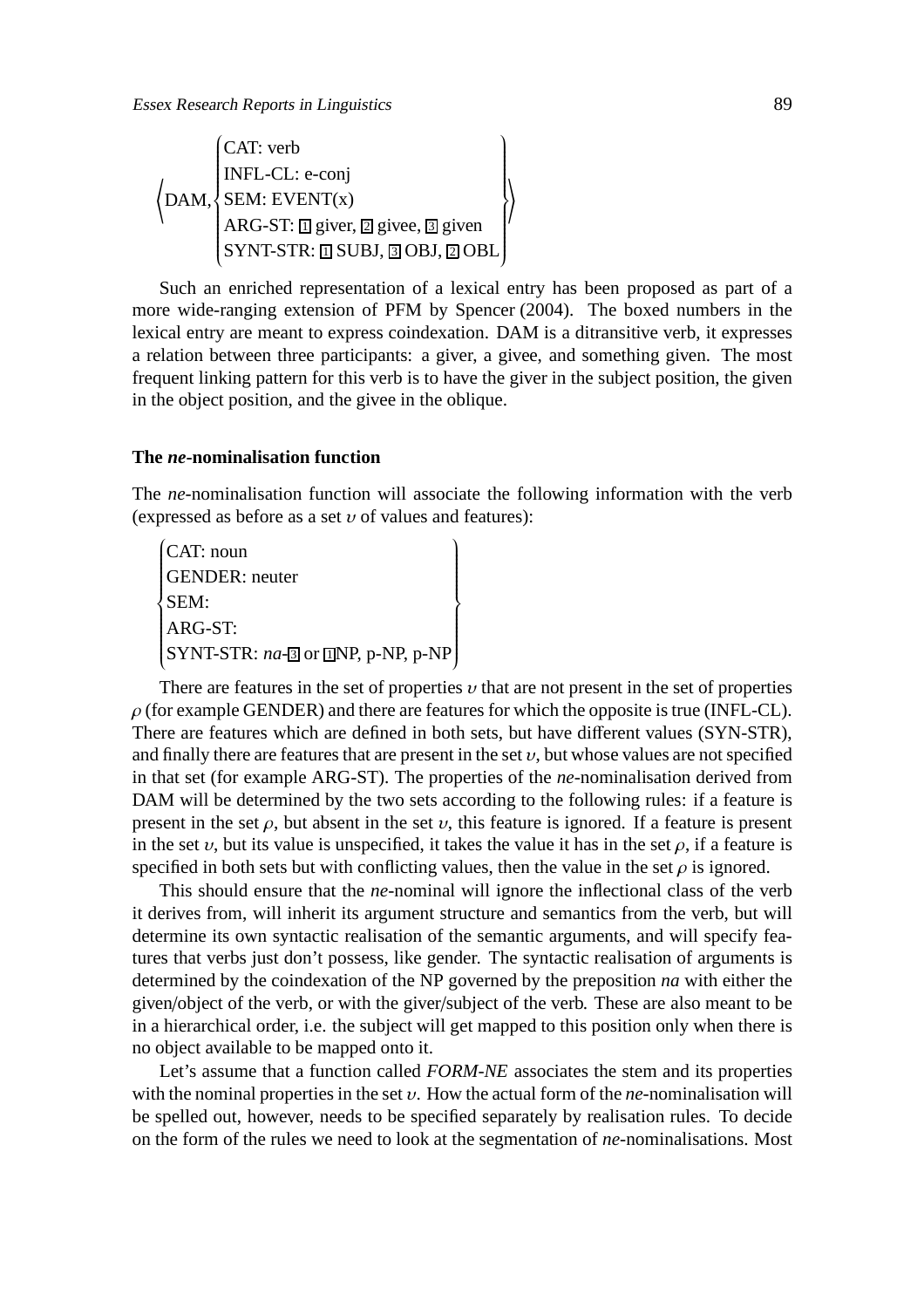typically, *ne*-nominals segment as shown in table 6.6.2:

| νa       | ne          |
|----------|-------------|
| νa       | ne          |
| νa       | ne          |
| $\gamma$ | nom. suffix |
|          |             |

The final segment is the nominalising suffix, the initial element is the root. What is called into question is the nature of the segment *-va-* (or its allomorphs). This suffix is usually said to derive imperfective verbs from perfective bases. However, as we have seen, we have no reason to attribute the category of aspect to *ne*-nominalisations. There is instead good evidence to think of the forms with *-va-* as being verbal stems. One reason for this is precisely the fact that they cannot be associated with any one semantic value across the categories where they appear as formatives, namely the derived or secondary imperfective verbs, the *ne*-nominalisations, or the imperfective participles. In addition, the stem with *-va-* appears in derived nominals where it is even clearer that we cannot hypothesize the presence of aspect, and not even the presence of event semantics. Agentive nominals with the suffix *-aˇc* (as in *prekâsvaˇc* 'switch' from the verb *prekâsvam* 'to interrupt'), for example, select for the stem with *-va-*, even though we will not wish to attribute to them any verbal properties.

The suffix *-va-* then will be added to the verbal root (or zero stem) by a stem formation rule. Another rule needs to add the suffix *-ne*.

One possible formulation of the realisation rules is as follows:

 $FORM - NE(X) =$   $_{def} RR_2RR_1(X)$  $RR_1(X) = Y$  where *Y* is *va*-stem derived from *X*  $RR_2(X) = Xne$ 

The function that derives a result nominal will be different in terms of the interaction of information between the verbal lexeme and the set of properties introduced by the nominalisation function. The function deriving nominals like *podarâk* 'present', for example, might associate with the verbal lexeme the following information:

 CAT: noun  $\sqrt{\frac{1}{2}}$  $\begin{array}{c} \hline \end{array}$ GENDER: neuter SEM: PRESENT(given) ARG-STR: giver, givee SYNT-STR: PP, PP  $\overline{1}$  $\overline{\phantom{a}}$  $\begin{cases} \n\end{cases}$ 

A nominal like this, though derived from the verb *podarjavam* 'give as a present', will inherit practically nothing from the verb, though perhaps the *giver* and the *givee* in its argument structure need to be co-indexed with the relevant roles in the verbal entry.

### **6.7 Conclusions and directions for future research**

This brief examination of the argument taking properties of deverbal nominals in Bulgarian suggests that there are important links to be made with the phenomenon of ergativity.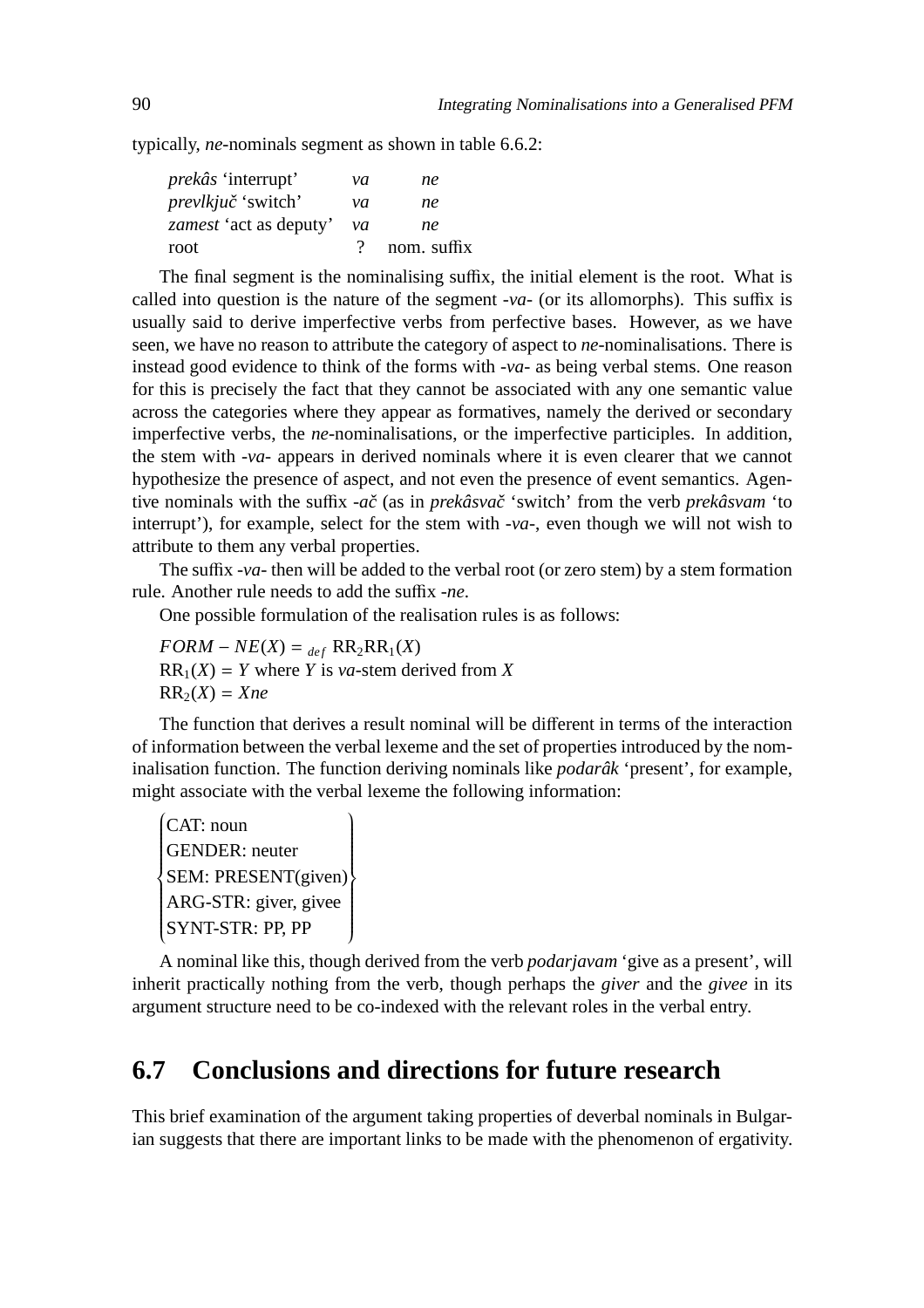It is not sufficient to say with respect to these nominals that the cognate of the *by*-phrase is a marker of ergativity, indeed it is wrong to attribute to the *by*-phrase the property of being a licensor of ergative argument mapping, as in Williams (1987), since in Bulgarian we can talk of ergative behaviour in its absence.

In (at least some) Slavic languages it is also misleading to talk of nominalisation as a passivising process. In this respect the arguments raised in Schoorlemmer (1995) and Rozwadowska (1997) apply with equal force to Bulgarian. Synchronic morphological data also suggests that it will be less illuminating to derive Bulgarian nominalisations with the suffix *-ne* on the same stem as the past passive participle, thus making Bulgarian nominals even further removed from passive formations than is perhaps the case for Russian.

Though argument mapping properties of nominals and event structure have been linked, for example in Grimshaw (1990), there does not seem to be enough ground to assign Bulgarian CENs their own aspectual values, or even to divide them into classes with respect to the *Aktionsart* of the underlying verb. It seems, however, that the Aktionsart of the verb can in some cases predict the (im)possibility of deriving a CE nominal.

In formalising the process of nominalisation in PFM the observation has been made that this process involves a complex interaction between the information associated with the underlying verb and the information associated with the nominal. CENs will differ from other nominals in terms of the amount of information that they will inherit from the verb. They also differ from other nominals in terms of the syntactic expression of the argument structure shared with the verb. CENs also inherit the verb's event semantics.

More research is needed to clarify whether the ergative behaviour of CENs can be closely correlated with any of their other properties. An investigation needs to be undertaken into the behaviour of satellites within the noun phrase, for example possessive pronouns and adjectives, pronominal possessive clitics, etc., since there seem to be interesting differences between Polish, Russian, and Bulgarian in this respect. The correlations of argument mapping and case might also be in an interesting area of future work, so as to identify the differences and similarities in argument mapping between similar languages with a morphological category of case (Polish and Russia), and without one (Bulgarian).

#### **Bibliography**

ANDERSON, STEPHEN R. 1992. *A-Morphous Morphology*. Cambridge: Cambridge University Press.

ARONOFF, MARK. 1994. *Morphology by Itself: Stems and Inflectional Classes*. Cambridge, MA: MIT Press.

BEARD, ROBERT. 1995. *Lexeme-Morpheme Base Morphology*. Albany: State University of New York Press.

BOJADŽIEV, TODOR, IVAN KUCAROV, and JORDAN PENČEV. 1998. Sâvremenen bâlgarski ezik. Sofia: Izdatelska kâšta "Petâr Beron".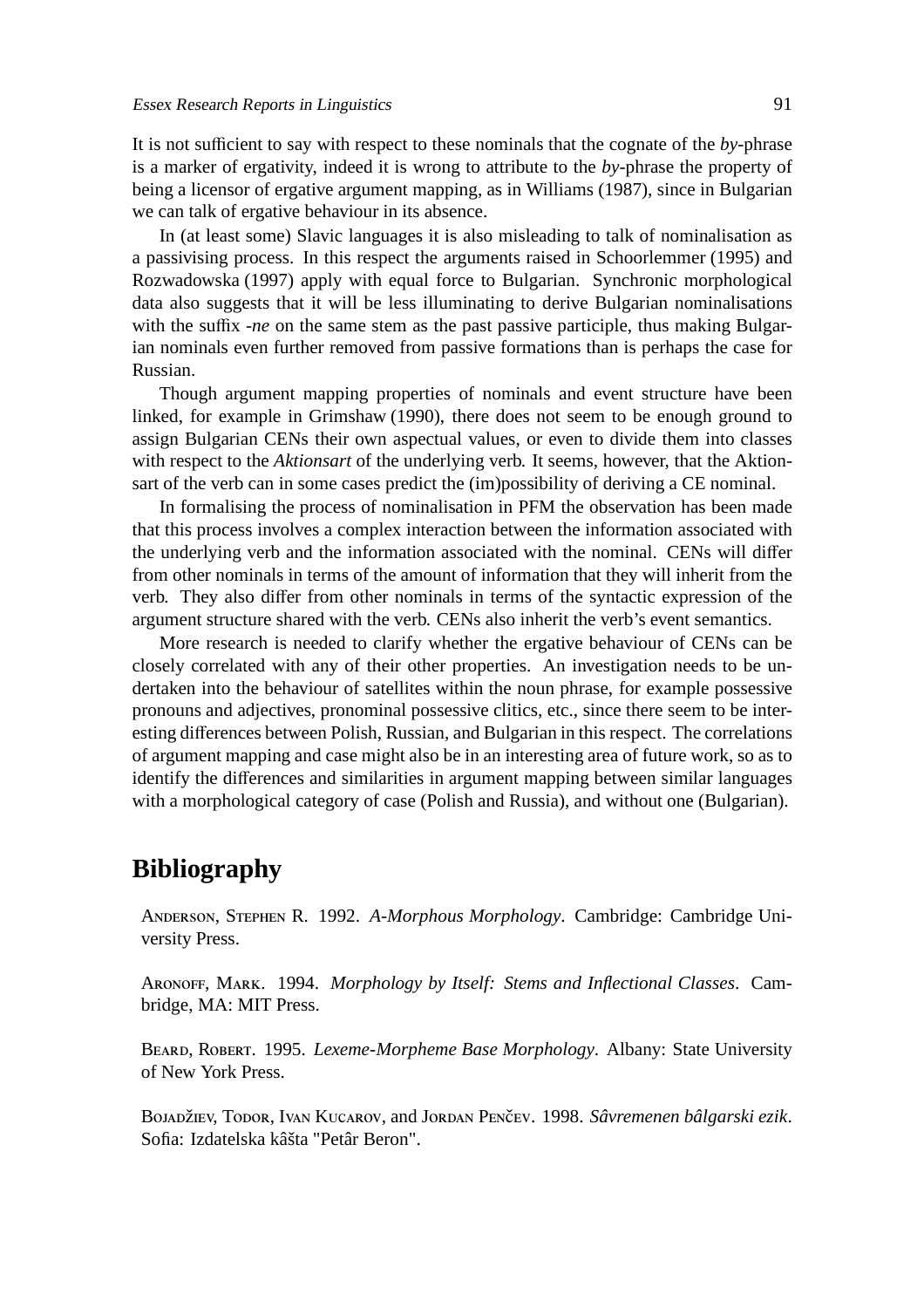BREDENKAMP, ANDREW, LOUISA SADLER, and ANDREW SPENCER. 1998. Investigating argument structure: The Russian nominalization database. In *Linguistic Databases*, ed. by John Nerbonne, number 77 in CSLI Lecture Notes, 137–159. Stanford, California: CSLI Publications.

GRIMSHAW, JANE BARBARA. 1990. *Argument Structure*. Cambridge, Massachusetts and London, England: The MIT Press.

MANNING, CHRISTOPHER D. 1996. *Ergativity: Argument Structure and Grammatical Relations*. Stanford, California: CSLI Publications.

MASLOV, JURIJ SERGEEVIČ. 1982. *Gramatika na bâlgarskiia ezik*. Sofia: Nauka i izkustvo.

MATTHEWS, PETER HUGOE. 1972. *Inflectional Morphology: A Theoretical Study Based on Aspects of Latin Verb Conjugation*. Cambridge: Cambridge University Press.

NANDRIS, GRIGORE. 1959. *Old Church Slavonic Grammar*. University of London: The Athlone Press. Reprinted with corrections 1965.

R, V. 1991. *Slovoobrazuvaneto v bâlgarskija knižoven ezik*. Sofia: Universitetsko izdatelstvo "Sv. Kliment Oxridski".

ROZWADOWSKA, BOŻENA. 1997. *Towards a Unified Theory of Nominalisations: External and Internal Eventualities*. Wroclaw: Wydawnictwo Uniwersytetu Wroclaskiego.

—, and ANDREW SPENCER. 2001. Psychological predicates in Polish: Event participants, nominalizations and mapping. In *Current Issues in Formal Slavic Linguistics*, ed. by Gerhild Zybatow, Uwe Junghanns, Grit Mehlhorn, and Luka Szucsich, number 5 in Linguistik International, 536–545, Frankfurt am Main. Peter Lang.

SADLER, LOUISA, ANDREW SPENCER, and MARINA ZARETSKAYA. 1997. A morphomic account of a syncretism in Russian deverbal nominalisations. In *Yearbook of morphology*, ed. by Geert Booij and Jaap van Marle, 181–215. Kluwer Academic Publishers.

SCHOORLEMMER, MAAIKE. 1995. Participial Passive and Aspect in Russian. OTS Dissertation Series. Utrecht University: Onderzoeksinstituut voor Taal en Spraak.

SPENCER, ANDREW. 1999. Transpositions and argument structure. In *Yearbook of morphology 1998*, ed. by Geert Booij and Jaap van Marle, 73 – 101. Dordrecht/Boston/London: Kluwer Academic Publishers.

——, 2004. Generalised paradigm function morphology. Manuscript.

 $-$ , and MARINA ZARETSKAYA. 1998. Stative predicates in Russian and their nominalizations. In *Essex Research Reports in Linguistics*. University of Essex.

 $-$ , and MARINA ZARETSKAYA. 2001. The stative middle construction in Russian - a covert category. In *Current Issues in Formal Slavic Linguistics*, ed. by Gerhild Zybatow, Uwe Junghanns, Grit Mehlhorn, and Luka Szucsich, number 5 in Linguistik International, 546–553, Frankfurt am Main. Peter Lang.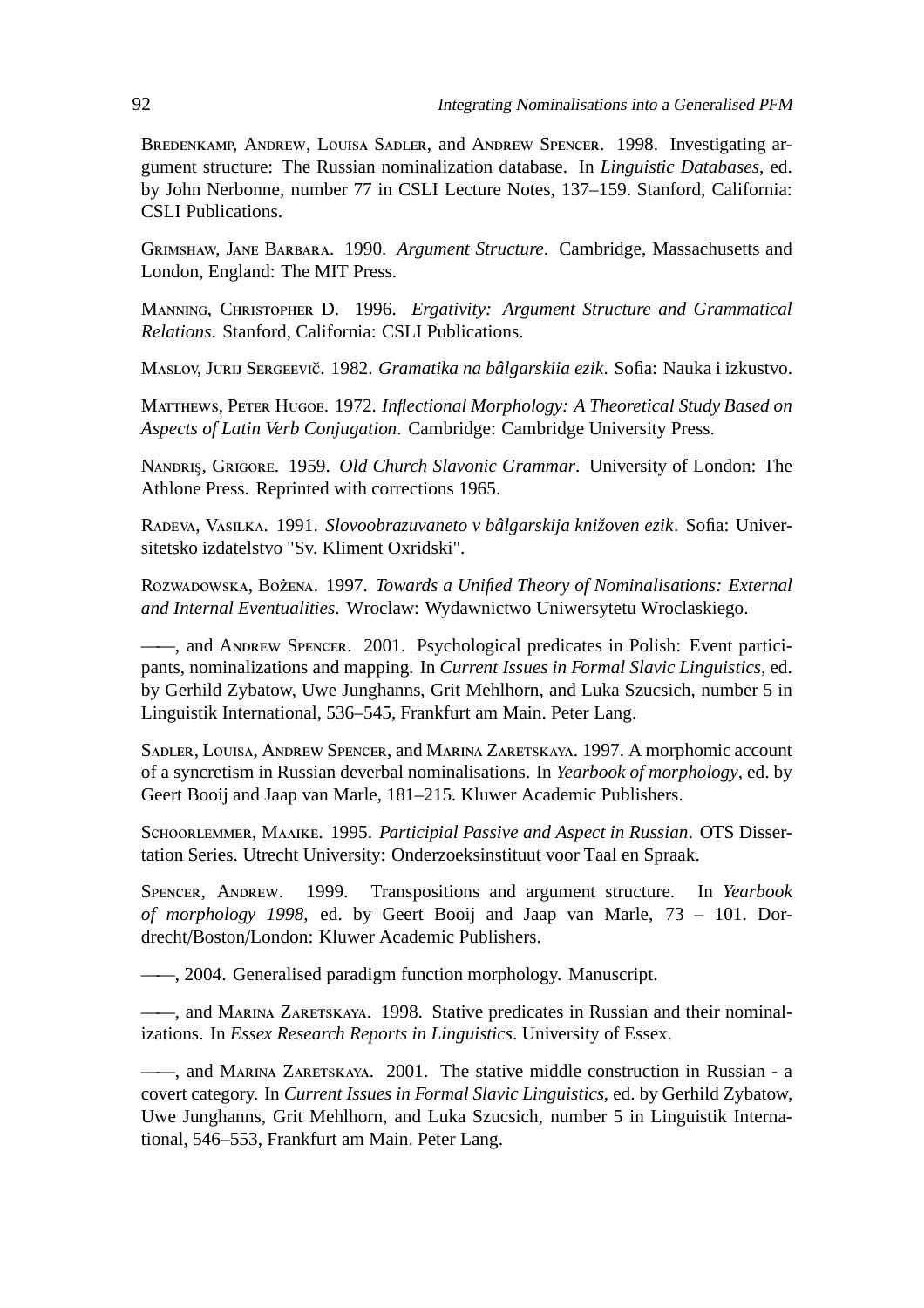#### Essex Research Reports in Linguistics 93

STEINKE, KLAUS. 1999. Slovoobrazuvane i valentnost. In *Aktualni problemi na bâlgarskoto slovobrazuvane*, ed. by Julia Baltova, Kornelija Ilieva, and Margarita Tetovska-Troeva, 79–84. Sofia: Universitetsko izdatelstvo "Sv. Kliment Oxridski" and Akademično izdatelstvo "Prof. Marin Drinov".

Srojanov, Srojan. 1966. Otglagolni saštestvitelni s nastavka -ne ot svâršeni glagoli. Ezik *i literatura* 21.39–48.

——. 1977. *Slovoobrazuvaneto v bâlgarskiia ezik. I. Imena*. Sofia: Daržavno izdatelstvo "Narodna prosveta".

STUMP, GREGORY T. 2001. *Paradigm Function Morphology. A Theory of Inflectional Form.*. Cambridge: Cambridge University Press.

TILKOV, DIMITÂR, STOJAN STOJANOV, and KONSTANTIN POPOV (eds.) 1983. *Gramatika na sâvremenniia bâlgarski knižoven ezik. Morfologija.*, volume 2. Sofija: Izdatelsto na Bâlgarskata akademija na naukite.

WILLIAMS, EDWIN. 1987. English as an ergative language: The theta structure of derived nouns. In *Papers from the 23rd Annual Regional Meeting of the Chicago Linguistic Society*, volume 23, 366–375. Chicago Linguistic Society.

Gergana Popova Department of Language and Linguistics University of Essex Wivenhoe Park, Colchester CO4 3SQ, UK gdpopo@essex.ac.uk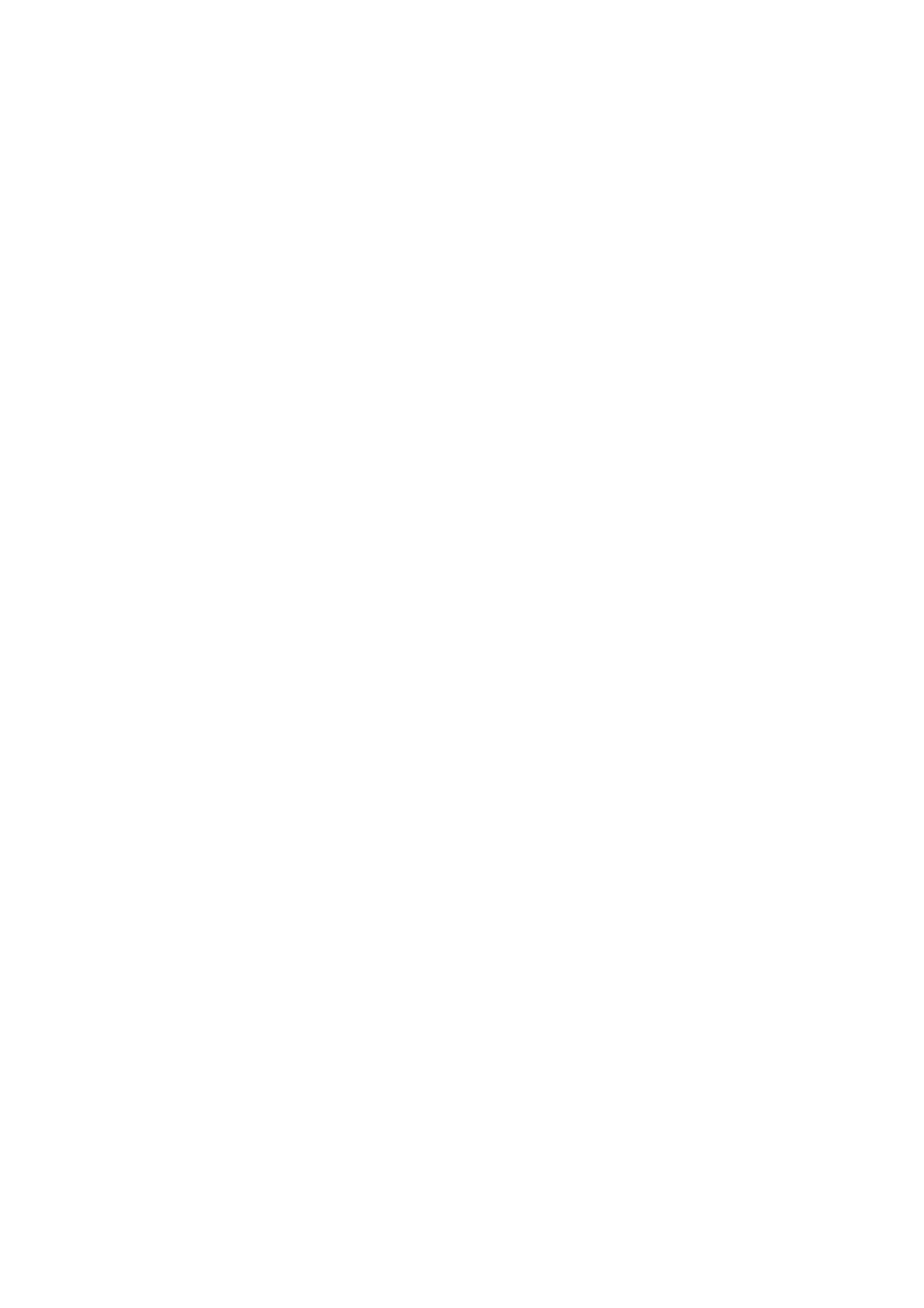| The following volumes of ESSEX RESEARCH REPORTS IN |
|----------------------------------------------------|
| LINGUISTICS have appeared since 2000:              |

| 47:2004 | Robert D. Borsley                                         | On the Nature of Welsh VSO Clauses                                                                                                    |
|---------|-----------------------------------------------------------|---------------------------------------------------------------------------------------------------------------------------------------|
| $-/-$   | <b>Beatriz Mariz</b><br>Maia de Paiva                     | Exploring the Relationships between Theories of<br>Second Language Acquisition and Relevance Theory                                   |
| $-/-$   | Rebecca Clift                                             | Discovering Order                                                                                                                     |
| 46:2004 | <b>Harald Clahsen</b>                                     | Linguistic Perspectives on Morphological Processing                                                                                   |
| $-/-$   | Melanie Ring and<br><b>Harald Clahsen</b>                 | Distinct Patterns of Language Impairment in Down<br>Syndrome and Williams Syndrome: The case of<br>syntactic chains                   |
| $-/-$   | Michaela<br>Wenzlaff and<br><b>Harald Clahsen</b>         | Finiteness and Verb-Second in German Agrammatism                                                                                      |
| 45:2003 | Hahne, A.,<br>Mueller, J. and H.<br>Clahsen               | Second language learners' processing of inflected<br>words: Behavioral and ERP evidence for storage and<br>decomposition              |
| $-/-$   | Marinis, T.,<br>Roberts, L., Felser,<br>C. and H. Clahsen | Gaps in second language sentence processing                                                                                           |
| 44:2003 | Johnson, W. and<br>D. Britain                             | L vocalisation as a natural phenomenon                                                                                                |
| $-/-$   | Matsumoto, K.<br>and D. Britain                           | Contact and obsolescens in a diaspora variety of<br>Japanese: The case of Palau in Micronesia                                         |
| 43:2003 | Clahsen, H., M.<br>Ring and C.<br>Temple                  | Lexical and morphological skills in English-speaking<br>children with Williams Syndrome                                               |
| $-/-$   | Wenzlaff, M. and<br>H. Clahsen                            | Tense and agreement in German agrammatism                                                                                             |
| $-/-$   | Clahsen, H., M.<br>Hadler and H.<br>Weyerts               | Frequency effects in children's and adults' production<br>of inflected words                                                          |
| $-/-$   | Papadopoulou, D.<br>and H. Clahsen                        | The role of lexical and contextual information in<br>parsing ambiguous sentences in Greek                                             |
| 41:2002 | Britain, D.                                               | The British History of New Zealand English?                                                                                           |
| $-/-$   | Britain, D.                                               | Phoenix from the ashes?: The death, contact and birth<br>of dialects in England                                                       |
| $-/-$   | Britain, D.                                               | Surviving 'Estuary English': Innovation diffusion,<br>koineisation and local dialect differentiation in the<br><b>English Fenland</b> |
| 40:2002 | Felser, C., L.<br>Roberts, R. Gross                       | The processing of ambiguous sentences by first and                                                                                    |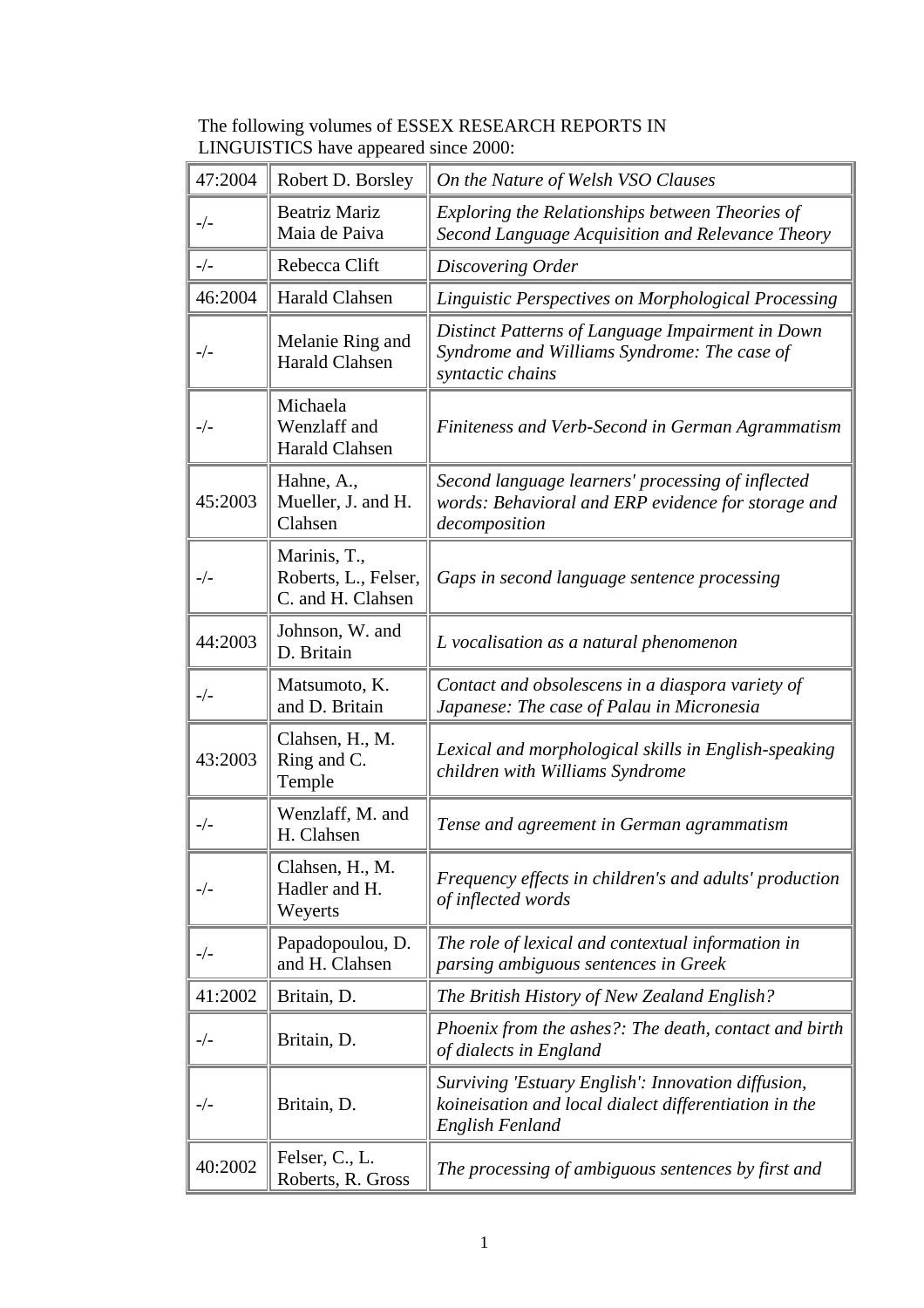|         | and T. Marinis                                                    | second language learners of English                                                                                    |
|---------|-------------------------------------------------------------------|------------------------------------------------------------------------------------------------------------------------|
| $-/-$   | Clahsen, H., I.<br>Sonnenstuhl and J.<br><b>Blevins</b>           | Derivational morphology in the German mental<br>lexicon: A dual mechanism account                                      |
| 39:2002 | Marinis, T.                                                       | Acquiring the left periphery of the Modern Greek DP                                                                    |
| $-/-$   | Marinis, T.                                                       | Subject-object asymmetry in the acquisition of the<br>definite article in Modern Greek                                 |
| $-/-$   | Papadopoulou, D.<br>and H. Clahsen                                | Parsing strategies in L1 and L2 sentence processing:<br>a study of relative clause attachment in Greek                 |
| 38:2001 | Britain, D.                                                       | Dialect contact and past BE in the English Fens                                                                        |
| $-/-$   | Britain, D.                                                       | If A changes to B, make sure that A exists: A case<br>study on the dialect origins of New Zealand English              |
| $-/-$   | Matsumoto, K.<br>and D. Britain                                   | Conservative and innovative behaviour by female<br>speakers in a multilingual Micronesian society                      |
| 37:2001 | Atkinson, M.                                                      | Defective intervention effects, die!                                                                                   |
| $-/-$   | Atkinson, M.                                                      | Putting the X on TH/EX                                                                                                 |
| $-/-$   | Felser, C.                                                        | Wh-copying, phases, and successive cyclicity                                                                           |
| 36:2001 | Clahsen, H. and C.<br>Temple                                      | Words and Rules in Children with Williams Syndrome                                                                     |
| $_-/-$  | Radford, A. and E.<br>Ramos                                       | Case, Agreement and EPP: Evidence from an<br><b>English-speaking child with SLI</b>                                    |
| 35:2001 | Patrick, P.                                                       | The speech community                                                                                                   |
| $-/-$   | Figueroa, E. and P.<br>Patrick                                    | The meaning of kiss-teeth                                                                                              |
| 34:2000 | Atkinson, M.                                                      | Minimalist visions                                                                                                     |
| $-/-$   | Radford, A.                                                       | Children in search of perfection: Towards a<br>minimalist model of acquisition                                         |
| $-/-$   | Hawkins, R.                                                       | Persistent selective fossilisation in second language<br>acquisition and the optimal design of the language<br>faculty |
| $-/-$   | Atkinson, M.                                                      | Uninterpretable feature deletion and phases                                                                            |
| $-/-$   | Felser, C.                                                        | Wh-expletives and secondary predication: German<br>partial wh-movement reconsidered                                    |
| $-/-$   | Borsley, R.D.                                                     | What do 'prepositional complementisers' do?                                                                            |
| $-/-$   | Clahsen, H., I.<br>Sonnenstuhl, M.<br>Hadler and S.<br>Eisenbeiss | Morphological paradigms in language processing and<br><i>language disorders</i>                                        |